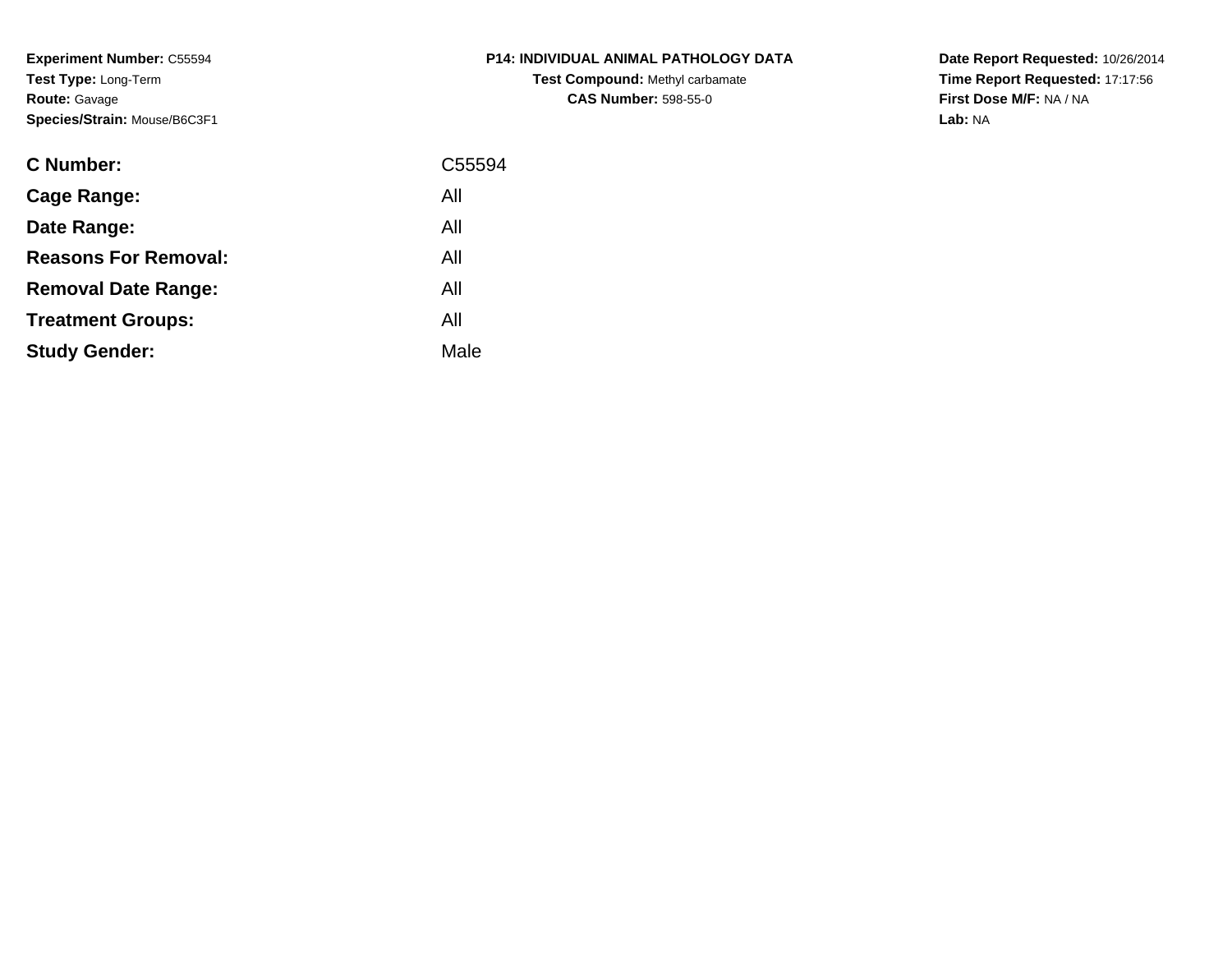**Test Type:** Long-Term**Route:** Gavage

**Species/Strain:** Mouse/B6C3F1

## **P14: INDIVIDUAL ANIMAL PATHOLOGY DATA**

## **Test Compound:** Methyl carbamate**CAS Number:** 598-55-0

| <b>ANIMAL ID: 1_C01</b> | <b>TRT#: 1</b>          | <b>SEX: Male</b>                     | DAY ON TEST: |  |
|-------------------------|-------------------------|--------------------------------------|--------------|--|
|                         | <b>DOSE: 001.0 G/KG</b> | <b>DISP: Terminal Sacrifice</b>      | HISTO:       |  |
| <b>OBSERVATIONS</b>     |                         |                                      |              |  |
| Adrenal gland           | Capsule                 | Hyperplasia, Nos                     |              |  |
| Intestine Small         | Jejunum                 | Lymphoma, Lymphocytic-Malignant Type |              |  |
|                         | Jejunum                 | Ulcer, Nos                           |              |  |
| Kidney                  |                         | Inflammation, Chronic                |              |  |
|                         | Tubule                  | Regeneration, Nos                    |              |  |
| Liver                   |                         | Giant-Cell, Multinucleate            |              |  |
|                         |                         | Hepatocellular Carcinoma             |              |  |
|                         |                         | Inflammation, Chronic                |              |  |
| Lung                    |                         | Alveolar/Bronchiolar Adenoma         |              |  |
|                         |                         | Hepatocellular Carcinoma, Metastatic |              |  |
| Lymph node              | Mesenteric Lymph Node   | Hemorrhage                           |              |  |
| PRIMARY CAUSE OF DEATH  |                         |                                      |              |  |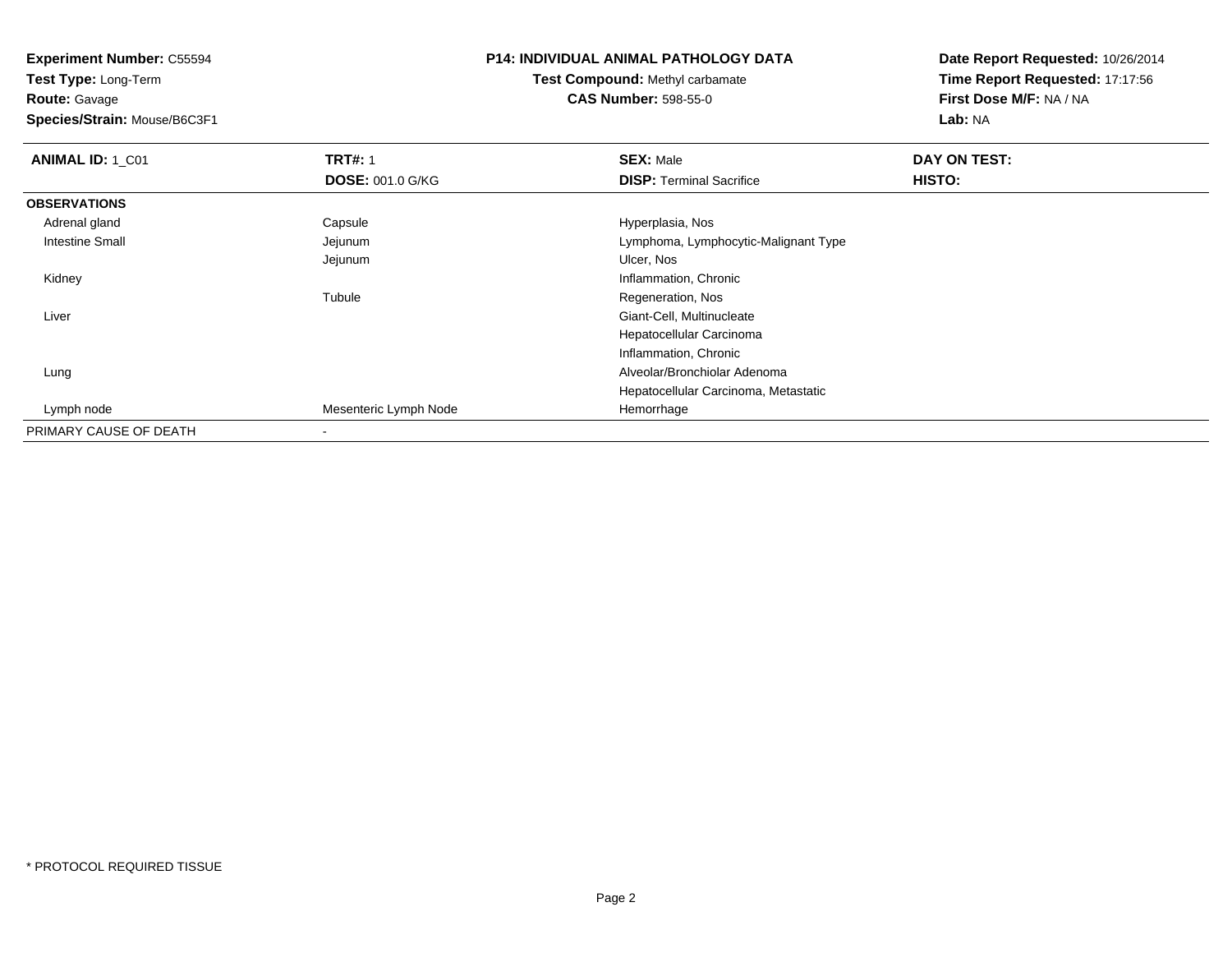| <b>Experiment Number: C55594</b><br>Test Type: Long-Term<br><b>Route: Gavage</b><br>Species/Strain: Mouse/B6C3F1 |                         | <b>P14: INDIVIDUAL ANIMAL PATHOLOGY DATA</b><br>Test Compound: Methyl carbamate<br><b>CAS Number: 598-55-0</b> | Date Report Requested: 10/26/2014<br>Time Report Requested: 17:17:56<br>First Dose M/F: NA / NA<br>Lab: NA |
|------------------------------------------------------------------------------------------------------------------|-------------------------|----------------------------------------------------------------------------------------------------------------|------------------------------------------------------------------------------------------------------------|
| <b>ANIMAL ID: 1 C02</b>                                                                                          | <b>TRT#: 1</b>          | <b>SEX: Male</b>                                                                                               | DAY ON TEST:                                                                                               |
|                                                                                                                  | <b>DOSE: 001.0 G/KG</b> | <b>DISP:</b> Natural Death                                                                                     | HISTO:                                                                                                     |
| <b>OBSERVATIONS</b>                                                                                              |                         |                                                                                                                |                                                                                                            |
| Liver                                                                                                            |                         | Hepatocellular Adenoma                                                                                         |                                                                                                            |
|                                                                                                                  | Hepatocytes             | Necrosis, Nos                                                                                                  |                                                                                                            |
| Lung                                                                                                             |                         | Alveolar/Bronchiolar Adenoma                                                                                   |                                                                                                            |
|                                                                                                                  |                         | Congestion, Nos                                                                                                |                                                                                                            |
|                                                                                                                  |                         | Hyperplasia, Adenomatous                                                                                       |                                                                                                            |
| PRIMARY CAUSE OF DEATH                                                                                           |                         |                                                                                                                |                                                                                                            |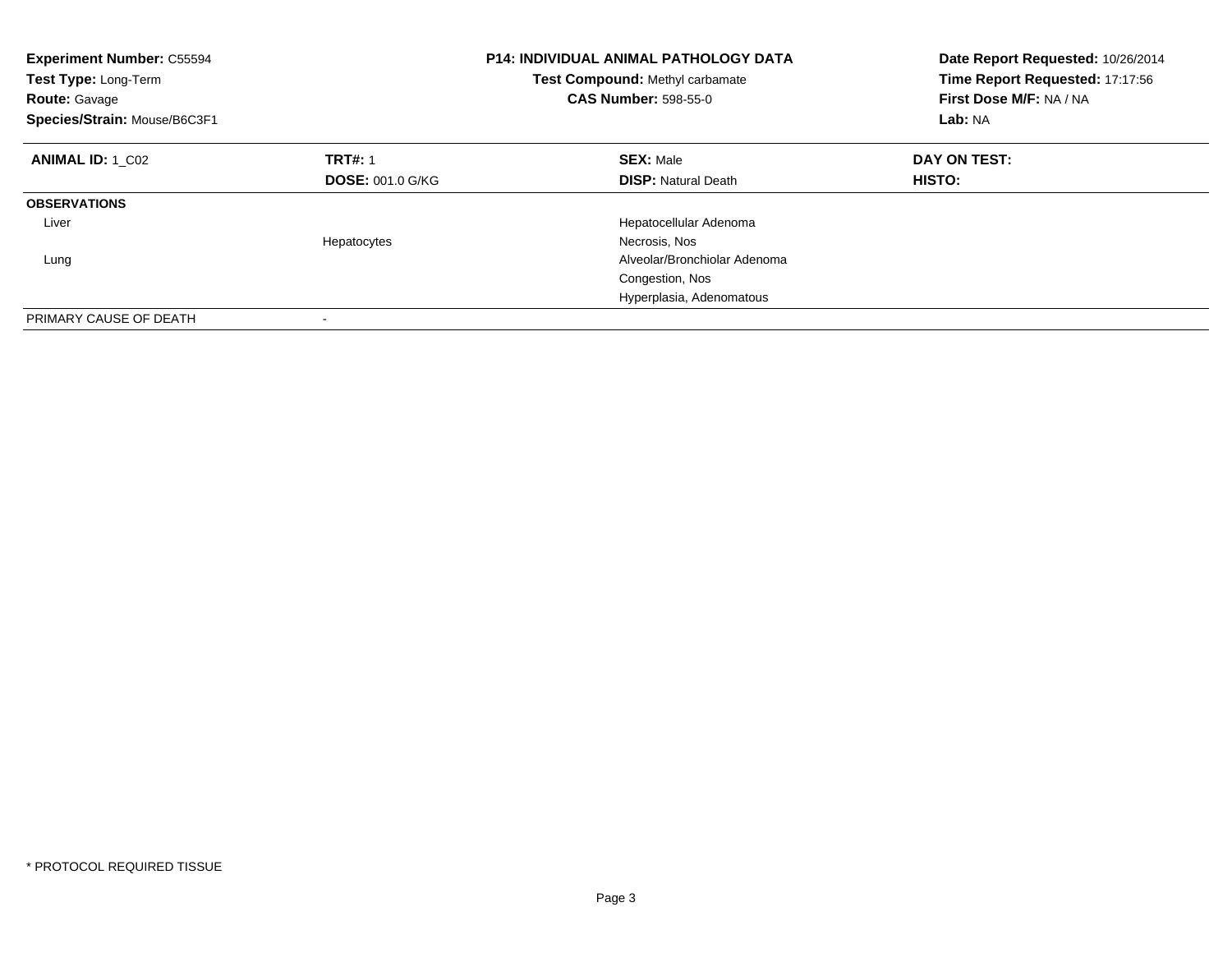| <b>Experiment Number: C55594</b><br>Test Type: Long-Term<br><b>Route: Gavage</b> |                         | <b>P14: INDIVIDUAL ANIMAL PATHOLOGY DATA</b><br>Test Compound: Methyl carbamate<br><b>CAS Number: 598-55-0</b> | Date Report Requested: 10/26/2014<br>Time Report Requested: 17:17:56<br>First Dose M/F: NA / NA |
|----------------------------------------------------------------------------------|-------------------------|----------------------------------------------------------------------------------------------------------------|-------------------------------------------------------------------------------------------------|
| Species/Strain: Mouse/B6C3F1                                                     |                         |                                                                                                                | Lab: NA                                                                                         |
| <b>ANIMAL ID:</b> 1 C03                                                          | <b>TRT#: 1</b>          | <b>SEX: Male</b>                                                                                               | DAY ON TEST:                                                                                    |
|                                                                                  | <b>DOSE: 001.0 G/KG</b> | <b>DISP: Natural Death</b>                                                                                     | <b>HISTO:</b>                                                                                   |
| <b>OBSERVATIONS</b>                                                              |                         |                                                                                                                |                                                                                                 |
| Larynx                                                                           |                         | Hemorrhage                                                                                                     |                                                                                                 |
| PRIMARY CAUSE OF DEATH                                                           |                         |                                                                                                                |                                                                                                 |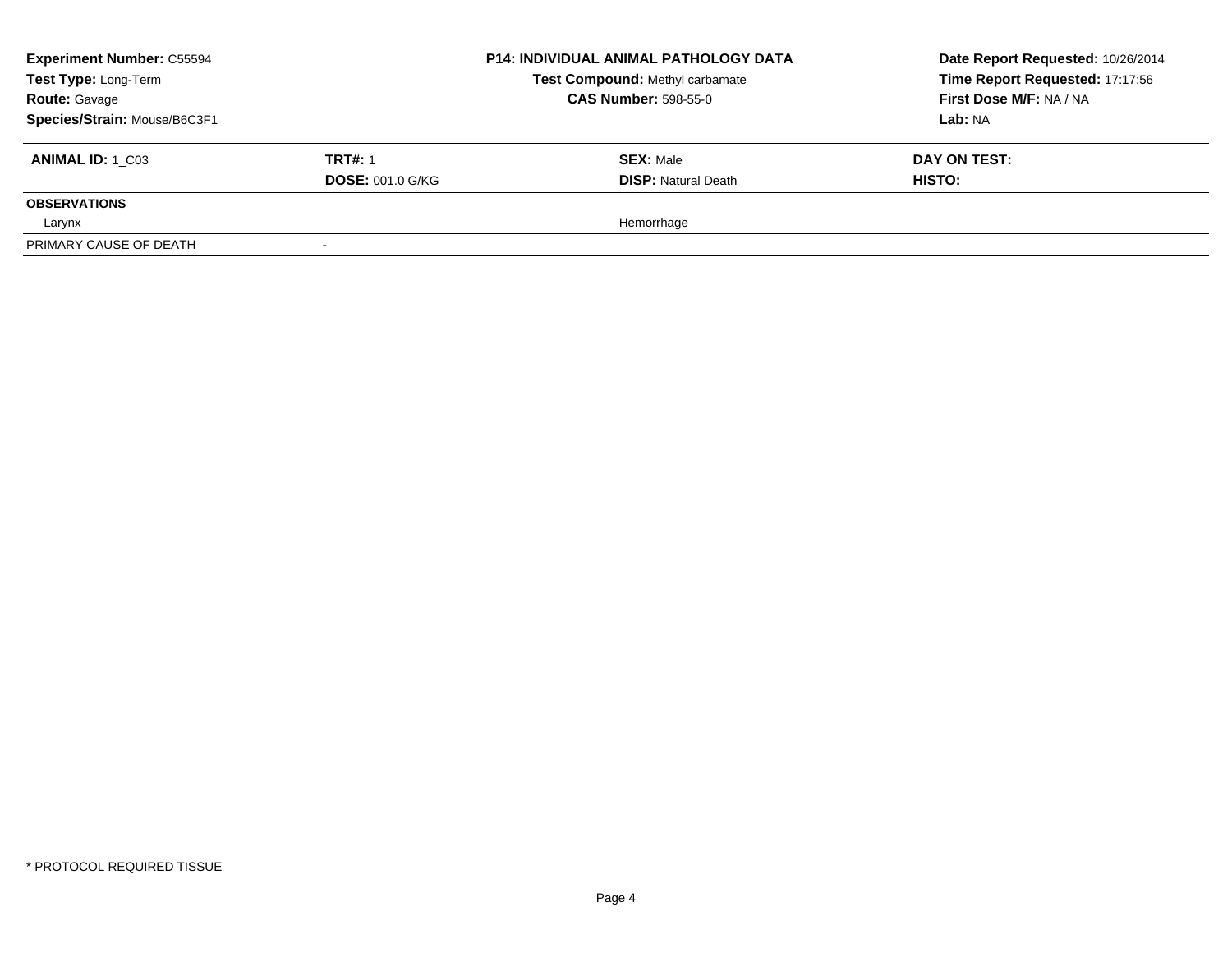| <b>Experiment Number: C55594</b><br>Test Type: Long-Term<br><b>Route: Gavage</b><br>Species/Strain: Mouse/B6C3F1 |                         | <b>P14: INDIVIDUAL ANIMAL PATHOLOGY DATA</b><br>Test Compound: Methyl carbamate<br><b>CAS Number: 598-55-0</b> | Date Report Requested: 10/26/2014<br>Time Report Requested: 17:17:56<br>First Dose M/F: NA / NA<br>Lab: NA |
|------------------------------------------------------------------------------------------------------------------|-------------------------|----------------------------------------------------------------------------------------------------------------|------------------------------------------------------------------------------------------------------------|
| <b>ANIMAL ID: 1 C04</b>                                                                                          | <b>TRT#: 1</b>          | <b>SEX: Male</b>                                                                                               | DAY ON TEST:                                                                                               |
|                                                                                                                  | <b>DOSE: 001.0 G/KG</b> | <b>DISP:</b> Terminal Sacrifice                                                                                | HISTO:                                                                                                     |
| <b>OBSERVATIONS</b>                                                                                              |                         |                                                                                                                |                                                                                                            |
| Adrenal gland                                                                                                    | Capsule                 | Hyperplasia, Nos                                                                                               |                                                                                                            |
| Liver                                                                                                            |                         | Giant-Cell, Multinucleate                                                                                      |                                                                                                            |
| Lymph node                                                                                                       | Inguinal Lymph Node     | Hyperplasia, Lymphoid                                                                                          |                                                                                                            |
|                                                                                                                  | Mesenteric Lymph Node   | Thrombosis, Nos                                                                                                |                                                                                                            |
| Preputial gland                                                                                                  |                         | Inflammation, Acute                                                                                            |                                                                                                            |
| Thyroid                                                                                                          |                         | Cyst, Colloid                                                                                                  |                                                                                                            |
|                                                                                                                  |                         | Cyst, Embryonal Duct                                                                                           |                                                                                                            |
| PRIMARY CAUSE OF DEATH                                                                                           |                         |                                                                                                                |                                                                                                            |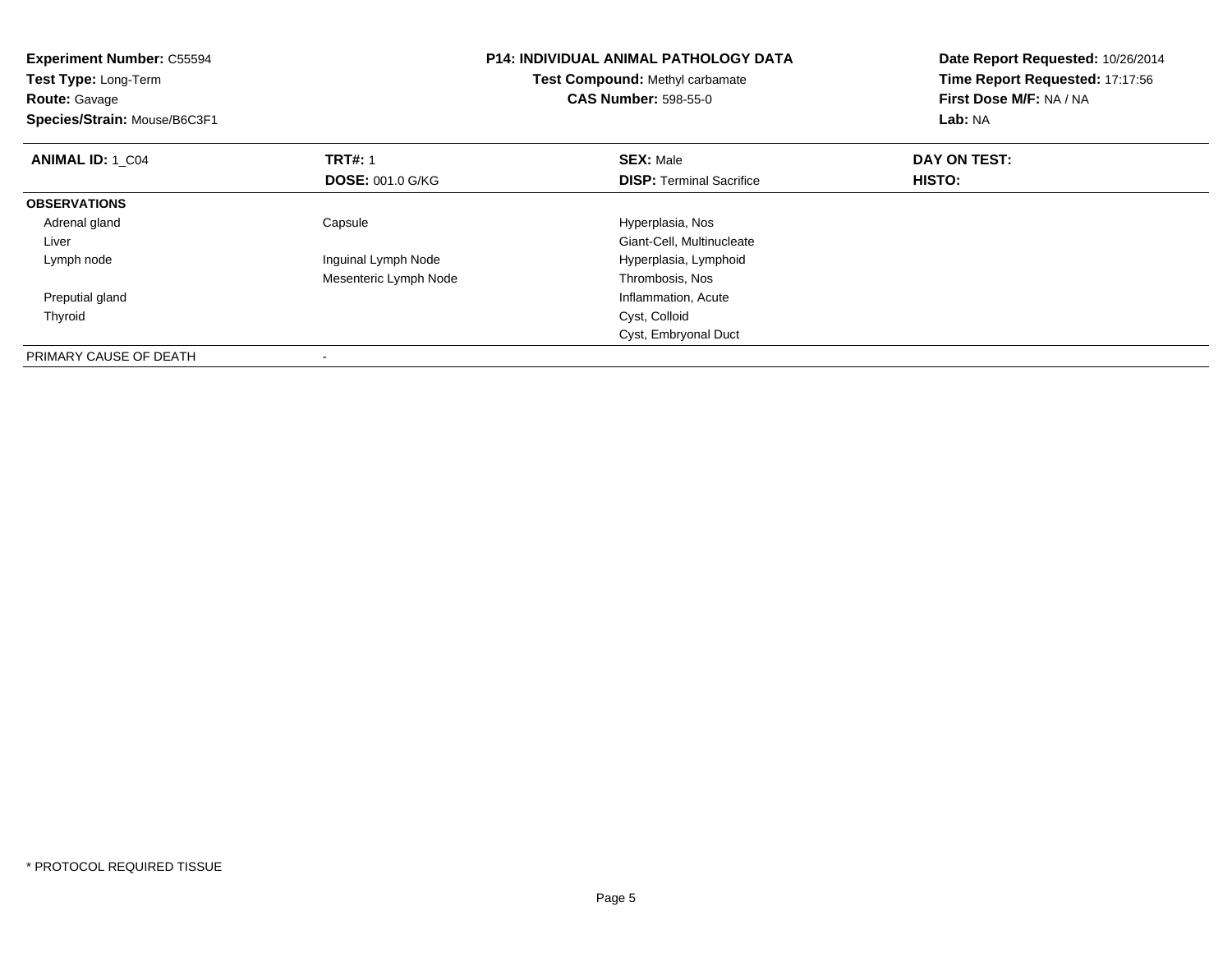| <b>Experiment Number: C55594</b><br>Test Type: Long-Term<br><b>Route: Gavage</b><br>Species/Strain: Mouse/B6C3F1 | <b>P14: INDIVIDUAL ANIMAL PATHOLOGY DATA</b><br><b>Test Compound: Methyl carbamate</b><br><b>CAS Number: 598-55-0</b> |                            | Date Report Requested: 10/26/2014<br>Time Report Requested: 17:17:56<br>First Dose M/F: NA / NA<br>Lab: NA |
|------------------------------------------------------------------------------------------------------------------|-----------------------------------------------------------------------------------------------------------------------|----------------------------|------------------------------------------------------------------------------------------------------------|
| <b>ANIMAL ID:</b> 1 C05                                                                                          | <b>TRT#: 1</b>                                                                                                        | <b>SEX: Male</b>           | DAY ON TEST:<br>HISTO:                                                                                     |
|                                                                                                                  | <b>DOSE: 001.0 G/KG</b>                                                                                               | <b>DISP:</b> Natural Death |                                                                                                            |
| <b>OBSERVATIONS</b>                                                                                              |                                                                                                                       |                            |                                                                                                            |
| Liver                                                                                                            |                                                                                                                       | Hemorrhage                 |                                                                                                            |
|                                                                                                                  |                                                                                                                       | Hepatocellular Adenoma     |                                                                                                            |
|                                                                                                                  |                                                                                                                       | Hepatocellular Carcinoma   |                                                                                                            |
| Lymph node                                                                                                       | Mediastinal Lymph Node                                                                                                | Hemorrhage                 |                                                                                                            |
| PRIMARY CAUSE OF DEATH                                                                                           |                                                                                                                       |                            |                                                                                                            |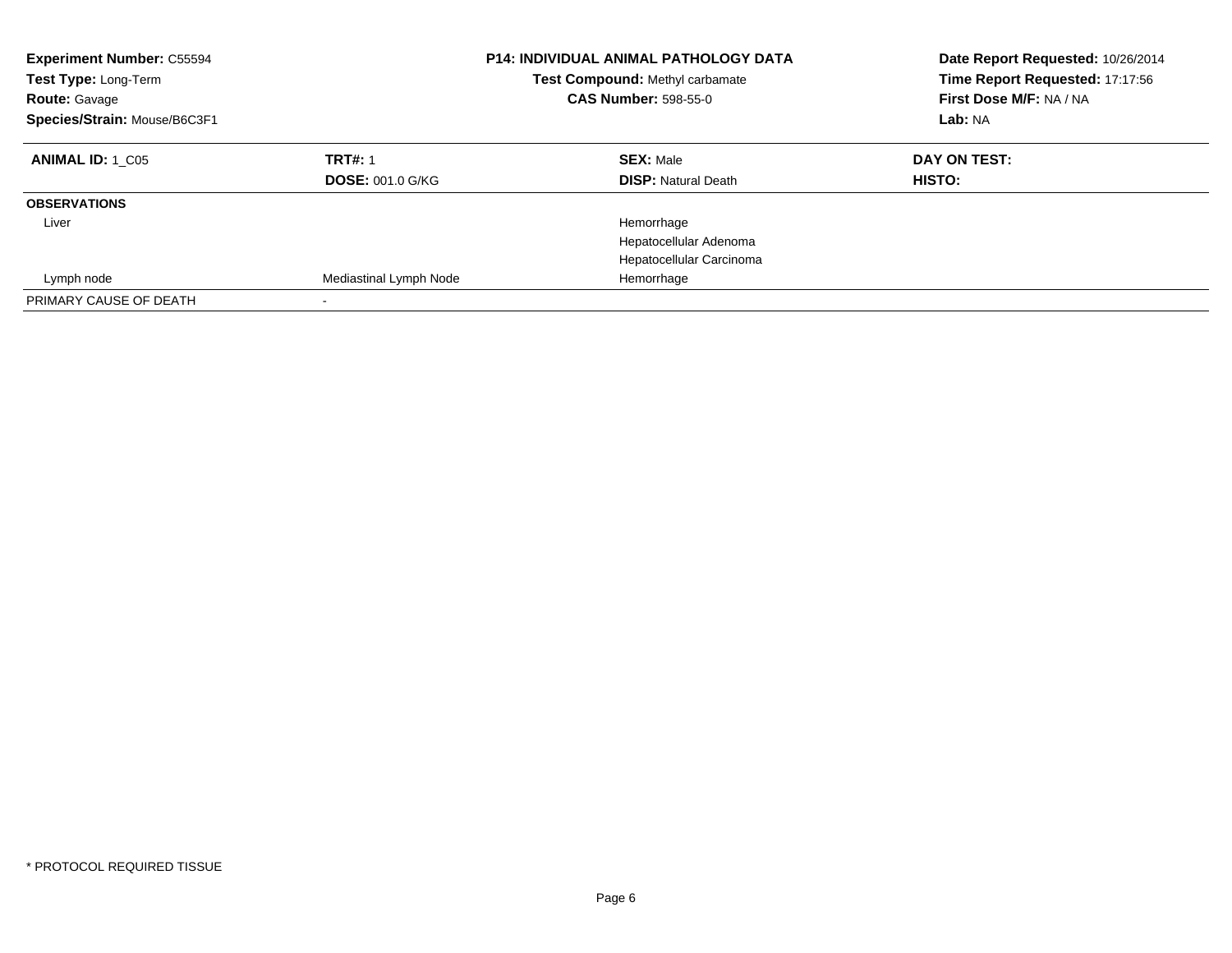**Test Type:** Long-Term**Route:** Gavage

**Species/Strain:** Mouse/B6C3F1

# **P14: INDIVIDUAL ANIMAL PATHOLOGY DATA**

**Test Compound:** Methyl carbamate**CAS Number:** 598-55-0

| <b>ANIMAL ID: 1 C06</b> | <b>TRT#: 1</b>          | <b>SEX: Male</b>                    | DAY ON TEST: |  |
|-------------------------|-------------------------|-------------------------------------|--------------|--|
|                         | <b>DOSE: 001.0 G/KG</b> | <b>DISP: Natural Death</b>          | HISTO:       |  |
| <b>OBSERVATIONS</b>     |                         |                                     |              |  |
| Adrenal gland           | Capsule                 | Hyperplasia, Nos                    |              |  |
| Brain                   |                         | Mineralization                      |              |  |
| Liver                   |                         | Giant-Cell, Multinucleate           |              |  |
|                         |                         | Hepatocellular Carcinoma            |              |  |
|                         | Hepatocytes             | Necrosis, Nos                       |              |  |
| Lung                    |                         | Histiocytosis                       |              |  |
|                         |                         | Lymphocytic Inflammatory Infiltrate |              |  |
| Lymph node              | Mesenteric Lymph Node   | Hematopoiesis                       |              |  |
| Spleen                  | Follicles               | Necrosis, Nos                       |              |  |
| PRIMARY CAUSE OF DEATH  |                         |                                     |              |  |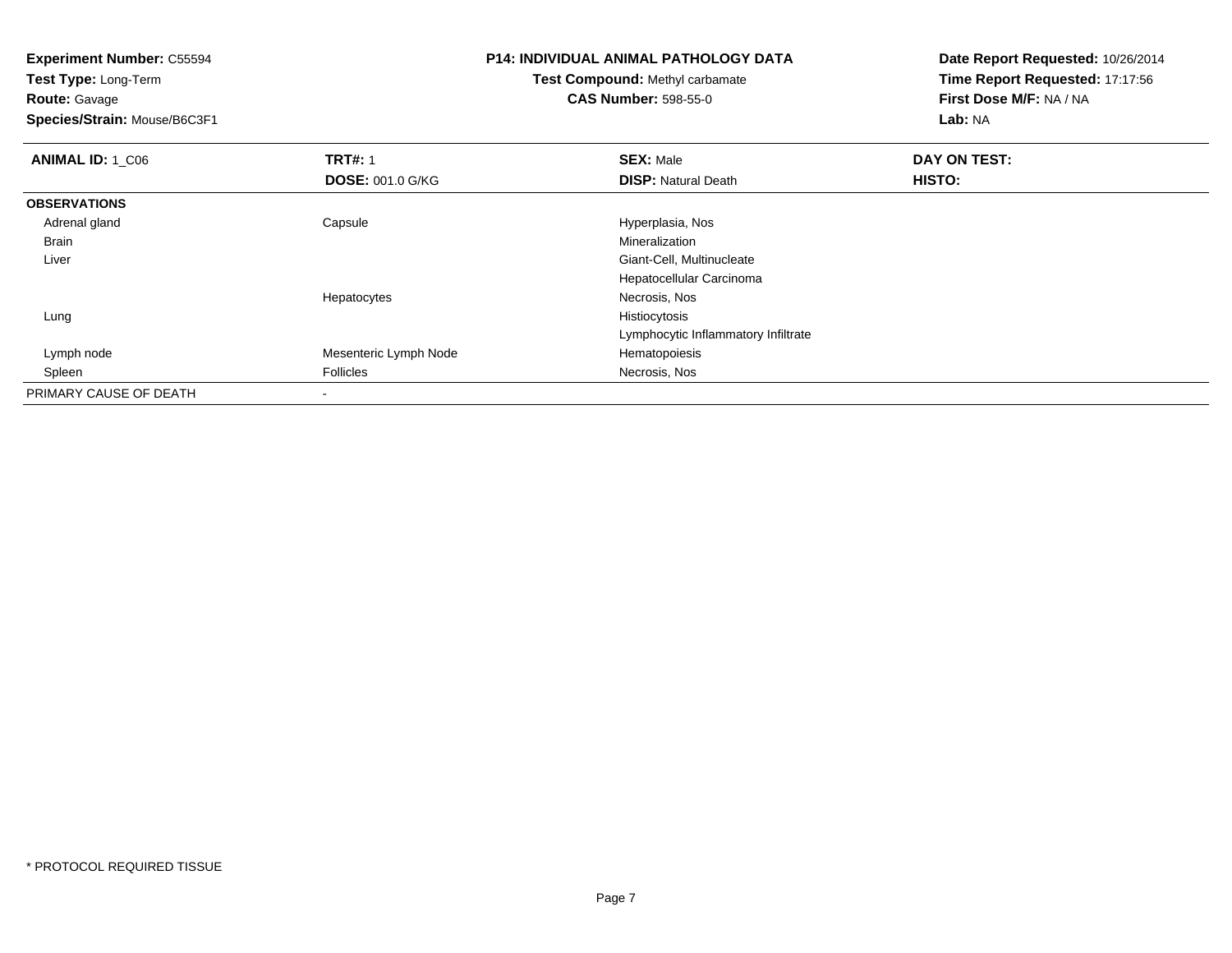| <b>Experiment Number: C55594</b><br>Test Type: Long-Term<br><b>Route: Gavage</b><br>Species/Strain: Mouse/B6C3F1 |                         | <b>P14: INDIVIDUAL ANIMAL PATHOLOGY DATA</b><br>Test Compound: Methyl carbamate<br><b>CAS Number: 598-55-0</b> | Date Report Requested: 10/26/2014<br>Time Report Requested: 17:17:56<br>First Dose M/F: NA / NA<br>Lab: NA |
|------------------------------------------------------------------------------------------------------------------|-------------------------|----------------------------------------------------------------------------------------------------------------|------------------------------------------------------------------------------------------------------------|
| <b>ANIMAL ID: 1 C07</b>                                                                                          | <b>TRT#: 1</b>          | <b>SEX: Male</b>                                                                                               | DAY ON TEST:                                                                                               |
|                                                                                                                  | <b>DOSE: 001.0 G/KG</b> | <b>DISP:</b> Terminal Sacrifice                                                                                | HISTO:                                                                                                     |
| <b>OBSERVATIONS</b>                                                                                              |                         |                                                                                                                |                                                                                                            |
| Adrenal gland                                                                                                    | Capsule                 | Hyperplasia, Nos                                                                                               |                                                                                                            |
| Brain                                                                                                            |                         | Mineralization                                                                                                 |                                                                                                            |
| Kidney                                                                                                           | Tubule                  | Regeneration, Nos                                                                                              |                                                                                                            |
| Liver                                                                                                            |                         | Giant-Cell, Multinucleate                                                                                      |                                                                                                            |
| Testis                                                                                                           | Tubule                  | Mineralization                                                                                                 |                                                                                                            |
| PRIMARY CAUSE OF DEATH                                                                                           |                         |                                                                                                                |                                                                                                            |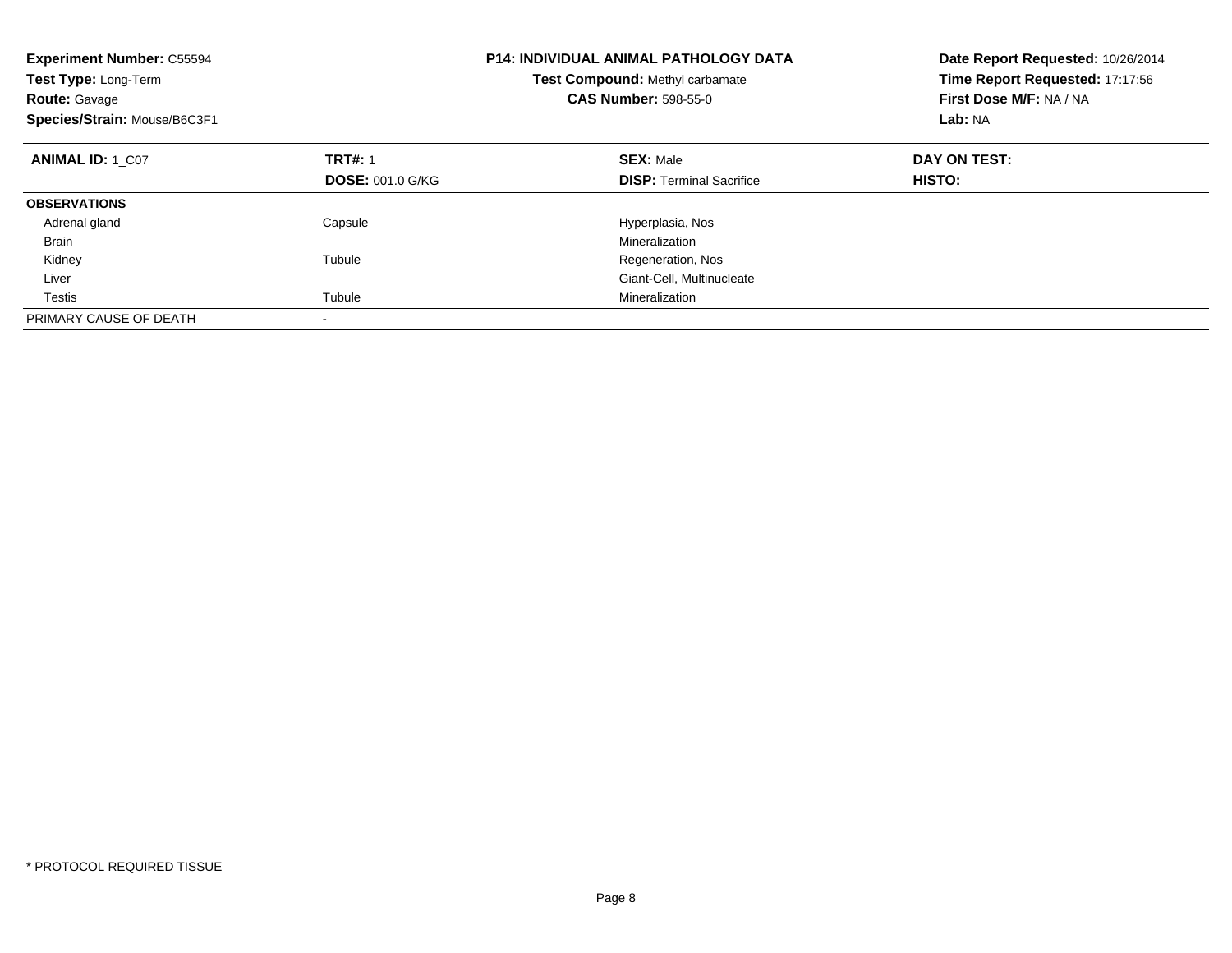| <b>Experiment Number: C55594</b><br>Test Type: Long-Term |                         | <b>P14: INDIVIDUAL ANIMAL PATHOLOGY DATA</b> | Date Report Requested: 10/26/2014<br>Time Report Requested: 17:17:56 |  |
|----------------------------------------------------------|-------------------------|----------------------------------------------|----------------------------------------------------------------------|--|
|                                                          |                         | Test Compound: Methyl carbamate              |                                                                      |  |
| <b>Route: Gavage</b>                                     |                         | <b>CAS Number: 598-55-0</b>                  | First Dose M/F: NA / NA                                              |  |
| Species/Strain: Mouse/B6C3F1                             |                         |                                              | <b>Lab: NA</b>                                                       |  |
| <b>ANIMAL ID: 1 C08</b>                                  | <b>TRT#: 1</b>          | <b>SEX: Male</b>                             | DAY ON TEST:                                                         |  |
|                                                          | <b>DOSE: 001.0 G/KG</b> | <b>DISP:</b> Terminal Sacrifice              | HISTO:                                                               |  |
| <b>OBSERVATIONS</b>                                      |                         |                                              |                                                                      |  |
| Adrenal gland                                            | Capsule                 | Hyperplasia, Nos                             |                                                                      |  |
| Liver                                                    |                         | Giant-Cell, Multinucleate                    |                                                                      |  |
| Lung                                                     |                         | Hyperplasia, Adenomatous                     |                                                                      |  |
|                                                          |                         | Lymphocytic Inflammatory Infiltrate          |                                                                      |  |
| Lymph node                                               | Mesenteric Lymph Node   | Lymphoma, Lymphocytic-Malignant Type         |                                                                      |  |
| Salivary gland                                           |                         | Inflammation, Chronic                        |                                                                      |  |
| Stomach                                                  | Forestomach             | Squamous Cell Papilloma                      |                                                                      |  |
| PRIMARY CAUSE OF DEATH                                   |                         |                                              |                                                                      |  |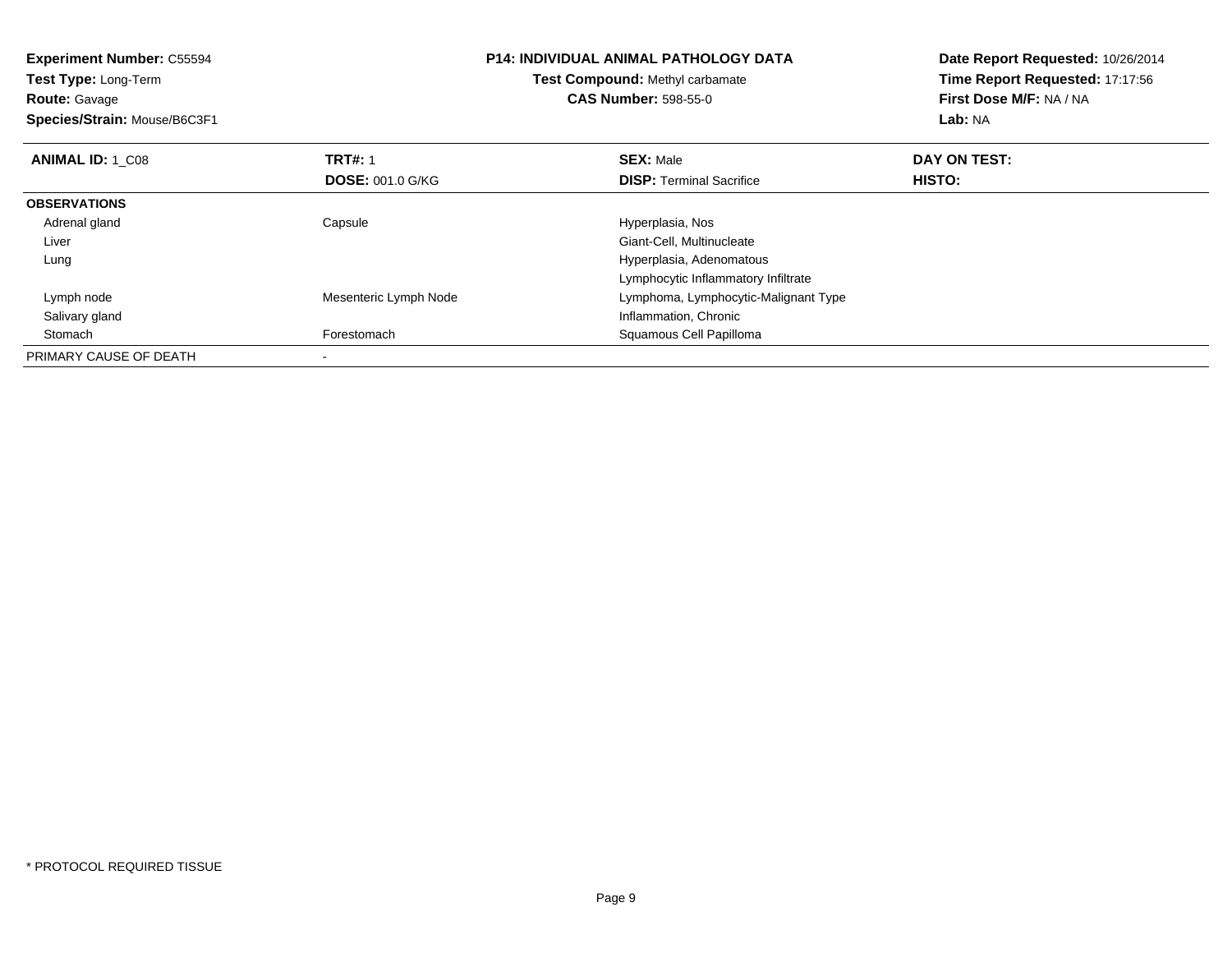| <b>Experiment Number: C55594</b><br>Test Type: Long-Term<br><b>Route: Gavage</b><br>Species/Strain: Mouse/B6C3F1 | <b>P14: INDIVIDUAL ANIMAL PATHOLOGY DATA</b><br>Test Compound: Methyl carbamate<br><b>CAS Number: 598-55-0</b> |                                 | Date Report Requested: 10/26/2014<br>Time Report Requested: 17:17:56<br>First Dose M/F: NA / NA<br>Lab: NA |
|------------------------------------------------------------------------------------------------------------------|----------------------------------------------------------------------------------------------------------------|---------------------------------|------------------------------------------------------------------------------------------------------------|
| <b>ANIMAL ID: 1 C09</b>                                                                                          | <b>TRT#: 1</b>                                                                                                 | <b>SEX: Male</b>                | DAY ON TEST:                                                                                               |
|                                                                                                                  | <b>DOSE: 001.0 G/KG</b>                                                                                        | <b>DISP:</b> Terminal Sacrifice | <b>HISTO:</b>                                                                                              |
| <b>OBSERVATIONS</b>                                                                                              |                                                                                                                |                                 |                                                                                                            |
| Kidney                                                                                                           | Tubule                                                                                                         | Regeneration, Nos               |                                                                                                            |
| Liver                                                                                                            |                                                                                                                | Giant-Cell, Multinucleate       |                                                                                                            |
| Lung                                                                                                             |                                                                                                                | Hyperplasia, Adenomatous        |                                                                                                            |
| Salivary gland                                                                                                   |                                                                                                                | Inflammation, Chronic           |                                                                                                            |
| Trachea                                                                                                          |                                                                                                                | Inflammation, Acute             |                                                                                                            |
| PRIMARY CAUSE OF DEATH                                                                                           |                                                                                                                |                                 |                                                                                                            |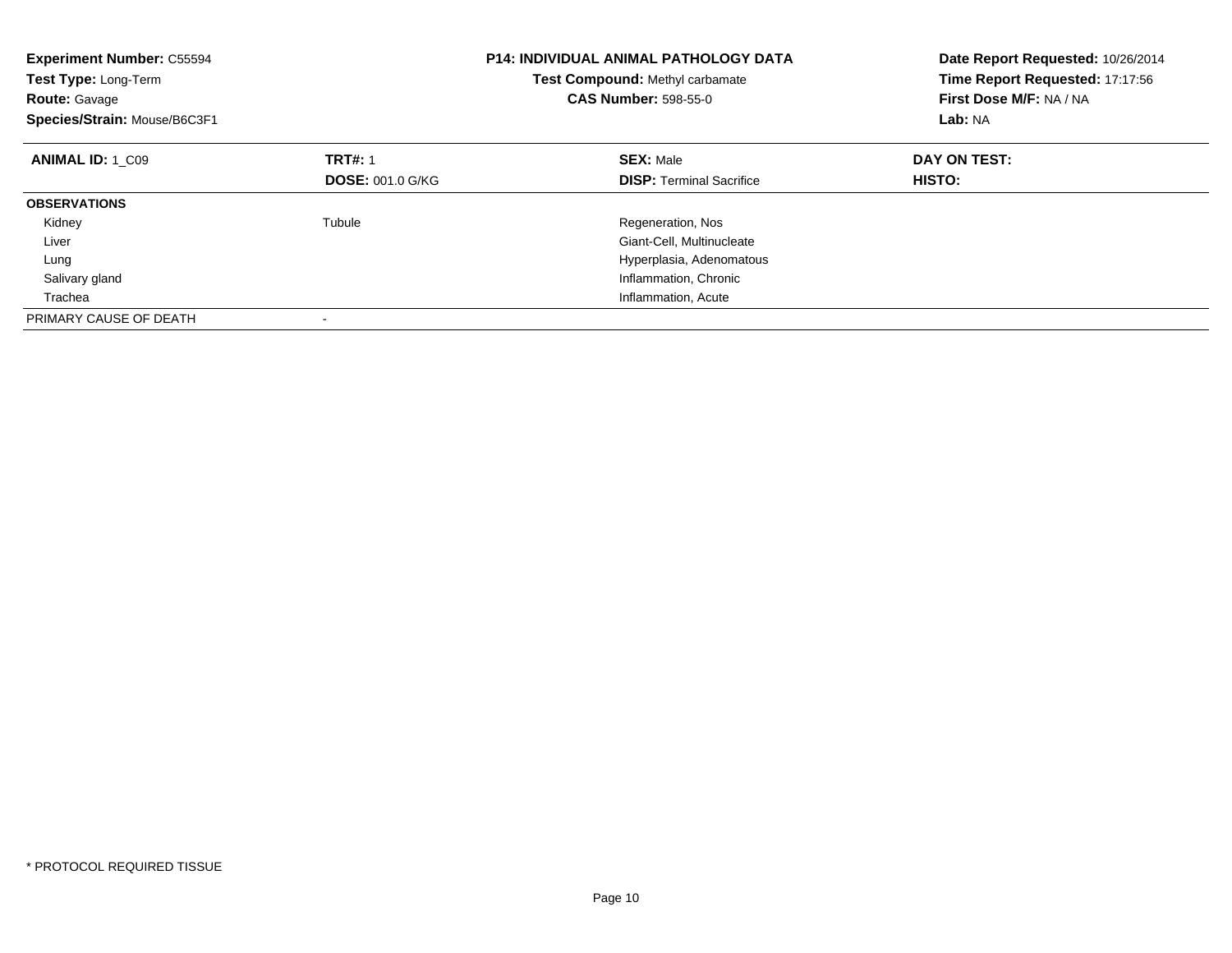| <b>Experiment Number: C55594</b><br>Test Type: Long-Term<br><b>Route: Gavage</b><br>Species/Strain: Mouse/B6C3F1 |                         | <b>P14: INDIVIDUAL ANIMAL PATHOLOGY DATA</b><br><b>Test Compound: Methyl carbamate</b><br><b>CAS Number: 598-55-0</b> | Date Report Requested: 10/26/2014<br>Time Report Requested: 17:17:56<br>First Dose M/F: NA / NA<br>Lab: NA |
|------------------------------------------------------------------------------------------------------------------|-------------------------|-----------------------------------------------------------------------------------------------------------------------|------------------------------------------------------------------------------------------------------------|
| <b>ANIMAL ID: 1 C10</b>                                                                                          | <b>TRT#: 1</b>          | <b>SEX: Male</b>                                                                                                      | DAY ON TEST:                                                                                               |
|                                                                                                                  | <b>DOSE: 001.0 G/KG</b> | <b>DISP:</b> Terminal Sacrifice                                                                                       | HISTO:                                                                                                     |
| <b>OBSERVATIONS</b>                                                                                              |                         |                                                                                                                       |                                                                                                            |
| Adrenal gland                                                                                                    | Capsule                 | Hyperplasia, Nos                                                                                                      |                                                                                                            |
| Kidney                                                                                                           | Tubule                  | Regeneration, Nos                                                                                                     |                                                                                                            |
| Liver                                                                                                            |                         | Giant-Cell, Multinucleate                                                                                             |                                                                                                            |
| Lung                                                                                                             |                         | Histiocytosis                                                                                                         |                                                                                                            |
|                                                                                                                  |                         | Hyperplasia, Adenomatous                                                                                              |                                                                                                            |
| Salivary gland                                                                                                   |                         | Inflammation, Chronic                                                                                                 |                                                                                                            |
| Thyroid                                                                                                          |                         | Cyst, Embryonal Duct                                                                                                  |                                                                                                            |
|                                                                                                                  |                         | Inflammation, Chronic                                                                                                 |                                                                                                            |
| PRIMARY CAUSE OF DEATH                                                                                           |                         |                                                                                                                       |                                                                                                            |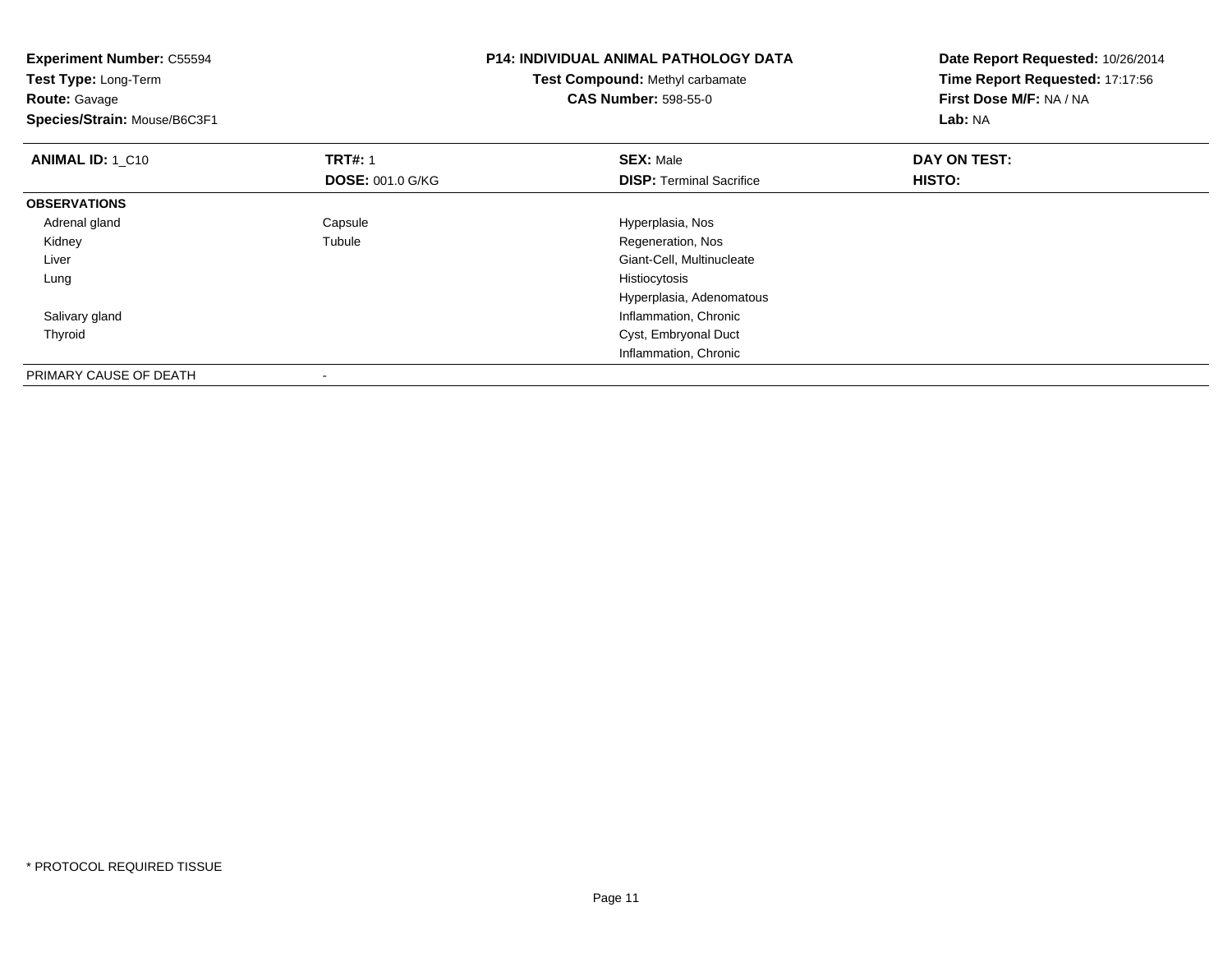**Test Type:** Long-Term**Route:** Gavage

**Species/Strain:** Mouse/B6C3F1

#### **P14: INDIVIDUAL ANIMAL PATHOLOGY DATA**

## **Test Compound:** Methyl carbamate**CAS Number:** 598-55-0

| ANIMAL ID: 1_C11       | <b>TRT#: 1</b><br><b>DOSE: 001.0 G/KG</b> | <b>SEX: Male</b><br><b>DISP: Natural Death</b> | DAY ON TEST:<br>HISTO: |
|------------------------|-------------------------------------------|------------------------------------------------|------------------------|
| <b>OBSERVATIONS</b>    |                                           |                                                |                        |
| Kidney                 |                                           | Mineralization                                 |                        |
| Liver                  |                                           | Cytoplasmic Vacuolization                      |                        |
|                        |                                           | Giant-Cell, Multinucleate                      |                        |
| Lung                   |                                           | Histiocytosis                                  |                        |
|                        |                                           | Hyperplasia, Adenomatous                       |                        |
|                        |                                           | Lymphocytic Inflammatory Infiltrate            |                        |
| Lymph node             | Mesenteric Lymph Node                     | Hemorrhage                                     |                        |
| Spleen                 | <b>Follicles</b>                          | Necrosis, Nos                                  |                        |
| Urinary bladder        |                                           | Hemorrhage                                     |                        |
|                        |                                           | <b>Mitotic Alteration</b>                      |                        |
|                        |                                           | Thrombosis, Nos                                |                        |
| PRIMARY CAUSE OF DEATH | ۰                                         |                                                |                        |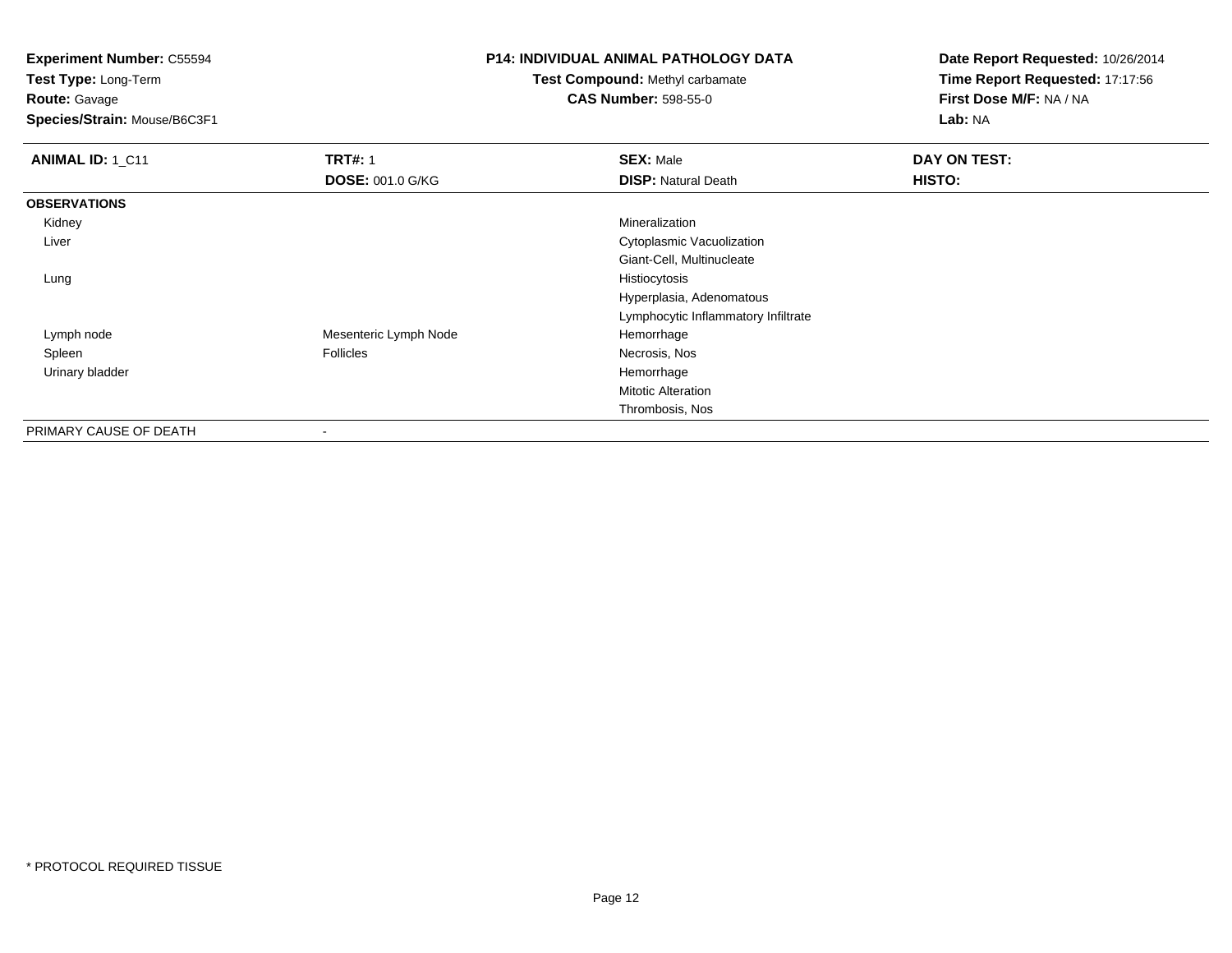| <b>Experiment Number: C55594</b><br><b>Test Type: Long-Term</b><br><b>Route: Gavage</b><br>Species/Strain: Mouse/B6C3F1 |                         | <b>P14: INDIVIDUAL ANIMAL PATHOLOGY DATA</b><br>Test Compound: Methyl carbamate<br><b>CAS Number: 598-55-0</b> | Date Report Requested: 10/26/2014<br>Time Report Requested: 17:17:56<br>First Dose M/F: NA / NA<br>Lab: NA |
|-------------------------------------------------------------------------------------------------------------------------|-------------------------|----------------------------------------------------------------------------------------------------------------|------------------------------------------------------------------------------------------------------------|
| <b>ANIMAL ID: 1 C12</b>                                                                                                 | <b>TRT#: 1</b>          | <b>SEX: Male</b>                                                                                               | DAY ON TEST:                                                                                               |
|                                                                                                                         | <b>DOSE: 001.0 G/KG</b> | <b>DISP:</b> Terminal Sacrifice                                                                                | HISTO:                                                                                                     |
| <b>OBSERVATIONS</b>                                                                                                     |                         |                                                                                                                |                                                                                                            |
| Adrenal gland                                                                                                           | Capsule                 | Hyperplasia, Nos                                                                                               |                                                                                                            |
| <b>Blood vessel</b>                                                                                                     | Artery Nos              | Periarteritis                                                                                                  |                                                                                                            |
| Lung                                                                                                                    |                         | Alveolar/Bronchiolar Adenoma                                                                                   |                                                                                                            |
|                                                                                                                         |                         | Lymphocytic Inflammatory Infiltrate                                                                            |                                                                                                            |
| Thyroid                                                                                                                 |                         | Cyst, Embryonal Duct                                                                                           |                                                                                                            |
| PRIMARY CAUSE OF DEATH                                                                                                  |                         |                                                                                                                |                                                                                                            |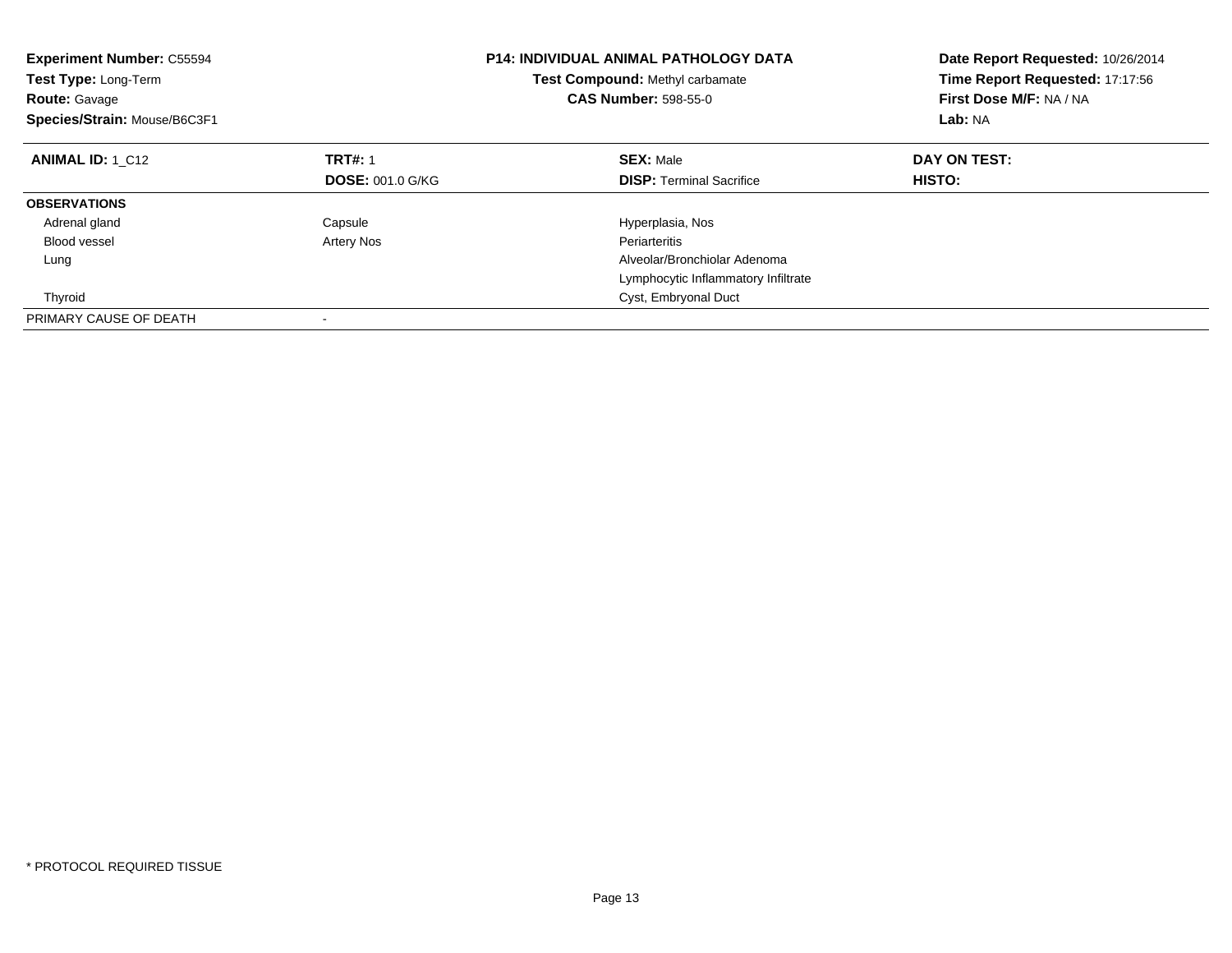| <b>Experiment Number: C55594</b><br>Test Type: Long-Term<br><b>Route: Gavage</b><br>Species/Strain: Mouse/B6C3F1 |                                           | <b>P14: INDIVIDUAL ANIMAL PATHOLOGY DATA</b><br>Test Compound: Methyl carbamate<br><b>CAS Number: 598-55-0</b> | Date Report Requested: 10/26/2014<br>Time Report Requested: 17:17:56<br>First Dose M/F: NA / NA<br>Lab: NA |
|------------------------------------------------------------------------------------------------------------------|-------------------------------------------|----------------------------------------------------------------------------------------------------------------|------------------------------------------------------------------------------------------------------------|
| <b>ANIMAL ID: 1 C13</b>                                                                                          | <b>TRT#: 1</b><br><b>DOSE: 001.0 G/KG</b> | <b>SEX: Male</b><br><b>DISP:</b> Terminal Sacrifice                                                            | DAY ON TEST:<br><b>HISTO:</b>                                                                              |
| <b>OBSERVATIONS</b>                                                                                              |                                           |                                                                                                                |                                                                                                            |
| Liver                                                                                                            |                                           | Giant-Cell, Multinucleate                                                                                      |                                                                                                            |
| Lung                                                                                                             |                                           | Alveolar/Bronchiolar Adenoma                                                                                   |                                                                                                            |
|                                                                                                                  |                                           | Hyperplasia, Adenomatous                                                                                       |                                                                                                            |
|                                                                                                                  |                                           | Inflammation, Active Chronic                                                                                   |                                                                                                            |
| PRIMARY CAUSE OF DEATH                                                                                           |                                           |                                                                                                                |                                                                                                            |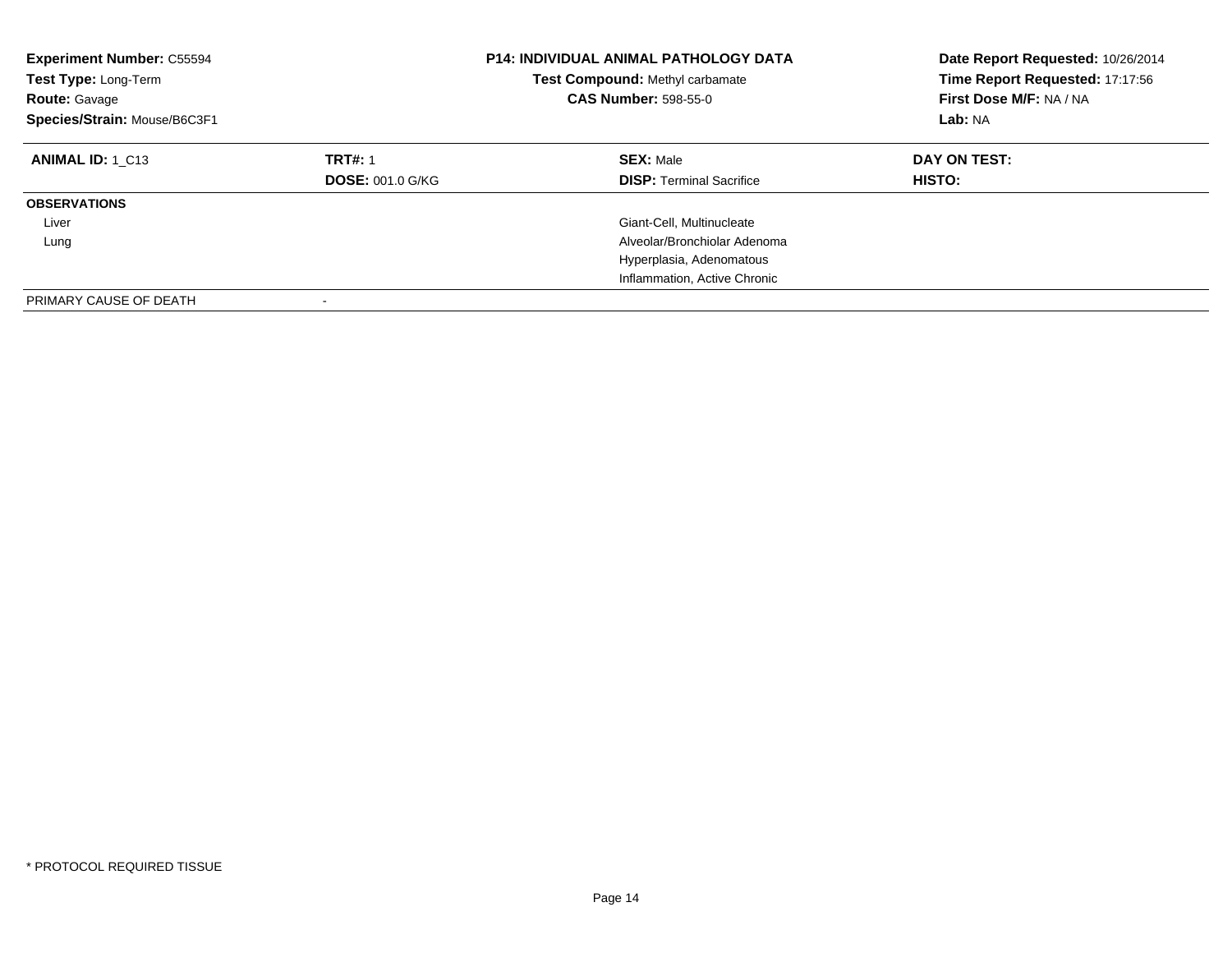**Test Type:** Long-Term**Route:** Gavage

**Species/Strain:** Mouse/B6C3F1

#### **P14: INDIVIDUAL ANIMAL PATHOLOGY DATA**

**Test Compound:** Methyl carbamate**CAS Number:** 598-55-0

| <b>ANIMAL ID: 1_C14</b> | <b>TRT#: 1</b>          | <b>SEX: Male</b>                    | DAY ON TEST: |  |
|-------------------------|-------------------------|-------------------------------------|--------------|--|
|                         | <b>DOSE: 001.0 G/KG</b> | <b>DISP: Terminal Sacrifice</b>     | HISTO:       |  |
| <b>OBSERVATIONS</b>     |                         |                                     |              |  |
| Adrenal gland           | Capsule                 | Hyperplasia, Nos                    |              |  |
|                         | <b>Cortex Nos</b>       | Hypertrophy, Nos                    |              |  |
| Brain                   |                         | Mineralization                      |              |  |
| Kidney                  |                         | Inflammation, Chronic               |              |  |
| Liver                   |                         | Giant-Cell, Multinucleate           |              |  |
| Lung                    |                         | Histiocytosis                       |              |  |
|                         |                         | Hyperplasia, Adenomatous            |              |  |
|                         |                         | Inflammation, Active Chronic        |              |  |
|                         |                         | Lymphocytic Inflammatory Infiltrate |              |  |
| Salivary gland          |                         | Inflammation, Chronic               |              |  |
| Trachea                 |                         | Inflammation, Acute                 |              |  |
| PRIMARY CAUSE OF DEATH  |                         |                                     |              |  |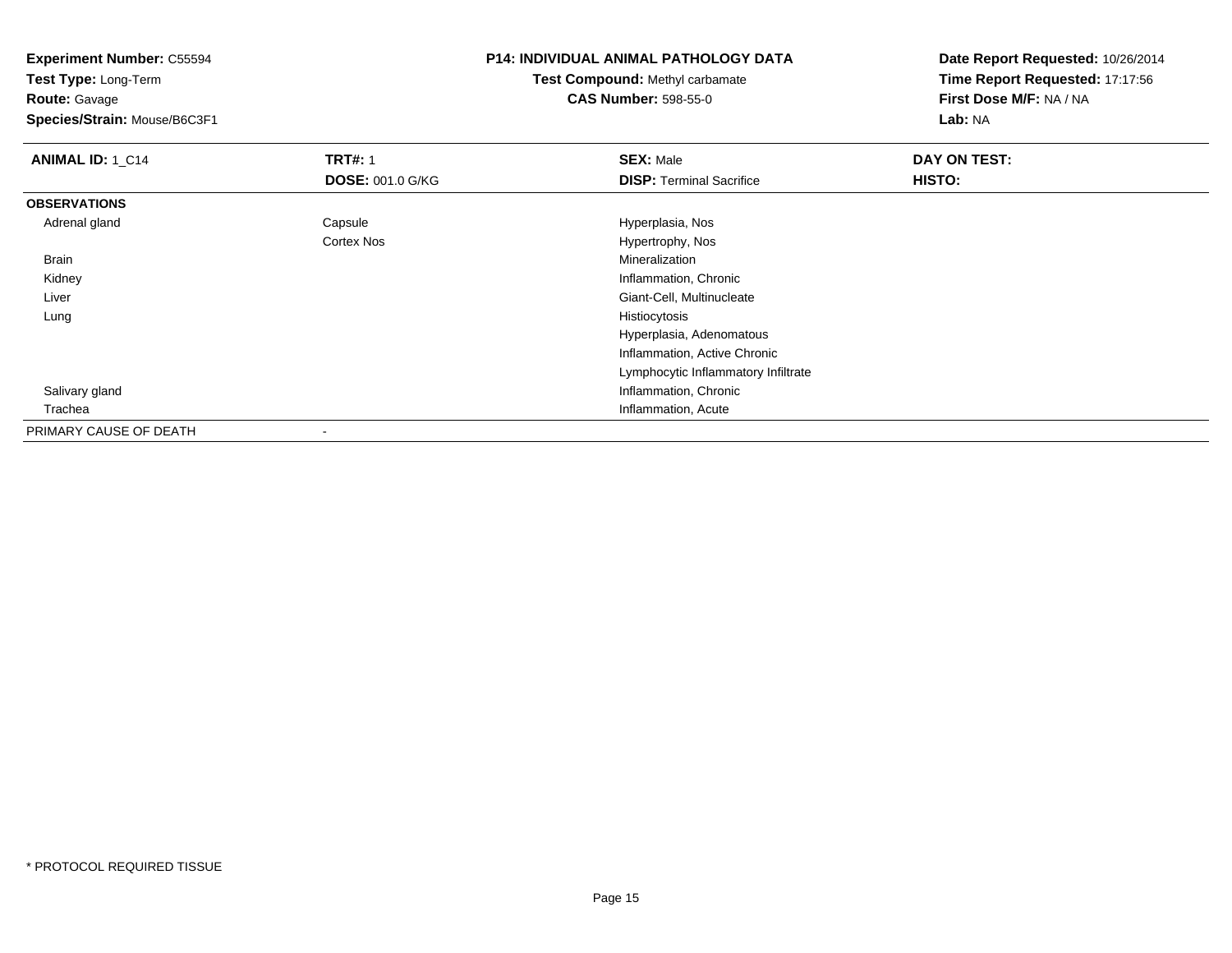**Experiment Number:** C55594**Test Type:** Long-Term**Route:** Gavage **Species/Strain:** Mouse/B6C3F1**P14: INDIVIDUAL ANIMAL PATHOLOGY DATATest Compound:** Methyl carbamate**CAS Number:** 598-55-0**Date Report Requested:** 10/26/2014**Time Report Requested:** 17:17:56**First Dose M/F:** NA / NA**Lab:** NA**ANIMAL ID: 1 C15 TRT#:** 1 **SEX:** Male **DAY ON TEST: DOSE:** 001.0 G/KG**DISP:** Terminal Sacrifice **HISTO: OBSERVATIONS** BrainCraniobuccal Pouch Cyst, Nos Mineralization EyeCrystalline Lens **Cataract**  Liver Giant-Cell, Multinucleate Alveolar/Bronchiolar Adenoma LungHistiocytosis Hyperplasia, Adenomatous Lymphocytic Inflammatory Infiltrate Salivary gland Inflammation, Chronic Thyroid Cyst, Embryonal Duct PRIMARY CAUSE OF DEATH-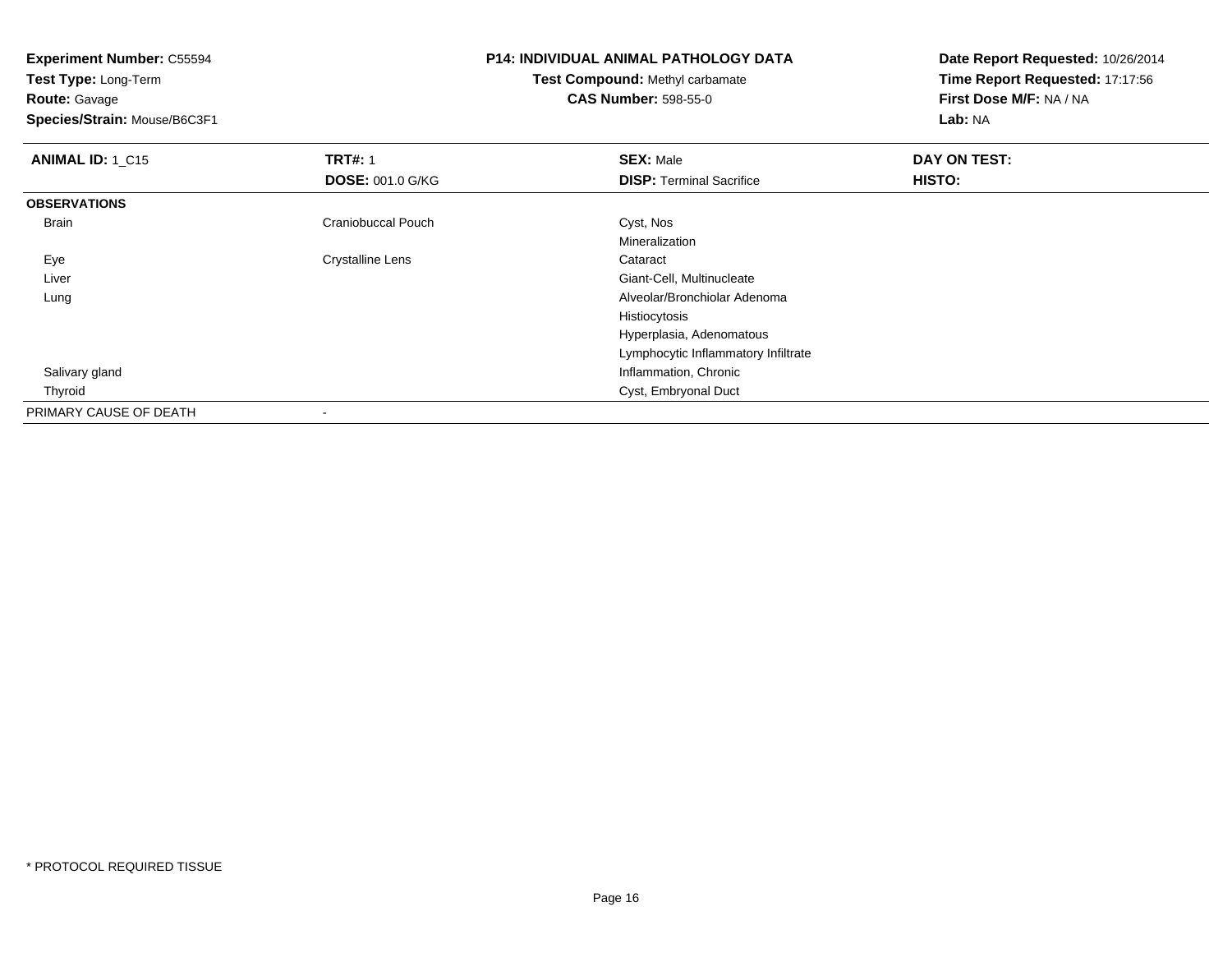| <b>Experiment Number: C55594</b> |                         | <b>P14: INDIVIDUAL ANIMAL PATHOLOGY DATA</b> | Date Report Requested: 10/26/2014<br>Time Report Requested: 17:17:56 |
|----------------------------------|-------------------------|----------------------------------------------|----------------------------------------------------------------------|
| Test Type: Long-Term             |                         | Test Compound: Methyl carbamate              |                                                                      |
| <b>Route: Gavage</b>             |                         | <b>CAS Number: 598-55-0</b>                  | First Dose M/F: NA / NA                                              |
| Species/Strain: Mouse/B6C3F1     |                         |                                              | Lab: NA                                                              |
| ANIMAL ID: 1_C16                 | <b>TRT#: 1</b>          | <b>SEX: Male</b>                             | DAY ON TEST:                                                         |
|                                  | <b>DOSE: 001.0 G/KG</b> | <b>DISP:</b> Terminal Sacrifice              | HISTO:                                                               |
| <b>OBSERVATIONS</b>              |                         |                                              |                                                                      |
| Adrenal gland                    | Cortex Nos              | Hypertrophy, Nos                             |                                                                      |
| Epididymis                       |                         | Granuloma, Spermatic                         |                                                                      |
| Kidney                           |                         | Inflammation, Chronic                        |                                                                      |
| Liver                            |                         | Giant-Cell, Multinucleate                    |                                                                      |
| Lung                             |                         | Histiocytosis                                |                                                                      |
|                                  |                         | Hyperplasia, Adenomatous                     |                                                                      |
| Testis                           | Tubule                  | Mineralization                               |                                                                      |
| Trachea                          |                         | Inflammation, Acute                          |                                                                      |
| PRIMARY CAUSE OF DEATH           |                         |                                              |                                                                      |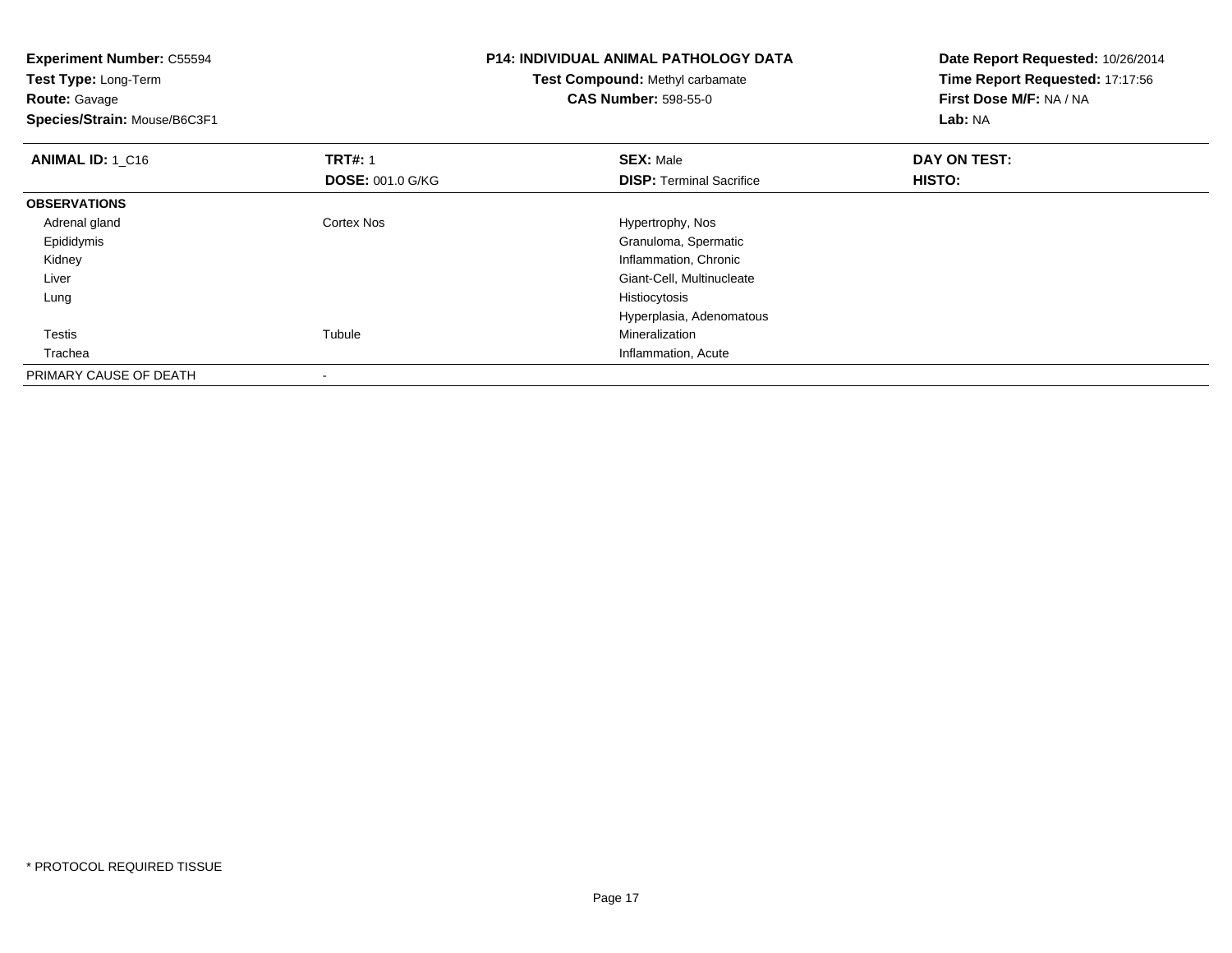| <b>Experiment Number: C55594</b><br>Test Type: Long-Term<br><b>Route: Gavage</b> |                         | <b>P14: INDIVIDUAL ANIMAL PATHOLOGY DATA</b><br>Test Compound: Methyl carbamate<br><b>CAS Number: 598-55-0</b> | Date Report Requested: 10/26/2014<br>Time Report Requested: 17:17:56<br>First Dose M/F: NA / NA |
|----------------------------------------------------------------------------------|-------------------------|----------------------------------------------------------------------------------------------------------------|-------------------------------------------------------------------------------------------------|
| Species/Strain: Mouse/B6C3F1                                                     |                         |                                                                                                                | Lab: NA                                                                                         |
| <b>ANIMAL ID: 1 C17</b>                                                          | <b>TRT#: 1</b>          | <b>SEX: Male</b>                                                                                               | DAY ON TEST:                                                                                    |
|                                                                                  | <b>DOSE: 001.0 G/KG</b> | <b>DISP:</b> Natural Death                                                                                     | HISTO:                                                                                          |
| <b>OBSERVATIONS</b>                                                              |                         |                                                                                                                |                                                                                                 |
| Lung                                                                             |                         | Histiocytosis                                                                                                  |                                                                                                 |
|                                                                                  |                         | Lymphocytic Inflammatory Infiltrate                                                                            |                                                                                                 |
| PRIMARY CAUSE OF DEATH                                                           |                         |                                                                                                                |                                                                                                 |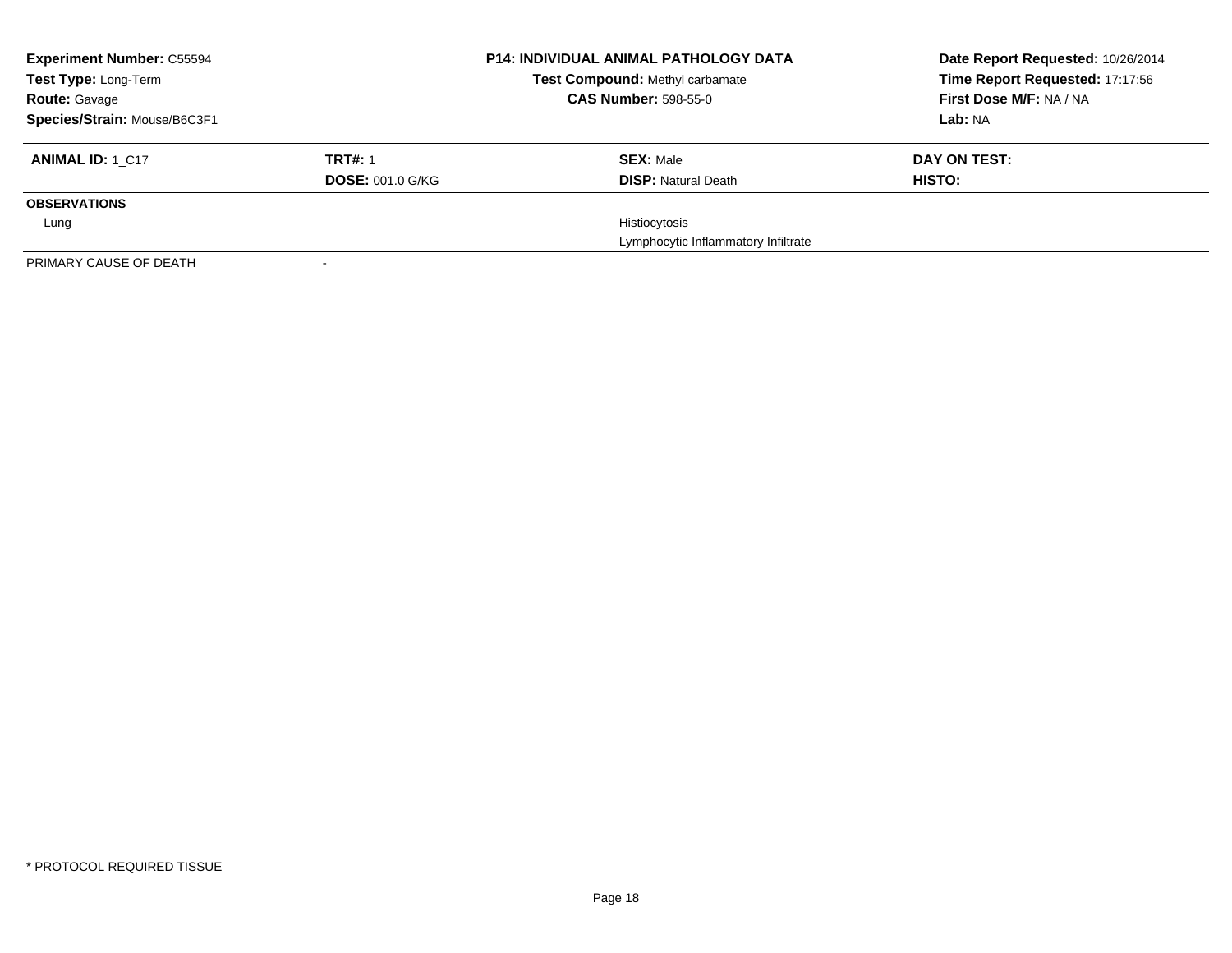**Test Type:** Long-Term**Route:** Gavage

**Species/Strain:** Mouse/B6C3F1

#### **P14: INDIVIDUAL ANIMAL PATHOLOGY DATA**

**Test Compound:** Methyl carbamate**CAS Number:** 598-55-0

| ANIMAL ID: 1_C18       | <b>TRT#: 1</b>             | <b>SEX: Male</b>                | DAY ON TEST: |  |
|------------------------|----------------------------|---------------------------------|--------------|--|
|                        | <b>DOSE: 001.0 G/KG</b>    | <b>DISP: Terminal Sacrifice</b> | HISTO:       |  |
| <b>OBSERVATIONS</b>    |                            |                                 |              |  |
| Adrenal gland          | Capsule                    | Hyperplasia, Nos                |              |  |
| Brain                  |                            | Mineralization                  |              |  |
| Gall bladder           |                            | Hyperplasia, Adenomatous        |              |  |
| Kidney                 |                            | Inflammation, Chronic           |              |  |
| Liver                  |                            | Giant-Cell, Multinucleate       |              |  |
| Lung                   |                            | Histiocytosis                   |              |  |
|                        |                            | Hyperplasia, Adenomatous        |              |  |
|                        |                            | Inflammation, Active Chronic    |              |  |
| Salivary gland         |                            | Inflammation, Chronic           |              |  |
| Testis                 | Tubule                     | Mineralization                  |              |  |
| Unspecified            | <b>Multiple Organs Nos</b> | Lymphoma, Mixed-Malignant Type  |              |  |
| PRIMARY CAUSE OF DEATH |                            |                                 |              |  |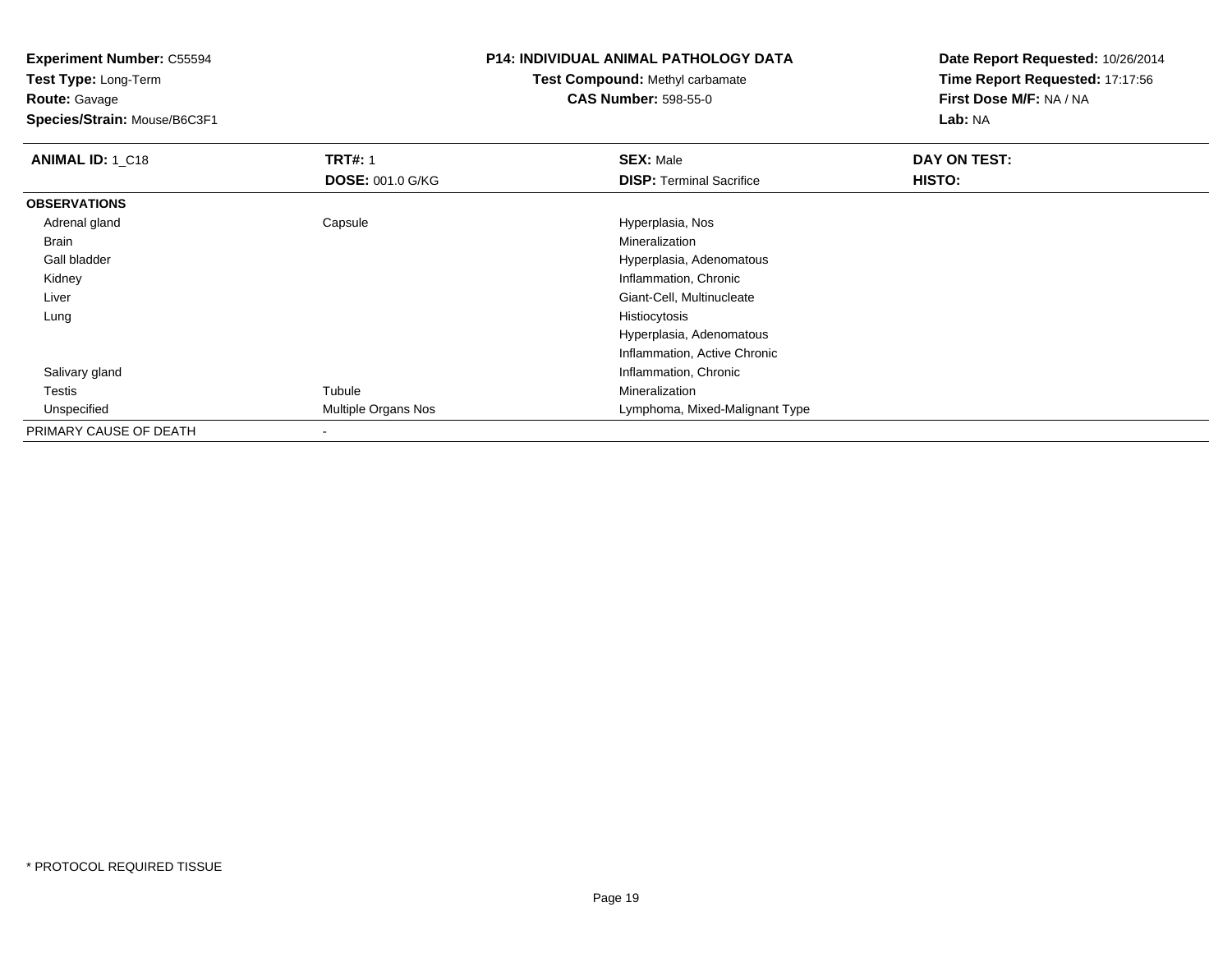| <b>Experiment Number: C55594</b> |                         | <b>P14: INDIVIDUAL ANIMAL PATHOLOGY DATA</b> | Date Report Requested: 10/26/2014 |
|----------------------------------|-------------------------|----------------------------------------------|-----------------------------------|
| Test Type: Long-Term             |                         | <b>Test Compound: Methyl carbamate</b>       | Time Report Requested: 17:17:56   |
| <b>Route: Gavage</b>             |                         | <b>CAS Number: 598-55-0</b>                  | First Dose M/F: NA / NA           |
| Species/Strain: Mouse/B6C3F1     |                         |                                              | Lab: NA                           |
| <b>ANIMAL ID: 1_C19</b>          | <b>TRT#: 1</b>          | <b>SEX: Male</b>                             | DAY ON TEST:                      |
|                                  | <b>DOSE: 001.0 G/KG</b> | <b>DISP: Natural Death</b>                   | HISTO:                            |
| <b>OBSERVATIONS</b>              |                         |                                              |                                   |
| Adrenal gland                    | Cortex Nos              | Necrosis, Nos                                |                                   |
| Intestine Small                  | Mesentery Nos           | Necrosis, Fat                                |                                   |
| Kidney                           |                         | Inflammation, Chronic                        |                                   |
| Liver                            |                         | Giant-Cell, Multinucleate                    |                                   |
|                                  |                         | Hepatocellular Carcinoma                     |                                   |
| Lung                             |                         | Alveolar/Bronchiolar Adenoma                 |                                   |
|                                  |                         | Hepatocellular Carcinoma, Metastatic         |                                   |
|                                  |                         | Histiocytosis                                |                                   |
| Penis                            |                         | Inflammation, Acute                          |                                   |
| PRIMARY CAUSE OF DEATH           |                         |                                              |                                   |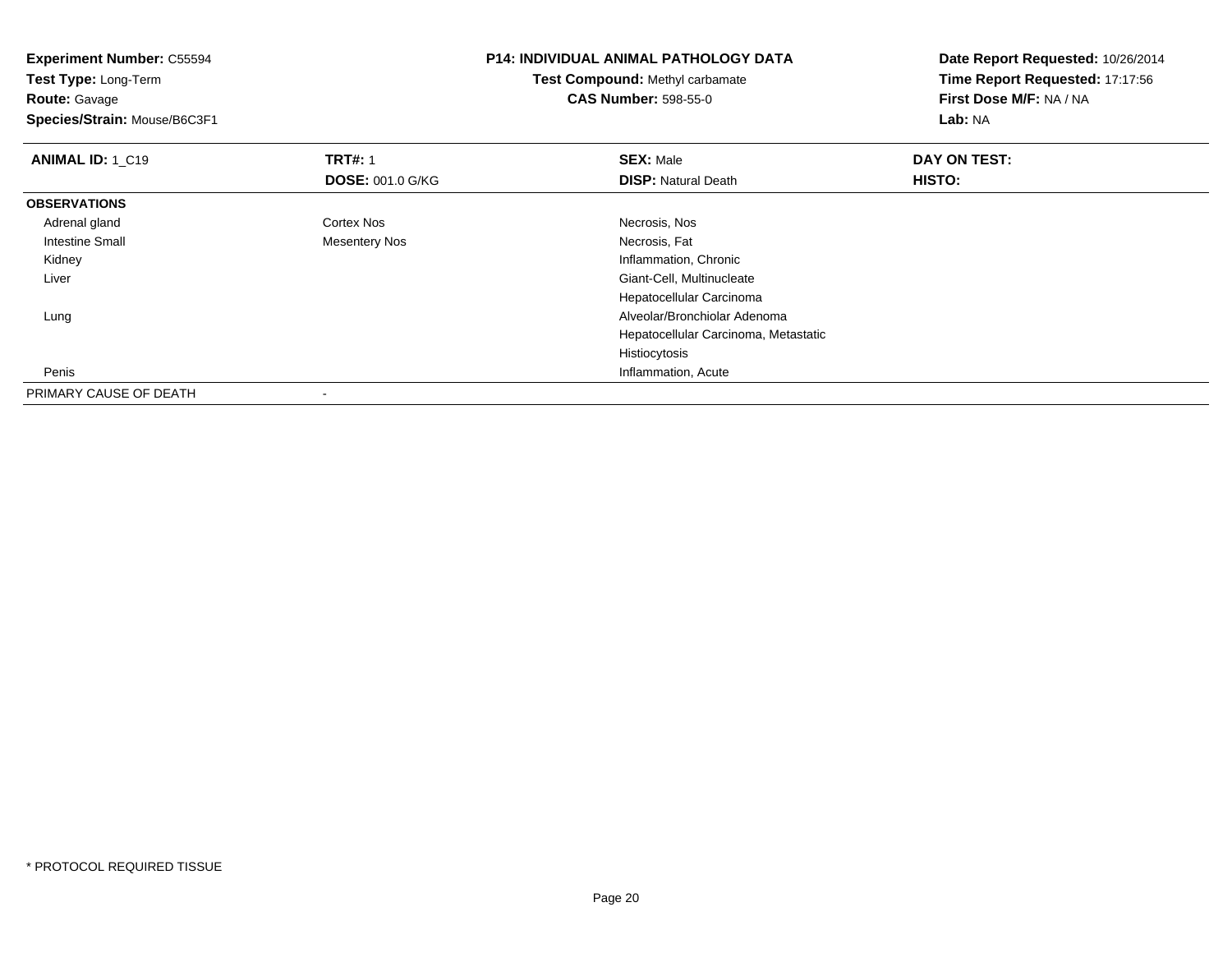| <b>Experiment Number: C55594</b><br>Test Type: Long-Term<br><b>Route: Gavage</b><br>Species/Strain: Mouse/B6C3F1 |                         | <b>P14: INDIVIDUAL ANIMAL PATHOLOGY DATA</b><br><b>Test Compound: Methyl carbamate</b><br><b>CAS Number: 598-55-0</b> | Date Report Requested: 10/26/2014<br>Time Report Requested: 17:17:56<br>First Dose M/F: NA / NA<br>Lab: NA |
|------------------------------------------------------------------------------------------------------------------|-------------------------|-----------------------------------------------------------------------------------------------------------------------|------------------------------------------------------------------------------------------------------------|
| <b>ANIMAL ID: 1 C20</b>                                                                                          | <b>TRT#: 1</b>          | <b>SEX: Male</b>                                                                                                      | DAY ON TEST:                                                                                               |
|                                                                                                                  | <b>DOSE: 001.0 G/KG</b> | <b>DISP:</b> Natural Death                                                                                            | <b>HISTO:</b>                                                                                              |
| <b>OBSERVATIONS</b>                                                                                              |                         |                                                                                                                       |                                                                                                            |
| Liver                                                                                                            |                         | Giant-Cell, Multinucleate                                                                                             |                                                                                                            |
|                                                                                                                  |                         | Hepatocellular Carcinoma                                                                                              |                                                                                                            |
| Lung                                                                                                             |                         | Congestion, Nos                                                                                                       |                                                                                                            |
| Penis                                                                                                            | Prepuce Nos             | Inflammation, Chronic                                                                                                 |                                                                                                            |
| Testis                                                                                                           | Tubule                  | Mineralization                                                                                                        |                                                                                                            |
| Thymus                                                                                                           |                         | Atrophy, Nos                                                                                                          |                                                                                                            |
| PRIMARY CAUSE OF DEATH                                                                                           |                         |                                                                                                                       |                                                                                                            |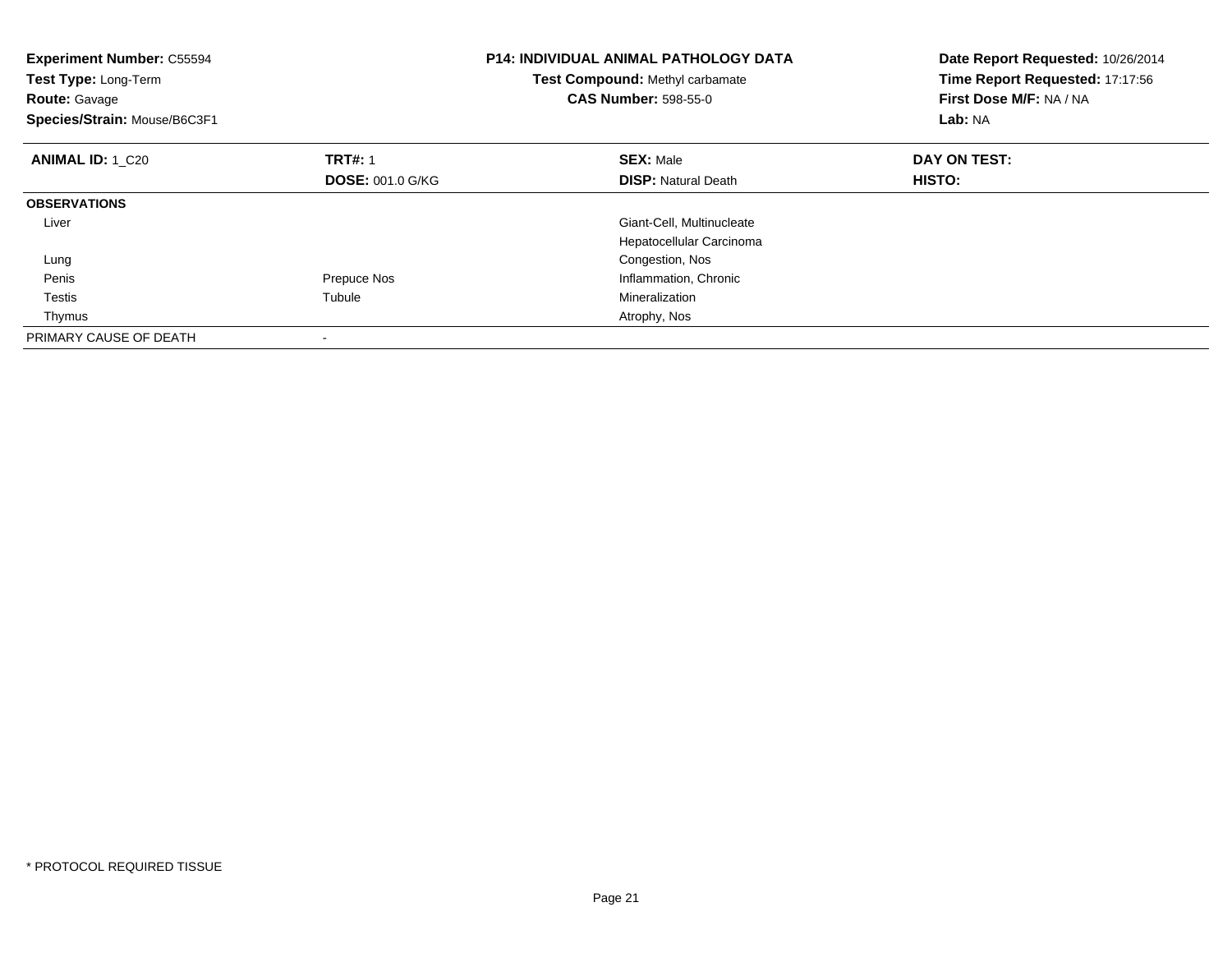| <b>Experiment Number: C55594</b><br>Test Type: Long-Term<br><b>Route: Gavage</b><br>Species/Strain: Mouse/B6C3F1 |                         | <b>P14: INDIVIDUAL ANIMAL PATHOLOGY DATA</b><br>Test Compound: Methyl carbamate<br><b>CAS Number: 598-55-0</b> | Date Report Requested: 10/26/2014<br>Time Report Requested: 17:17:56<br>First Dose M/F: NA / NA<br>Lab: NA |
|------------------------------------------------------------------------------------------------------------------|-------------------------|----------------------------------------------------------------------------------------------------------------|------------------------------------------------------------------------------------------------------------|
| <b>ANIMAL ID: 1 C21</b>                                                                                          | <b>TRT#: 1</b>          | <b>SEX: Male</b>                                                                                               | DAY ON TEST:                                                                                               |
|                                                                                                                  | <b>DOSE: 001.0 G/KG</b> | <b>DISP:</b> Natural Death                                                                                     | <b>HISTO:</b>                                                                                              |
| <b>OBSERVATIONS</b>                                                                                              |                         |                                                                                                                |                                                                                                            |
| Liver                                                                                                            |                         | Giant-Cell, Multinucleate                                                                                      |                                                                                                            |
| Lung                                                                                                             |                         | Histiocytosis                                                                                                  |                                                                                                            |
|                                                                                                                  |                         | Lymphocytic Inflammatory Infiltrate                                                                            |                                                                                                            |
| Lymph node                                                                                                       | Mandibular Lymph Node   | Pigmentation, Nos                                                                                              |                                                                                                            |
| Preputial gland                                                                                                  |                         | Inflammation, Nos                                                                                              |                                                                                                            |
| Spleen                                                                                                           |                         | Hematopoiesis                                                                                                  |                                                                                                            |
| PRIMARY CAUSE OF DEATH                                                                                           |                         |                                                                                                                |                                                                                                            |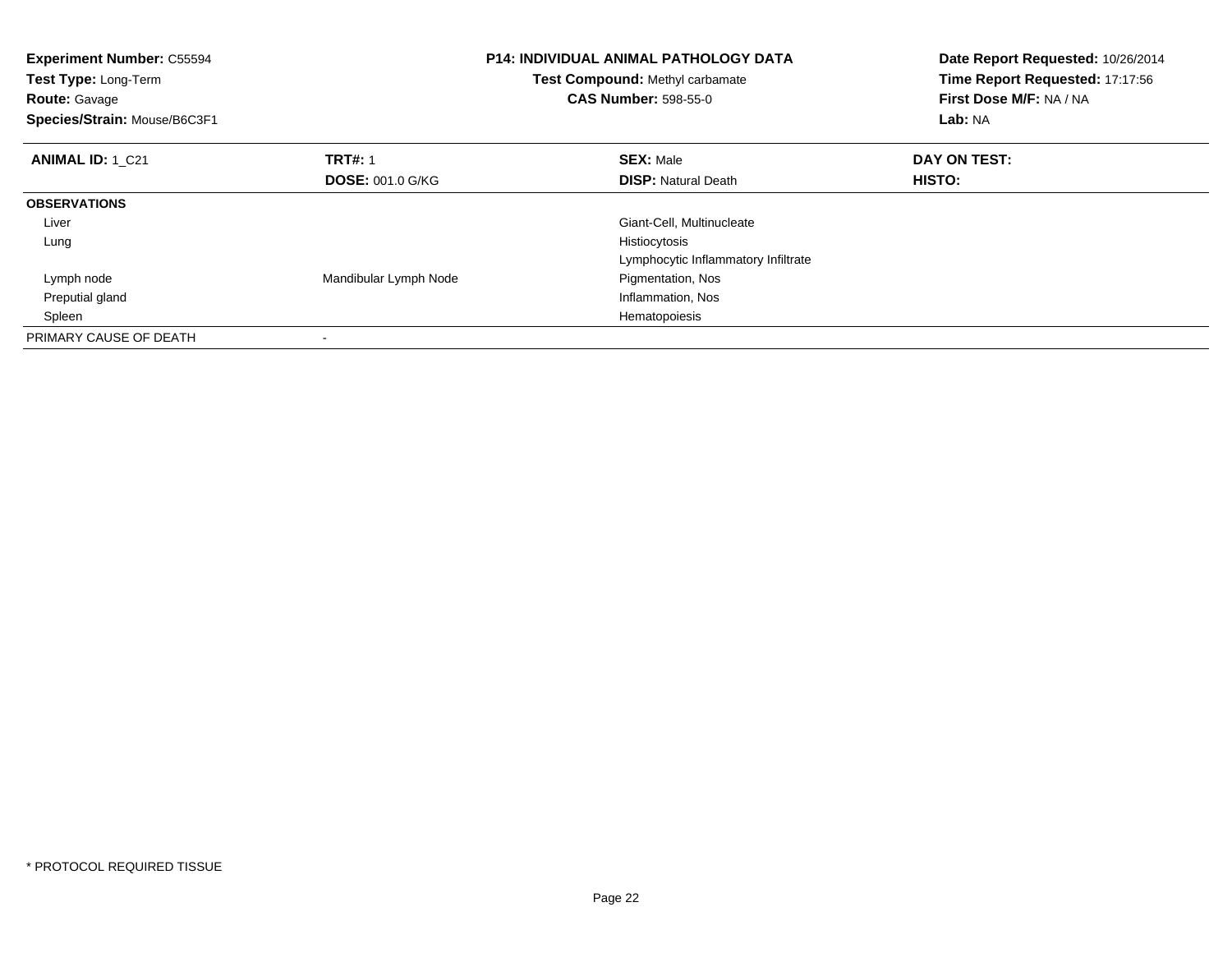**Experiment Number:** C55594**Test Type:** Long-Term**Route:** Gavage **Species/Strain:** Mouse/B6C3F1**P14: INDIVIDUAL ANIMAL PATHOLOGY DATATest Compound:** Methyl carbamate**CAS Number:** 598-55-0**Date Report Requested:** 10/26/2014**Time Report Requested:** 17:17:56**First Dose M/F:** NA / NA**Lab:** NA**ANIMAL ID:** 1 C23 **TRT#:** 1 **SEX:** Male **DAY ON TEST: DOSE:** 001.0 G/KG**DISP:** Terminal Sacrifice **HISTO: OBSERVATIONS** Adrenal glandCapsule **Capsule Hyperplasia**, Nos Liver Giant-Cell, Multinucleate Lungg and the state of the state of the state of the state of the state of the state of the state of the state of the state of the state of the state of the state of the state of the state of the state of the state of the stat Hyperplasia, Adenomatous Lymphocytic Inflammatory Infiltrate Salivary glandInflammation, Chronic<br>
Inflammation, Chronic<br>
Mineralization Testiss and the contract of the contract of the contract of the contract of the contract of the contract of the contract of the contract of the contract of the contract of the contract of the contract of the contract of the cont Mineralization Spermatoceled **Multiple Organs Nos Lymphoma, Mixed-Malignant Type**  UnspecifiedPRIMARY CAUSE OF DEATH-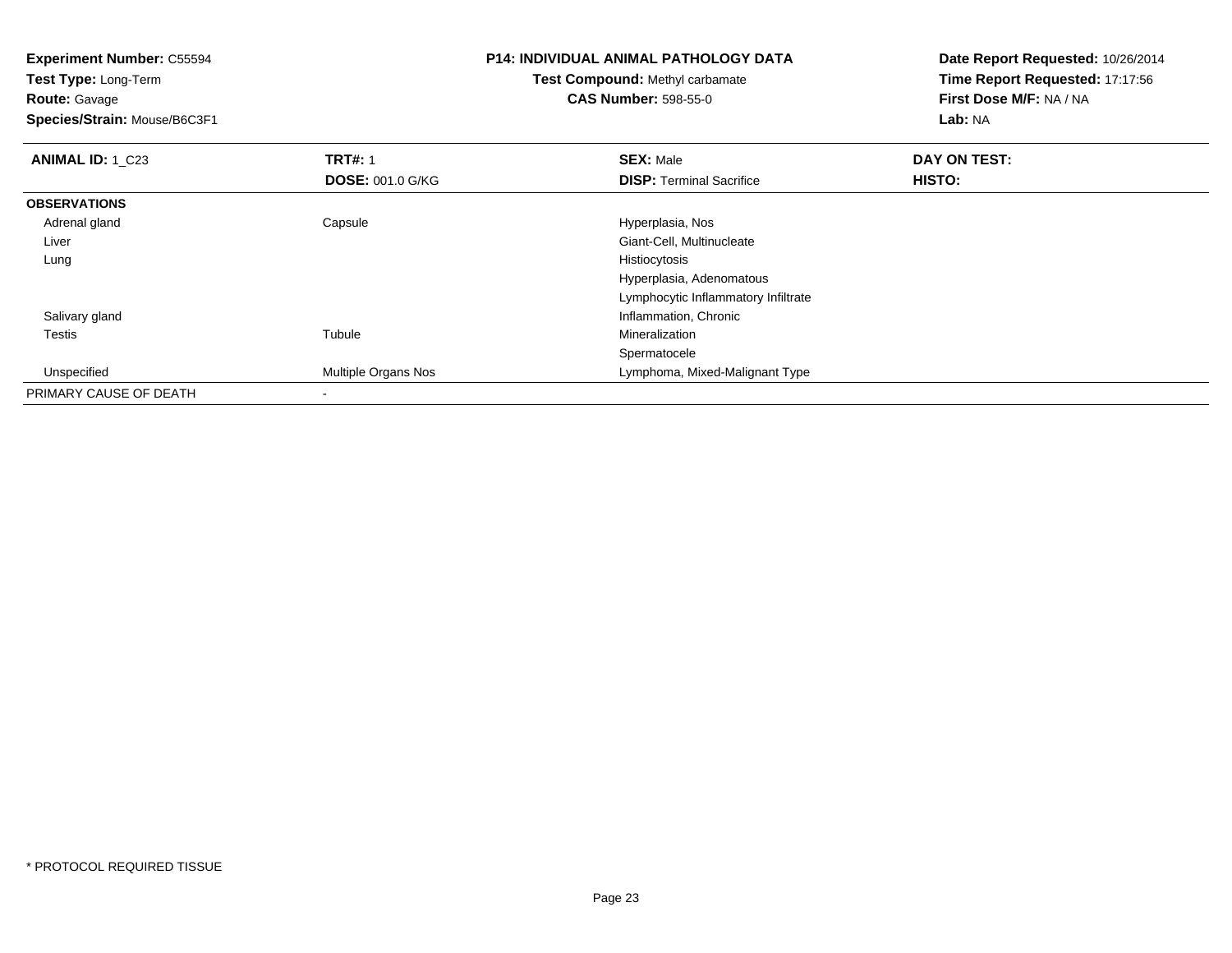| <b>Experiment Number: C55594</b> |                         | <b>P14: INDIVIDUAL ANIMAL PATHOLOGY DATA</b> | Date Report Requested: 10/26/2014 |
|----------------------------------|-------------------------|----------------------------------------------|-----------------------------------|
| Test Type: Long-Term             |                         | Test Compound: Methyl carbamate              | Time Report Requested: 17:17:56   |
| <b>Route: Gavage</b>             |                         | <b>CAS Number: 598-55-0</b>                  | First Dose M/F: NA / NA           |
| Species/Strain: Mouse/B6C3F1     |                         |                                              | Lab: NA                           |
| <b>ANIMAL ID: 1_C24</b>          | <b>TRT#: 1</b>          | <b>SEX: Male</b>                             | DAY ON TEST:                      |
|                                  | <b>DOSE: 001.0 G/KG</b> | <b>DISP: Natural Death</b>                   | HISTO:                            |
| <b>OBSERVATIONS</b>              |                         |                                              |                                   |
| Adrenal gland                    | Capsule                 | Hyperplasia, Nos                             |                                   |
| Kidney                           |                         | Mineralization                               |                                   |
|                                  |                         | Pyelonephritis, Acute                        |                                   |
| Liver                            |                         | Giant-Cell, Multinucleate                    |                                   |
|                                  |                         | Hepatocellular Adenoma                       |                                   |
| Lung                             |                         | Histiocytosis                                |                                   |
| Prostate                         |                         | Inflammation, Acute                          |                                   |
| Seminal vesicle                  |                         | Inflammation, Nos                            |                                   |
| PRIMARY CAUSE OF DEATH           |                         |                                              |                                   |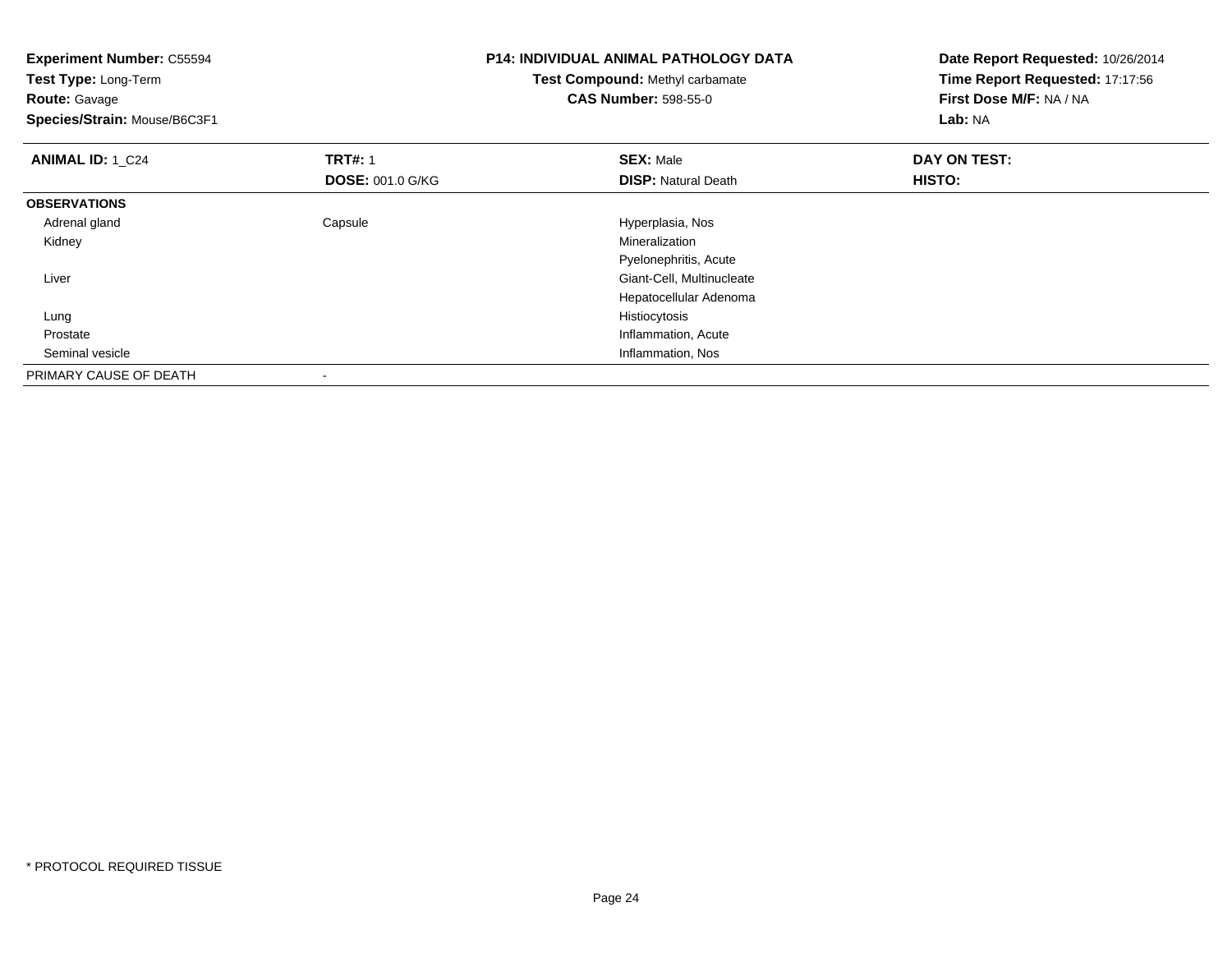**Experiment Number:** C55594**Test Type:** Long-Term**Route:** Gavage **Species/Strain:** Mouse/B6C3F1**P14: INDIVIDUAL ANIMAL PATHOLOGY DATATest Compound:** Methyl carbamate**CAS Number:** 598-55-0**Date Report Requested:** 10/26/2014**Time Report Requested:** 17:17:56**First Dose M/F:** NA / NA**Lab:** NA**ANIMAL ID:** 1 C25 **TRT#:** 1 **SEX:** Male **DAY ON TEST: DOSE:** 001.0 G/KG**DISP:** Terminal Sacrifice **HISTO: OBSERVATIONS** Adrenal gland Cortex Nos Hypertrophy, Nos Heartt de la constitución de la constitución de la constitución de la constitución de la constitución de la constitución **Construction Construction Construction Construction Construction Construction Construction Construction Construction Construction Construction Construction Construction Construction Construction Construction Construction**  LiverHepatocytes Hyperplasia, Nos Inflammation, Chronic

> Hyperplasia, Adenomatous Inflammation, Active ChronicLymphocytic Inflammatory Infiltrate

Cyst, Embryonal Duct

g and the state of the state of the state of the state of the state of the state of the state of the state of the state of the state of the state of the state of the state of the state of the state of the state of the stat

-

Lung

Thymus

PRIMARY CAUSE OF DEATH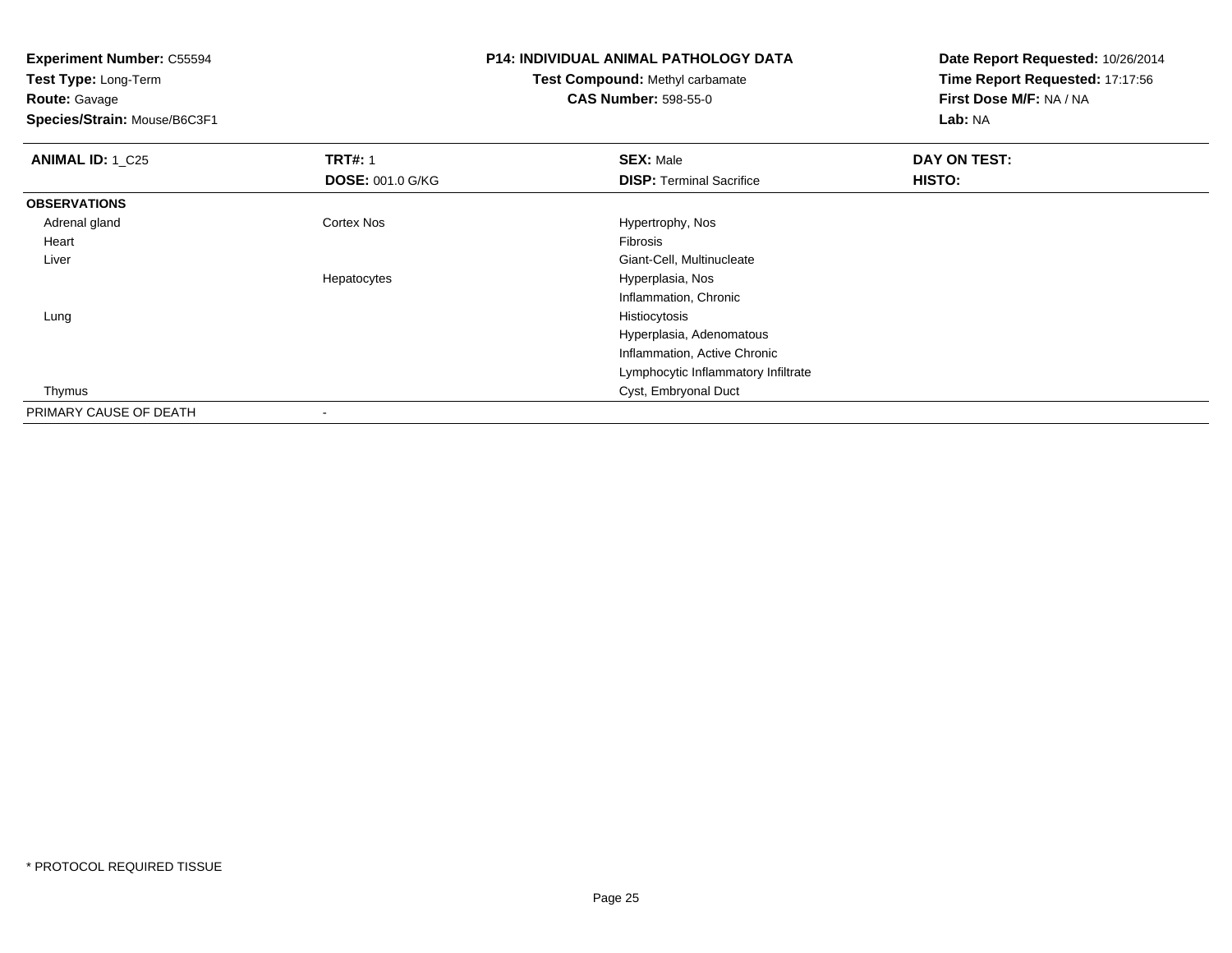| <b>Experiment Number: C55594</b><br>Test Type: Long-Term<br><b>Route: Gavage</b><br>Species/Strain: Mouse/B6C3F1 |                         | <b>P14: INDIVIDUAL ANIMAL PATHOLOGY DATA</b><br>Test Compound: Methyl carbamate<br><b>CAS Number: 598-55-0</b> | Date Report Requested: 10/26/2014<br>Time Report Requested: 17:17:56<br>First Dose M/F: NA / NA<br>Lab: NA |
|------------------------------------------------------------------------------------------------------------------|-------------------------|----------------------------------------------------------------------------------------------------------------|------------------------------------------------------------------------------------------------------------|
| <b>ANIMAL ID: 1 C26</b>                                                                                          | <b>TRT#: 1</b>          | <b>SEX: Male</b>                                                                                               | DAY ON TEST:                                                                                               |
|                                                                                                                  | <b>DOSE: 001.0 G/KG</b> | <b>DISP:</b> Natural Death                                                                                     | HISTO:                                                                                                     |
| <b>OBSERVATIONS</b>                                                                                              |                         |                                                                                                                |                                                                                                            |
| Adrenal gland                                                                                                    | Capsule                 | Hyperplasia, Nos                                                                                               |                                                                                                            |
| Bone                                                                                                             | Intervertebral Disc Nos | <b>Herniated Nucleus Pulposus</b>                                                                              |                                                                                                            |
| <b>Brain</b>                                                                                                     |                         | Mineralization                                                                                                 |                                                                                                            |
| Testis                                                                                                           |                         | Atrophy, Nos                                                                                                   |                                                                                                            |
| Unspecified                                                                                                      |                         | Fibrosarcoma                                                                                                   |                                                                                                            |
| PRIMARY CAUSE OF DEATH                                                                                           |                         |                                                                                                                |                                                                                                            |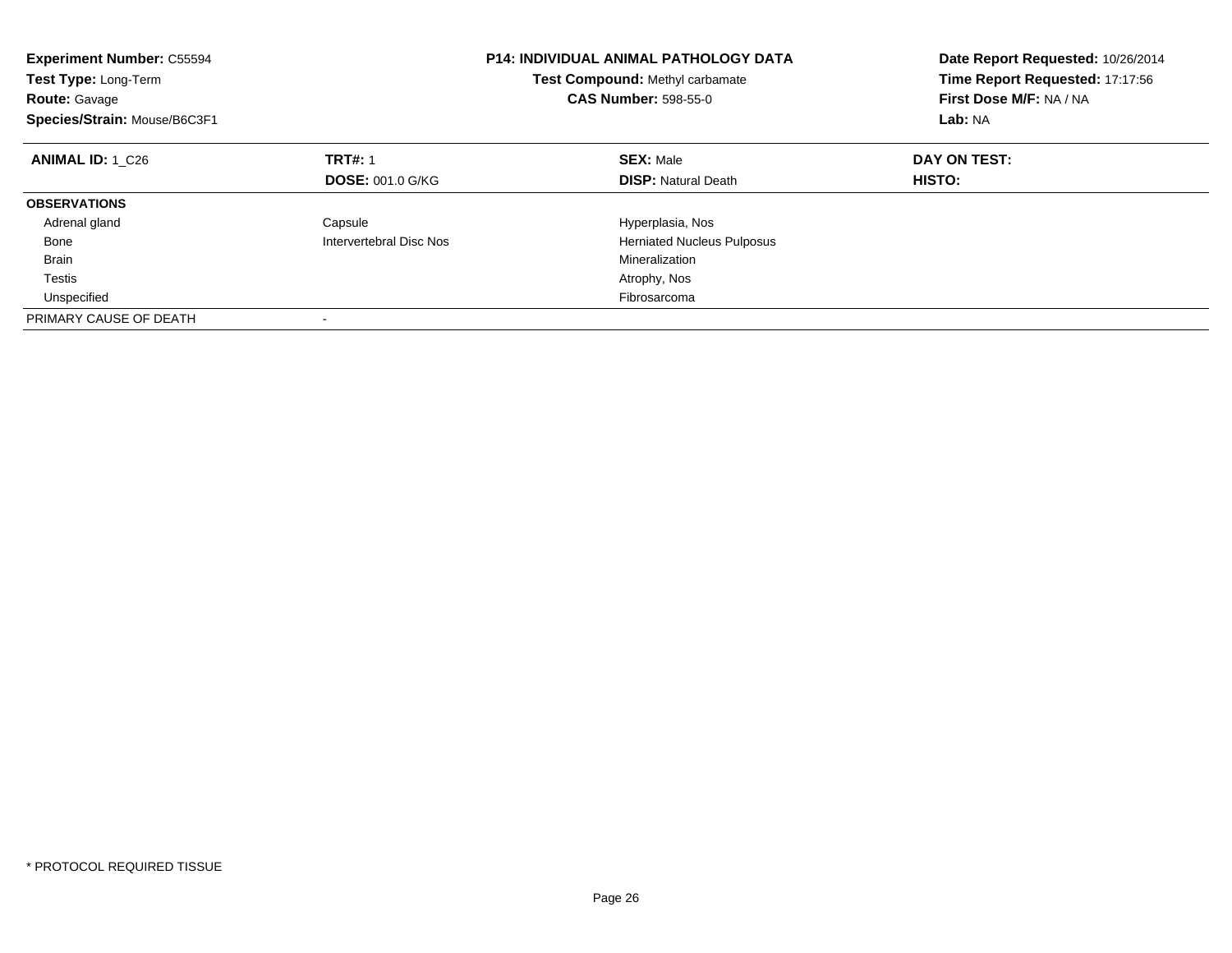| <b>Experiment Number: C55594</b><br>Test Type: Long-Term<br><b>Route: Gavage</b><br>Species/Strain: Mouse/B6C3F1 |                         | <b>P14: INDIVIDUAL ANIMAL PATHOLOGY DATA</b><br>Test Compound: Methyl carbamate<br><b>CAS Number: 598-55-0</b> | Date Report Requested: 10/26/2014<br>Time Report Requested: 17:17:56<br>First Dose M/F: NA / NA<br><b>Lab: NA</b> |
|------------------------------------------------------------------------------------------------------------------|-------------------------|----------------------------------------------------------------------------------------------------------------|-------------------------------------------------------------------------------------------------------------------|
| <b>ANIMAL ID: 1 C27</b>                                                                                          | <b>TRT#: 1</b>          | <b>SEX: Male</b>                                                                                               | DAY ON TEST:                                                                                                      |
|                                                                                                                  | <b>DOSE: 001.0 G/KG</b> | <b>DISP:</b> Natural Death                                                                                     | HISTO:                                                                                                            |
| <b>OBSERVATIONS</b>                                                                                              |                         |                                                                                                                |                                                                                                                   |
| Kidney                                                                                                           |                         | Pyelonephritis, Acute                                                                                          |                                                                                                                   |
| Liver                                                                                                            | Centrilobular           | Congestion, Nos                                                                                                |                                                                                                                   |
| Lung                                                                                                             |                         | Hyperplasia, Adenomatous                                                                                       |                                                                                                                   |
|                                                                                                                  |                         | Lymphocytic Inflammatory Infiltrate                                                                            |                                                                                                                   |
| Prostate                                                                                                         |                         | Inflammation, Active Chronic                                                                                   |                                                                                                                   |
| Urinary bladder                                                                                                  |                         | Calculus, Gross Observation Only                                                                               |                                                                                                                   |
|                                                                                                                  |                         | Inflammation, Acute                                                                                            |                                                                                                                   |
| PRIMARY CAUSE OF DEATH                                                                                           |                         |                                                                                                                |                                                                                                                   |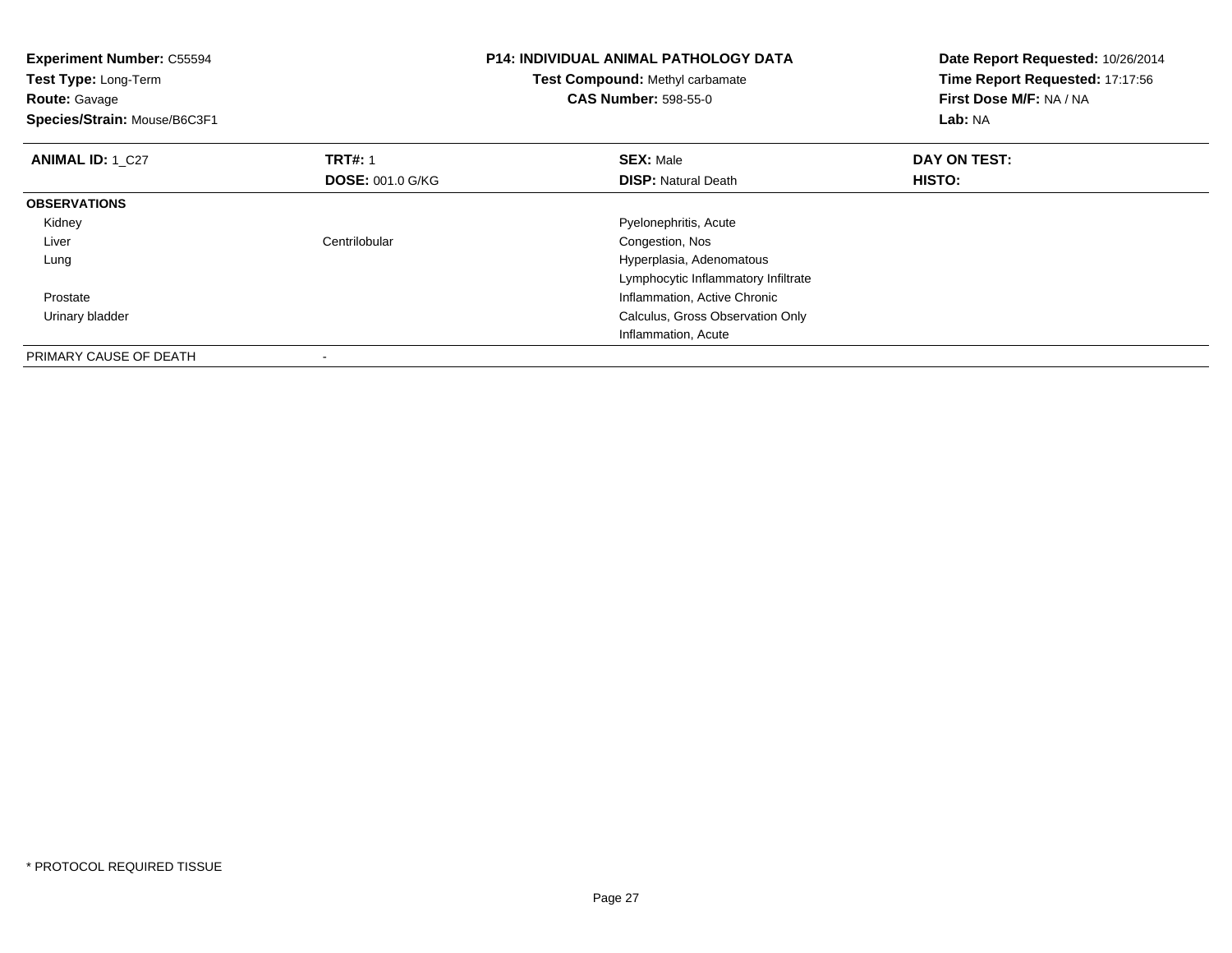| <b>Experiment Number: C55594</b><br><b>Test Type: Long-Term</b><br><b>Route: Gavage</b><br>Species/Strain: Mouse/B6C3F1 |                         | <b>P14: INDIVIDUAL ANIMAL PATHOLOGY DATA</b><br>Test Compound: Methyl carbamate<br><b>CAS Number: 598-55-0</b> | Date Report Requested: 10/26/2014<br>Time Report Requested: 17:17:56<br>First Dose M/F: NA / NA<br>Lab: NA |
|-------------------------------------------------------------------------------------------------------------------------|-------------------------|----------------------------------------------------------------------------------------------------------------|------------------------------------------------------------------------------------------------------------|
| <b>ANIMAL ID: 1 C28</b>                                                                                                 | <b>TRT#: 1</b>          | <b>SEX: Male</b>                                                                                               | DAY ON TEST:                                                                                               |
|                                                                                                                         | <b>DOSE: 001.0 G/KG</b> | <b>DISP:</b> Natural Death                                                                                     | <b>HISTO:</b>                                                                                              |
| <b>OBSERVATIONS</b>                                                                                                     |                         |                                                                                                                |                                                                                                            |
| Heart                                                                                                                   |                         | Inflammation, Chronic                                                                                          |                                                                                                            |
|                                                                                                                         |                         | Mineralization                                                                                                 |                                                                                                            |
| Liver                                                                                                                   |                         | Hepatocellular Carcinoma                                                                                       |                                                                                                            |
| Lung                                                                                                                    |                         | Congestion, Nos                                                                                                |                                                                                                            |
|                                                                                                                         |                         | Hepatocellular Carcinoma, Metastatic                                                                           |                                                                                                            |
|                                                                                                                         |                         | Lymphocytic Inflammatory Infiltrate                                                                            |                                                                                                            |
| Lymph node                                                                                                              | Mesenteric Lymph Node   | Hemorrhage                                                                                                     |                                                                                                            |
| PRIMARY CAUSE OF DEATH                                                                                                  |                         |                                                                                                                |                                                                                                            |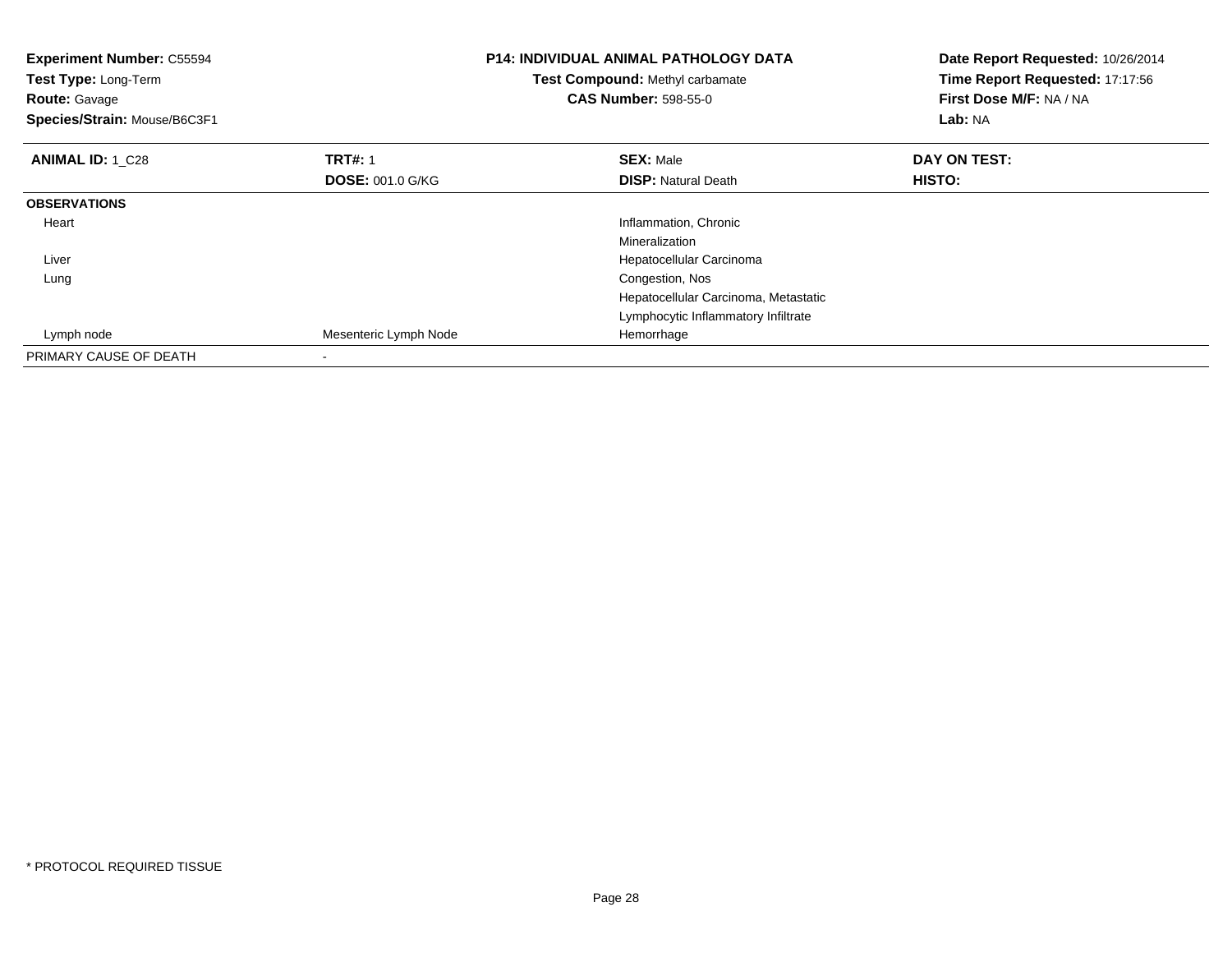| <b>Experiment Number: C55594</b><br>Test Type: Long-Term<br><b>Route: Gavage</b><br>Species/Strain: Mouse/B6C3F1 |                         | <b>P14: INDIVIDUAL ANIMAL PATHOLOGY DATA</b><br>Test Compound: Methyl carbamate<br><b>CAS Number: 598-55-0</b> | Date Report Requested: 10/26/2014<br>Time Report Requested: 17:17:56<br>First Dose M/F: NA / NA<br>Lab: NA |
|------------------------------------------------------------------------------------------------------------------|-------------------------|----------------------------------------------------------------------------------------------------------------|------------------------------------------------------------------------------------------------------------|
| <b>ANIMAL ID: 1 C29</b>                                                                                          | <b>TRT#: 1</b>          | <b>SEX: Male</b>                                                                                               | DAY ON TEST:                                                                                               |
|                                                                                                                  | <b>DOSE: 001.0 G/KG</b> | <b>DISP:</b> Terminal Sacrifice                                                                                | <b>HISTO:</b>                                                                                              |
| <b>OBSERVATIONS</b>                                                                                              |                         |                                                                                                                |                                                                                                            |
| Eye                                                                                                              | <b>Crystalline Lens</b> | Cataract                                                                                                       |                                                                                                            |
| Heart                                                                                                            |                         | Pigmentation, Nos                                                                                              |                                                                                                            |
| Liver                                                                                                            |                         | Giant-Cell, Multinucleate                                                                                      |                                                                                                            |
| Lung                                                                                                             |                         | Hyperplasia, Adenomatous                                                                                       |                                                                                                            |
|                                                                                                                  |                         | Lymphocytic Inflammatory Infiltrate                                                                            |                                                                                                            |
| Testis                                                                                                           | Tubule                  | Mineralization                                                                                                 |                                                                                                            |
| PRIMARY CAUSE OF DEATH                                                                                           |                         |                                                                                                                |                                                                                                            |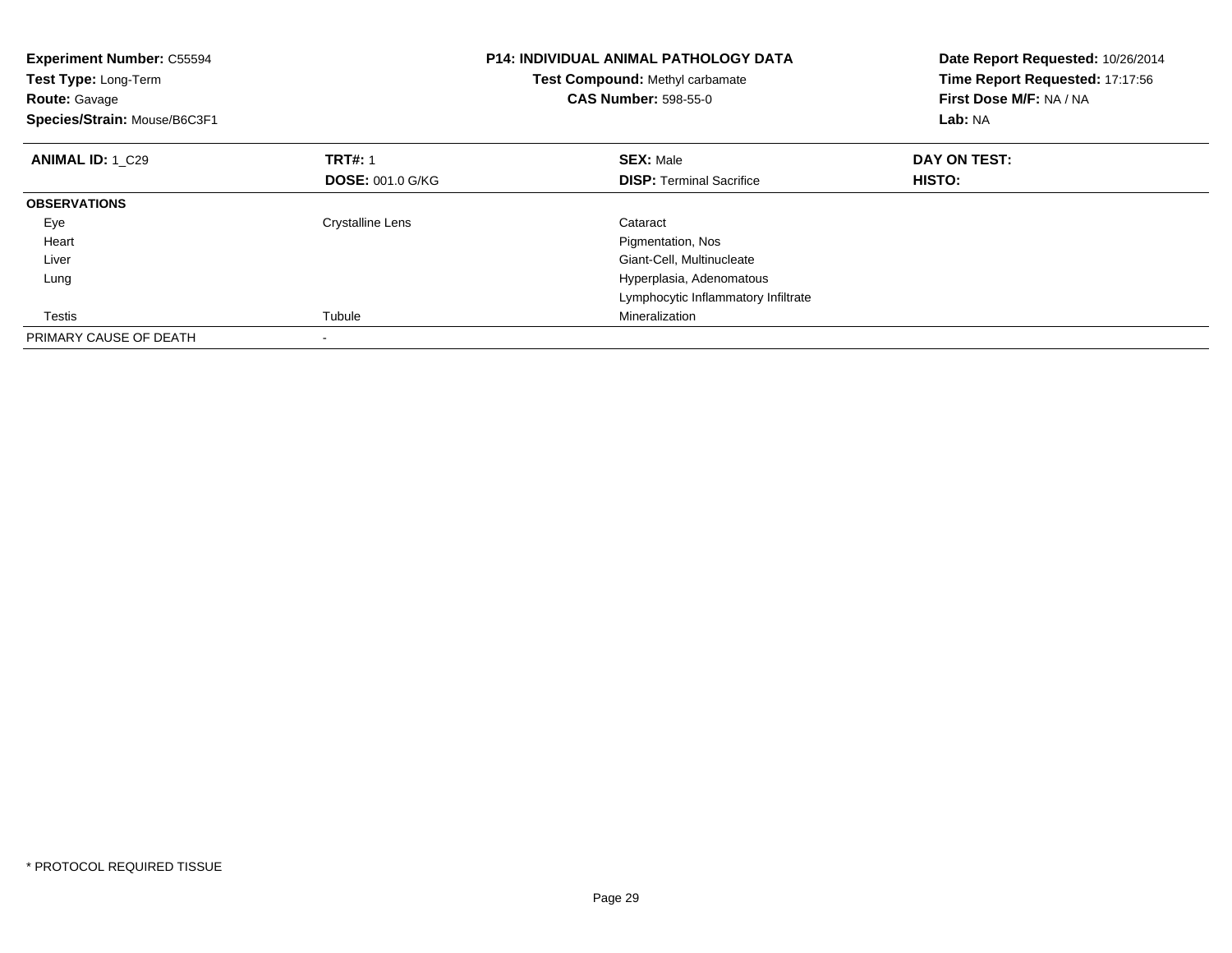| <b>Experiment Number: C55594</b> | <b>P14: INDIVIDUAL ANIMAL PATHOLOGY DATA</b> |                                        | Date Report Requested: 10/26/2014 |
|----------------------------------|----------------------------------------------|----------------------------------------|-----------------------------------|
| Test Type: Long-Term             |                                              | <b>Test Compound: Methyl carbamate</b> | Time Report Requested: 17:17:56   |
| <b>Route: Gavage</b>             |                                              | <b>CAS Number: 598-55-0</b>            | First Dose M/F: NA / NA           |
| Species/Strain: Mouse/B6C3F1     |                                              |                                        | Lab: NA                           |
| ANIMAL ID: 1 C31                 | <b>TRT#: 1</b>                               | <b>SEX: Male</b>                       | DAY ON TEST:                      |
|                                  | <b>DOSE: 001.0 G/KG</b>                      | <b>DISP: Natural Death</b>             | <b>HISTO:</b>                     |
| <b>OBSERVATIONS</b>              |                                              |                                        |                                   |
| Adrenal gland                    | Capsule                                      | Hyperplasia, Nos                       |                                   |
| Kidney                           |                                              | Mineralization                         |                                   |
|                                  | Papilla                                      | Necrosis, Nos                          |                                   |
| Liver                            |                                              | Giant-Cell, Multinucleate              |                                   |
|                                  |                                              | Hepatocellular Adenoma                 |                                   |
| Lung                             |                                              | Congestion, Nos                        |                                   |
|                                  |                                              | Edema, Nos                             |                                   |
|                                  |                                              | Lymphocytic Inflammatory Infiltrate    |                                   |
| Urethra                          |                                              | Inflammation, Acute Focal              |                                   |
| PRIMARY CAUSE OF DEATH           | ٠                                            |                                        |                                   |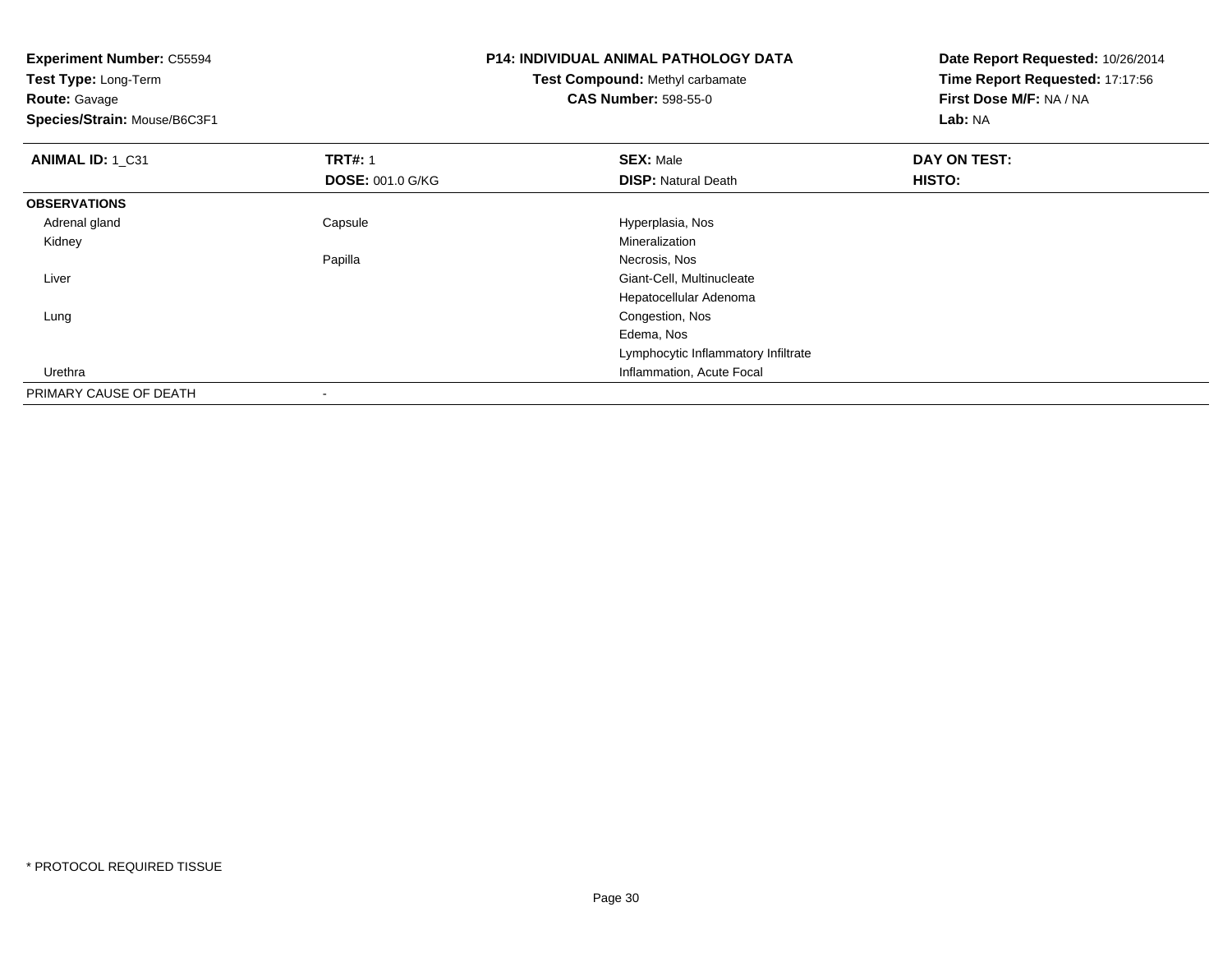**Test Type:** Long-Term

**Route:** Gavage

**Species/Strain:** Mouse/B6C3F1

## **P14: INDIVIDUAL ANIMAL PATHOLOGY DATA**

**Test Compound:** Methyl carbamate**CAS Number:** 598-55-0

| <b>ANIMAL ID: 1 C32</b> | <b>TRT#: 1</b>          | <b>SEX: Male</b>                | DAY ON TEST: |  |
|-------------------------|-------------------------|---------------------------------|--------------|--|
|                         | <b>DOSE: 001.0 G/KG</b> | <b>DISP: Terminal Sacrifice</b> | HISTO:       |  |
| <b>OBSERVATIONS</b>     |                         |                                 |              |  |
| Adrenal gland           | Capsule                 | Hyperplasia, Nos                |              |  |
|                         | <b>Cortex Nos</b>       | Hypertrophy, Nos                |              |  |
| Liver                   |                         | Giant-Cell, Multinucleate       |              |  |
| Lung                    |                         | Alveolar/Bronchiolar Adenoma    |              |  |
|                         |                         | Alveolar/Bronchiolar Carcinoma  |              |  |
|                         |                         | Histiocytosis                   |              |  |
|                         |                         | Hyperplasia, Adenomatous        |              |  |
| Testis                  | Tubule                  | Mineralization                  |              |  |
| Thyroid                 |                         | Cyst, Embryonal Duct            |              |  |
| Unspecified             |                         | Fibrosarcoma                    |              |  |
| PRIMARY CAUSE OF DEATH  | $\,$                    |                                 |              |  |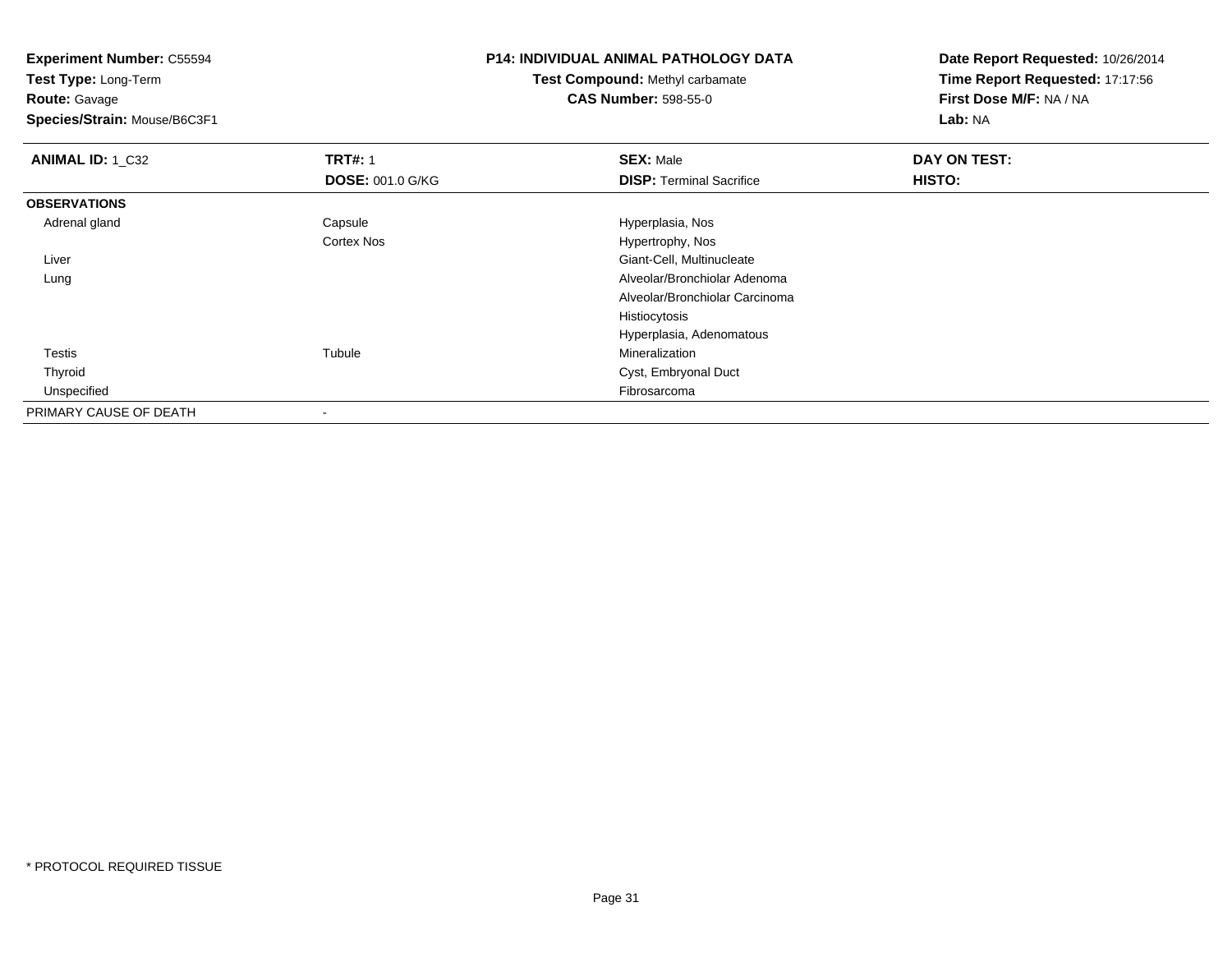| <b>Experiment Number: C55594</b><br>Test Type: Long-Term<br><b>Route: Gavage</b><br>Species/Strain: Mouse/B6C3F1 |                                           | <b>P14: INDIVIDUAL ANIMAL PATHOLOGY DATA</b><br>Test Compound: Methyl carbamate<br><b>CAS Number: 598-55-0</b> | Date Report Requested: 10/26/2014<br>Time Report Requested: 17:17:56<br>First Dose M/F: NA / NA<br>Lab: NA |
|------------------------------------------------------------------------------------------------------------------|-------------------------------------------|----------------------------------------------------------------------------------------------------------------|------------------------------------------------------------------------------------------------------------|
| ANIMAL ID: 1 C33                                                                                                 | <b>TRT#: 1</b><br><b>DOSE: 001.0 G/KG</b> | <b>SEX: Male</b><br><b>DISP:</b> Terminal Sacrifice                                                            | DAY ON TEST:<br>HISTO:                                                                                     |
| <b>OBSERVATIONS</b>                                                                                              |                                           |                                                                                                                |                                                                                                            |
| Adrenal gland                                                                                                    | Capsule                                   | Hyperplasia, Nos                                                                                               |                                                                                                            |
| Liver                                                                                                            |                                           | Giant-Cell, Multinucleate                                                                                      |                                                                                                            |
| Lung                                                                                                             |                                           | Alveolar/Bronchiolar Adenoma                                                                                   |                                                                                                            |
|                                                                                                                  |                                           | Alveolar/Bronchiolar Carcinoma                                                                                 |                                                                                                            |
|                                                                                                                  |                                           | Histiocytosis                                                                                                  |                                                                                                            |
|                                                                                                                  |                                           | Hyperplasia, Adenomatous                                                                                       |                                                                                                            |
|                                                                                                                  |                                           | Lymphocytic Inflammatory Infiltrate                                                                            |                                                                                                            |
| PRIMARY CAUSE OF DEATH                                                                                           | $\overline{\phantom{a}}$                  |                                                                                                                |                                                                                                            |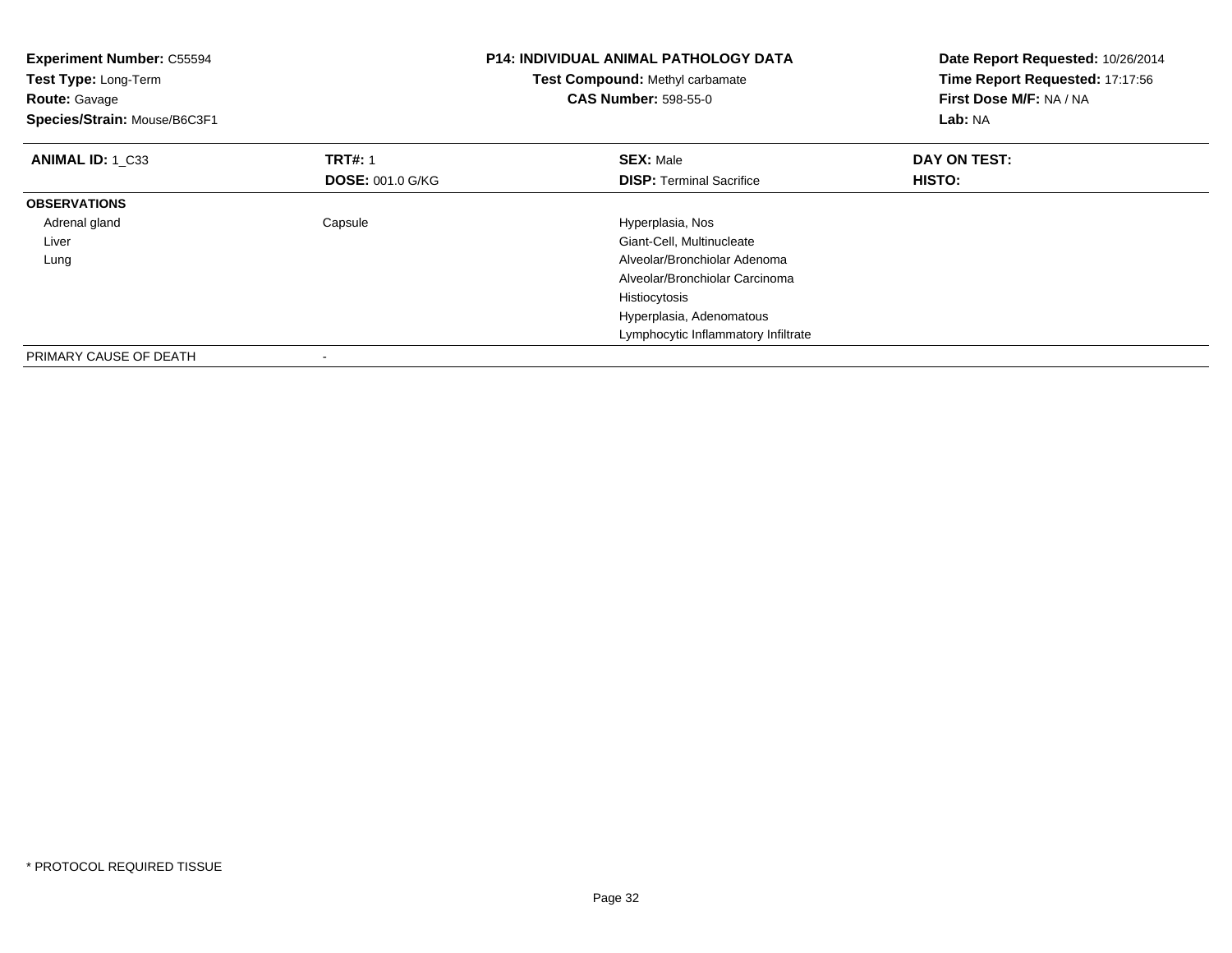| <b>Experiment Number: C55594</b><br>Test Type: Long-Term<br><b>Route: Gavage</b><br>Species/Strain: Mouse/B6C3F1 |                         | <b>P14: INDIVIDUAL ANIMAL PATHOLOGY DATA</b><br><b>Test Compound: Methyl carbamate</b><br><b>CAS Number: 598-55-0</b> | Date Report Requested: 10/26/2014<br>Time Report Requested: 17:17:56<br>First Dose M/F: NA / NA<br>Lab: NA |
|------------------------------------------------------------------------------------------------------------------|-------------------------|-----------------------------------------------------------------------------------------------------------------------|------------------------------------------------------------------------------------------------------------|
| <b>ANIMAL ID: 1 C34</b>                                                                                          | <b>TRT#: 1</b>          | <b>SEX: Male</b>                                                                                                      | DAY ON TEST:                                                                                               |
|                                                                                                                  | <b>DOSE: 001.0 G/KG</b> | <b>DISP:</b> Terminal Sacrifice                                                                                       | <b>HISTO:</b>                                                                                              |
| <b>OBSERVATIONS</b>                                                                                              |                         |                                                                                                                       |                                                                                                            |
| Adrenal gland                                                                                                    | Capsule                 | Hyperplasia, Nos                                                                                                      |                                                                                                            |
| Liver                                                                                                            |                         | Giant-Cell, Multinucleate                                                                                             |                                                                                                            |
|                                                                                                                  |                         | Hematopoiesis                                                                                                         |                                                                                                            |
| Spleen                                                                                                           |                         | Hematopoiesis                                                                                                         |                                                                                                            |
| Thyroid                                                                                                          |                         | Cyst, Embryonal Duct                                                                                                  |                                                                                                            |
| Unspecified                                                                                                      | Multiple Organs Nos     | Lymphoma, Mixed-Malignant Type                                                                                        |                                                                                                            |
| PRIMARY CAUSE OF DEATH                                                                                           |                         |                                                                                                                       |                                                                                                            |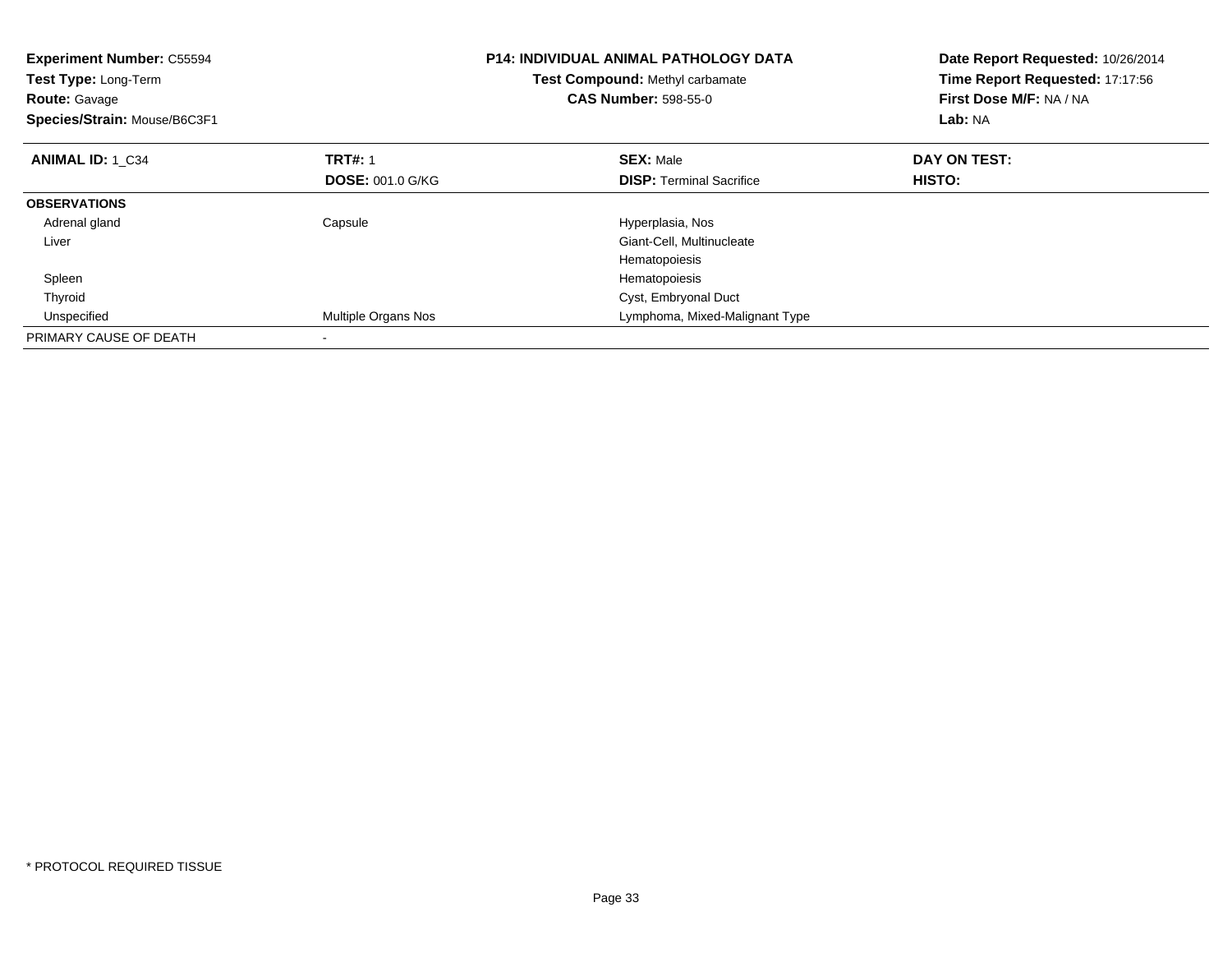| <b>Experiment Number: C55594</b><br>Test Type: Long-Term<br><b>Route: Gavage</b><br>Species/Strain: Mouse/B6C3F1 |                         | <b>P14: INDIVIDUAL ANIMAL PATHOLOGY DATA</b><br>Test Compound: Methyl carbamate<br><b>CAS Number: 598-55-0</b> | Date Report Requested: 10/26/2014<br>Time Report Requested: 17:17:56<br>First Dose M/F: NA / NA<br>Lab: NA |
|------------------------------------------------------------------------------------------------------------------|-------------------------|----------------------------------------------------------------------------------------------------------------|------------------------------------------------------------------------------------------------------------|
| <b>ANIMAL ID: 1 C35</b>                                                                                          | <b>TRT#: 1</b>          | <b>SEX: Male</b>                                                                                               | DAY ON TEST:                                                                                               |
|                                                                                                                  | <b>DOSE: 001.0 G/KG</b> | <b>DISP:</b> Natural Death                                                                                     | <b>HISTO:</b>                                                                                              |
| <b>OBSERVATIONS</b>                                                                                              |                         |                                                                                                                |                                                                                                            |
| Kidney                                                                                                           |                         | Pyelonephritis, Acute                                                                                          |                                                                                                            |
| Liver                                                                                                            |                         | Giant-Cell, Multinucleate                                                                                      |                                                                                                            |
|                                                                                                                  |                         | Hepatocellular Carcinoma                                                                                       |                                                                                                            |
| Lung                                                                                                             |                         | Congestion, Nos                                                                                                |                                                                                                            |
| Lymph node                                                                                                       | Mesenteric Lymph Node   | Hemorrhage                                                                                                     |                                                                                                            |
| Urinary bladder                                                                                                  |                         | Inflammation, Acute                                                                                            |                                                                                                            |
| PRIMARY CAUSE OF DEATH                                                                                           |                         |                                                                                                                |                                                                                                            |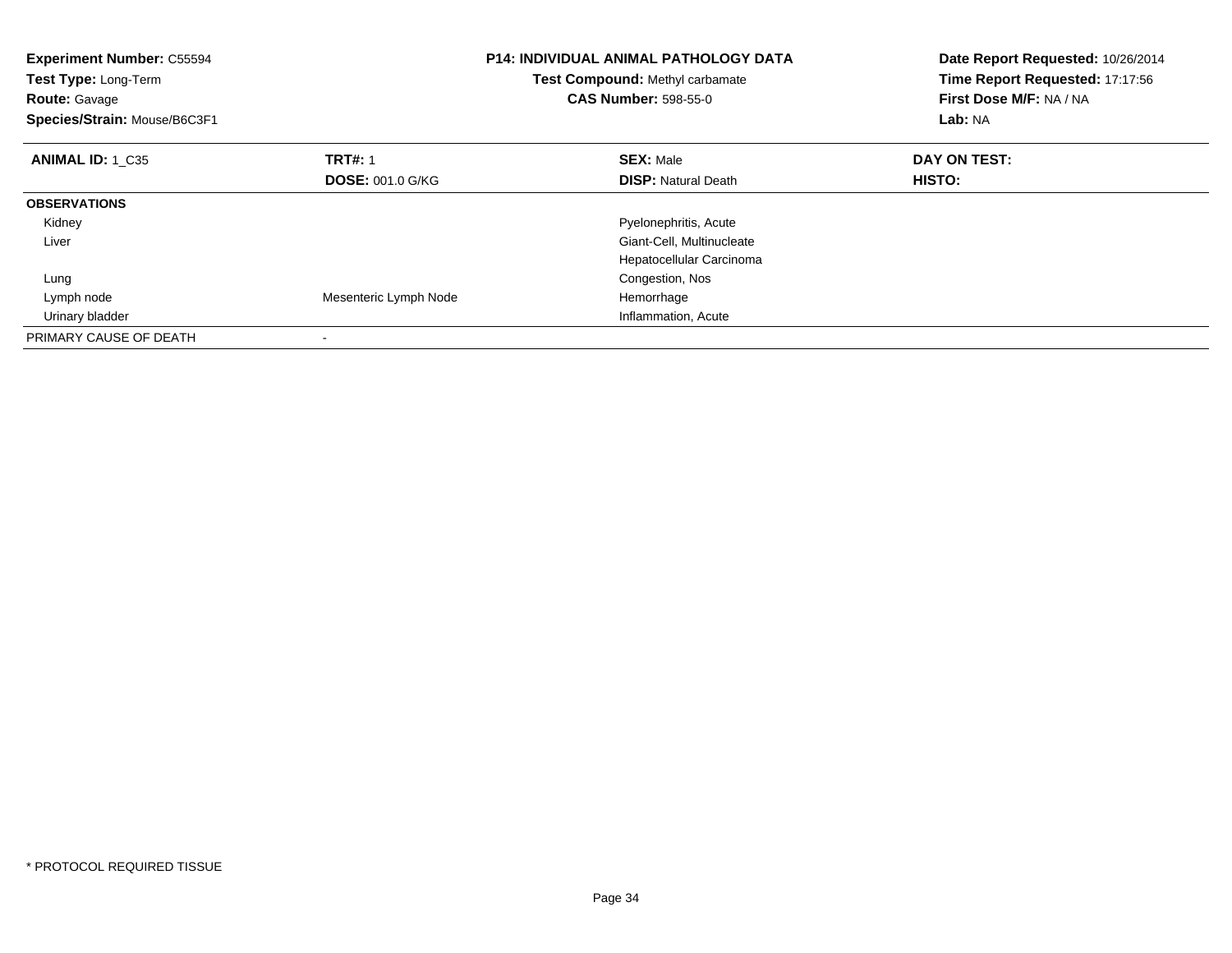| <b>Experiment Number: C55594</b><br>Test Type: Long-Term<br><b>Route: Gavage</b><br>Species/Strain: Mouse/B6C3F1 |                         | <b>P14: INDIVIDUAL ANIMAL PATHOLOGY DATA</b><br>Test Compound: Methyl carbamate<br><b>CAS Number: 598-55-0</b> | Date Report Requested: 10/26/2014<br>Time Report Requested: 17:17:56<br>First Dose M/F: NA / NA<br><b>Lab: NA</b> |
|------------------------------------------------------------------------------------------------------------------|-------------------------|----------------------------------------------------------------------------------------------------------------|-------------------------------------------------------------------------------------------------------------------|
| ANIMAL ID: 1 C36                                                                                                 | <b>TRT#: 1</b>          | <b>SEX: Male</b>                                                                                               | DAY ON TEST:                                                                                                      |
|                                                                                                                  | <b>DOSE: 001.0 G/KG</b> | <b>DISP:</b> Terminal Sacrifice                                                                                | HISTO:                                                                                                            |
| <b>OBSERVATIONS</b>                                                                                              |                         |                                                                                                                |                                                                                                                   |
| Adrenal gland                                                                                                    | Capsule                 | Hyperplasia, Nos                                                                                               |                                                                                                                   |
|                                                                                                                  | <b>Cortex Nos</b>       | Hypertrophy, Nos                                                                                               |                                                                                                                   |
| Brain                                                                                                            |                         | Mineralization                                                                                                 |                                                                                                                   |
| Kidney                                                                                                           | Tubule                  | Regeneration, Nos                                                                                              |                                                                                                                   |
| Liver                                                                                                            |                         | Giant-Cell, Multinucleate                                                                                      |                                                                                                                   |
| Lung                                                                                                             |                         | Pigmentation, Nos                                                                                              |                                                                                                                   |
| Salivary gland                                                                                                   |                         | Inflammation, Chronic                                                                                          |                                                                                                                   |
| Stomach                                                                                                          | Forestomach             | Squamous Cell Papilloma                                                                                        |                                                                                                                   |
| PRIMARY CAUSE OF DEATH                                                                                           |                         |                                                                                                                |                                                                                                                   |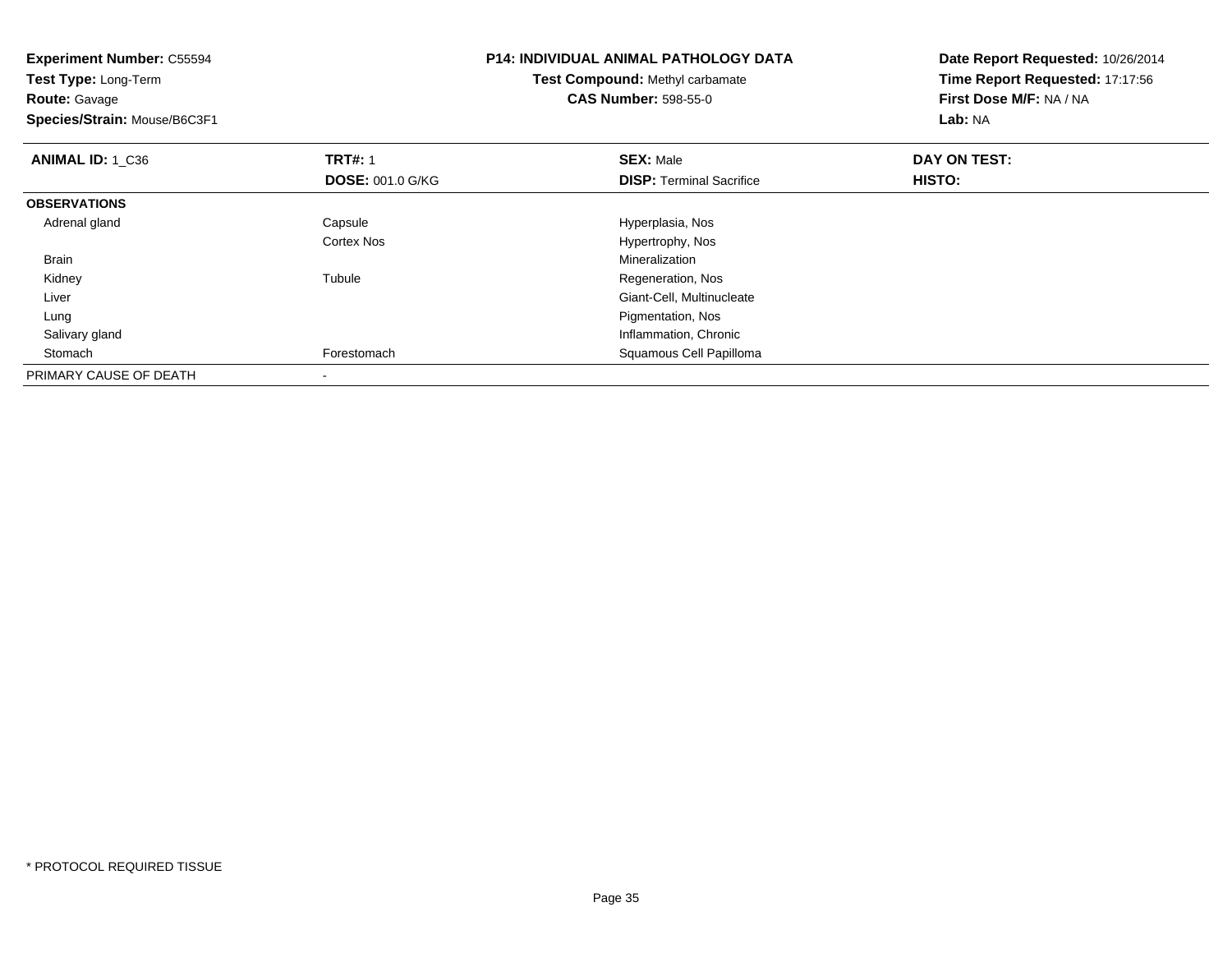| <b>Experiment Number: C55594</b> |                         | <b>P14: INDIVIDUAL ANIMAL PATHOLOGY DATA</b> | Date Report Requested: 10/26/2014 |
|----------------------------------|-------------------------|----------------------------------------------|-----------------------------------|
| Test Type: Long-Term             |                         | Test Compound: Methyl carbamate              | Time Report Requested: 17:17:56   |
| <b>Route: Gavage</b>             |                         | <b>CAS Number: 598-55-0</b>                  | First Dose M/F: NA / NA           |
| Species/Strain: Mouse/B6C3F1     |                         |                                              | Lab: NA                           |
| <b>ANIMAL ID: 1 C37</b>          | <b>TRT#: 1</b>          | <b>SEX: Male</b>                             | DAY ON TEST:                      |
|                                  | <b>DOSE: 001.0 G/KG</b> | <b>DISP:</b> Accidently Killed               | HISTO:                            |
| <b>OBSERVATIONS</b>              |                         |                                              |                                   |
| Brain                            | Meninges                | Hemorrhage                                   |                                   |
| Unspecified                      |                         | Hemorrhage                                   |                                   |
| PRIMARY CAUSE OF DEATH           |                         |                                              |                                   |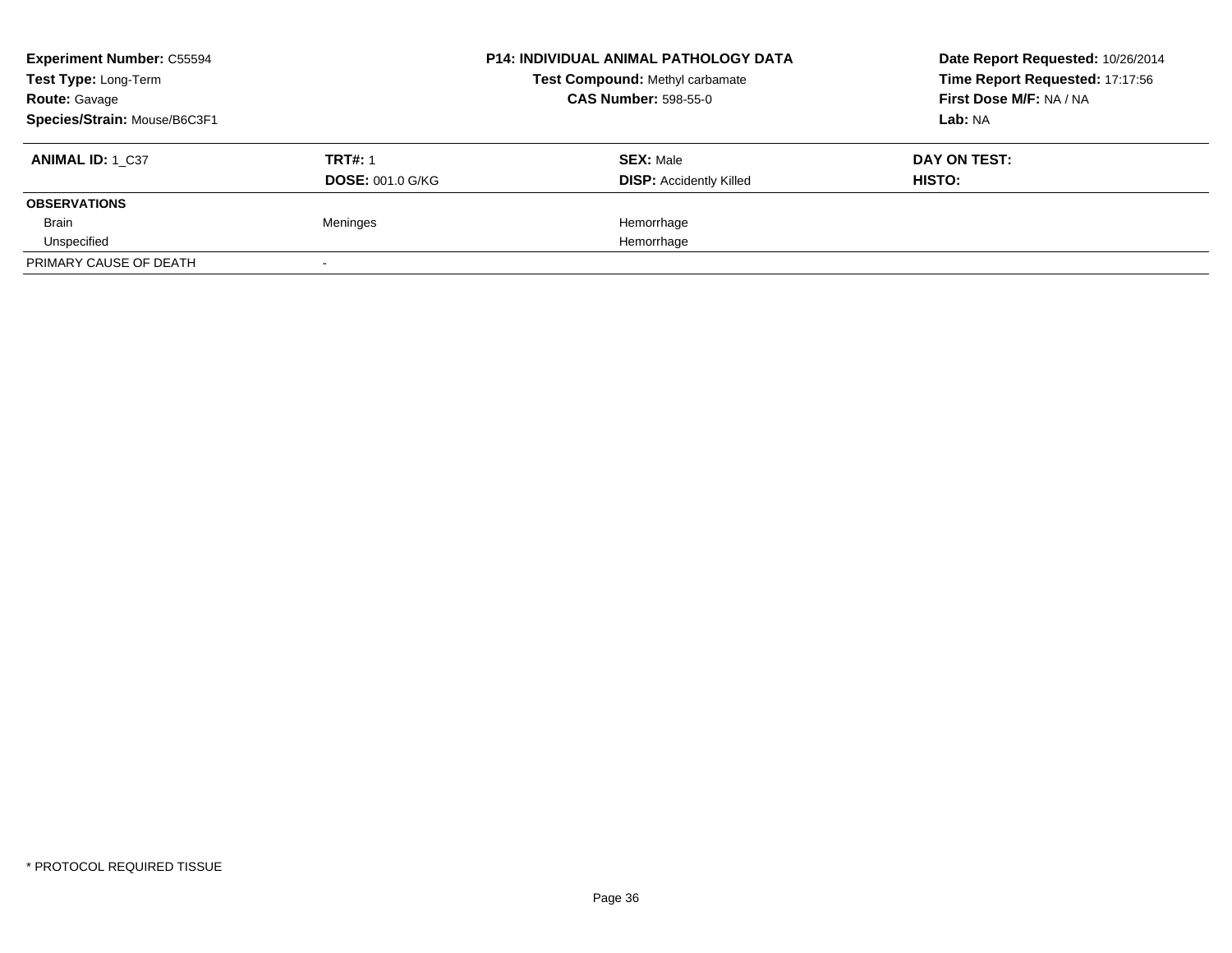**Experiment Number:** C55594**Test Type:** Long-Term**Route:** Gavage **Species/Strain:** Mouse/B6C3F1**P14: INDIVIDUAL ANIMAL PATHOLOGY DATATest Compound:** Methyl carbamate**CAS Number:** 598-55-0**Date Report Requested:** 10/26/2014**Time Report Requested:** 17:17:56**First Dose M/F:** NA / NA**Lab:** NA**ANIMAL ID: 1 C38 REX:** Male **DAY ON TEST: TRT#:** 1 **SEX:** Male **SEX:** Male **DOSE:** 001.0 G/KG**DISP:** Terminal Sacrifice **HISTO: OBSERVATIONS** Adrenal glandCapsule **Capsule Hyperplasia**, Nos Epididymis Granuloma, Spermatic Liver Giant-Cell, Multinucleate Hepatocellular Adenoma Lungg and the state of the state of the state of the state of the state of the state of the state of the state of the state of the state of the state of the state of the state of the state of the state of the state of the stat Hyperplasia, Adenomatous Lymphocytic Inflammatory Infiltrate Salivary gland Inflammation, Chronic Testiss Tubule Tubule **Mineralization** PRIMARY CAUSE OF DEATH-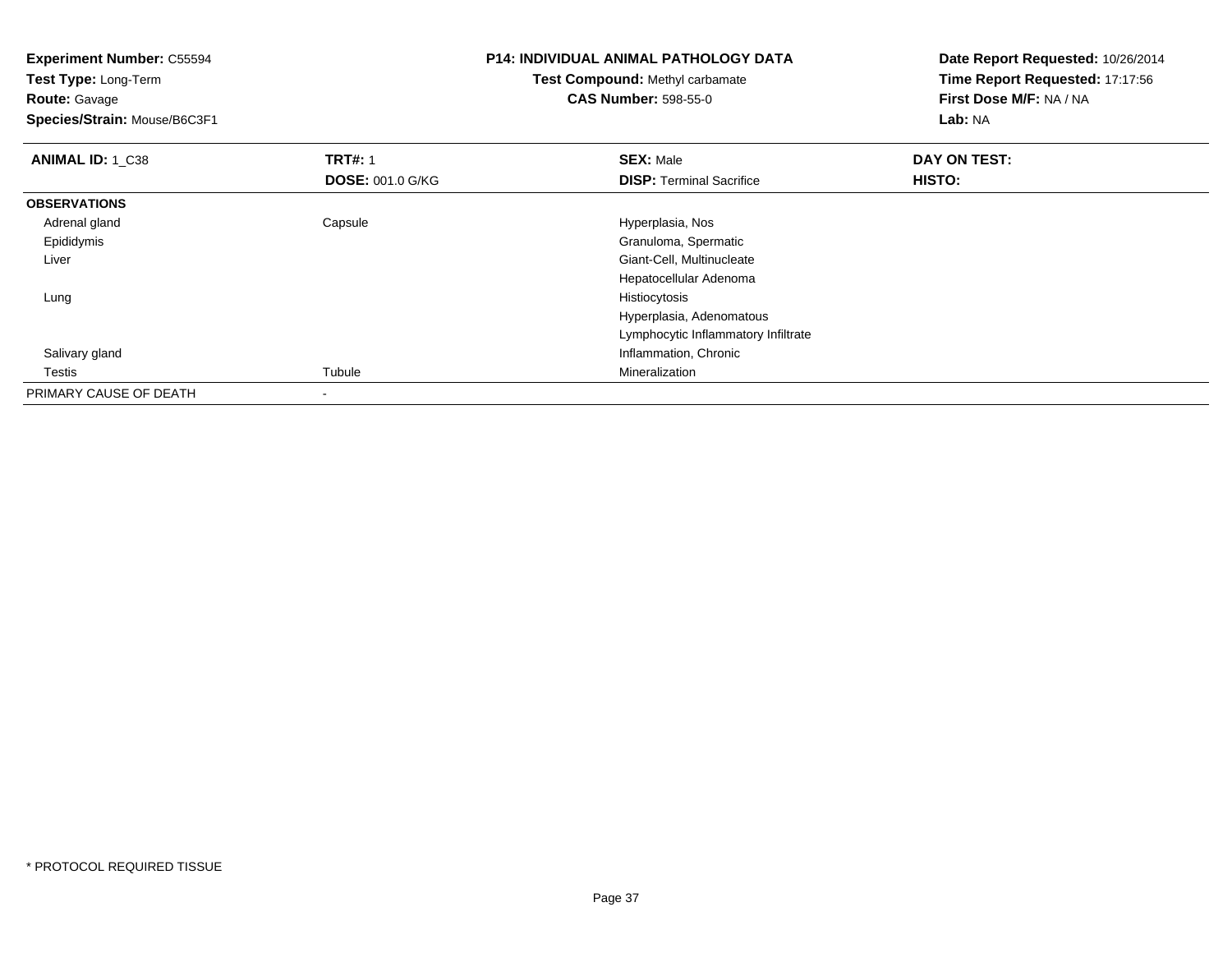| <b>Experiment Number: C55594</b><br>Test Type: Long-Term<br><b>Route: Gavage</b><br>Species/Strain: Mouse/B6C3F1 |                         | <b>P14: INDIVIDUAL ANIMAL PATHOLOGY DATA</b><br>Test Compound: Methyl carbamate<br><b>CAS Number: 598-55-0</b> | Date Report Requested: 10/26/2014<br>Time Report Requested: 17:17:56<br>First Dose M/F: NA / NA<br>Lab: NA |
|------------------------------------------------------------------------------------------------------------------|-------------------------|----------------------------------------------------------------------------------------------------------------|------------------------------------------------------------------------------------------------------------|
| <b>ANIMAL ID: 1 C39</b>                                                                                          | <b>TRT#: 1</b>          | <b>SEX: Male</b>                                                                                               | DAY ON TEST:                                                                                               |
|                                                                                                                  | <b>DOSE: 001.0 G/KG</b> | <b>DISP: Terminal Sacrifice</b>                                                                                | HISTO:                                                                                                     |
| <b>OBSERVATIONS</b>                                                                                              |                         |                                                                                                                |                                                                                                            |
| Brain                                                                                                            |                         | Mineralization                                                                                                 |                                                                                                            |
| Intestine Small                                                                                                  | Ileum, Ileum            | Hyperplasia, Lymphoid                                                                                          |                                                                                                            |
|                                                                                                                  | Jejunum                 | Hyperplasia, Lymphoid                                                                                          |                                                                                                            |
| Liver                                                                                                            |                         | Giant-Cell, Multinucleate                                                                                      |                                                                                                            |
| Lung                                                                                                             |                         | Hyperplasia, Adenomatous                                                                                       |                                                                                                            |
|                                                                                                                  |                         | Lymphocytic Inflammatory Infiltrate                                                                            |                                                                                                            |
| Salivary gland                                                                                                   |                         | Inflammation, Chronic                                                                                          |                                                                                                            |
| Thyroid                                                                                                          |                         | Cyst, Colloid                                                                                                  |                                                                                                            |
| PRIMARY CAUSE OF DEATH                                                                                           |                         |                                                                                                                |                                                                                                            |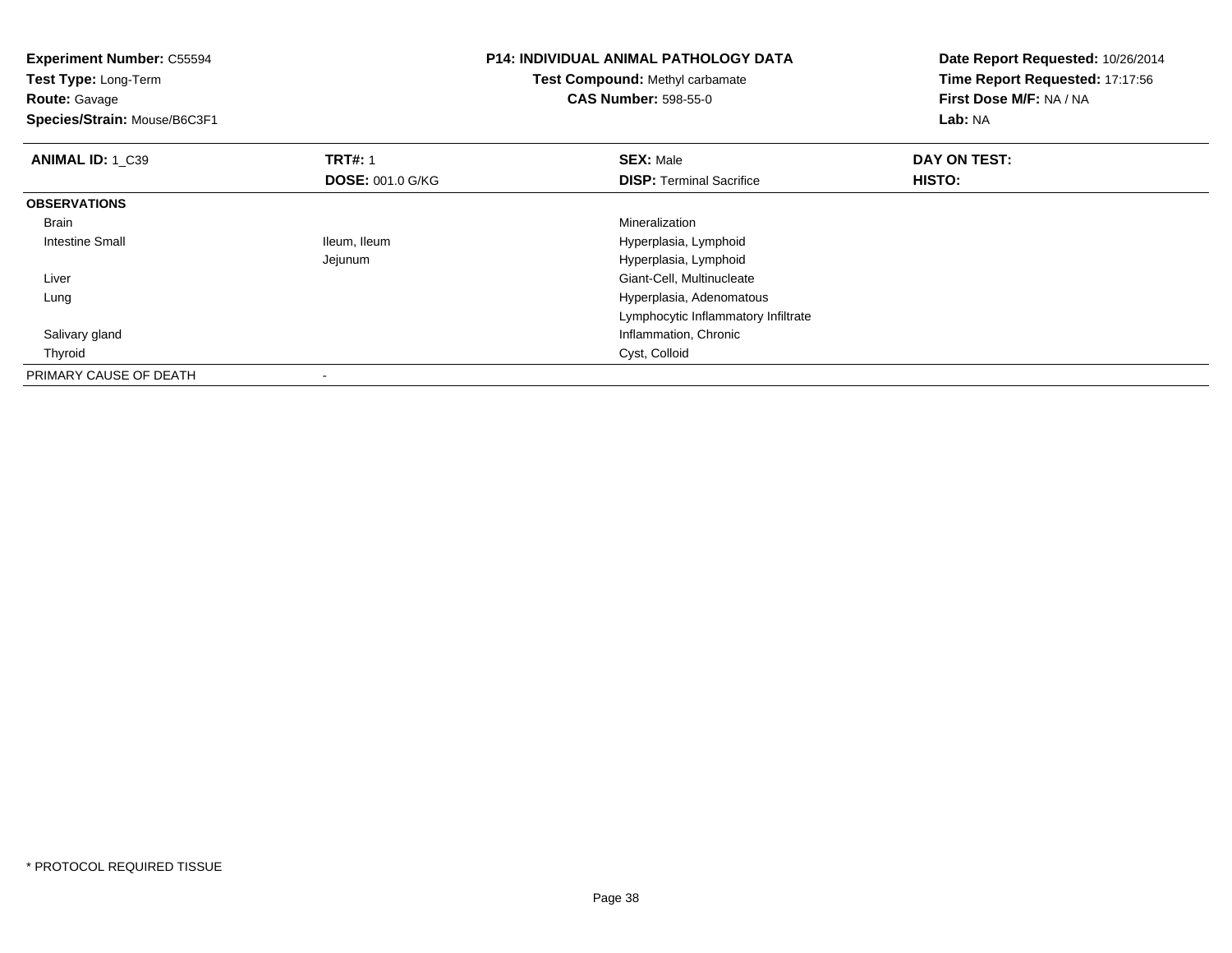| <b>Experiment Number: C55594</b><br>Test Type: Long-Term<br><b>Route: Gavage</b><br>Species/Strain: Mouse/B6C3F1 |                         | <b>P14: INDIVIDUAL ANIMAL PATHOLOGY DATA</b><br><b>Test Compound: Methyl carbamate</b><br><b>CAS Number: 598-55-0</b> | Date Report Requested: 10/26/2014<br>Time Report Requested: 17:17:56<br>First Dose M/F: NA / NA<br>Lab: NA |
|------------------------------------------------------------------------------------------------------------------|-------------------------|-----------------------------------------------------------------------------------------------------------------------|------------------------------------------------------------------------------------------------------------|
| <b>ANIMAL ID: 1 C40</b>                                                                                          | <b>TRT#: 1</b>          | <b>SEX: Male</b>                                                                                                      | DAY ON TEST:                                                                                               |
|                                                                                                                  | <b>DOSE: 001.0 G/KG</b> | <b>DISP:</b> Terminal Sacrifice                                                                                       | HISTO:                                                                                                     |
| <b>OBSERVATIONS</b>                                                                                              |                         |                                                                                                                       |                                                                                                            |
| Adrenal gland                                                                                                    | Capsule                 | Hyperplasia, Nos                                                                                                      |                                                                                                            |
| Brain                                                                                                            |                         | Mineralization                                                                                                        |                                                                                                            |
| Liver                                                                                                            |                         | Cyst, Nos                                                                                                             |                                                                                                            |
|                                                                                                                  |                         | Giant-Cell, Multinucleate                                                                                             |                                                                                                            |
|                                                                                                                  |                         | Hepatocellular Adenoma                                                                                                |                                                                                                            |
| Pancreas                                                                                                         | Acinus                  | Atrophy, Nos                                                                                                          |                                                                                                            |
| Thyroid                                                                                                          |                         | Cyst, Embryonal Duct                                                                                                  |                                                                                                            |
| Unspecified                                                                                                      | Multiple Organs Nos     | Lymphoma, Mixed-Malignant Type                                                                                        |                                                                                                            |
| PRIMARY CAUSE OF DEATH                                                                                           |                         |                                                                                                                       |                                                                                                            |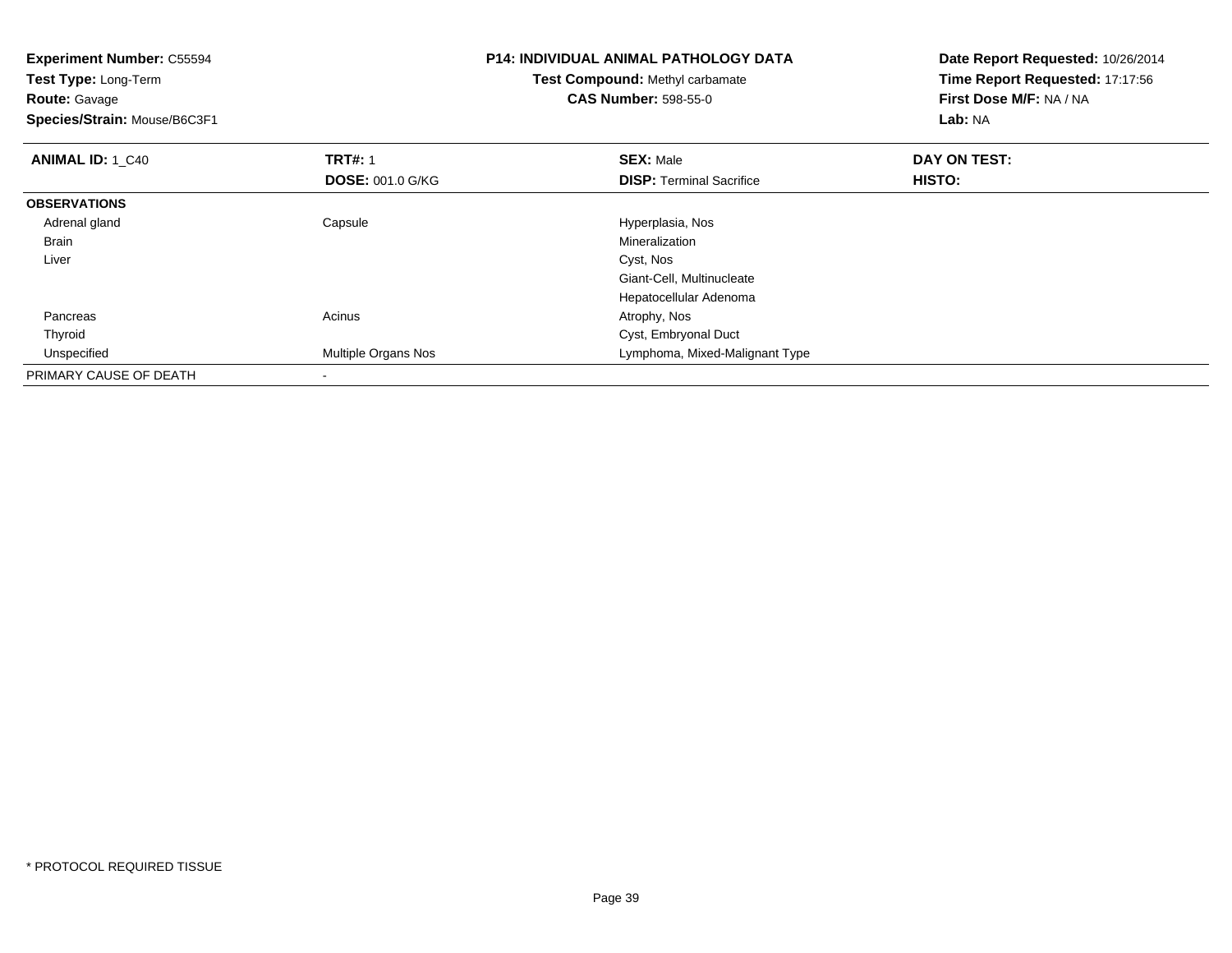| <b>Experiment Number: C55594</b><br><b>Test Type: Long-Term</b><br><b>Route: Gavage</b><br>Species/Strain: Mouse/B6C3F1 | <b>P14: INDIVIDUAL ANIMAL PATHOLOGY DATA</b><br><b>Test Compound: Methyl carbamate</b><br><b>CAS Number: 598-55-0</b> |                                     | Date Report Requested: 10/26/2014<br>Time Report Requested: 17:17:56<br>First Dose M/F: NA / NA<br>Lab: NA |
|-------------------------------------------------------------------------------------------------------------------------|-----------------------------------------------------------------------------------------------------------------------|-------------------------------------|------------------------------------------------------------------------------------------------------------|
| <b>ANIMAL ID: 1_C41</b>                                                                                                 | <b>TRT#: 1</b>                                                                                                        | <b>SEX: Male</b>                    | DAY ON TEST:                                                                                               |
|                                                                                                                         | <b>DOSE: 001.0 G/KG</b>                                                                                               | <b>DISP:</b> Terminal Sacrifice     | HISTO:                                                                                                     |
| <b>OBSERVATIONS</b>                                                                                                     |                                                                                                                       |                                     |                                                                                                            |
| Adrenal gland                                                                                                           | Capsule                                                                                                               | Hyperplasia, Nos                    |                                                                                                            |
| Blood vessel                                                                                                            | <b>Coronary Artery Nos</b>                                                                                            | Inflammation, Active Chronic        |                                                                                                            |
| Eye                                                                                                                     | <b>Crystalline Lens</b>                                                                                               | Cataract                            |                                                                                                            |
| Liver                                                                                                                   |                                                                                                                       | Giant-Cell, Multinucleate           |                                                                                                            |
| Lung                                                                                                                    |                                                                                                                       | Lymphocytic Inflammatory Infiltrate |                                                                                                            |
| PRIMARY CAUSE OF DEATH                                                                                                  |                                                                                                                       |                                     |                                                                                                            |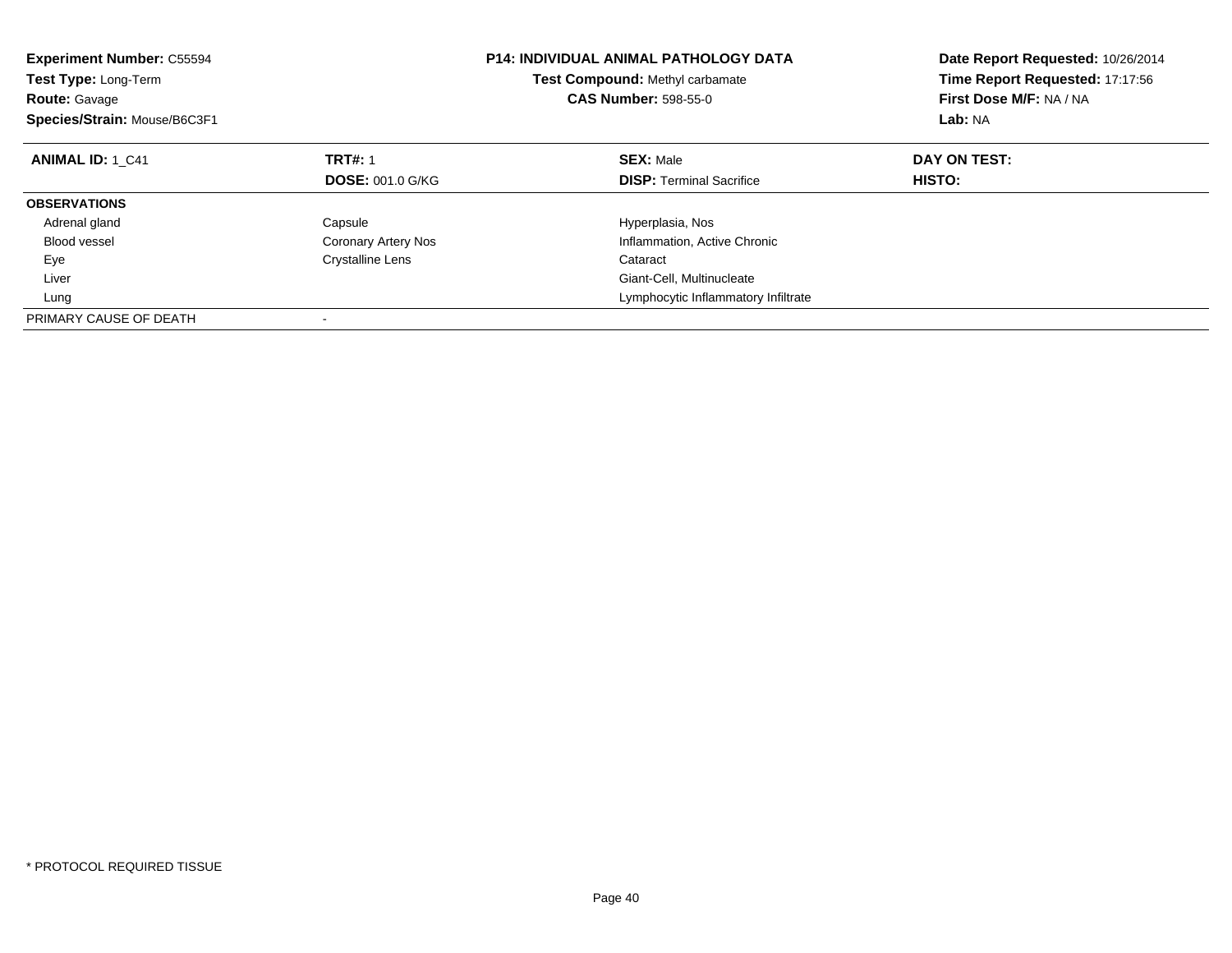| <b>Experiment Number: C55594</b><br>Test Type: Long-Term<br><b>Route: Gavage</b><br>Species/Strain: Mouse/B6C3F1 |                            | <b>P14: INDIVIDUAL ANIMAL PATHOLOGY DATA</b><br>Test Compound: Methyl carbamate<br><b>CAS Number: 598-55-0</b> | Date Report Requested: 10/26/2014<br>Time Report Requested: 17:17:56<br>First Dose M/F: NA / NA<br>Lab: NA |
|------------------------------------------------------------------------------------------------------------------|----------------------------|----------------------------------------------------------------------------------------------------------------|------------------------------------------------------------------------------------------------------------|
| <b>ANIMAL ID: 1 C42</b>                                                                                          | <b>TRT#: 1</b>             | <b>SEX: Male</b>                                                                                               | DAY ON TEST:                                                                                               |
|                                                                                                                  | <b>DOSE: 001.0 G/KG</b>    | <b>DISP:</b> Terminal Sacrifice                                                                                | HISTO:                                                                                                     |
| <b>OBSERVATIONS</b>                                                                                              |                            |                                                                                                                |                                                                                                            |
| Adrenal gland                                                                                                    | Medulla                    | Hyperplasia, Nos                                                                                               |                                                                                                            |
| Liver                                                                                                            |                            | Hepatocellular Carcinoma                                                                                       |                                                                                                            |
| Lung                                                                                                             |                            | Hepatocellular Carcinoma, Metastatic                                                                           |                                                                                                            |
|                                                                                                                  |                            | Histiocytosis                                                                                                  |                                                                                                            |
|                                                                                                                  |                            | Hyperplasia, Adenomatous                                                                                       |                                                                                                            |
| Unspecified                                                                                                      |                            | Fibrosarcoma                                                                                                   |                                                                                                            |
|                                                                                                                  | <b>Multiple Organs Nos</b> | Lymphoma, Histiocytic-Malignant Type                                                                           |                                                                                                            |
| PRIMARY CAUSE OF DEATH                                                                                           |                            |                                                                                                                |                                                                                                            |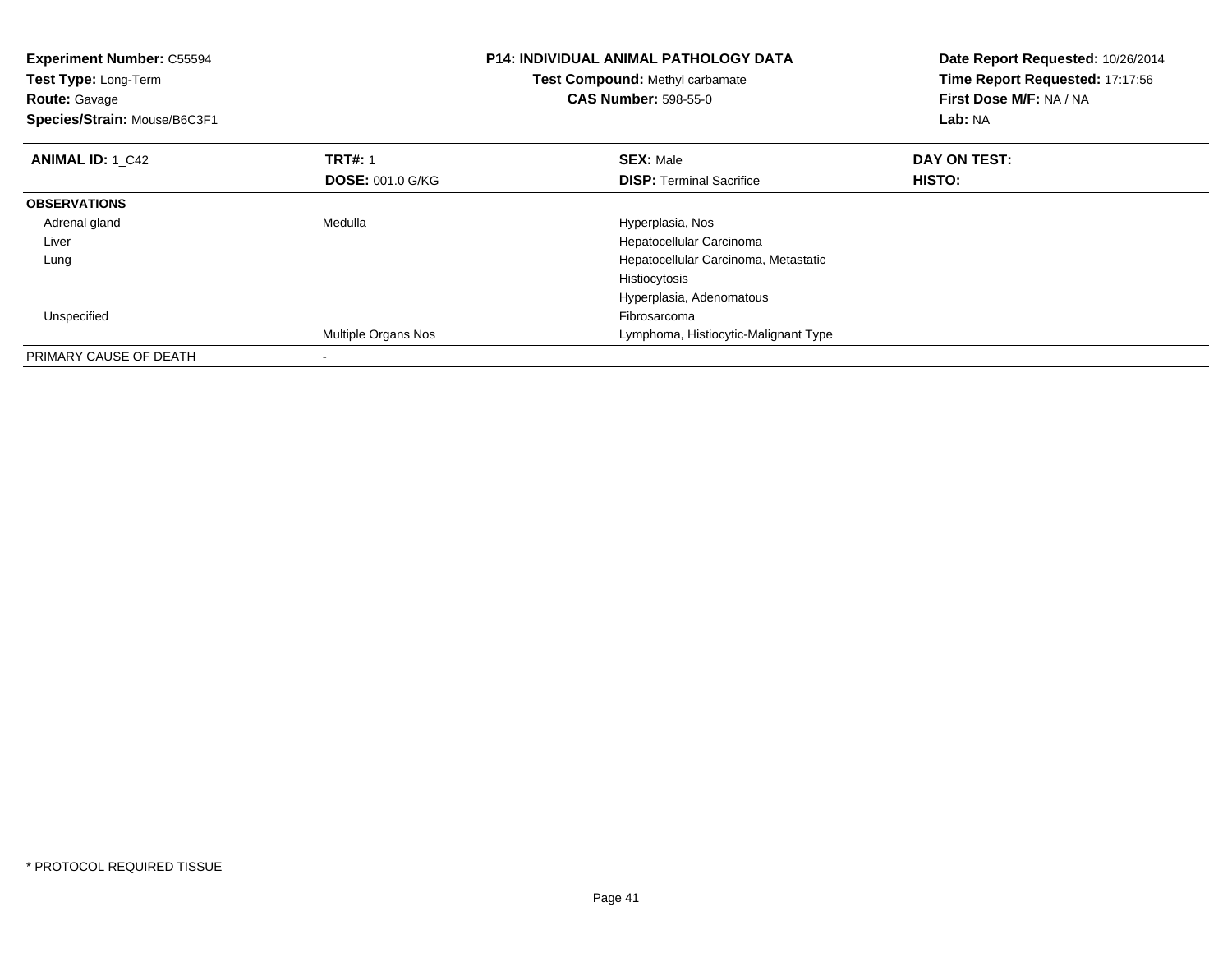**Test Type:** Long-Term**Route:** Gavage

**Species/Strain:** Mouse/B6C3F1

### **P14: INDIVIDUAL ANIMAL PATHOLOGY DATA**

**Test Compound:** Methyl carbamate**CAS Number:** 598-55-0

| <b>ANIMAL ID: 1_C43</b> | <b>TRT#: 1</b>          | <b>SEX: Male</b>                    | DAY ON TEST: |
|-------------------------|-------------------------|-------------------------------------|--------------|
|                         | <b>DOSE: 001.0 G/KG</b> | <b>DISP: Natural Death</b>          | HISTO:       |
| <b>OBSERVATIONS</b>     |                         |                                     |              |
| Kidney                  |                         | Mineralization                      |              |
| Lung                    |                         | Histiocytosis                       |              |
|                         |                         | Hyperplasia, Adenomatous            |              |
|                         |                         | Lymphocytic Inflammatory Infiltrate |              |
| Lymph node              |                         | Necrosis, Diffuse                   |              |
| Penis                   | Prepuce Nos             | Inflammation, Chronic               |              |
| Prostate                |                         | Hemorrhage                          |              |
| Seminal vesicle         |                         | Inflammation, Nos                   |              |
| Spleen                  | Follicles               | Necrosis, Nos                       |              |
| Urethra                 |                         | Ulcer, Acute                        |              |
| Urinary bladder         |                         | Hemorrhage                          |              |
| PRIMARY CAUSE OF DEATH  | $\blacksquare$          |                                     |              |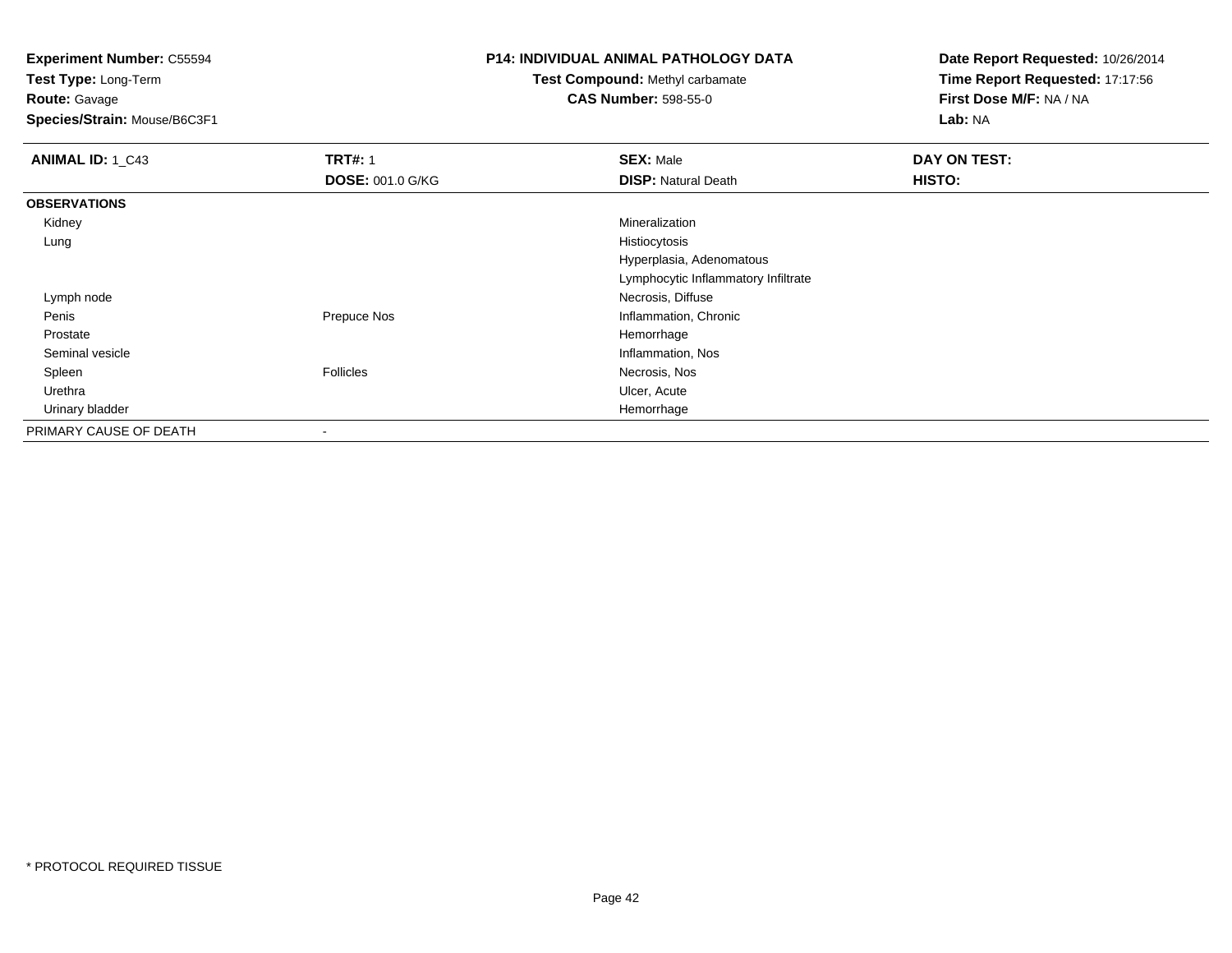| <b>Experiment Number: C55594</b><br>Test Type: Long-Term<br><b>Route: Gavage</b><br>Species/Strain: Mouse/B6C3F1 |                         | <b>P14: INDIVIDUAL ANIMAL PATHOLOGY DATA</b><br>Test Compound: Methyl carbamate<br><b>CAS Number: 598-55-0</b> | Date Report Requested: 10/26/2014<br>Time Report Requested: 17:17:56<br>First Dose M/F: NA / NA<br>Lab: NA |
|------------------------------------------------------------------------------------------------------------------|-------------------------|----------------------------------------------------------------------------------------------------------------|------------------------------------------------------------------------------------------------------------|
| <b>ANIMAL ID: 1 C44</b>                                                                                          | <b>TRT#: 1</b>          | <b>SEX: Male</b>                                                                                               | DAY ON TEST:                                                                                               |
|                                                                                                                  | <b>DOSE: 001.0 G/KG</b> | <b>DISP:</b> Natural Death                                                                                     | HISTO:                                                                                                     |
| <b>OBSERVATIONS</b>                                                                                              |                         |                                                                                                                |                                                                                                            |
| Liver                                                                                                            |                         | Hepatocellular Carcinoma                                                                                       |                                                                                                            |
| Lung                                                                                                             |                         | Histiocytosis                                                                                                  |                                                                                                            |
| Unspecified                                                                                                      | Multiple Organs Nos     | Lymphoma, Nos-Malignant                                                                                        |                                                                                                            |
| PRIMARY CAUSE OF DEATH                                                                                           |                         |                                                                                                                |                                                                                                            |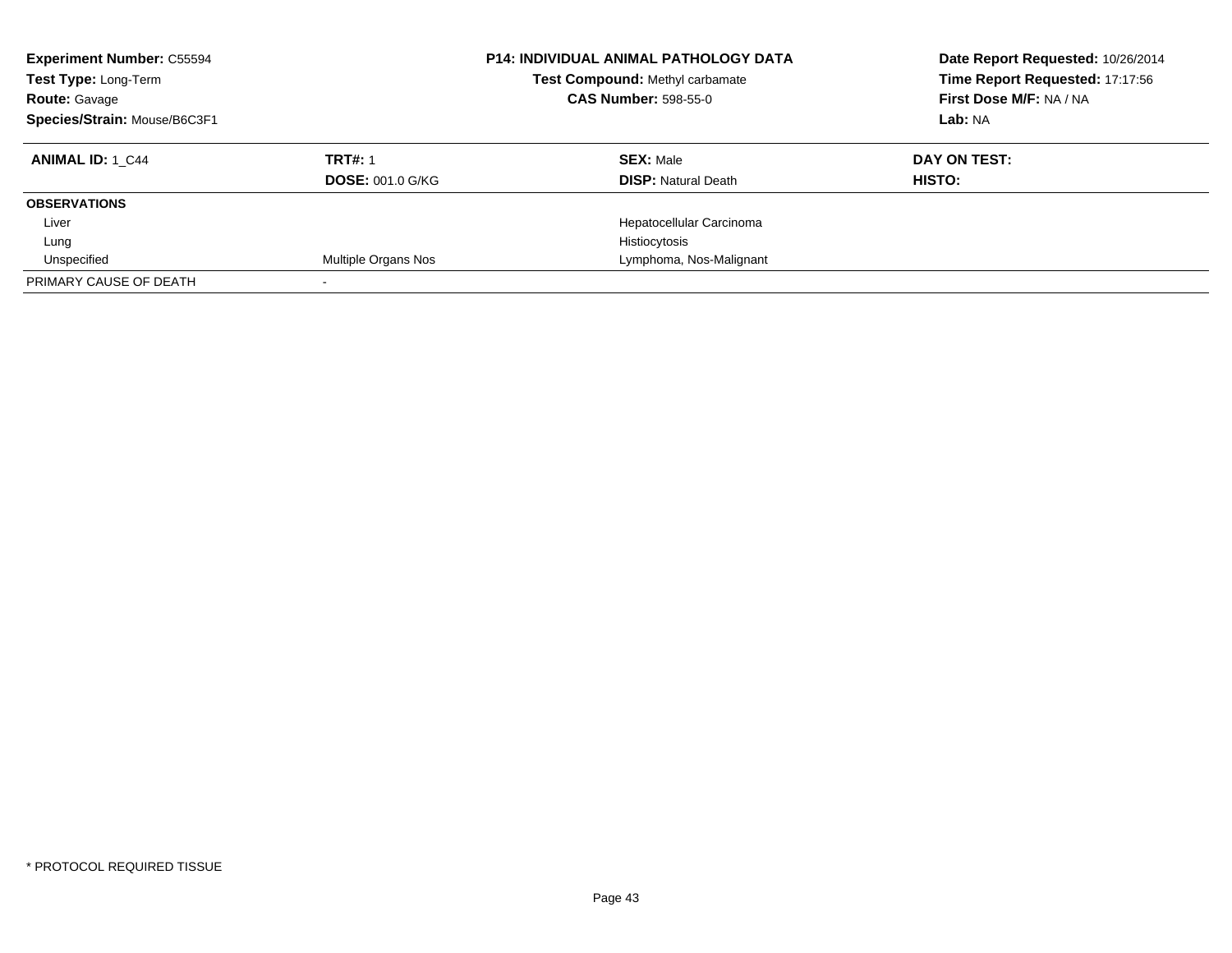| <b>Experiment Number: C55594</b><br>Test Type: Long-Term<br><b>Route: Gavage</b><br>Species/Strain: Mouse/B6C3F1 |                         | <b>P14: INDIVIDUAL ANIMAL PATHOLOGY DATA</b><br>Test Compound: Methyl carbamate<br><b>CAS Number: 598-55-0</b> | Date Report Requested: 10/26/2014<br>Time Report Requested: 17:17:56<br>First Dose M/F: NA / NA<br>Lab: NA |
|------------------------------------------------------------------------------------------------------------------|-------------------------|----------------------------------------------------------------------------------------------------------------|------------------------------------------------------------------------------------------------------------|
| <b>ANIMAL ID: 1 C45</b>                                                                                          | <b>TRT#: 1</b>          | <b>SEX: Male</b>                                                                                               | DAY ON TEST:                                                                                               |
|                                                                                                                  | <b>DOSE: 001.0 G/KG</b> | <b>DISP:</b> Moribund Sacrifice                                                                                | HISTO:                                                                                                     |
| <b>OBSERVATIONS</b>                                                                                              |                         |                                                                                                                |                                                                                                            |
| Esophagus                                                                                                        |                         | Inflammation, Acute                                                                                            |                                                                                                            |
| Lung                                                                                                             |                         | Hyperplasia, Adenomatous                                                                                       |                                                                                                            |
|                                                                                                                  | Pleura Nos              | Inflammation, Acute                                                                                            |                                                                                                            |
|                                                                                                                  |                         | Inflammation, Interstitial                                                                                     |                                                                                                            |
|                                                                                                                  |                         | Lymphocytic Inflammatory Infiltrate                                                                            |                                                                                                            |
| Thymus                                                                                                           |                         | Atrophy, Nos                                                                                                   |                                                                                                            |
| Unspecified                                                                                                      | Mediastinum Nos         | Inflammation, Acute                                                                                            |                                                                                                            |
| PRIMARY CAUSE OF DEATH                                                                                           |                         |                                                                                                                |                                                                                                            |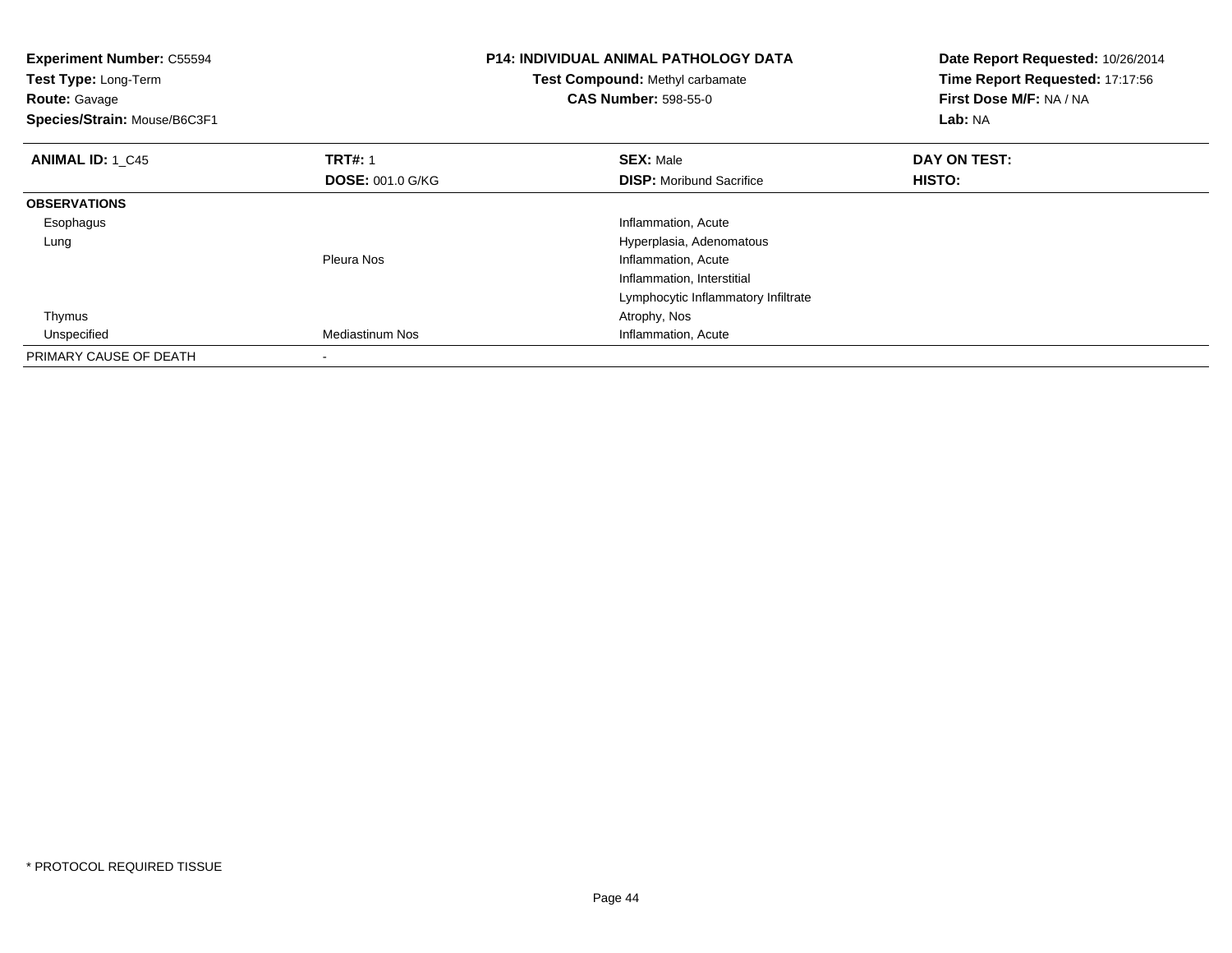**Test Type:** Long-Term**Route:** Gavage

**Species/Strain:** Mouse/B6C3F1

# **P14: INDIVIDUAL ANIMAL PATHOLOGY DATA**

**Test Compound:** Methyl carbamate**CAS Number:** 598-55-0

| <b>ANIMAL ID: 1_C46</b> | <b>TRT#: 1</b>          | <b>SEX: Male</b>                | DAY ON TEST: |  |
|-------------------------|-------------------------|---------------------------------|--------------|--|
|                         | <b>DOSE: 001.0 G/KG</b> | <b>DISP: Terminal Sacrifice</b> | HISTO:       |  |
| <b>OBSERVATIONS</b>     |                         |                                 |              |  |
| Adrenal gland           | Capsule                 | Hyperplasia, Nos                |              |  |
| Brain                   |                         | Mineralization                  |              |  |
| Heart                   |                         | Fibrosis                        |              |  |
| Kidney                  |                         | Inflammation, Chronic           |              |  |
| Liver                   |                         | Giant-Cell, Multinucleate       |              |  |
| Lung                    |                         | Histiocytosis                   |              |  |
|                         |                         | Hyperplasia, Adenomatous        |              |  |
|                         |                         | Inflammation, Active Chronic    |              |  |
| Penis                   | Prepuce Nos             | Foreign Body, Vegetable         |              |  |
| Salivary gland          |                         | Inflammation, Chronic           |              |  |
| PRIMARY CAUSE OF DEATH  | ٠                       |                                 |              |  |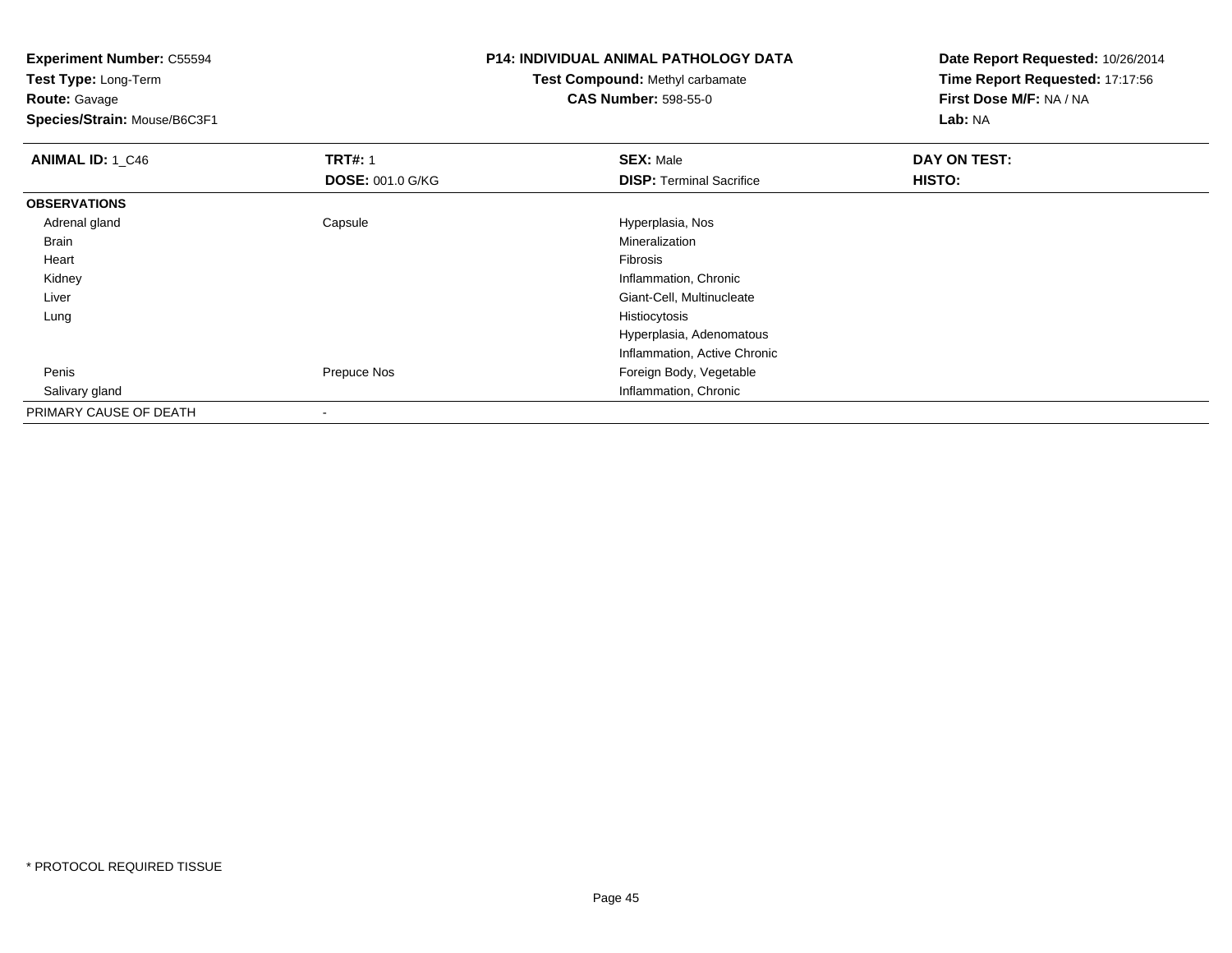| <b>Experiment Number: C55594</b><br>Test Type: Long-Term | <b>P14: INDIVIDUAL ANIMAL PATHOLOGY DATA</b><br>Test Compound: Methyl carbamate<br><b>CAS Number: 598-55-0</b> |                                     | Date Report Requested: 10/26/2014<br>Time Report Requested: 17:17:56<br>First Dose M/F: NA / NA |
|----------------------------------------------------------|----------------------------------------------------------------------------------------------------------------|-------------------------------------|-------------------------------------------------------------------------------------------------|
| <b>Route: Gavage</b><br>Species/Strain: Mouse/B6C3F1     |                                                                                                                |                                     | Lab: NA                                                                                         |
| <b>TRT#: 1</b><br><b>ANIMAL ID: 1 C47</b>                |                                                                                                                | <b>SEX: Male</b>                    | DAY ON TEST:                                                                                    |
|                                                          | <b>DOSE: 001.0 G/KG</b>                                                                                        | <b>DISP: Natural Death</b>          | <b>HISTO:</b>                                                                                   |
| <b>OBSERVATIONS</b>                                      |                                                                                                                |                                     |                                                                                                 |
| Lung                                                     |                                                                                                                | Lymphocytic Inflammatory Infiltrate |                                                                                                 |
| PRIMARY CAUSE OF DEATH                                   |                                                                                                                |                                     |                                                                                                 |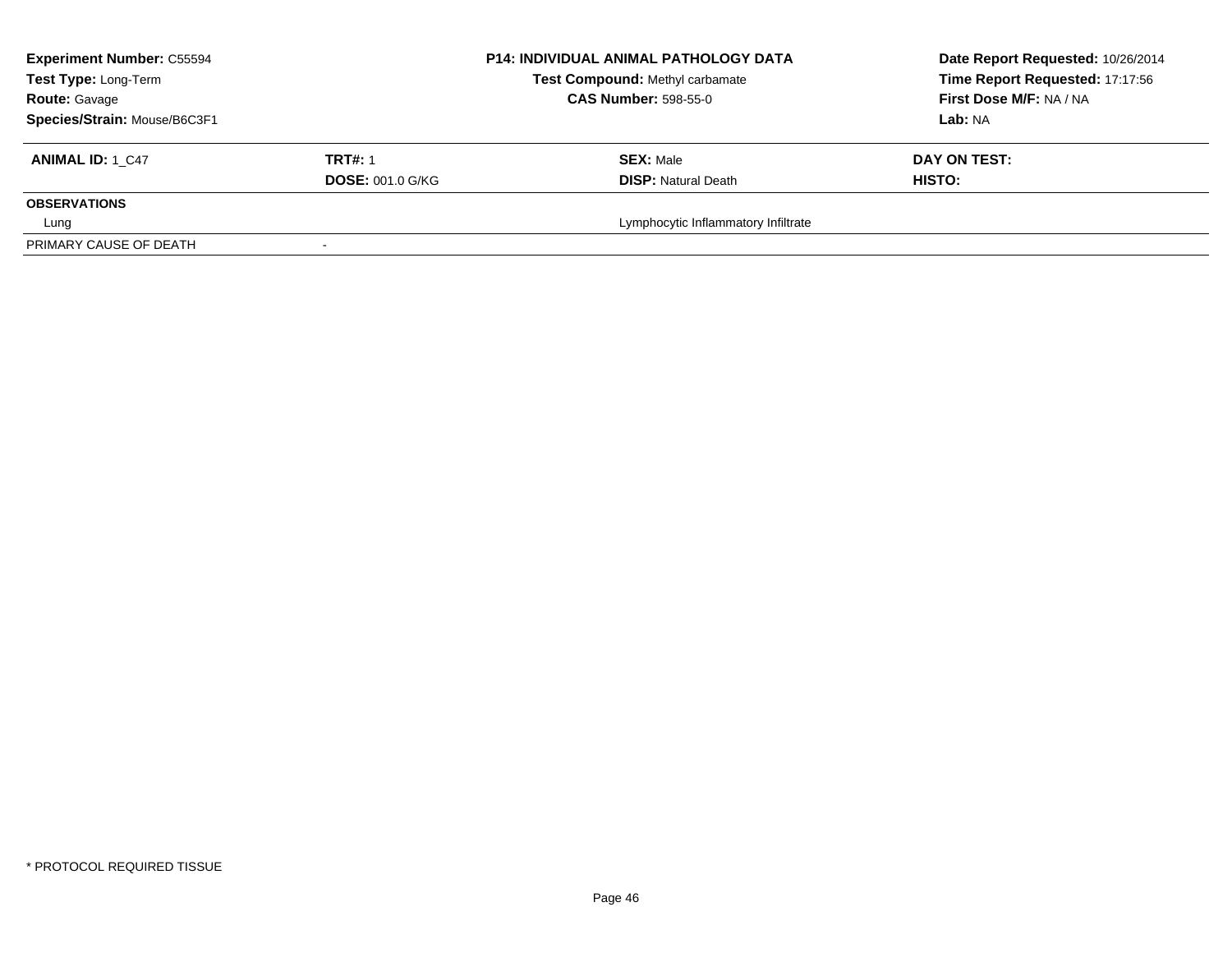**Experiment Number:** C55594**Test Type:** Long-Term**Route:** Gavage **Species/Strain:** Mouse/B6C3F1**P14: INDIVIDUAL ANIMAL PATHOLOGY DATATest Compound:** Methyl carbamate**CAS Number:** 598-55-0**Date Report Requested:** 10/26/2014**Time Report Requested:** 17:17:56**First Dose M/F:** NA / NA**Lab:** NA**ANIMAL ID:** 1 C48 **REX:** Male **DAY ON TEST: TRT#:** 1 **SEX:** Male **SEX:** Male **DOSE:** 001.0 G/KG**DISP:** Terminal Sacrifice **HISTO: OBSERVATIONS** Adrenal gland Cortical Adenoma Capsule Hyperplasia, Nos Brainn and the control of the control of the control of the control of the control of the control of the control of the control of the control of the control of the control of the control of the control of the control of the co Intestine Small Ileum, Ileum Hyperplasia, Lymphoid Kidney Inflammation, Chronic Tubule Regeneration, Nos Salivary gland Inflammation, Chronic Thyroid Cyst, Embryonal Duct Tooth Inflammation, Acute PRIMARY CAUSE OF DEATH-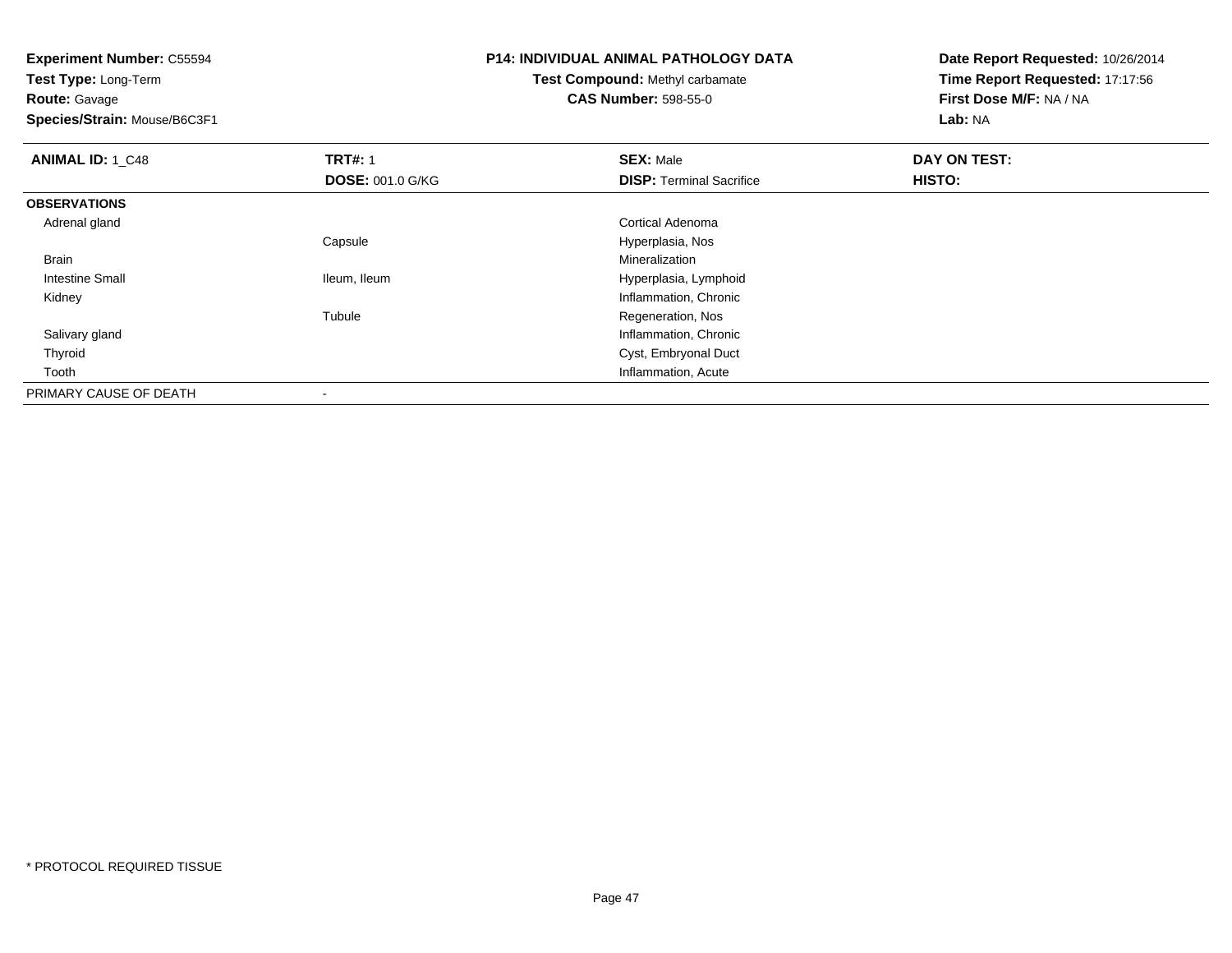**Test Type:** Long-Term**Route:** Gavage

**Species/Strain:** Mouse/B6C3F1

### **P14: INDIVIDUAL ANIMAL PATHOLOGY DATA**

**Test Compound:** Methyl carbamate**CAS Number:** 598-55-0

| <b>ANIMAL ID: 1_C49</b> | <b>TRT#: 1</b>    | <b>SEX: Male</b>                    | DAY ON TEST: |  |
|-------------------------|-------------------|-------------------------------------|--------------|--|
|                         | DOSE: 001.0 G/KG  | <b>DISP:</b> Terminal Sacrifice     | HISTO:       |  |
| <b>OBSERVATIONS</b>     |                   |                                     |              |  |
| Adrenal gland           | Capsule           | Hyperplasia, Nos                    |              |  |
|                         | <b>Cortex Nos</b> | Hypertrophy, Nos                    |              |  |
| Brain                   |                   | Mineralization                      |              |  |
| Gall bladder            |                   | Inflammation, Chronic               |              |  |
| Intestine Large         | Cecum, Colon      | Hyperplasia, Lymphoid               |              |  |
| <b>Intestine Small</b>  | Ileum, Ileum      | Hyperplasia, Lymphoid               |              |  |
| Liver                   |                   | Hepatocellular Adenoma              |              |  |
| Lung                    |                   | Hyperplasia, Adenomatous            |              |  |
|                         |                   | Lymphocytic Inflammatory Infiltrate |              |  |
| Penis                   | Prepuce Nos       | Mast-Cell Tumor                     |              |  |
| Salivary gland          |                   | Inflammation, Chronic               |              |  |
| Spleen                  |                   | Hyperplasia, Lymphoid               |              |  |
| PRIMARY CAUSE OF DEATH  |                   |                                     |              |  |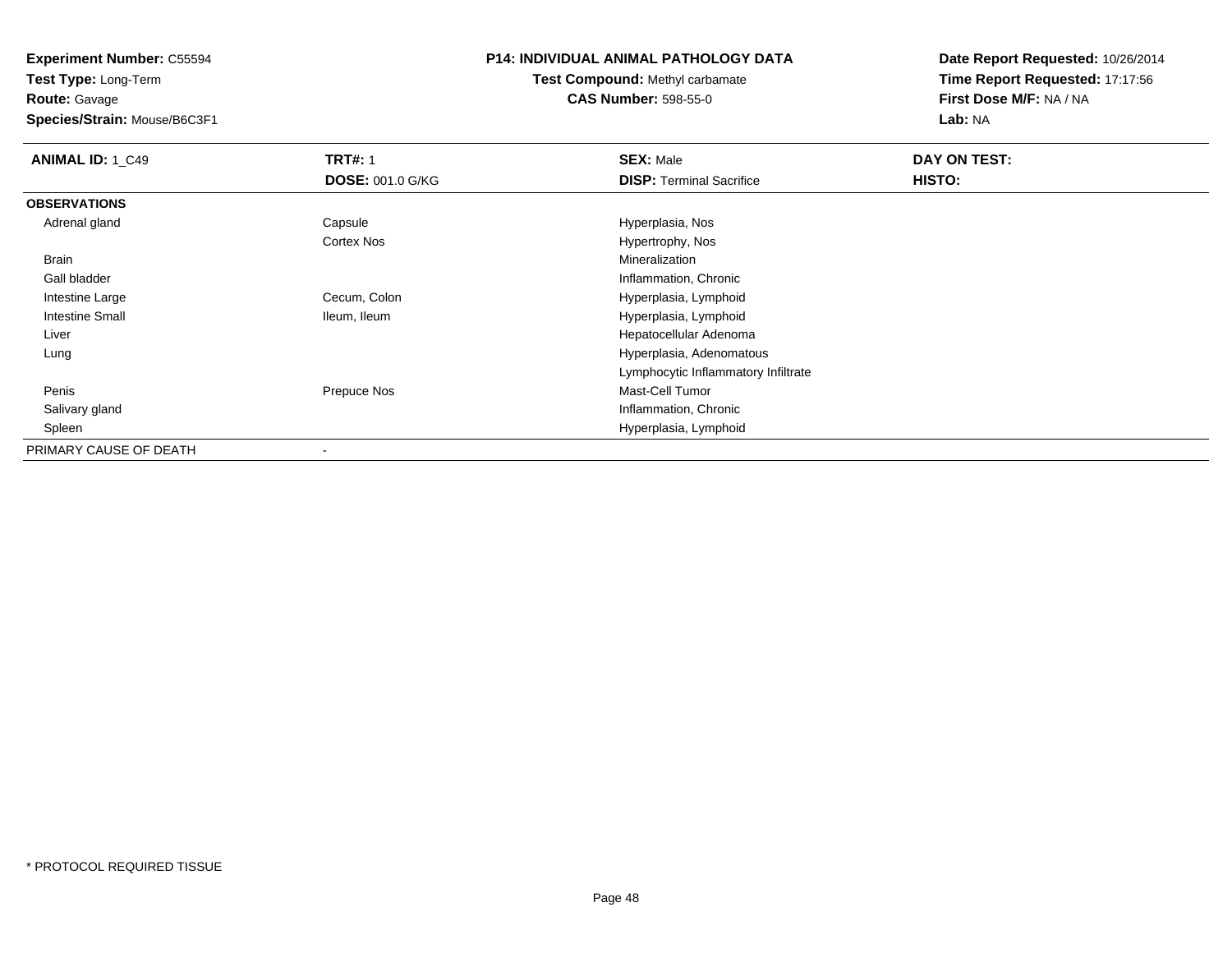**Test Type:** Long-Term**Route:** Gavage

**Species/Strain:** Mouse/B6C3F1

#### **P14: INDIVIDUAL ANIMAL PATHOLOGY DATA**

# **Test Compound:** Methyl carbamate**CAS Number:** 598-55-0

| <b>ANIMAL ID: 1_C50</b> | <b>TRT#: 1</b>          | <b>SEX: Male</b>                | DAY ON TEST: |  |
|-------------------------|-------------------------|---------------------------------|--------------|--|
|                         | <b>DOSE: 001.0 G/KG</b> | <b>DISP: Terminal Sacrifice</b> | HISTO:       |  |
| <b>OBSERVATIONS</b>     |                         |                                 |              |  |
| Adrenal gland           | Capsule                 | Hyperplasia, Nos                |              |  |
|                         | Medulla                 | Hyperplasia, Nos                |              |  |
| Heart                   |                         | Inflammation, Chronic           |              |  |
| Kidney                  |                         | Inflammation, Chronic           |              |  |
|                         |                         | Nephrosis, Nos                  |              |  |
| Liver                   |                         | Hepatocellular Carcinoma        |              |  |
| Lung                    |                         | Hemorrhage                      |              |  |
|                         |                         | Histiocytosis                   |              |  |
|                         |                         | Hyperplasia, Adenomatous        |              |  |
|                         |                         | Inflammation, Active Chronic    |              |  |
| Salivary gland          |                         | Inflammation, Chronic           |              |  |
| Testis                  |                         | Atrophy, Nos                    |              |  |
| PRIMARY CAUSE OF DEATH  |                         |                                 |              |  |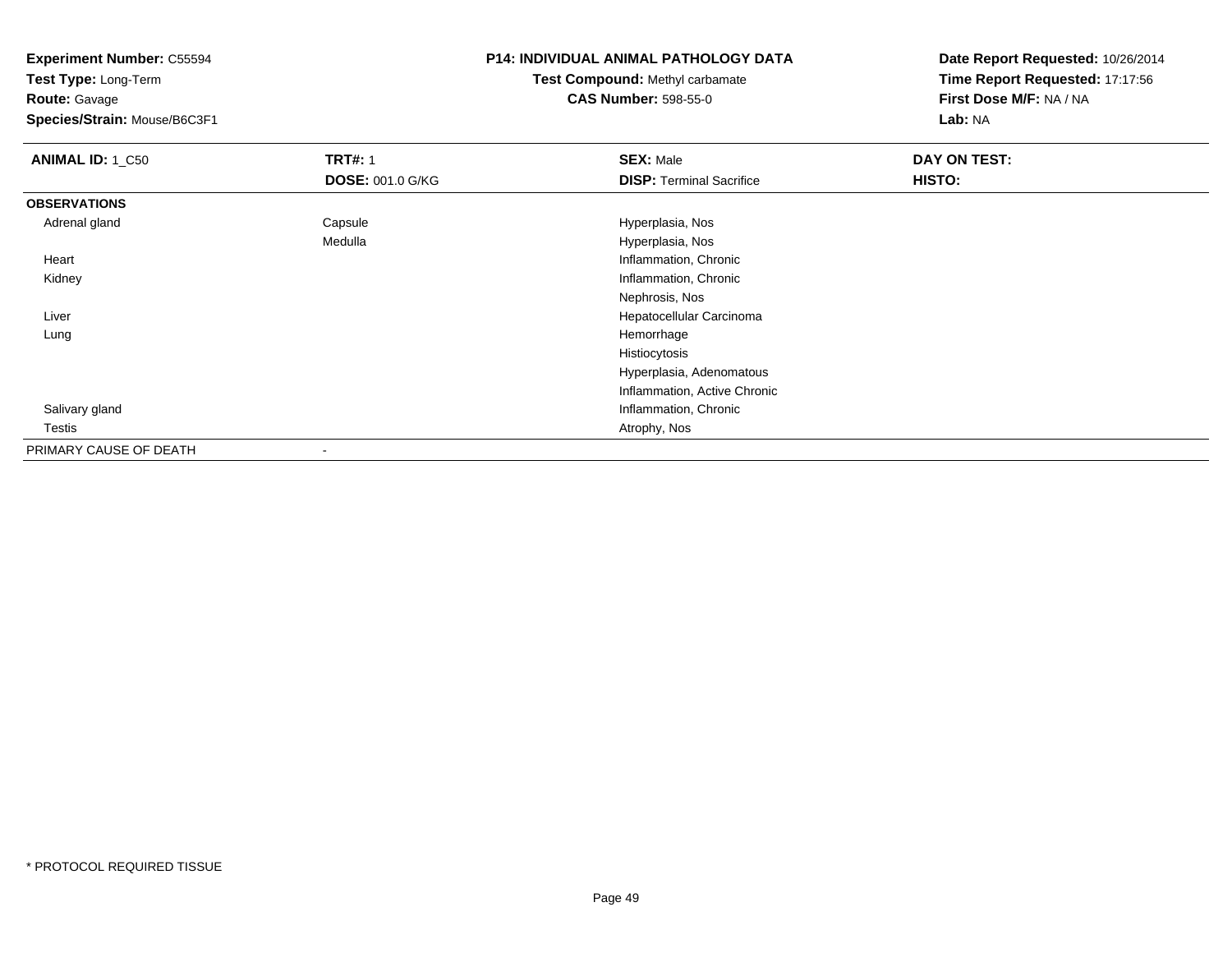| <b>Experiment Number: C55594</b><br>Test Type: Long-Term<br><b>Route: Gavage</b><br>Species/Strain: Mouse/B6C3F1 |                          | <b>P14: INDIVIDUAL ANIMAL PATHOLOGY DATA</b><br>Test Compound: Methyl carbamate<br><b>CAS Number: 598-55-0</b> | Date Report Requested: 10/26/2014<br>Time Report Requested: 17:17:56<br>First Dose M/F: NA / NA<br>Lab: NA |
|------------------------------------------------------------------------------------------------------------------|--------------------------|----------------------------------------------------------------------------------------------------------------|------------------------------------------------------------------------------------------------------------|
| <b>ANIMAL ID: 2 C01</b>                                                                                          | TRT#: 2                  | <b>SEX: Male</b>                                                                                               | DAY ON TEST:                                                                                               |
|                                                                                                                  | <b>DOSE: 500.0 MG/KG</b> | <b>DISP:</b> Moribund Sacrifice                                                                                | HISTO:                                                                                                     |
| <b>OBSERVATIONS</b>                                                                                              |                          |                                                                                                                |                                                                                                            |
| Kidney                                                                                                           |                          | Mineralization                                                                                                 |                                                                                                            |
| Liver                                                                                                            |                          | Cytoplasmic Vacuolization                                                                                      |                                                                                                            |
|                                                                                                                  |                          | Giant-Cell, Multinucleate                                                                                      |                                                                                                            |
|                                                                                                                  |                          | Inflammation, Acute                                                                                            |                                                                                                            |
| Lung                                                                                                             |                          | Hyperplasia, Adenomatous                                                                                       |                                                                                                            |
|                                                                                                                  |                          | Lymphocytic Inflammatory Infiltrate                                                                            |                                                                                                            |
| PRIMARY CAUSE OF DEATH                                                                                           |                          |                                                                                                                |                                                                                                            |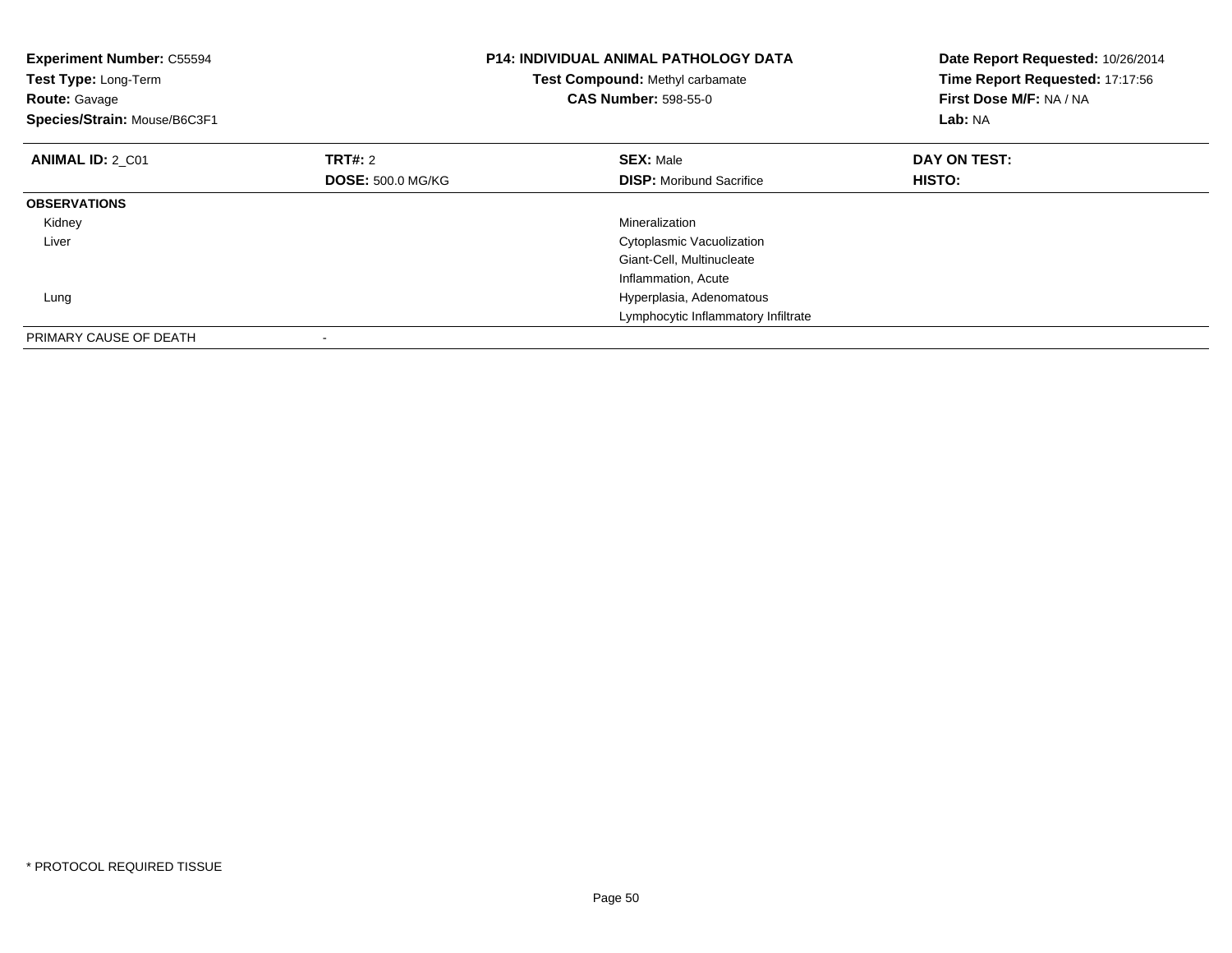| <b>Experiment Number: C55594</b><br>Test Type: Long-Term<br><b>Route: Gavage</b><br>Species/Strain: Mouse/B6C3F1 |                          | <b>P14: INDIVIDUAL ANIMAL PATHOLOGY DATA</b><br>Test Compound: Methyl carbamate<br><b>CAS Number: 598-55-0</b> | Date Report Requested: 10/26/2014<br>Time Report Requested: 17:17:56<br>First Dose M/F: NA / NA<br>Lab: NA |
|------------------------------------------------------------------------------------------------------------------|--------------------------|----------------------------------------------------------------------------------------------------------------|------------------------------------------------------------------------------------------------------------|
| <b>ANIMAL ID: 2 C02</b>                                                                                          | TRT#: 2                  | <b>SEX: Male</b>                                                                                               | DAY ON TEST:                                                                                               |
|                                                                                                                  | <b>DOSE: 500.0 MG/KG</b> | <b>DISP:</b> Terminal Sacrifice                                                                                | <b>HISTO:</b>                                                                                              |
| <b>OBSERVATIONS</b>                                                                                              |                          |                                                                                                                |                                                                                                            |
| Liver                                                                                                            |                          | Giant-Cell, Multinucleate                                                                                      |                                                                                                            |
|                                                                                                                  |                          | Hepatocellular Adenoma                                                                                         |                                                                                                            |
|                                                                                                                  |                          | <b>Mitotic Alteration</b>                                                                                      |                                                                                                            |
| Lung                                                                                                             |                          | Lymphocytic Inflammatory Infiltrate                                                                            |                                                                                                            |
| Unspecified                                                                                                      | Multiple Organs Nos      | Lymphoma, Histiocytic-Malignant Type                                                                           |                                                                                                            |
| PRIMARY CAUSE OF DEATH                                                                                           |                          |                                                                                                                |                                                                                                            |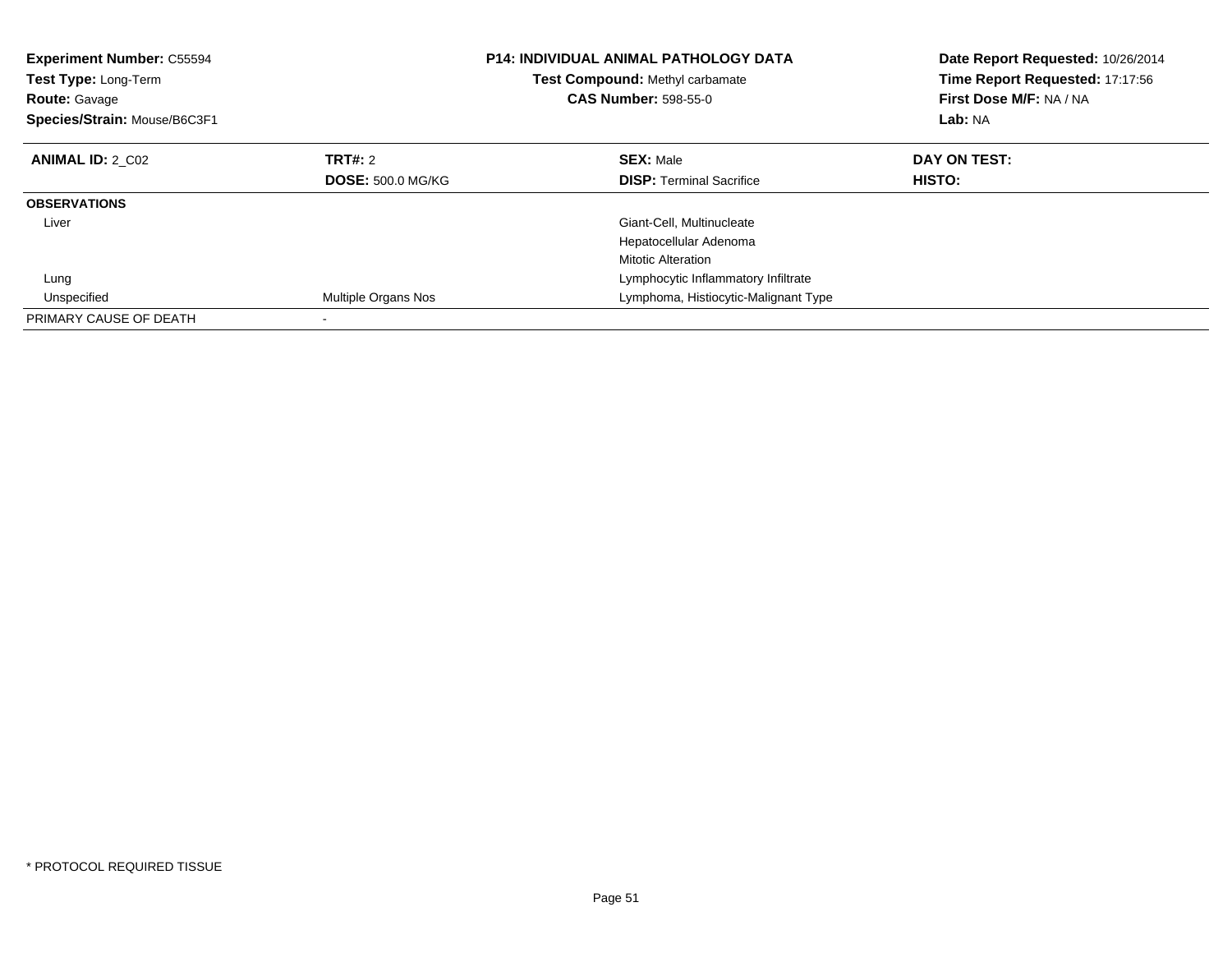| <b>Experiment Number: C55594</b><br>Test Type: Long-Term<br><b>Route: Gavage</b><br>Species/Strain: Mouse/B6C3F1 |                                            | <b>P14: INDIVIDUAL ANIMAL PATHOLOGY DATA</b><br>Test Compound: Methyl carbamate<br><b>CAS Number: 598-55-0</b> | Date Report Requested: 10/26/2014<br>Time Report Requested: 17:17:56<br>First Dose M/F: NA / NA<br>Lab: NA |
|------------------------------------------------------------------------------------------------------------------|--------------------------------------------|----------------------------------------------------------------------------------------------------------------|------------------------------------------------------------------------------------------------------------|
| <b>ANIMAL ID: 2 C03</b>                                                                                          | <b>TRT#: 2</b><br><b>DOSE: 500.0 MG/KG</b> | <b>SEX: Male</b><br><b>DISP: Natural Death</b>                                                                 | DAY ON TEST:<br><b>HISTO:</b>                                                                              |
| <b>OBSERVATIONS</b>                                                                                              |                                            |                                                                                                                |                                                                                                            |
| Liver                                                                                                            | Hepatocytes                                | Necrosis, Nos                                                                                                  |                                                                                                            |
| Lung                                                                                                             |                                            | Lymphocytic Inflammatory Infiltrate                                                                            |                                                                                                            |
| Spleen                                                                                                           |                                            | Hematopoiesis                                                                                                  |                                                                                                            |
| Unspecified                                                                                                      | Multiple Organs Nos                        | Lymphoma, Undifferentiated-Malignant Type                                                                      |                                                                                                            |
| PRIMARY CAUSE OF DEATH                                                                                           |                                            |                                                                                                                |                                                                                                            |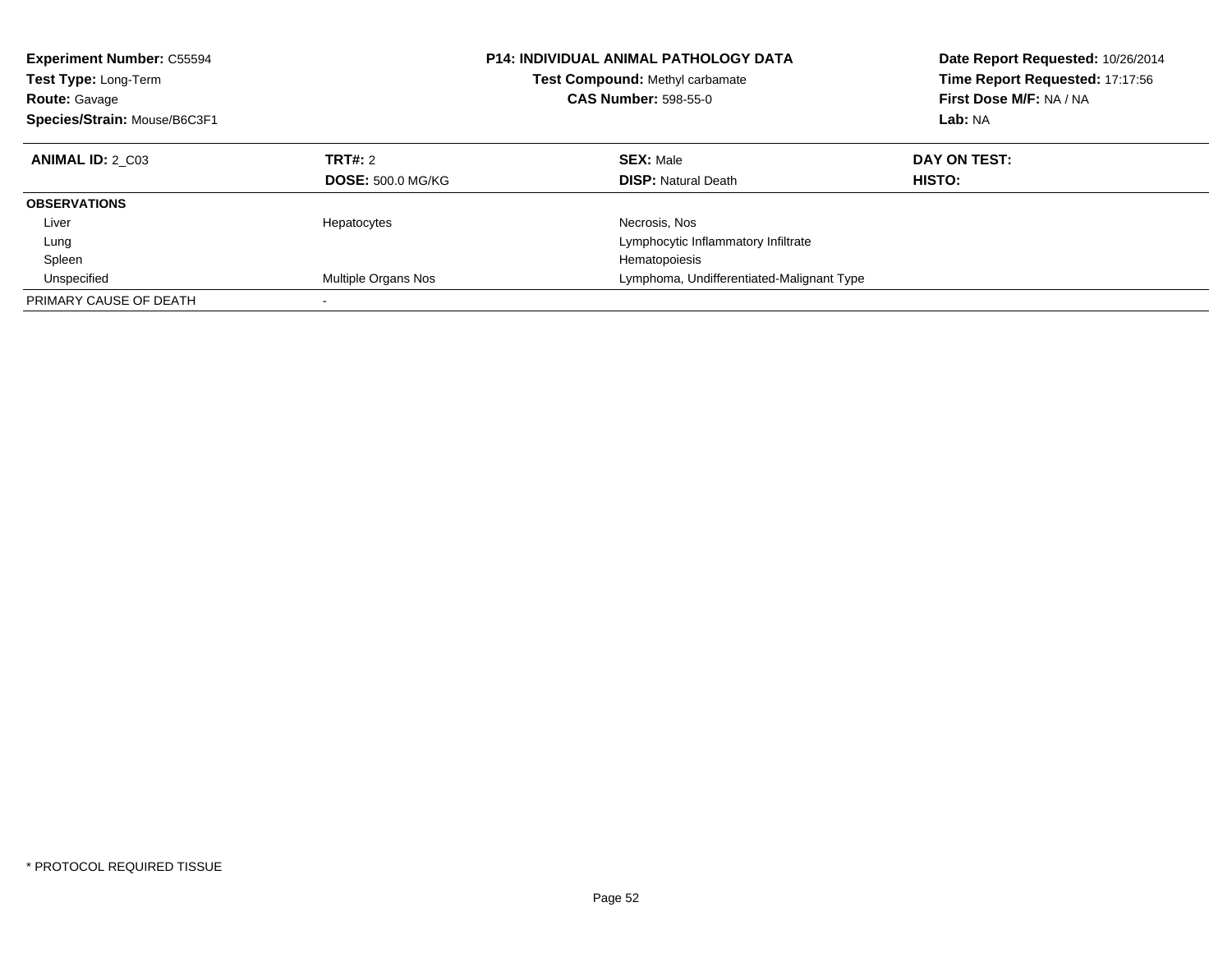| <b>Experiment Number: C55594</b><br>Test Type: Long-Term<br><b>Route: Gavage</b><br>Species/Strain: Mouse/B6C3F1 |                                     | <b>P14: INDIVIDUAL ANIMAL PATHOLOGY DATA</b><br>Test Compound: Methyl carbamate<br><b>CAS Number: 598-55-0</b> | Date Report Requested: 10/26/2014<br>Time Report Requested: 17:17:56<br>First Dose M/F: NA / NA<br>Lab: NA |
|------------------------------------------------------------------------------------------------------------------|-------------------------------------|----------------------------------------------------------------------------------------------------------------|------------------------------------------------------------------------------------------------------------|
| <b>ANIMAL ID: 2 C04</b>                                                                                          | TRT#: 2<br><b>DOSE: 500.0 MG/KG</b> | <b>SEX: Male</b><br><b>DISP: Terminal Sacrifice</b>                                                            | DAY ON TEST:<br><b>HISTO:</b>                                                                              |
| <b>OBSERVATIONS</b>                                                                                              |                                     |                                                                                                                |                                                                                                            |
| Liver                                                                                                            |                                     | Hepatocellular Adenoma                                                                                         |                                                                                                            |
|                                                                                                                  |                                     | Inflammation, Chronic                                                                                          |                                                                                                            |
| Lung                                                                                                             |                                     | Hyperplasia, Adenomatous                                                                                       |                                                                                                            |
|                                                                                                                  |                                     | Lymphocytic Inflammatory Infiltrate                                                                            |                                                                                                            |
| PRIMARY CAUSE OF DEATH                                                                                           |                                     |                                                                                                                |                                                                                                            |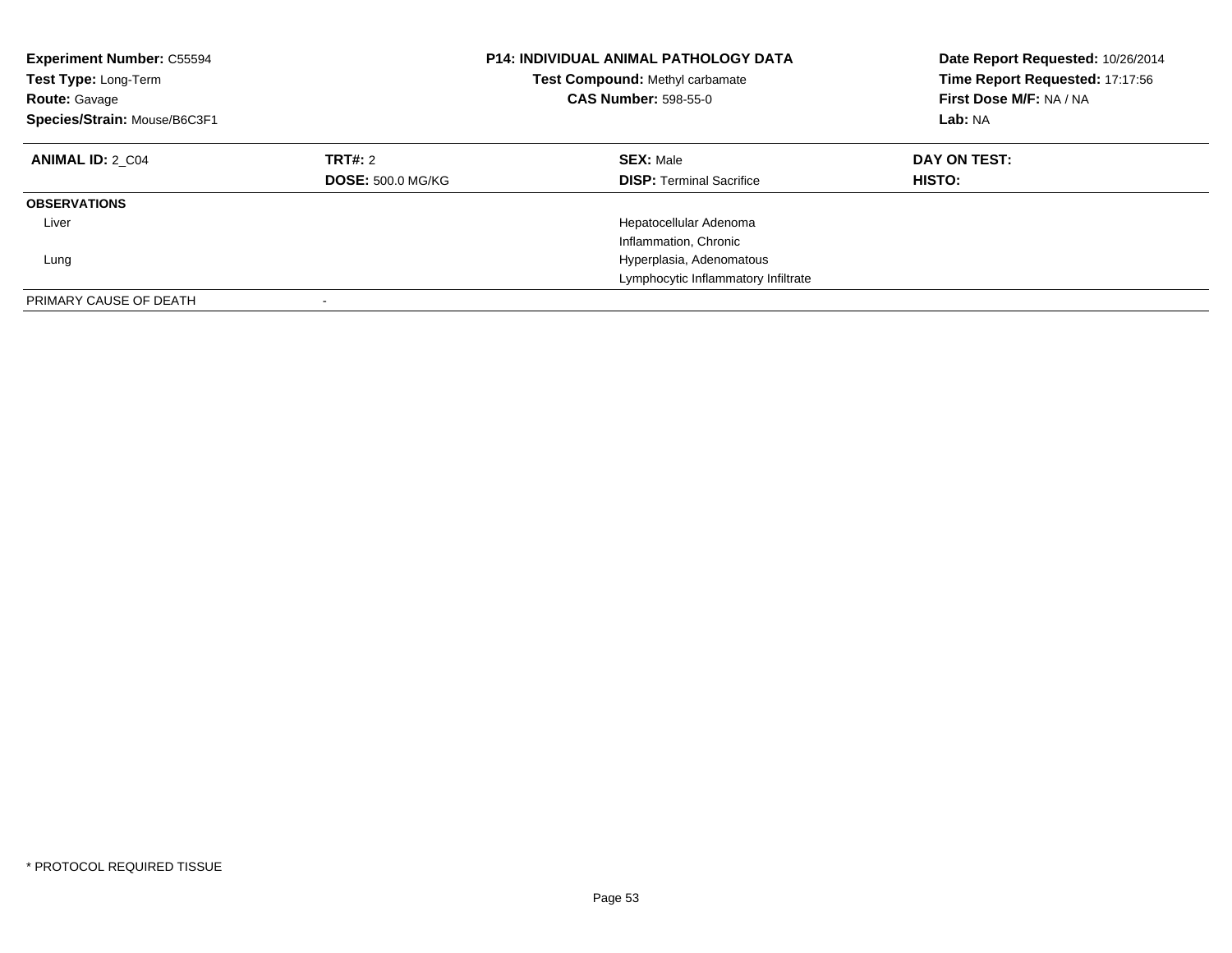| <b>Experiment Number: C55594</b><br>Test Type: Long-Term<br><b>Route: Gavage</b><br>Species/Strain: Mouse/B6C3F1 |                          | <b>P14: INDIVIDUAL ANIMAL PATHOLOGY DATA</b><br>Test Compound: Methyl carbamate<br><b>CAS Number: 598-55-0</b> | Date Report Requested: 10/26/2014<br>Time Report Requested: 17:17:56<br>First Dose M/F: NA / NA<br>Lab: NA |
|------------------------------------------------------------------------------------------------------------------|--------------------------|----------------------------------------------------------------------------------------------------------------|------------------------------------------------------------------------------------------------------------|
| <b>ANIMAL ID: 2 C05</b>                                                                                          | TRT#: 2                  | <b>SEX: Male</b>                                                                                               | DAY ON TEST:                                                                                               |
|                                                                                                                  | <b>DOSE: 500.0 MG/KG</b> | <b>DISP:</b> Terminal Sacrifice                                                                                | HISTO:                                                                                                     |
| <b>OBSERVATIONS</b>                                                                                              |                          |                                                                                                                |                                                                                                            |
| <b>Intestine Small</b>                                                                                           | Jejunum                  | Hyperplasia, Lymphoid                                                                                          |                                                                                                            |
| Liver                                                                                                            |                          | Hepatocellular Carcinoma                                                                                       |                                                                                                            |
| Lung                                                                                                             |                          | Hepatocellular Carcinoma, Metastatic                                                                           |                                                                                                            |
| PRIMARY CAUSE OF DEATH                                                                                           |                          |                                                                                                                |                                                                                                            |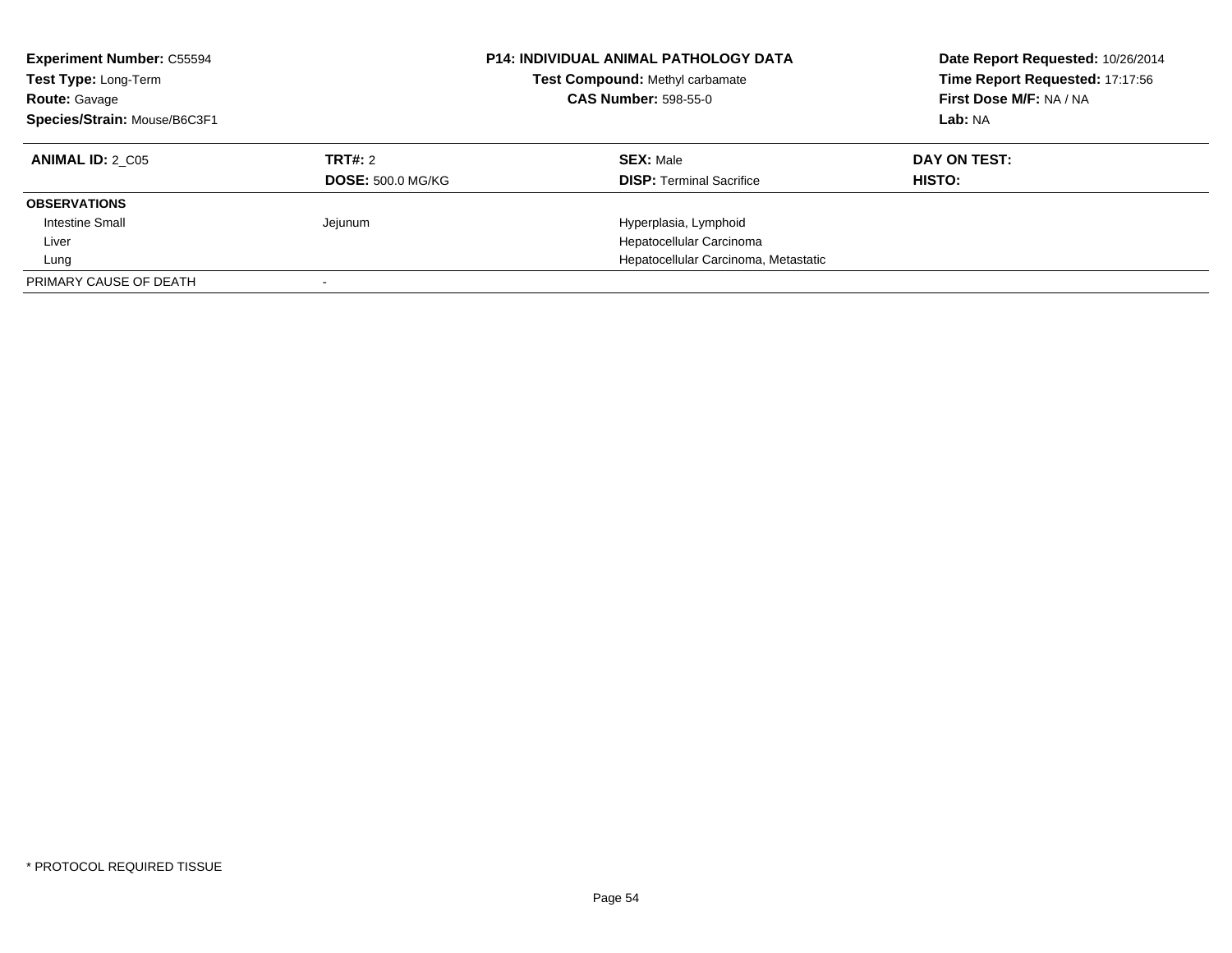| <b>Experiment Number: C55594</b><br>Test Type: Long-Term<br><b>Route: Gavage</b><br>Species/Strain: Mouse/B6C3F1 |                                     | <b>P14: INDIVIDUAL ANIMAL PATHOLOGY DATA</b><br><b>Test Compound: Methyl carbamate</b><br><b>CAS Number: 598-55-0</b> | Date Report Requested: 10/26/2014<br>Time Report Requested: 17:17:56<br>First Dose M/F: NA / NA<br>Lab: NA |
|------------------------------------------------------------------------------------------------------------------|-------------------------------------|-----------------------------------------------------------------------------------------------------------------------|------------------------------------------------------------------------------------------------------------|
| <b>ANIMAL ID: 2 C06</b>                                                                                          | TRT#: 2<br><b>DOSE: 500.0 MG/KG</b> | <b>SEX: Male</b><br><b>DISP:</b> Terminal Sacrifice                                                                   | DAY ON TEST:<br>HISTO:                                                                                     |
| <b>OBSERVATIONS</b>                                                                                              |                                     |                                                                                                                       |                                                                                                            |
| Liver                                                                                                            |                                     | Giant-Cell, Multinucleate                                                                                             |                                                                                                            |
| Lung                                                                                                             |                                     | Lymphocytic Inflammatory Infiltrate                                                                                   |                                                                                                            |
| PRIMARY CAUSE OF DEATH                                                                                           |                                     |                                                                                                                       |                                                                                                            |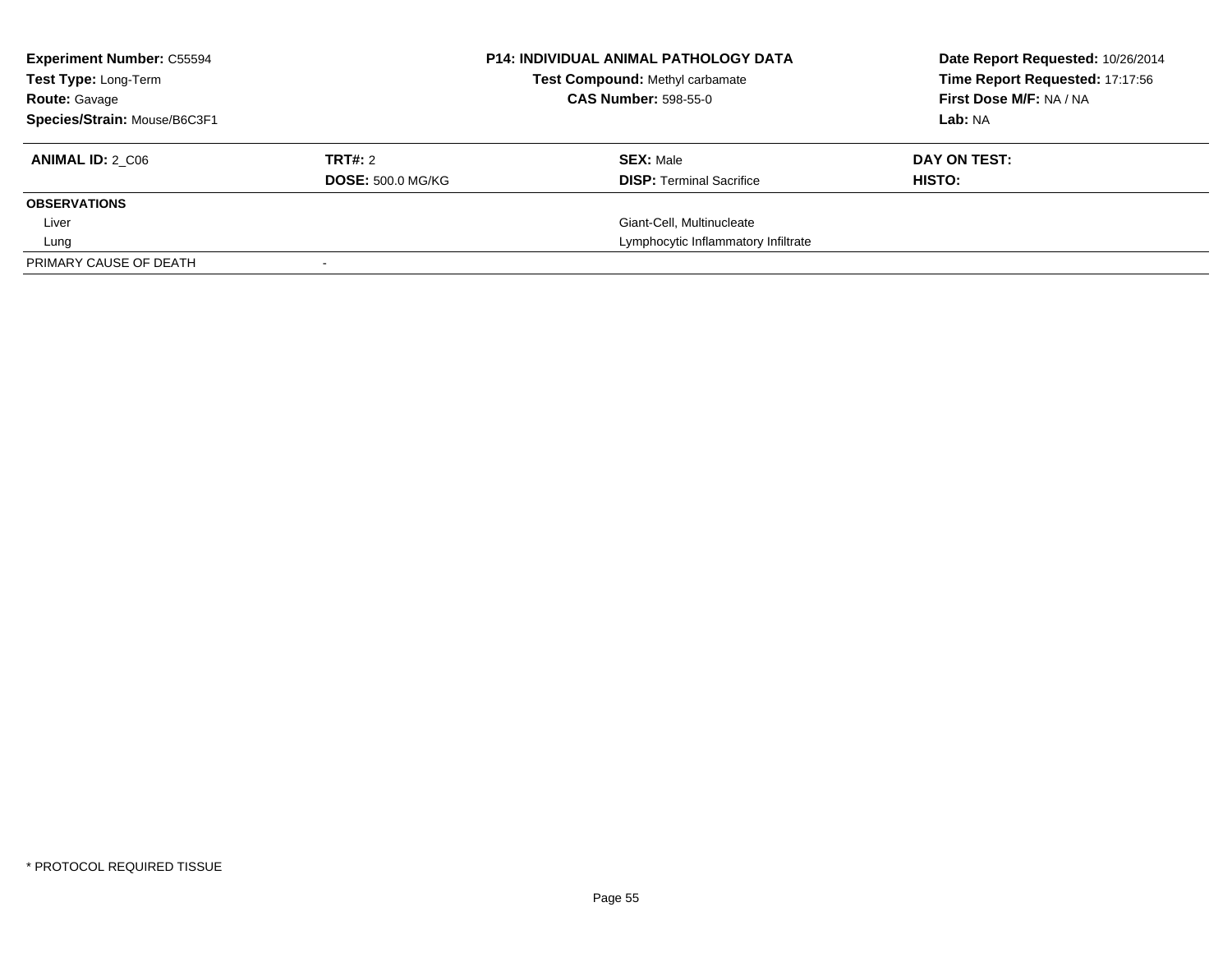**Experiment Number:** C55594**Test Type:** Long-Term**Route:** Gavage **Species/Strain:** Mouse/B6C3F1**P14: INDIVIDUAL ANIMAL PATHOLOGY DATATest Compound:** Methyl carbamate**CAS Number:** 598-55-0**Date Report Requested:** 10/26/2014**Time Report Requested:** 17:17:56**First Dose M/F:** NA / NA**Lab:** NA**ANIMAL ID: 2 C07 TRT#:** <sup>2</sup> **SEX:** Male **DAY ON TEST: DOSE:** 500.0 MG/KG**DISP:** Natural Death **HISTO: OBSERVATIONS** Adrenal glandMedulla Medulla entre a material de la material de Hyperplasia, Nos Bone marrow Hyperplasia, Nos Kidney Nephrosis, Hydro**Construction Construction Construction Construction Construction Construction Construction Construction Construction Construction Construction Construction Construction Construction Construction Construction Construction**  Liver Spleenn and the contract of the Follicles of the Contract of the Necrosis, Nos and the Follicles of the Following of the Media and the Media and the Media and the Media and the Media and the Media and the Media and the Media and Thymuss and the contract of the contract of the contract of the contract of the contract of the contract of the contract of the contract of the contract of the contract of the contract of the contract of the contract of the cont Cyst, Embryonal Duct Urinary bladder HemorrhagePRIMARY CAUSE OF DEATH-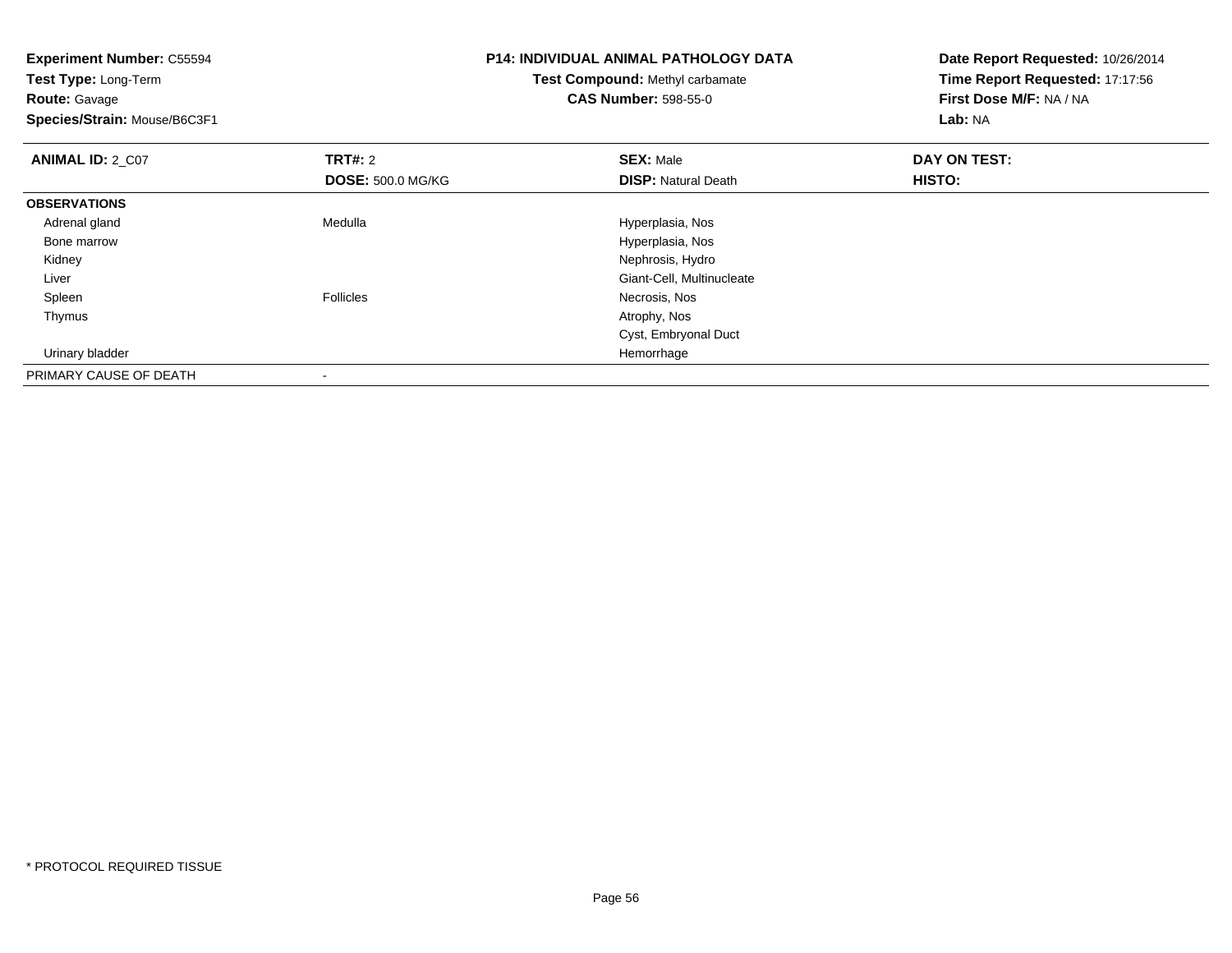| <b>Experiment Number: C55594</b><br>Test Type: Long-Term<br><b>Route: Gavage</b><br>Species/Strain: Mouse/B6C3F1 |                          | <b>P14: INDIVIDUAL ANIMAL PATHOLOGY DATA</b><br>Test Compound: Methyl carbamate<br><b>CAS Number: 598-55-0</b> | Date Report Requested: 10/26/2014<br>Time Report Requested: 17:17:56<br>First Dose M/F: NA / NA<br>Lab: NA |
|------------------------------------------------------------------------------------------------------------------|--------------------------|----------------------------------------------------------------------------------------------------------------|------------------------------------------------------------------------------------------------------------|
| <b>ANIMAL ID: 2 C08</b>                                                                                          | <b>TRT#: 2</b>           | <b>SEX: Male</b>                                                                                               | DAY ON TEST:                                                                                               |
|                                                                                                                  | <b>DOSE: 500.0 MG/KG</b> | <b>DISP:</b> Terminal Sacrifice                                                                                | HISTO:                                                                                                     |
| <b>OBSERVATIONS</b>                                                                                              |                          |                                                                                                                |                                                                                                            |
| Kidney                                                                                                           | Tubule                   | Regeneration, Nos                                                                                              |                                                                                                            |
| Liver                                                                                                            |                          | Giant-Cell, Multinucleate                                                                                      |                                                                                                            |
| Lung                                                                                                             |                          | Histiocytosis                                                                                                  |                                                                                                            |
|                                                                                                                  |                          | Hyperplasia, Adenomatous                                                                                       |                                                                                                            |
|                                                                                                                  |                          | Lymphocytic Inflammatory Infiltrate                                                                            |                                                                                                            |
| Unspecified                                                                                                      |                          | Fibrosarcoma                                                                                                   |                                                                                                            |
| PRIMARY CAUSE OF DEATH                                                                                           |                          |                                                                                                                |                                                                                                            |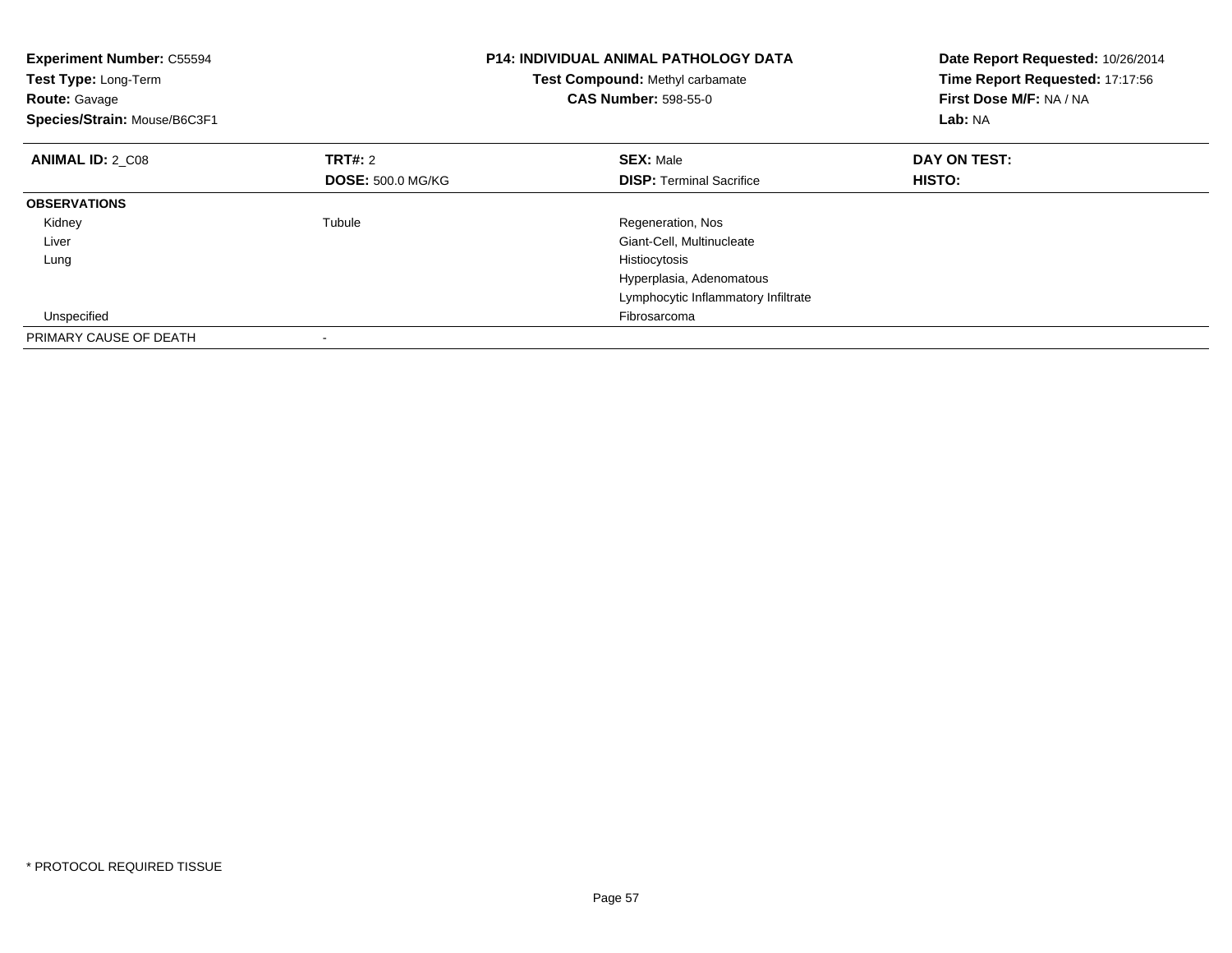| <b>Experiment Number: C55594</b><br>Test Type: Long-Term<br><b>Route: Gavage</b><br>Species/Strain: Mouse/B6C3F1 |                          | <b>P14: INDIVIDUAL ANIMAL PATHOLOGY DATA</b><br>Test Compound: Methyl carbamate<br><b>CAS Number: 598-55-0</b> | Date Report Requested: 10/26/2014<br>Time Report Requested: 17:17:56<br>First Dose M/F: NA / NA<br>Lab: NA |
|------------------------------------------------------------------------------------------------------------------|--------------------------|----------------------------------------------------------------------------------------------------------------|------------------------------------------------------------------------------------------------------------|
| <b>ANIMAL ID: 2 C09</b>                                                                                          | TRT#: 2                  | <b>SEX: Male</b>                                                                                               | DAY ON TEST:                                                                                               |
|                                                                                                                  | <b>DOSE: 500.0 MG/KG</b> | <b>DISP:</b> Terminal Sacrifice                                                                                | HISTO:                                                                                                     |
| <b>OBSERVATIONS</b>                                                                                              |                          |                                                                                                                |                                                                                                            |
| Liver                                                                                                            |                          | Giant-Cell, Multinucleate                                                                                      |                                                                                                            |
| Lung                                                                                                             |                          | Alveolar/Bronchiolar Carcinoma                                                                                 |                                                                                                            |
|                                                                                                                  |                          | Histiocytosis                                                                                                  |                                                                                                            |
|                                                                                                                  |                          | Hyperplasia, Adenomatous                                                                                       |                                                                                                            |
|                                                                                                                  |                          | Lymphocytic Inflammatory Infiltrate                                                                            |                                                                                                            |
| PRIMARY CAUSE OF DEATH                                                                                           |                          |                                                                                                                |                                                                                                            |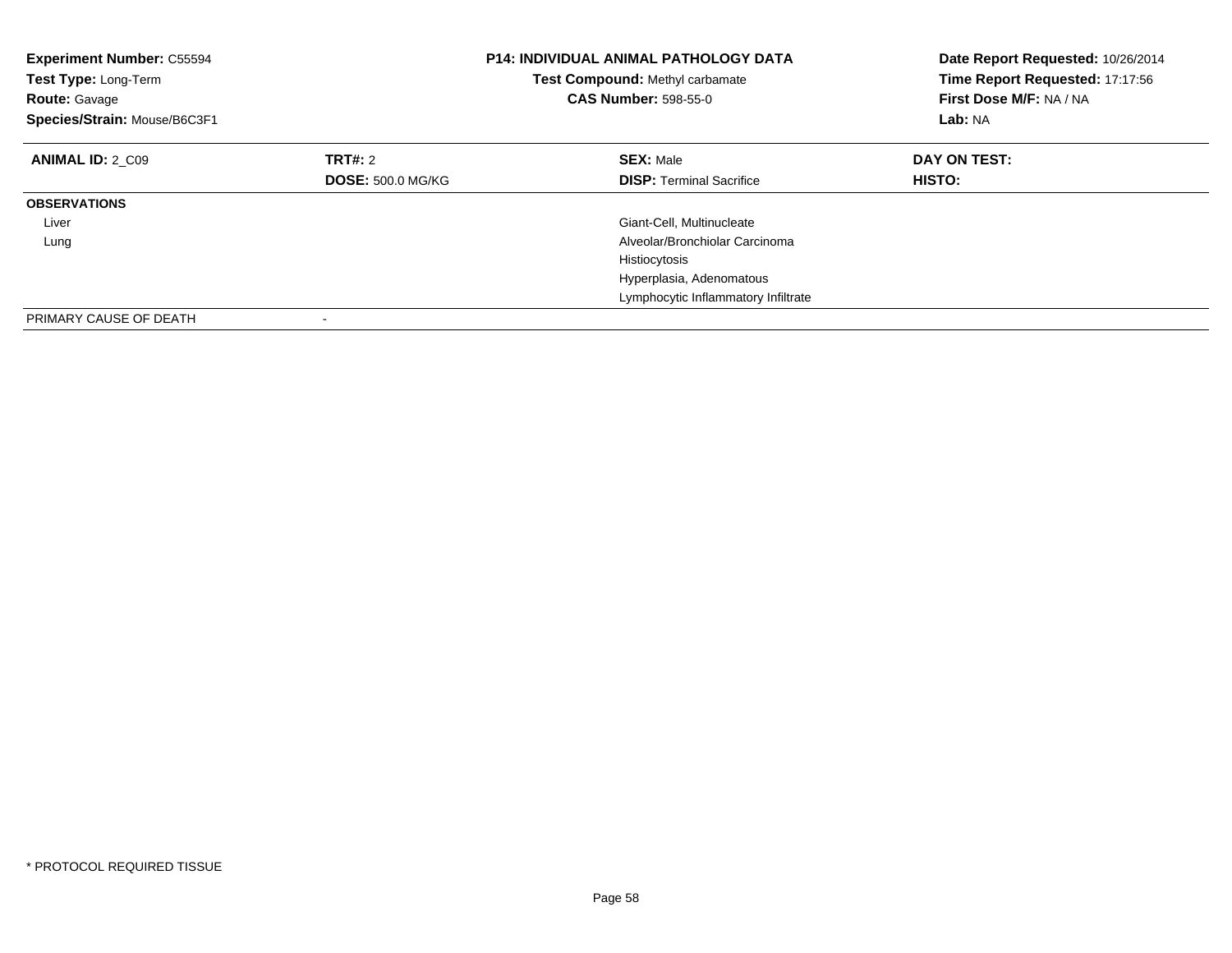| <b>Experiment Number: C55594</b><br>Test Type: Long-Term<br><b>Route: Gavage</b><br>Species/Strain: Mouse/B6C3F1 |                                     | <b>P14: INDIVIDUAL ANIMAL PATHOLOGY DATA</b><br>Test Compound: Methyl carbamate<br><b>CAS Number: 598-55-0</b> | Date Report Requested: 10/26/2014<br>Time Report Requested: 17:17:56<br>First Dose M/F: NA / NA<br>Lab: NA |
|------------------------------------------------------------------------------------------------------------------|-------------------------------------|----------------------------------------------------------------------------------------------------------------|------------------------------------------------------------------------------------------------------------|
| <b>ANIMAL ID: 2 C10</b>                                                                                          | TRT#: 2<br><b>DOSE: 500.0 MG/KG</b> | <b>SEX: Male</b><br><b>DISP: Terminal Sacrifice</b>                                                            | DAY ON TEST:<br><b>HISTO:</b>                                                                              |
| <b>OBSERVATIONS</b>                                                                                              |                                     |                                                                                                                |                                                                                                            |
| Kidney                                                                                                           | Tubule                              | Regeneration, Nos                                                                                              |                                                                                                            |
| Liver                                                                                                            |                                     | Hepatocellular Adenoma                                                                                         |                                                                                                            |
| Lung                                                                                                             |                                     | Lymphocytic Inflammatory Infiltrate                                                                            |                                                                                                            |
| Seminal vesicle                                                                                                  |                                     | Inflammation, Nos                                                                                              |                                                                                                            |
| PRIMARY CAUSE OF DEATH                                                                                           |                                     |                                                                                                                |                                                                                                            |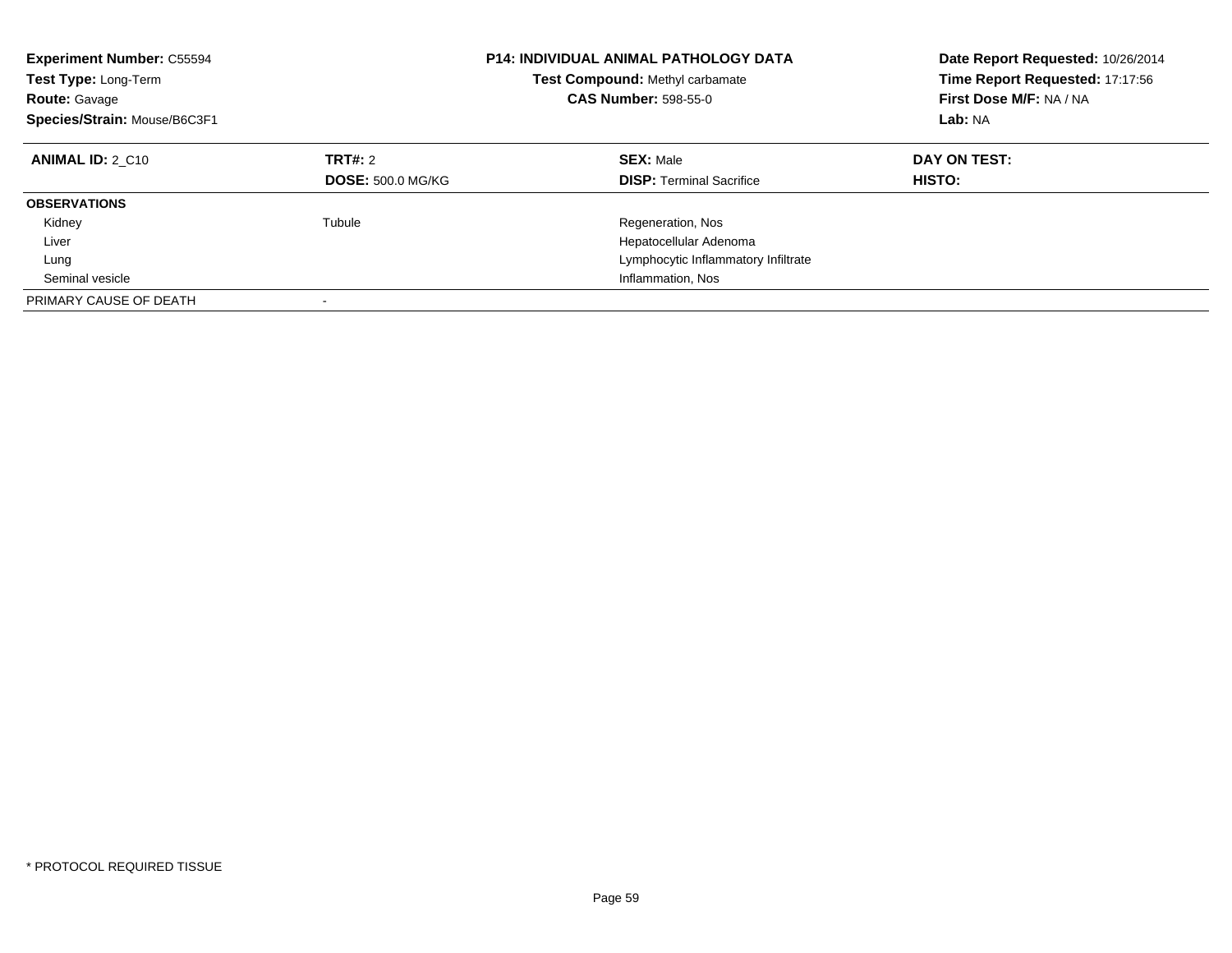| <b>Experiment Number: C55594</b><br>Test Type: Long-Term<br><b>Route: Gavage</b><br>Species/Strain: Mouse/B6C3F1 |                          | <b>P14: INDIVIDUAL ANIMAL PATHOLOGY DATA</b><br>Test Compound: Methyl carbamate<br><b>CAS Number: 598-55-0</b> | Date Report Requested: 10/26/2014<br>Time Report Requested: 17:17:56<br>First Dose M/F: NA / NA<br>Lab: NA |
|------------------------------------------------------------------------------------------------------------------|--------------------------|----------------------------------------------------------------------------------------------------------------|------------------------------------------------------------------------------------------------------------|
| <b>ANIMAL ID: 2 C11</b>                                                                                          | <b>TRT#: 2</b>           | <b>SEX: Male</b>                                                                                               | DAY ON TEST:                                                                                               |
|                                                                                                                  | <b>DOSE: 500.0 MG/KG</b> | <b>DISP: Dosing Accident</b>                                                                                   | HISTO:                                                                                                     |
| <b>OBSERVATIONS</b>                                                                                              |                          |                                                                                                                |                                                                                                            |
| Adrenal gland                                                                                                    | Capsule                  | Hyperplasia, Nos                                                                                               |                                                                                                            |
| Esophagus                                                                                                        | Adventitia               | Hemorrhage                                                                                                     |                                                                                                            |
| Liver                                                                                                            |                          | Giant-Cell, Multinucleate                                                                                      |                                                                                                            |
| Lung                                                                                                             |                          | Alveolar/Bronchiolar Adenoma                                                                                   |                                                                                                            |
|                                                                                                                  |                          | Lymphocytic Inflammatory Infiltrate                                                                            |                                                                                                            |
| Testis                                                                                                           |                          | Atrophy, Nos                                                                                                   |                                                                                                            |
| PRIMARY CAUSE OF DEATH                                                                                           |                          |                                                                                                                |                                                                                                            |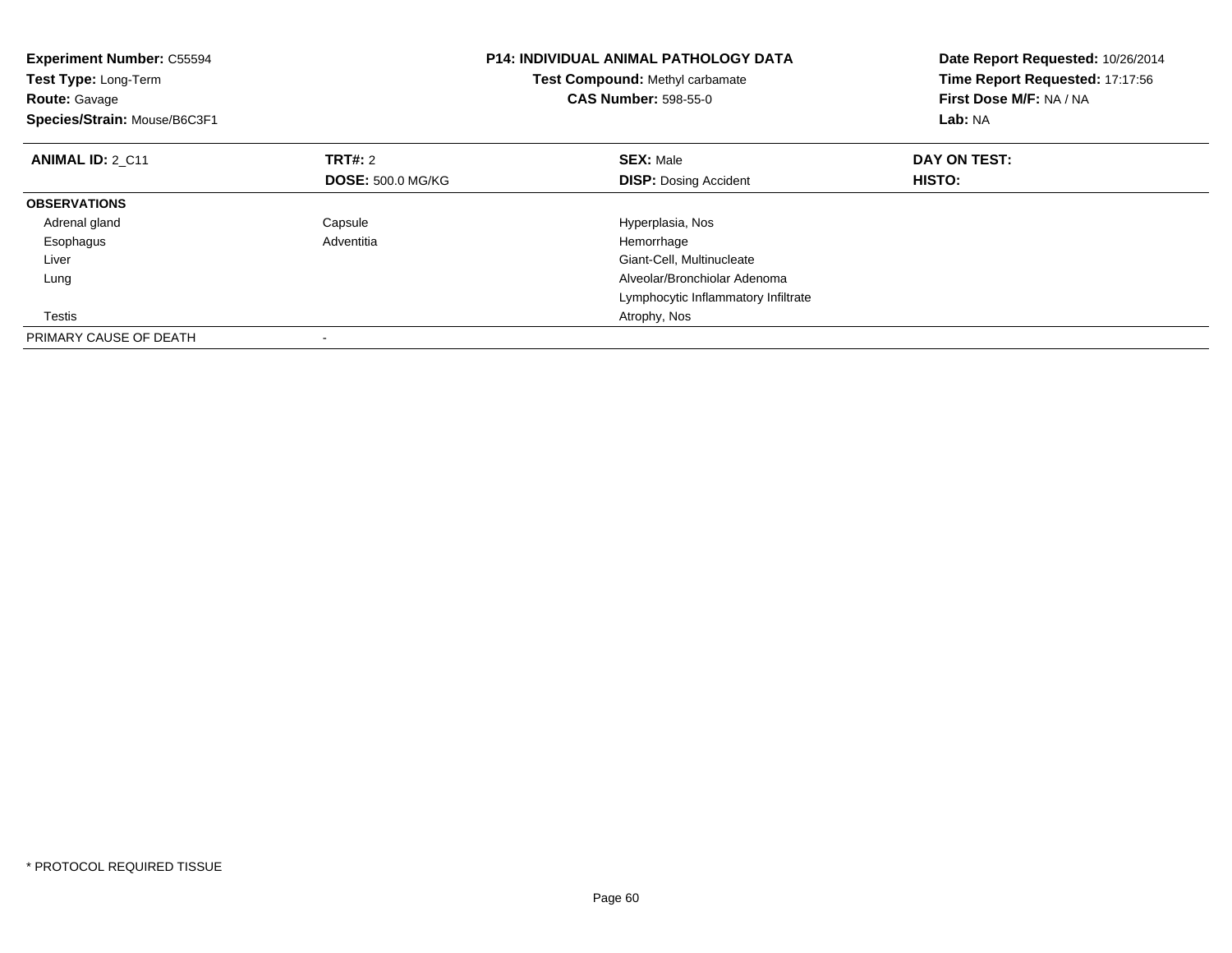| <b>Experiment Number: C55594</b><br>Test Type: Long-Term<br><b>Route: Gavage</b><br>Species/Strain: Mouse/B6C3F1 |                          | <b>P14: INDIVIDUAL ANIMAL PATHOLOGY DATA</b><br>Test Compound: Methyl carbamate<br><b>CAS Number: 598-55-0</b> | Date Report Requested: 10/26/2014<br>Time Report Requested: 17:17:56<br>First Dose M/F: NA / NA<br>Lab: NA |
|------------------------------------------------------------------------------------------------------------------|--------------------------|----------------------------------------------------------------------------------------------------------------|------------------------------------------------------------------------------------------------------------|
| <b>ANIMAL ID: 2 C12</b>                                                                                          | TRT#: 2                  | <b>SEX: Male</b>                                                                                               | DAY ON TEST:                                                                                               |
|                                                                                                                  | <b>DOSE: 500.0 MG/KG</b> | <b>DISP:</b> Terminal Sacrifice                                                                                | HISTO:                                                                                                     |
| <b>OBSERVATIONS</b>                                                                                              |                          |                                                                                                                |                                                                                                            |
| Kidney                                                                                                           | Tubule                   | Regeneration, Nos                                                                                              |                                                                                                            |
| Liver                                                                                                            |                          | Giant-Cell, Multinucleate                                                                                      |                                                                                                            |
| Lung                                                                                                             |                          | Lymphocytic Inflammatory Infiltrate                                                                            |                                                                                                            |
| PRIMARY CAUSE OF DEATH                                                                                           |                          |                                                                                                                |                                                                                                            |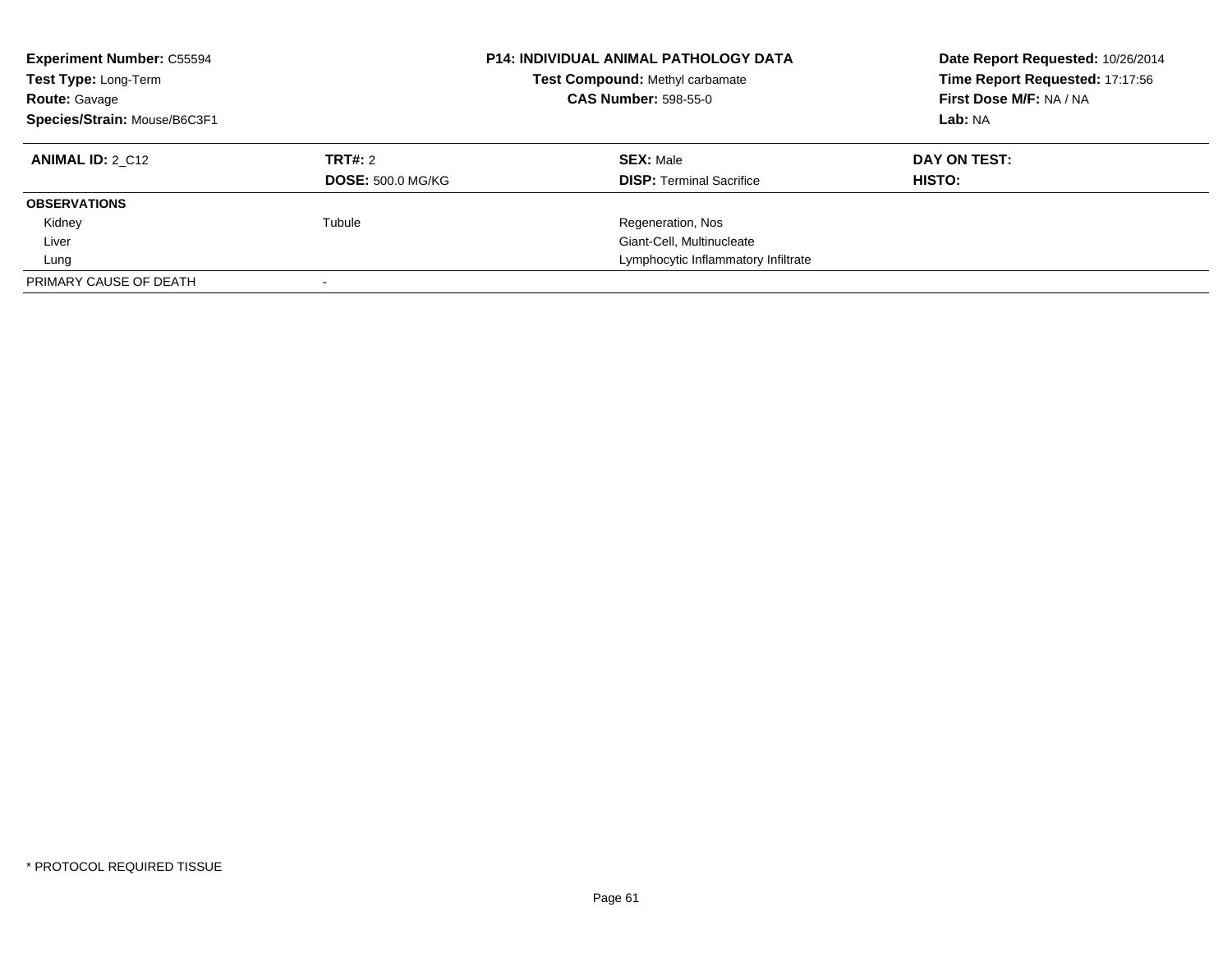| <b>Experiment Number: C55594</b><br>Test Type: Long-Term<br><b>Route: Gavage</b><br>Species/Strain: Mouse/B6C3F1 |                                                     | <b>P14: INDIVIDUAL ANIMAL PATHOLOGY DATA</b><br>Test Compound: Methyl carbamate<br><b>CAS Number: 598-55-0</b> | Date Report Requested: 10/26/2014<br>Time Report Requested: 17:17:56<br>First Dose M/F: NA / NA<br>Lab: NA |
|------------------------------------------------------------------------------------------------------------------|-----------------------------------------------------|----------------------------------------------------------------------------------------------------------------|------------------------------------------------------------------------------------------------------------|
| <b>ANIMAL ID: 2 C13</b>                                                                                          | <b>TRT#: 2</b><br><b>DOSE: 500.0 MG/KG</b>          | <b>SEX: Male</b><br><b>DISP:</b> Moribund Sacrifice                                                            | DAY ON TEST:<br>HISTO:                                                                                     |
| <b>OBSERVATIONS</b>                                                                                              |                                                     |                                                                                                                |                                                                                                            |
| Blood vessel                                                                                                     | Coronary Artery Nos<br><b>Mesenteric Artery Nos</b> | Inflammation, Necrotizing<br>Inflammation, Necrotizing                                                         |                                                                                                            |
| Ear                                                                                                              | Middle Ear                                          | Inflammation, Acute Suppurative                                                                                |                                                                                                            |
| Liver                                                                                                            |                                                     | Hepatocellular Adenoma                                                                                         |                                                                                                            |
| PRIMARY CAUSE OF DEATH                                                                                           |                                                     |                                                                                                                |                                                                                                            |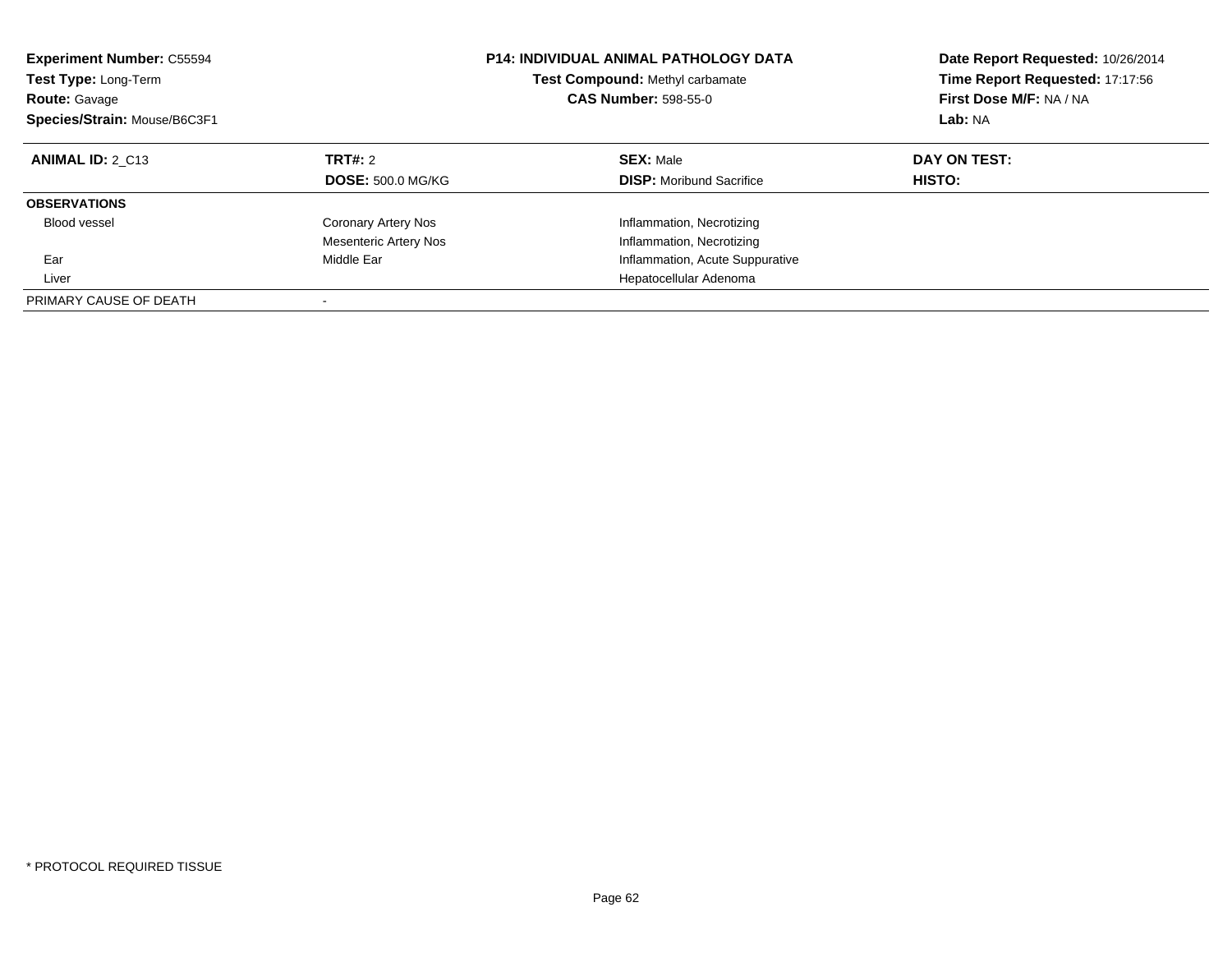| <b>Experiment Number: C55594</b><br>Test Type: Long-Term<br><b>Route: Gavage</b><br>Species/Strain: Mouse/B6C3F1 |                          | P14: INDIVIDUAL ANIMAL PATHOLOGY DATA<br>Test Compound: Methyl carbamate<br><b>CAS Number: 598-55-0</b> | Date Report Requested: 10/26/2014<br>Time Report Requested: 17:17:56<br>First Dose M/F: NA / NA<br>Lab: NA |
|------------------------------------------------------------------------------------------------------------------|--------------------------|---------------------------------------------------------------------------------------------------------|------------------------------------------------------------------------------------------------------------|
| <b>ANIMAL ID: 2 C14</b>                                                                                          | TRT#: 2                  | <b>SEX: Male</b>                                                                                        | DAY ON TEST:                                                                                               |
|                                                                                                                  | <b>DOSE: 500.0 MG/KG</b> | <b>DISP:</b> Terminal Sacrifice                                                                         | HISTO:                                                                                                     |
| <b>OBSERVATIONS</b>                                                                                              |                          |                                                                                                         |                                                                                                            |
| <b>Intestine Small</b>                                                                                           | <b>Mesentery Nos</b>     | Necrosis, Fat                                                                                           |                                                                                                            |
| Liver                                                                                                            |                          | Hepatocellular Adenoma                                                                                  |                                                                                                            |
| Lung                                                                                                             |                          | Alveolar/Bronchiolar Adenoma                                                                            |                                                                                                            |
|                                                                                                                  |                          | Hyperplasia, Adenomatous                                                                                |                                                                                                            |
|                                                                                                                  |                          | Lymphocytic Inflammatory Infiltrate                                                                     |                                                                                                            |
| Unspecified                                                                                                      | Multiple Organs Nos      | Lymphoma, Mixed-Malignant Type                                                                          |                                                                                                            |
| PRIMARY CAUSE OF DEATH                                                                                           |                          |                                                                                                         |                                                                                                            |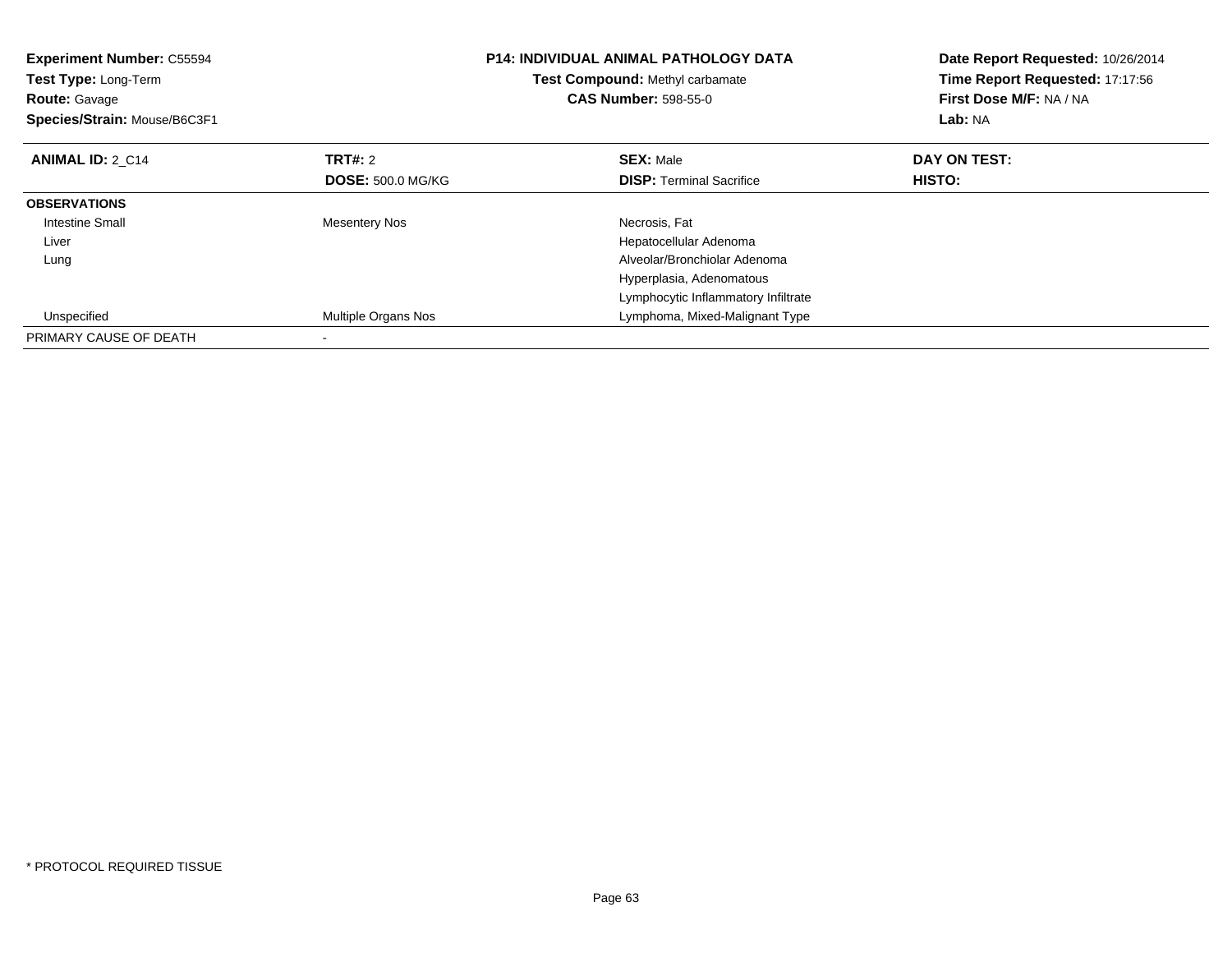| <b>Experiment Number: C55594</b><br><b>Test Type: Long-Term</b> |                          | <b>P14: INDIVIDUAL ANIMAL PATHOLOGY DATA</b><br>Test Compound: Methyl carbamate<br><b>CAS Number: 598-55-0</b> | Date Report Requested: 10/26/2014<br>Time Report Requested: 17:17:56<br>First Dose M/F: NA / NA |
|-----------------------------------------------------------------|--------------------------|----------------------------------------------------------------------------------------------------------------|-------------------------------------------------------------------------------------------------|
| <b>Route: Gavage</b>                                            |                          |                                                                                                                |                                                                                                 |
| Species/Strain: Mouse/B6C3F1                                    |                          |                                                                                                                | Lab: NA                                                                                         |
| <b>ANIMAL ID: 2 C15</b>                                         | TRT#: 2                  | <b>SEX: Male</b>                                                                                               | DAY ON TEST:                                                                                    |
|                                                                 | <b>DOSE: 500.0 MG/KG</b> | <b>DISP:</b> Natural Death                                                                                     | HISTO:                                                                                          |
| <b>OBSERVATIONS</b>                                             |                          |                                                                                                                |                                                                                                 |
| Kidney                                                          |                          | Tubular-Cell Adenoma                                                                                           |                                                                                                 |
| Unspecified                                                     | Multiple Organs Nos      | Lymphoma, Mixed-Malignant Type                                                                                 |                                                                                                 |
| PRIMARY CAUSE OF DEATH                                          |                          |                                                                                                                |                                                                                                 |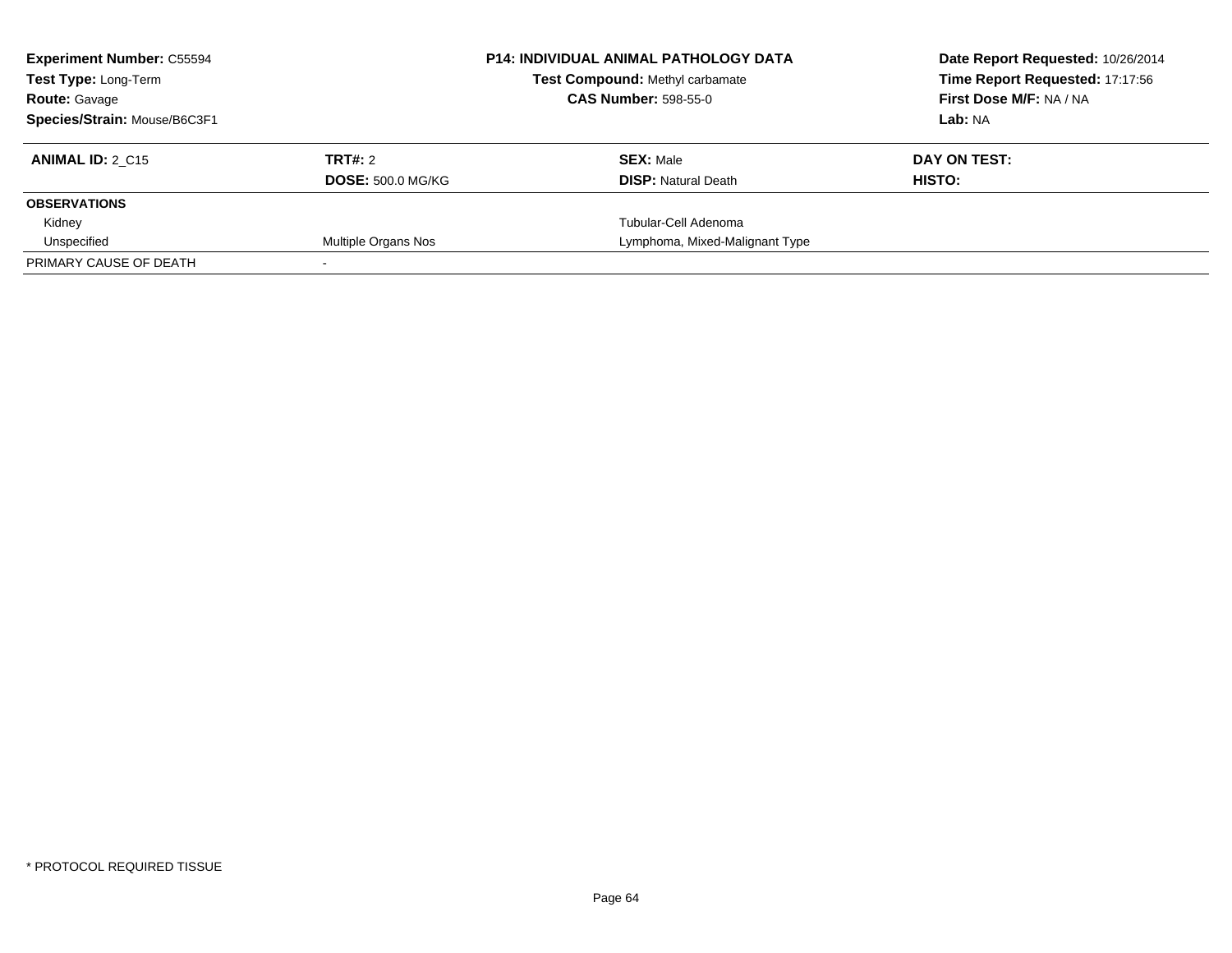| <b>Experiment Number: C55594</b><br>Test Type: Long-Term<br><b>Route: Gavage</b><br>Species/Strain: Mouse/B6C3F1 |                          | <b>P14: INDIVIDUAL ANIMAL PATHOLOGY DATA</b><br><b>Test Compound: Methyl carbamate</b><br><b>CAS Number: 598-55-0</b> | Date Report Requested: 10/26/2014<br>Time Report Requested: 17:17:56<br>First Dose M/F: NA / NA<br>Lab: NA |
|------------------------------------------------------------------------------------------------------------------|--------------------------|-----------------------------------------------------------------------------------------------------------------------|------------------------------------------------------------------------------------------------------------|
| <b>ANIMAL ID: 2 C16</b>                                                                                          | TRT#: 2                  | <b>SEX: Male</b>                                                                                                      | DAY ON TEST:                                                                                               |
|                                                                                                                  | <b>DOSE: 500.0 MG/KG</b> | <b>DISP:</b> Terminal Sacrifice                                                                                       | <b>HISTO:</b>                                                                                              |
| <b>OBSERVATIONS</b>                                                                                              |                          |                                                                                                                       |                                                                                                            |
| Intestine Small                                                                                                  | Jejunum                  | Hyperplasia, Lymphoid                                                                                                 |                                                                                                            |
| Kidney                                                                                                           | Tubule                   | Regeneration, Nos                                                                                                     |                                                                                                            |
| Liver                                                                                                            |                          | <b>Cytologic Alteration, Nos</b>                                                                                      |                                                                                                            |
|                                                                                                                  |                          | Giant-Cell, Multinucleate                                                                                             |                                                                                                            |
| Lung                                                                                                             |                          | Alveolar/Bronchiolar Adenoma                                                                                          |                                                                                                            |
|                                                                                                                  |                          | Lymphocytic Inflammatory Infiltrate                                                                                   |                                                                                                            |
| PRIMARY CAUSE OF DEATH                                                                                           |                          |                                                                                                                       |                                                                                                            |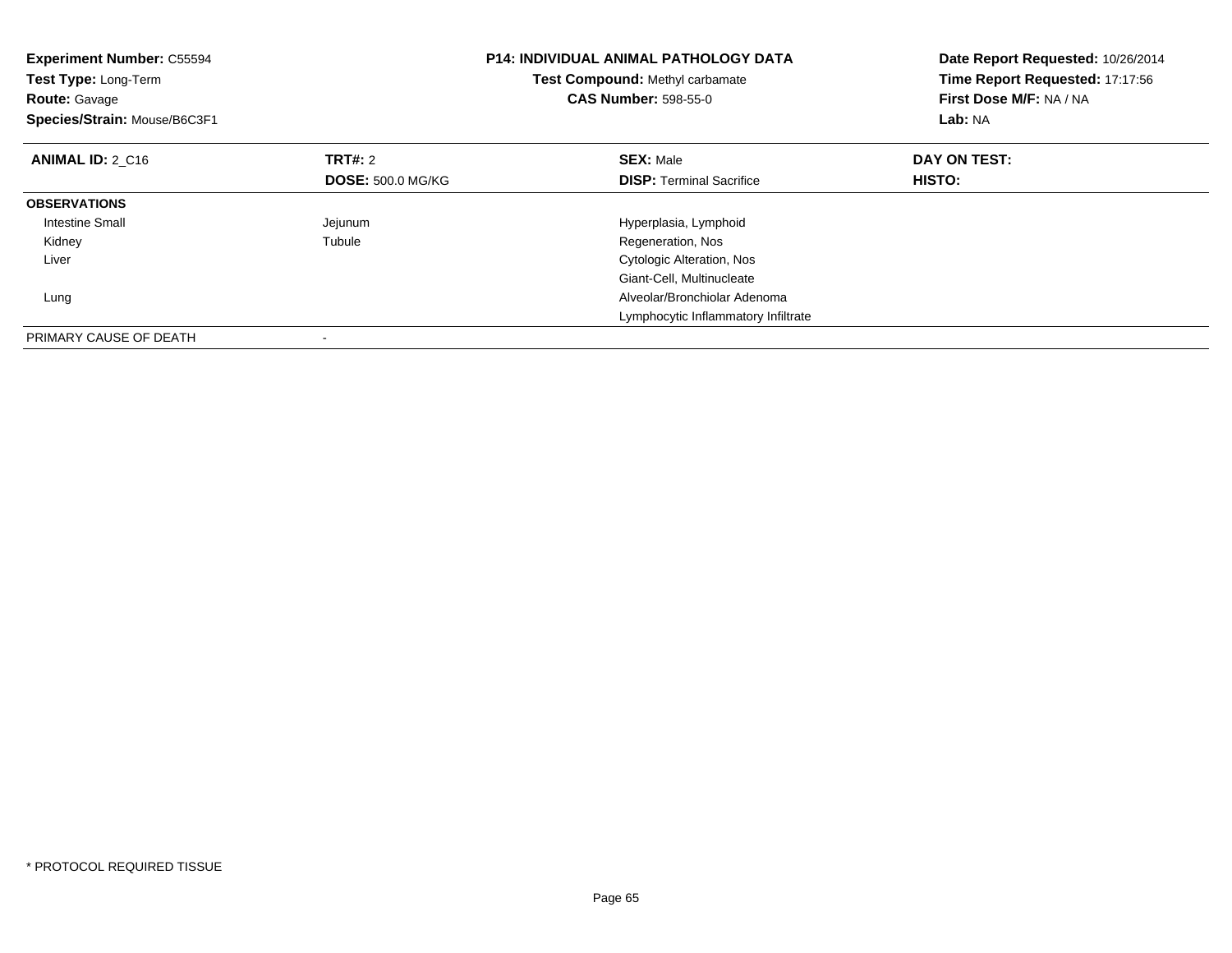| <b>Experiment Number: C55594</b><br>Test Type: Long-Term<br><b>Route: Gavage</b><br>Species/Strain: Mouse/B6C3F1 |                          | <b>P14: INDIVIDUAL ANIMAL PATHOLOGY DATA</b><br><b>Test Compound: Methyl carbamate</b><br><b>CAS Number: 598-55-0</b> | Date Report Requested: 10/26/2014<br>Time Report Requested: 17:17:56<br>First Dose M/F: NA / NA<br>Lab: NA |
|------------------------------------------------------------------------------------------------------------------|--------------------------|-----------------------------------------------------------------------------------------------------------------------|------------------------------------------------------------------------------------------------------------|
| <b>ANIMAL ID: 2 C17</b>                                                                                          | TRT#: 2                  | <b>SEX: Male</b>                                                                                                      | DAY ON TEST:                                                                                               |
|                                                                                                                  | <b>DOSE: 500.0 MG/KG</b> | <b>DISP:</b> Terminal Sacrifice                                                                                       | HISTO:                                                                                                     |
| <b>OBSERVATIONS</b>                                                                                              |                          |                                                                                                                       |                                                                                                            |
| Liver                                                                                                            |                          | Giant-Cell, Multinucleate                                                                                             |                                                                                                            |
| Lung                                                                                                             |                          | Lymphocytic Inflammatory Infiltrate                                                                                   |                                                                                                            |
| Unspecified                                                                                                      | Multiple Organs Nos      | Lymphoma, Mixed-Malignant Type                                                                                        |                                                                                                            |
| PRIMARY CAUSE OF DEATH                                                                                           |                          |                                                                                                                       |                                                                                                            |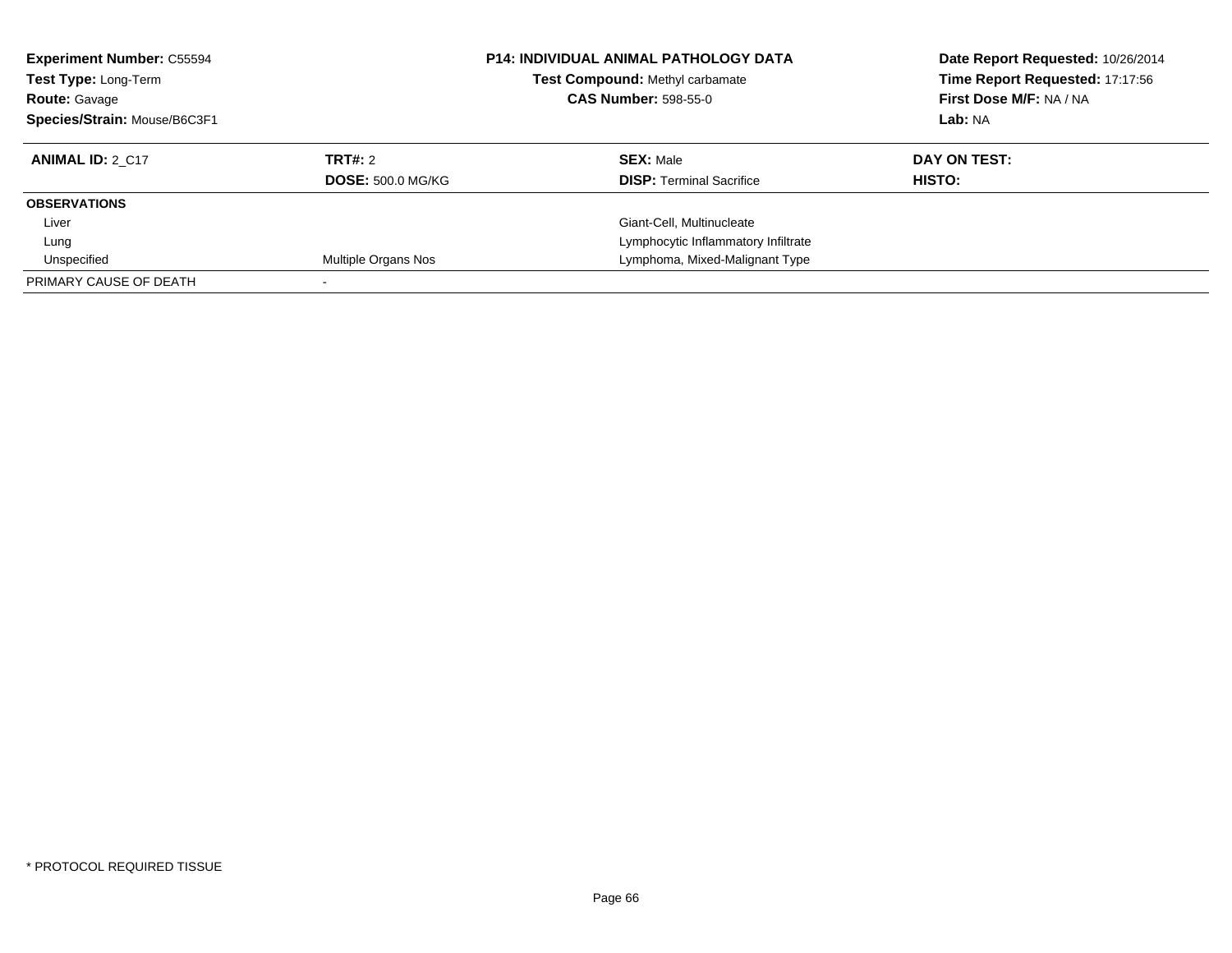| <b>Experiment Number: C55594</b><br>Test Type: Long-Term<br><b>Route: Gavage</b><br>Species/Strain: Mouse/B6C3F1 |                          | <b>P14: INDIVIDUAL ANIMAL PATHOLOGY DATA</b><br>Test Compound: Methyl carbamate<br><b>CAS Number: 598-55-0</b> | Date Report Requested: 10/26/2014<br>Time Report Requested: 17:17:56<br>First Dose M/F: NA / NA<br>Lab: NA |
|------------------------------------------------------------------------------------------------------------------|--------------------------|----------------------------------------------------------------------------------------------------------------|------------------------------------------------------------------------------------------------------------|
| <b>ANIMAL ID: 2 C18</b>                                                                                          | TRT#: 2                  | <b>SEX: Male</b>                                                                                               | DAY ON TEST:                                                                                               |
|                                                                                                                  | <b>DOSE: 500.0 MG/KG</b> | <b>DISP:</b> Terminal Sacrifice                                                                                | HISTO:                                                                                                     |
| <b>OBSERVATIONS</b>                                                                                              |                          |                                                                                                                |                                                                                                            |
| Kidney                                                                                                           |                          | Inflammation, Chronic                                                                                          |                                                                                                            |
| Liver                                                                                                            |                          | Giant-Cell, Multinucleate                                                                                      |                                                                                                            |
|                                                                                                                  |                          | Hepatocellular Carcinoma                                                                                       |                                                                                                            |
| Lung                                                                                                             |                          | Alveolar/Bronchiolar Adenoma                                                                                   |                                                                                                            |
|                                                                                                                  |                          | Histiocytosis                                                                                                  |                                                                                                            |
|                                                                                                                  |                          | Lymphocytic Inflammatory Infiltrate                                                                            |                                                                                                            |
| PRIMARY CAUSE OF DEATH                                                                                           |                          |                                                                                                                |                                                                                                            |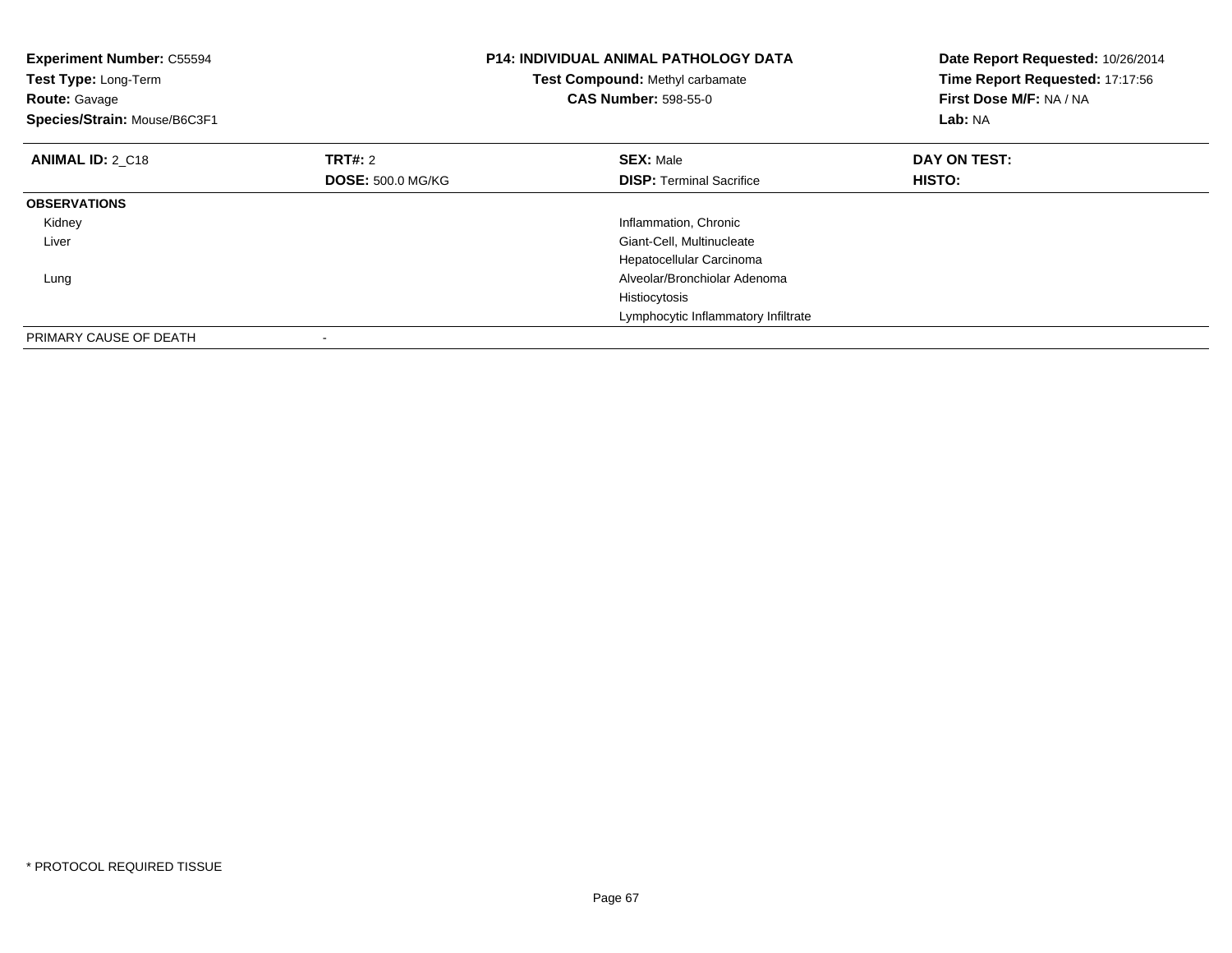| <b>Experiment Number: C55594</b><br>Test Type: Long-Term<br><b>Route: Gavage</b><br>Species/Strain: Mouse/B6C3F1 |                                     | <b>P14: INDIVIDUAL ANIMAL PATHOLOGY DATA</b><br><b>Test Compound: Methyl carbamate</b><br><b>CAS Number: 598-55-0</b> | Date Report Requested: 10/26/2014<br>Time Report Requested: 17:17:56<br>First Dose M/F: NA / NA<br>Lab: NA |
|------------------------------------------------------------------------------------------------------------------|-------------------------------------|-----------------------------------------------------------------------------------------------------------------------|------------------------------------------------------------------------------------------------------------|
| <b>ANIMAL ID: 2 C19</b>                                                                                          | TRT#: 2<br><b>DOSE: 500.0 MG/KG</b> | <b>SEX: Male</b><br><b>DISP:</b> Terminal Sacrifice                                                                   | DAY ON TEST:<br><b>HISTO:</b>                                                                              |
| <b>OBSERVATIONS</b>                                                                                              |                                     |                                                                                                                       |                                                                                                            |
| Kidney                                                                                                           |                                     | Inflammation, Chronic                                                                                                 |                                                                                                            |
| Liver                                                                                                            |                                     | Giant-Cell, Multinucleate                                                                                             |                                                                                                            |
| Lung                                                                                                             |                                     | Lymphocytic Inflammatory Infiltrate                                                                                   |                                                                                                            |
| PRIMARY CAUSE OF DEATH                                                                                           |                                     |                                                                                                                       |                                                                                                            |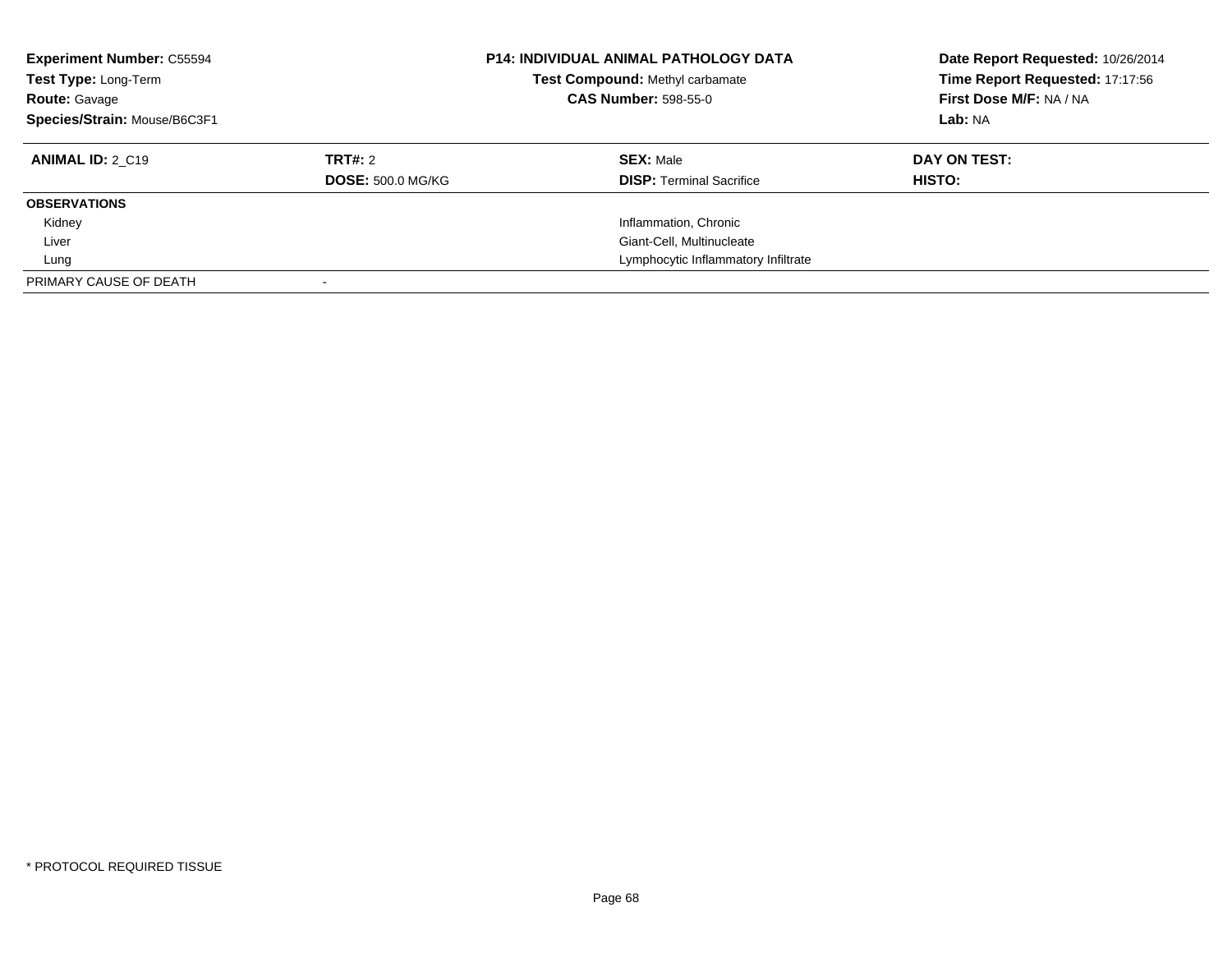| <b>Experiment Number: C55594</b><br>Test Type: Long-Term<br><b>Route: Gavage</b><br>Species/Strain: Mouse/B6C3F1 |                          | <b>P14: INDIVIDUAL ANIMAL PATHOLOGY DATA</b><br><b>Test Compound: Methyl carbamate</b><br><b>CAS Number: 598-55-0</b> | Date Report Requested: 10/26/2014<br>Time Report Requested: 17:17:56<br>First Dose M/F: NA / NA<br>Lab: NA |
|------------------------------------------------------------------------------------------------------------------|--------------------------|-----------------------------------------------------------------------------------------------------------------------|------------------------------------------------------------------------------------------------------------|
| <b>ANIMAL ID: 2 C20</b>                                                                                          | TRT#: 2                  | <b>SEX: Male</b>                                                                                                      | DAY ON TEST:                                                                                               |
|                                                                                                                  | <b>DOSE: 500.0 MG/KG</b> | <b>DISP:</b> Terminal Sacrifice                                                                                       | HISTO:                                                                                                     |
| <b>OBSERVATIONS</b>                                                                                              |                          |                                                                                                                       |                                                                                                            |
| Kidney                                                                                                           |                          | Inflammation, Chronic                                                                                                 |                                                                                                            |
| Liver                                                                                                            |                          | Giant-Cell, Multinucleate                                                                                             |                                                                                                            |
| Lung                                                                                                             |                          | Hyperplasia, Adenomatous                                                                                              |                                                                                                            |
|                                                                                                                  |                          | Lymphocytic Inflammatory Infiltrate                                                                                   |                                                                                                            |
| Preputial gland                                                                                                  |                          | Dilatation, Nos                                                                                                       |                                                                                                            |
| PRIMARY CAUSE OF DEATH                                                                                           |                          |                                                                                                                       |                                                                                                            |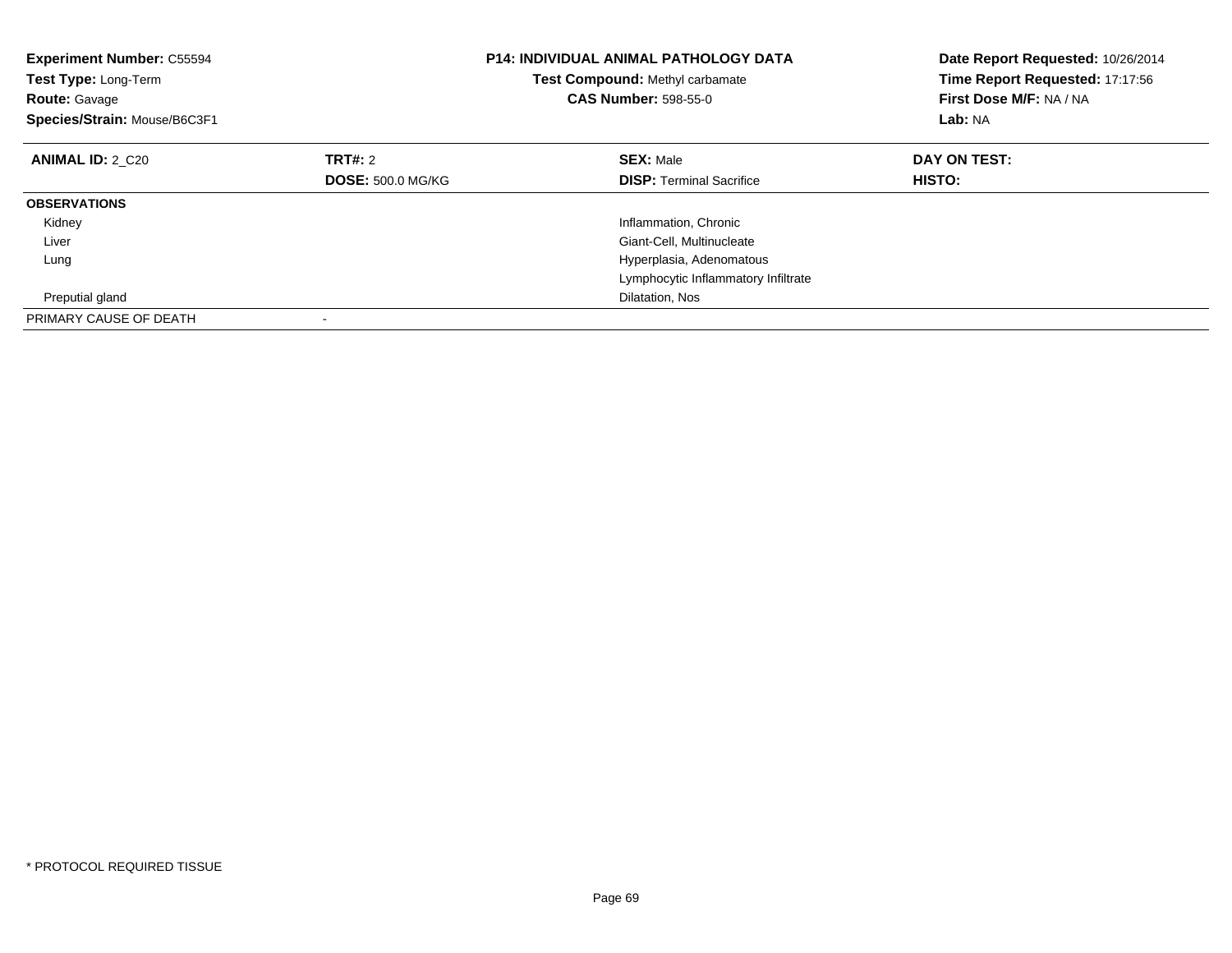| <b>Experiment Number: C55594</b><br>Test Type: Long-Term<br><b>Route: Gavage</b><br>Species/Strain: Mouse/B6C3F1 |                          | <b>P14: INDIVIDUAL ANIMAL PATHOLOGY DATA</b><br>Test Compound: Methyl carbamate<br><b>CAS Number: 598-55-0</b> | Date Report Requested: 10/26/2014<br>Time Report Requested: 17:17:56<br>First Dose M/F: NA / NA<br>Lab: NA |
|------------------------------------------------------------------------------------------------------------------|--------------------------|----------------------------------------------------------------------------------------------------------------|------------------------------------------------------------------------------------------------------------|
| <b>ANIMAL ID: 2 C21</b>                                                                                          | TRT#: 2                  | <b>SEX: Male</b>                                                                                               | DAY ON TEST:                                                                                               |
|                                                                                                                  | <b>DOSE: 500.0 MG/KG</b> | <b>DISP:</b> Terminal Sacrifice                                                                                | <b>HISTO:</b>                                                                                              |
| <b>OBSERVATIONS</b>                                                                                              |                          |                                                                                                                |                                                                                                            |
| Kidney                                                                                                           |                          | Inflammation, Chronic                                                                                          |                                                                                                            |
| Liver                                                                                                            |                          | Hepatocellular Carcinoma                                                                                       |                                                                                                            |
|                                                                                                                  |                          | Lymphoma, Mixed-Malignant Type                                                                                 |                                                                                                            |
| Lung                                                                                                             |                          | Histiocytosis                                                                                                  |                                                                                                            |
|                                                                                                                  |                          | Lymphocytic Inflammatory Infiltrate                                                                            |                                                                                                            |
| PRIMARY CAUSE OF DEATH                                                                                           |                          |                                                                                                                |                                                                                                            |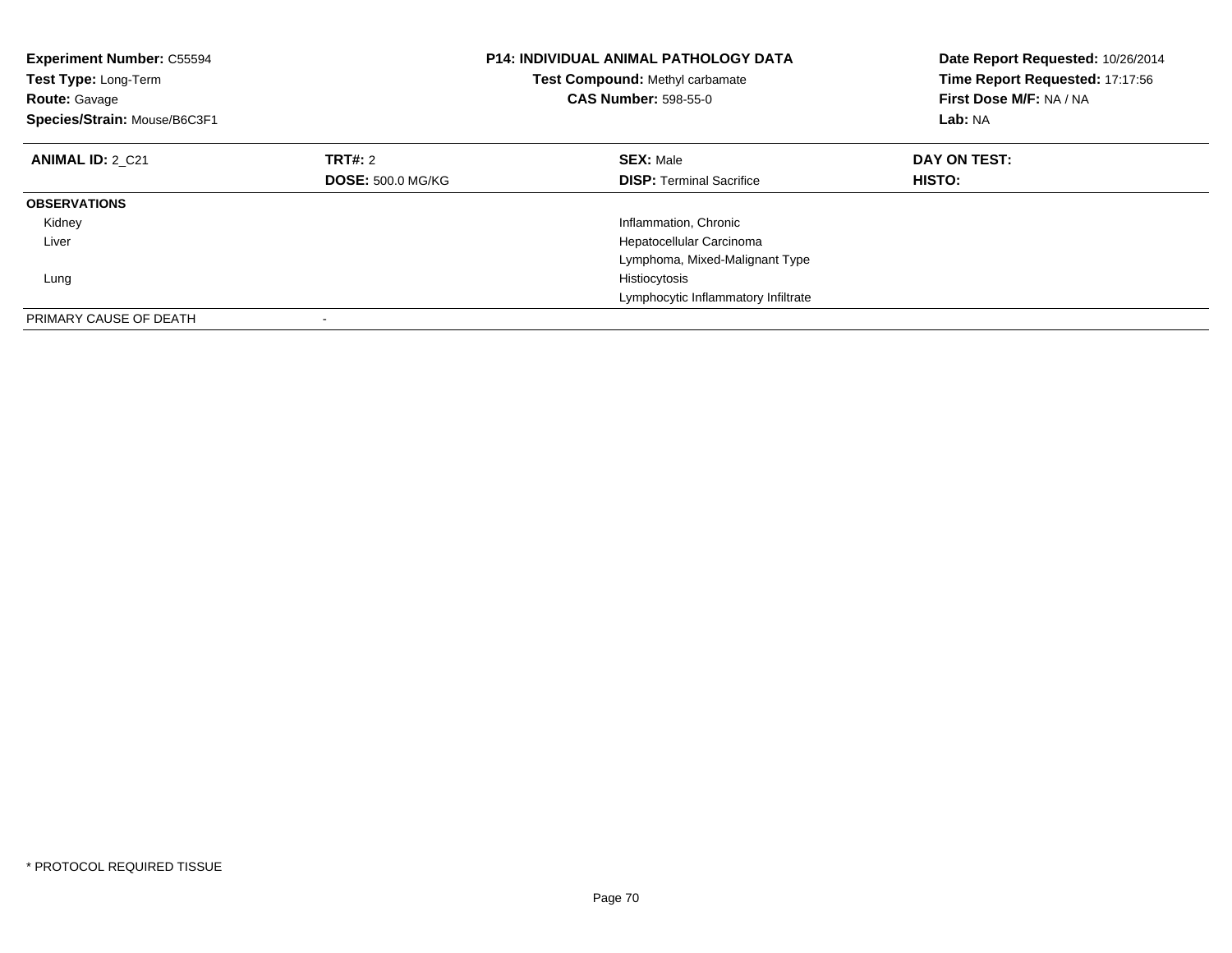| <b>Experiment Number: C55594</b><br><b>Test Type: Long-Term</b><br><b>Route: Gavage</b> |                          | <b>P14: INDIVIDUAL ANIMAL PATHOLOGY DATA</b><br>Test Compound: Methyl carbamate<br><b>CAS Number: 598-55-0</b> | Date Report Requested: 10/26/2014<br>Time Report Requested: 17:17:56<br>First Dose M/F: NA / NA |
|-----------------------------------------------------------------------------------------|--------------------------|----------------------------------------------------------------------------------------------------------------|-------------------------------------------------------------------------------------------------|
| Species/Strain: Mouse/B6C3F1                                                            |                          |                                                                                                                | Lab: NA                                                                                         |
| <b>ANIMAL ID: 2 C22</b>                                                                 | TRT#: 2                  | <b>SEX: Male</b>                                                                                               | DAY ON TEST:                                                                                    |
|                                                                                         | <b>DOSE: 500.0 MG/KG</b> | <b>DISP:</b> Moribund Sacrifice                                                                                | HISTO:                                                                                          |
| <b>OBSERVATIONS</b>                                                                     |                          |                                                                                                                |                                                                                                 |
| Liver                                                                                   |                          | Cytologic Alteration, Nos                                                                                      |                                                                                                 |
| Lung                                                                                    |                          | Lymphocytic Inflammatory Infiltrate                                                                            |                                                                                                 |
| PRIMARY CAUSE OF DEATH                                                                  |                          |                                                                                                                |                                                                                                 |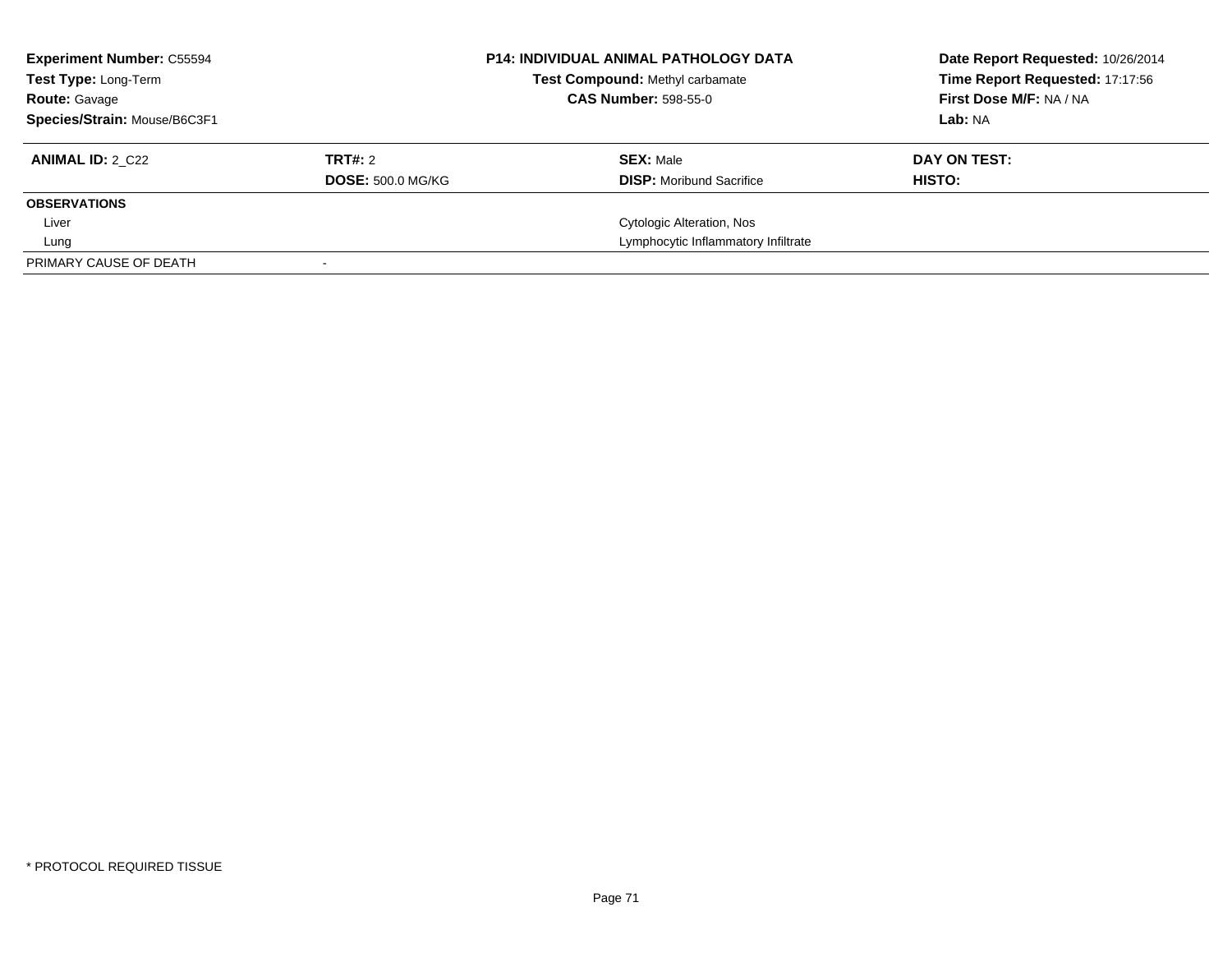| <b>Experiment Number: C55594</b><br>Test Type: Long-Term<br><b>Route: Gavage</b><br>Species/Strain: Mouse/B6C3F1 |                          | <b>P14: INDIVIDUAL ANIMAL PATHOLOGY DATA</b><br>Test Compound: Methyl carbamate<br><b>CAS Number: 598-55-0</b> | Date Report Requested: 10/26/2014<br>Time Report Requested: 17:17:56<br>First Dose M/F: NA / NA<br>Lab: NA |
|------------------------------------------------------------------------------------------------------------------|--------------------------|----------------------------------------------------------------------------------------------------------------|------------------------------------------------------------------------------------------------------------|
| <b>ANIMAL ID: 2 C23</b>                                                                                          | TRT#: 2                  | <b>SEX: Male</b>                                                                                               | DAY ON TEST:                                                                                               |
|                                                                                                                  | <b>DOSE: 500.0 MG/KG</b> | <b>DISP:</b> Terminal Sacrifice                                                                                | <b>HISTO:</b>                                                                                              |
| <b>OBSERVATIONS</b>                                                                                              |                          |                                                                                                                |                                                                                                            |
| Kidney                                                                                                           |                          | Inflammation, Chronic                                                                                          |                                                                                                            |
| Liver                                                                                                            |                          | Cytoplasmic Vacuolization                                                                                      |                                                                                                            |
|                                                                                                                  |                          | Giant-Cell, Multinucleate                                                                                      |                                                                                                            |
|                                                                                                                  | Hepatocytes              | Hyperplasia, Nos                                                                                               |                                                                                                            |
| Lung                                                                                                             |                          | Alveolar/Bronchiolar Adenoma                                                                                   |                                                                                                            |
| Seminal vesicle                                                                                                  |                          | Inflammation, Nos                                                                                              |                                                                                                            |
| PRIMARY CAUSE OF DEATH                                                                                           |                          |                                                                                                                |                                                                                                            |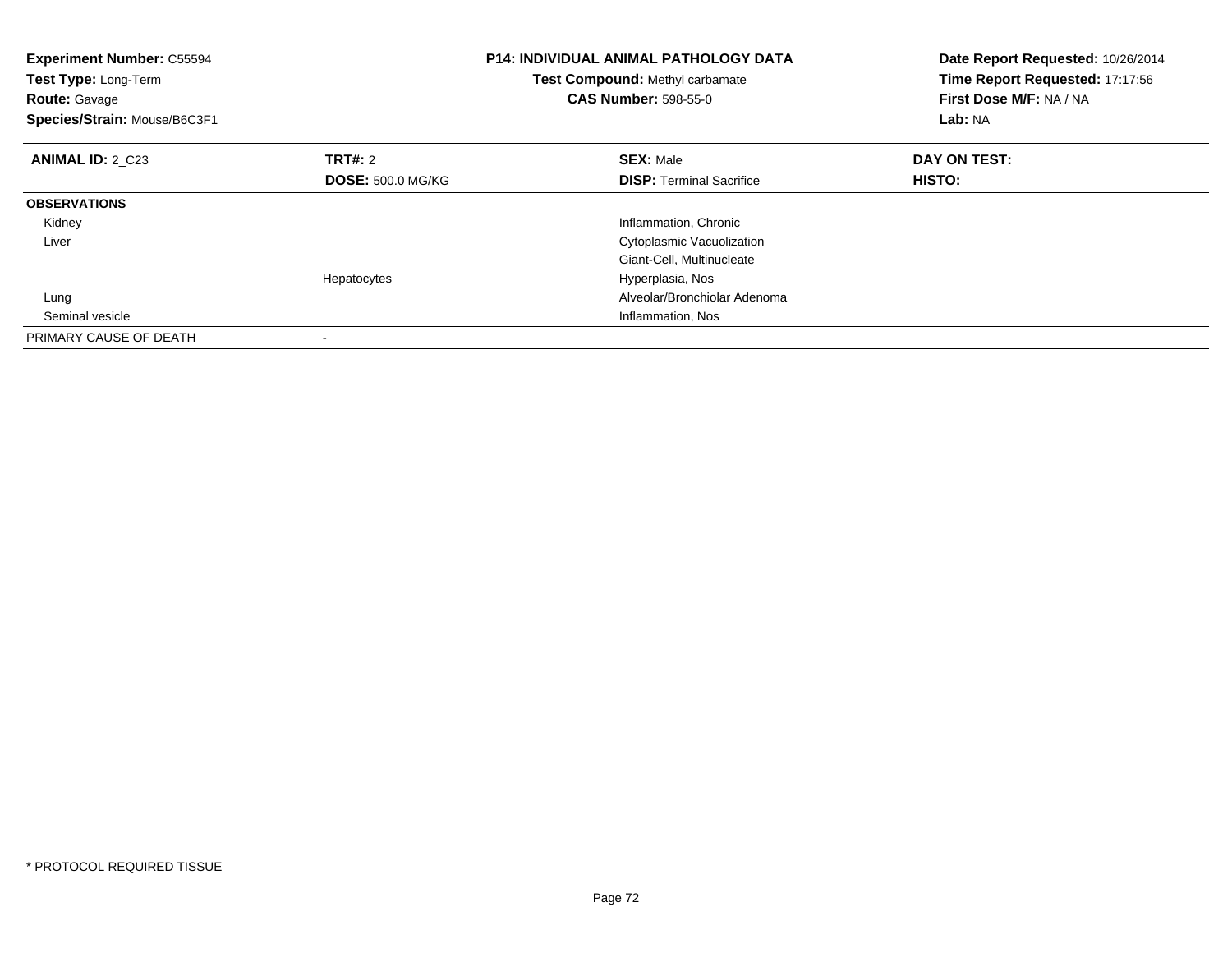| <b>Experiment Number: C55594</b><br>Test Type: Long-Term<br><b>Route: Gavage</b><br>Species/Strain: Mouse/B6C3F1 |                          | <b>P14: INDIVIDUAL ANIMAL PATHOLOGY DATA</b><br><b>Test Compound: Methyl carbamate</b><br><b>CAS Number: 598-55-0</b> | Date Report Requested: 10/26/2014<br>Time Report Requested: 17:17:56<br>First Dose M/F: NA / NA<br>Lab: NA |
|------------------------------------------------------------------------------------------------------------------|--------------------------|-----------------------------------------------------------------------------------------------------------------------|------------------------------------------------------------------------------------------------------------|
| <b>ANIMAL ID: 2 C24</b>                                                                                          | <b>TRT#: 2</b>           | <b>SEX: Male</b>                                                                                                      | DAY ON TEST:                                                                                               |
|                                                                                                                  | <b>DOSE: 500.0 MG/KG</b> | <b>DISP:</b> Terminal Sacrifice                                                                                       | <b>HISTO:</b>                                                                                              |
| <b>OBSERVATIONS</b>                                                                                              |                          |                                                                                                                       |                                                                                                            |
| Eye                                                                                                              | Cornea                   | Inflammation, Acute                                                                                                   |                                                                                                            |
| Harderian gland                                                                                                  | Hardarian Gland          | Adenoma, Nos                                                                                                          |                                                                                                            |
| Kidney                                                                                                           |                          | Inflammation, Chronic                                                                                                 |                                                                                                            |
| Liver                                                                                                            |                          | Cytologic Alteration, Nos                                                                                             |                                                                                                            |
| Lung                                                                                                             |                          | Histiocytosis                                                                                                         |                                                                                                            |
|                                                                                                                  |                          | Lymphocytic Inflammatory Infiltrate                                                                                   |                                                                                                            |
| PRIMARY CAUSE OF DEATH                                                                                           |                          |                                                                                                                       |                                                                                                            |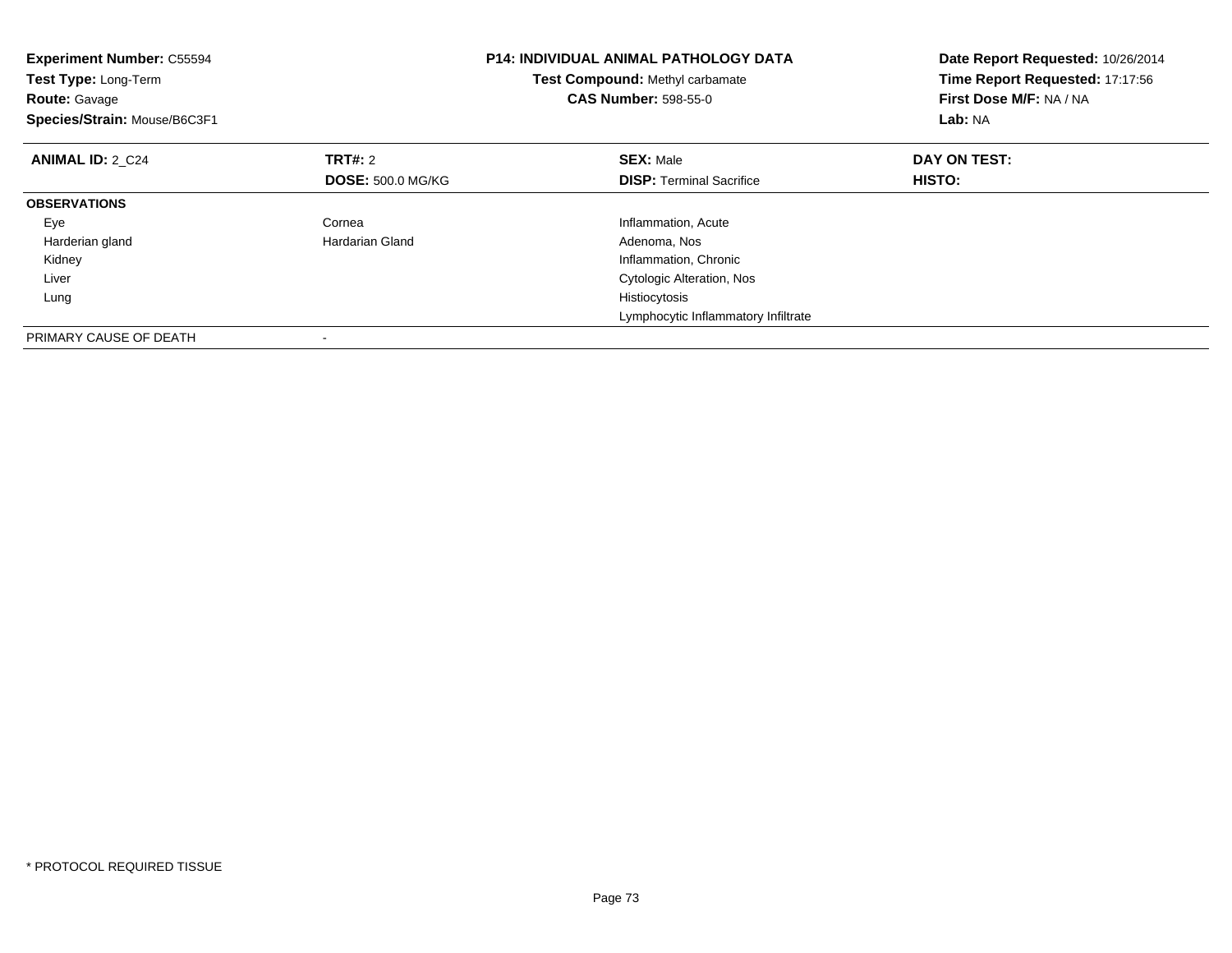| <b>Experiment Number: C55594</b><br>Test Type: Long-Term<br><b>Route: Gavage</b><br>Species/Strain: Mouse/B6C3F1 |                                            | <b>P14: INDIVIDUAL ANIMAL PATHOLOGY DATA</b><br><b>Test Compound: Methyl carbamate</b><br><b>CAS Number: 598-55-0</b> | Date Report Requested: 10/26/2014<br>Time Report Requested: 17:17:56<br>First Dose M/F: NA / NA<br>Lab: NA |
|------------------------------------------------------------------------------------------------------------------|--------------------------------------------|-----------------------------------------------------------------------------------------------------------------------|------------------------------------------------------------------------------------------------------------|
| <b>ANIMAL ID: 2_C25</b>                                                                                          | <b>TRT#: 2</b><br><b>DOSE: 500.0 MG/KG</b> | <b>SEX: Male</b><br><b>DISP: Natural Death</b>                                                                        | DAY ON TEST:<br><b>HISTO:</b>                                                                              |
| <b>OBSERVATIONS</b>                                                                                              |                                            |                                                                                                                       |                                                                                                            |
| Brain                                                                                                            |                                            | Mineralization                                                                                                        |                                                                                                            |
| Kidney                                                                                                           |                                            | Inflammation, Chronic                                                                                                 |                                                                                                            |
| Liver                                                                                                            |                                            | Giant-Cell, Multinucleate                                                                                             |                                                                                                            |
|                                                                                                                  |                                            | Hepatocellular Adenoma                                                                                                |                                                                                                            |
| Lung                                                                                                             |                                            | Hyperplasia, Adenomatous                                                                                              |                                                                                                            |
|                                                                                                                  |                                            | Lymphocytic Inflammatory Infiltrate                                                                                   |                                                                                                            |
| Salivary gland                                                                                                   |                                            | Inflammation, Chronic                                                                                                 |                                                                                                            |
| Spleen                                                                                                           | <b>Follicles</b>                           | Necrosis, Nos                                                                                                         |                                                                                                            |
| PRIMARY CAUSE OF DEATH                                                                                           | $\,$                                       |                                                                                                                       |                                                                                                            |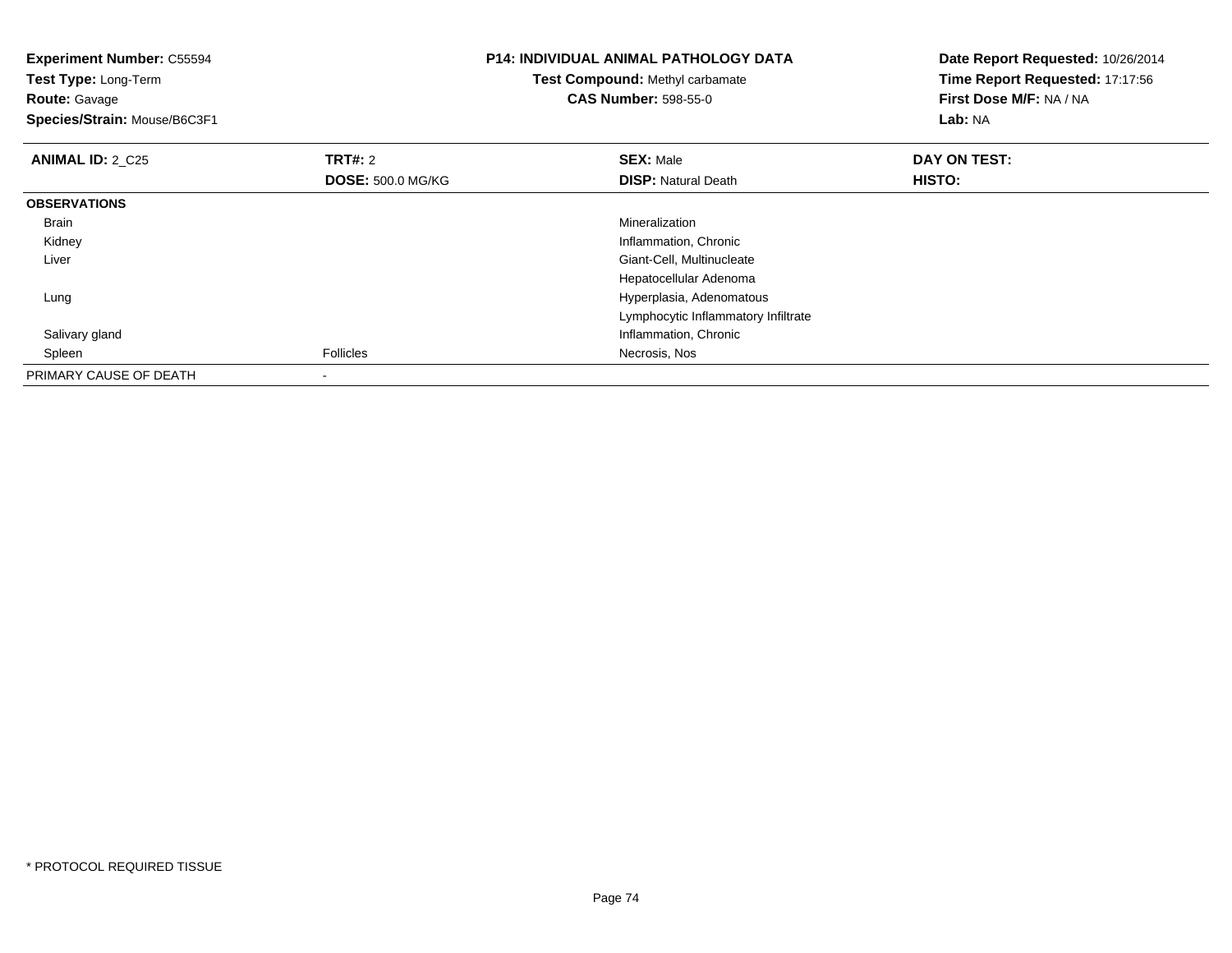| <b>Experiment Number: C55594</b><br>Test Type: Long-Term<br><b>Route: Gavage</b><br>Species/Strain: Mouse/B6C3F1 |                          | <b>P14: INDIVIDUAL ANIMAL PATHOLOGY DATA</b><br>Test Compound: Methyl carbamate<br><b>CAS Number: 598-55-0</b> | Date Report Requested: 10/26/2014<br>Time Report Requested: 17:17:56<br>First Dose M/F: NA / NA<br>Lab: NA |
|------------------------------------------------------------------------------------------------------------------|--------------------------|----------------------------------------------------------------------------------------------------------------|------------------------------------------------------------------------------------------------------------|
| <b>ANIMAL ID: 2 C26</b>                                                                                          | TRT#: 2                  | <b>SEX: Male</b>                                                                                               | DAY ON TEST:                                                                                               |
|                                                                                                                  | <b>DOSE: 500.0 MG/KG</b> | <b>DISP:</b> Terminal Sacrifice                                                                                | <b>HISTO:</b>                                                                                              |
| <b>OBSERVATIONS</b>                                                                                              |                          |                                                                                                                |                                                                                                            |
| Kidney                                                                                                           | Tubule                   | Regeneration, Nos                                                                                              |                                                                                                            |
| Liver                                                                                                            |                          | Giant-Cell, Multinucleate                                                                                      |                                                                                                            |
| Lung                                                                                                             |                          | Histiocytosis                                                                                                  |                                                                                                            |
|                                                                                                                  |                          | Hyperplasia, Adenomatous                                                                                       |                                                                                                            |
|                                                                                                                  |                          | Lymphocytic Inflammatory Infiltrate                                                                            |                                                                                                            |
| PRIMARY CAUSE OF DEATH                                                                                           |                          |                                                                                                                |                                                                                                            |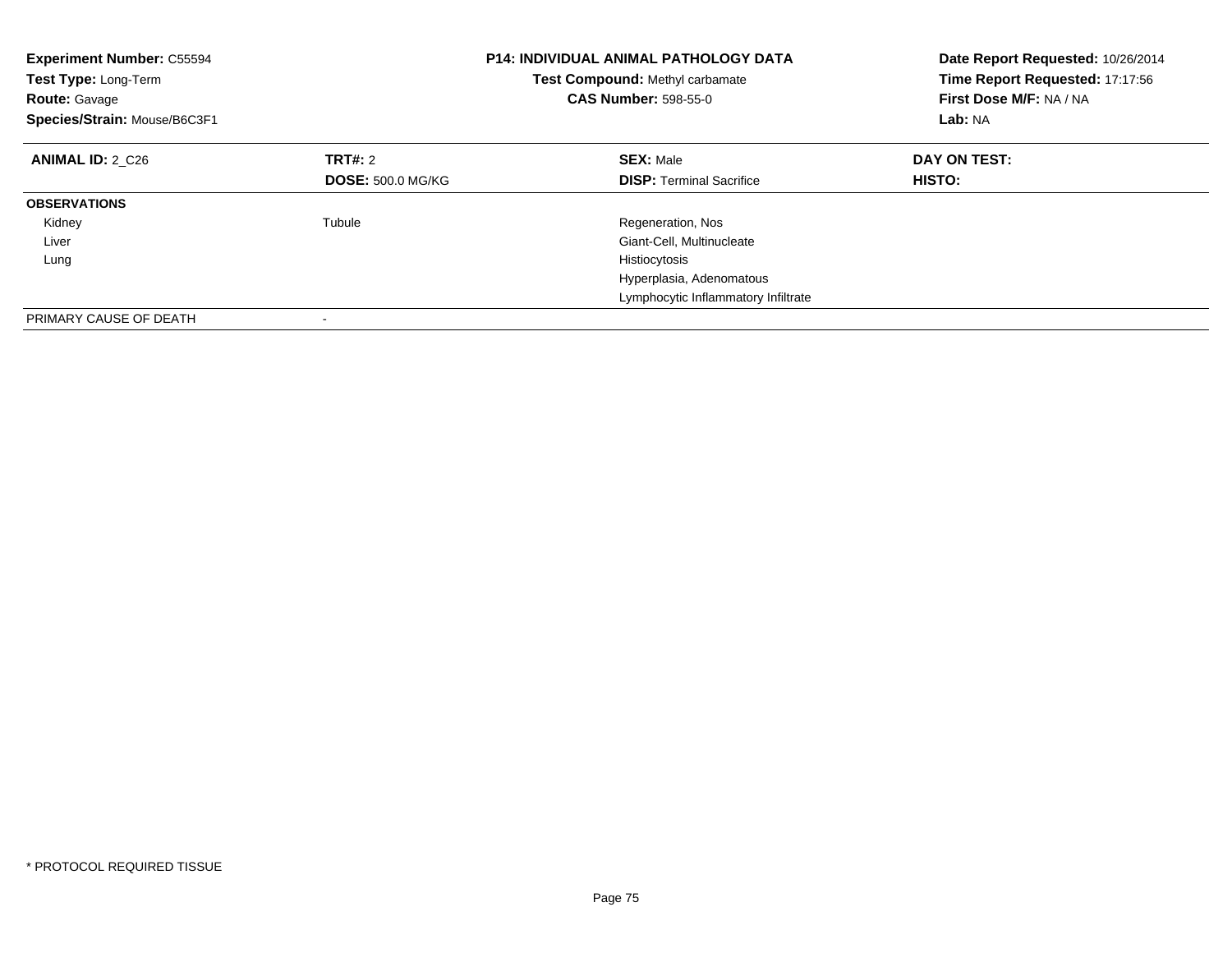| <b>Experiment Number: C55594</b><br>Test Type: Long-Term<br><b>Route: Gavage</b><br>Species/Strain: Mouse/B6C3F1 |                          | <b>P14: INDIVIDUAL ANIMAL PATHOLOGY DATA</b><br>Test Compound: Methyl carbamate<br><b>CAS Number: 598-55-0</b> | Date Report Requested: 10/26/2014<br>Time Report Requested: 17:17:56<br>First Dose M/F: NA / NA<br>Lab: NA |
|------------------------------------------------------------------------------------------------------------------|--------------------------|----------------------------------------------------------------------------------------------------------------|------------------------------------------------------------------------------------------------------------|
| <b>ANIMAL ID: 2 C27</b>                                                                                          | TRT#: 2                  | <b>SEX: Male</b>                                                                                               | DAY ON TEST:                                                                                               |
|                                                                                                                  | <b>DOSE: 500.0 MG/KG</b> | <b>DISP:</b> Terminal Sacrifice                                                                                | <b>HISTO:</b>                                                                                              |
| <b>OBSERVATIONS</b>                                                                                              |                          |                                                                                                                |                                                                                                            |
| Kidney                                                                                                           |                          | Inflammation, Chronic                                                                                          |                                                                                                            |
| Liver                                                                                                            |                          | Giant-Cell, Multinucleate                                                                                      |                                                                                                            |
|                                                                                                                  |                          | Inflammation, Chronic                                                                                          |                                                                                                            |
| Lung                                                                                                             |                          | Lymphocytic Inflammatory Infiltrate                                                                            |                                                                                                            |
| Pancreas                                                                                                         | Acinus                   | Atrophy, Nos                                                                                                   |                                                                                                            |
| PRIMARY CAUSE OF DEATH                                                                                           |                          |                                                                                                                |                                                                                                            |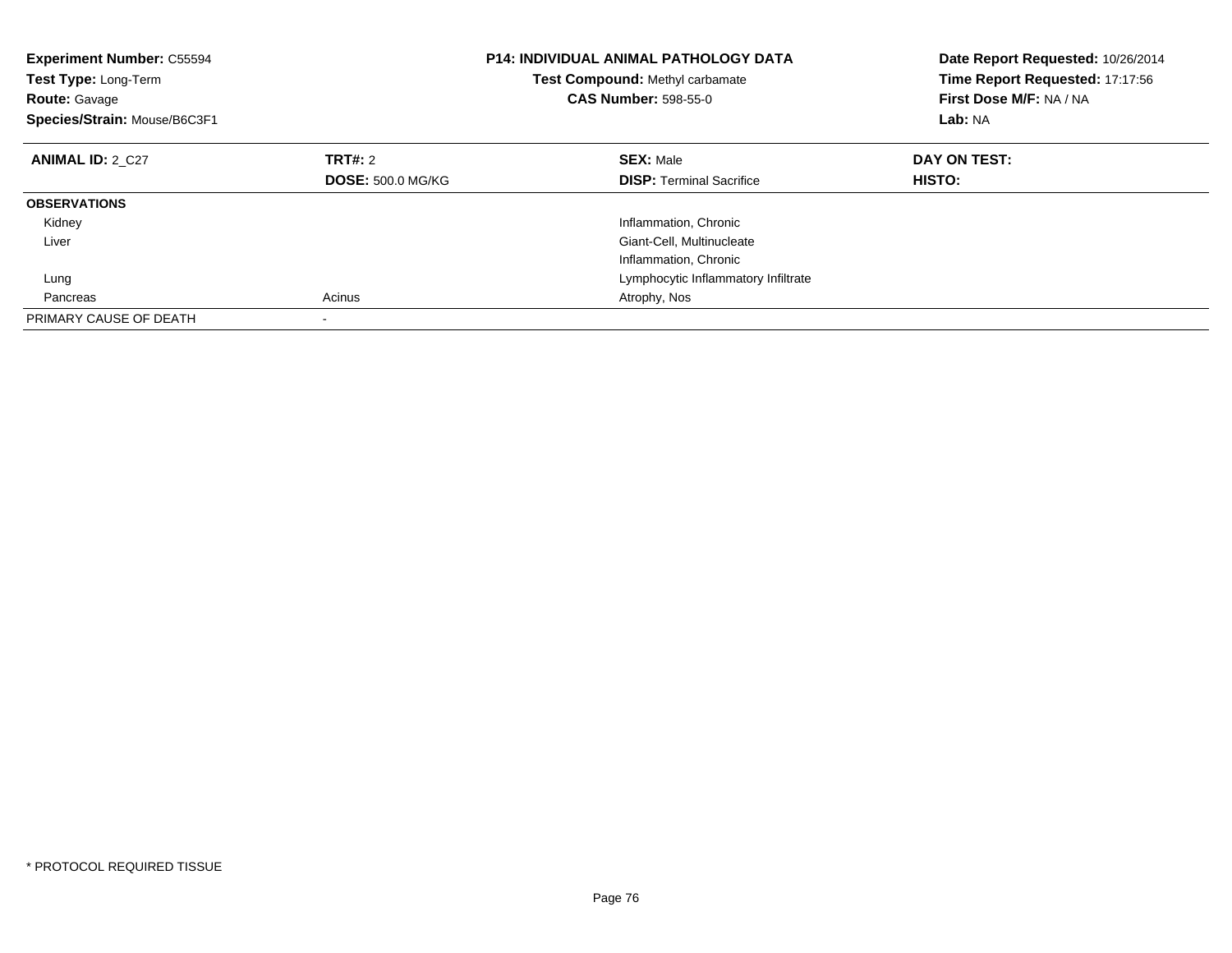| <b>Experiment Number: C55594</b><br>Test Type: Long-Term<br><b>Route: Gavage</b><br>Species/Strain: Mouse/B6C3F1 |                                            | <b>P14: INDIVIDUAL ANIMAL PATHOLOGY DATA</b><br>Test Compound: Methyl carbamate<br><b>CAS Number: 598-55-0</b> | Date Report Requested: 10/26/2014<br>Time Report Requested: 17:17:56<br>First Dose M/F: NA / NA<br>Lab: NA |
|------------------------------------------------------------------------------------------------------------------|--------------------------------------------|----------------------------------------------------------------------------------------------------------------|------------------------------------------------------------------------------------------------------------|
| <b>ANIMAL ID: 2 C28</b>                                                                                          | <b>TRT#: 2</b><br><b>DOSE: 500.0 MG/KG</b> | <b>SEX: Male</b><br><b>DISP:</b> Terminal Sacrifice                                                            | DAY ON TEST:<br><b>HISTO:</b>                                                                              |
| <b>OBSERVATIONS</b>                                                                                              |                                            |                                                                                                                |                                                                                                            |
| Kidney                                                                                                           |                                            | Inflammation, Chronic                                                                                          |                                                                                                            |
| Liver                                                                                                            |                                            | Giant-Cell, Multinucleate                                                                                      |                                                                                                            |
|                                                                                                                  |                                            | Hepatocellular Carcinoma                                                                                       |                                                                                                            |
| Lung                                                                                                             |                                            | Lymphocytic Inflammatory Infiltrate                                                                            |                                                                                                            |
| PRIMARY CAUSE OF DEATH                                                                                           |                                            |                                                                                                                |                                                                                                            |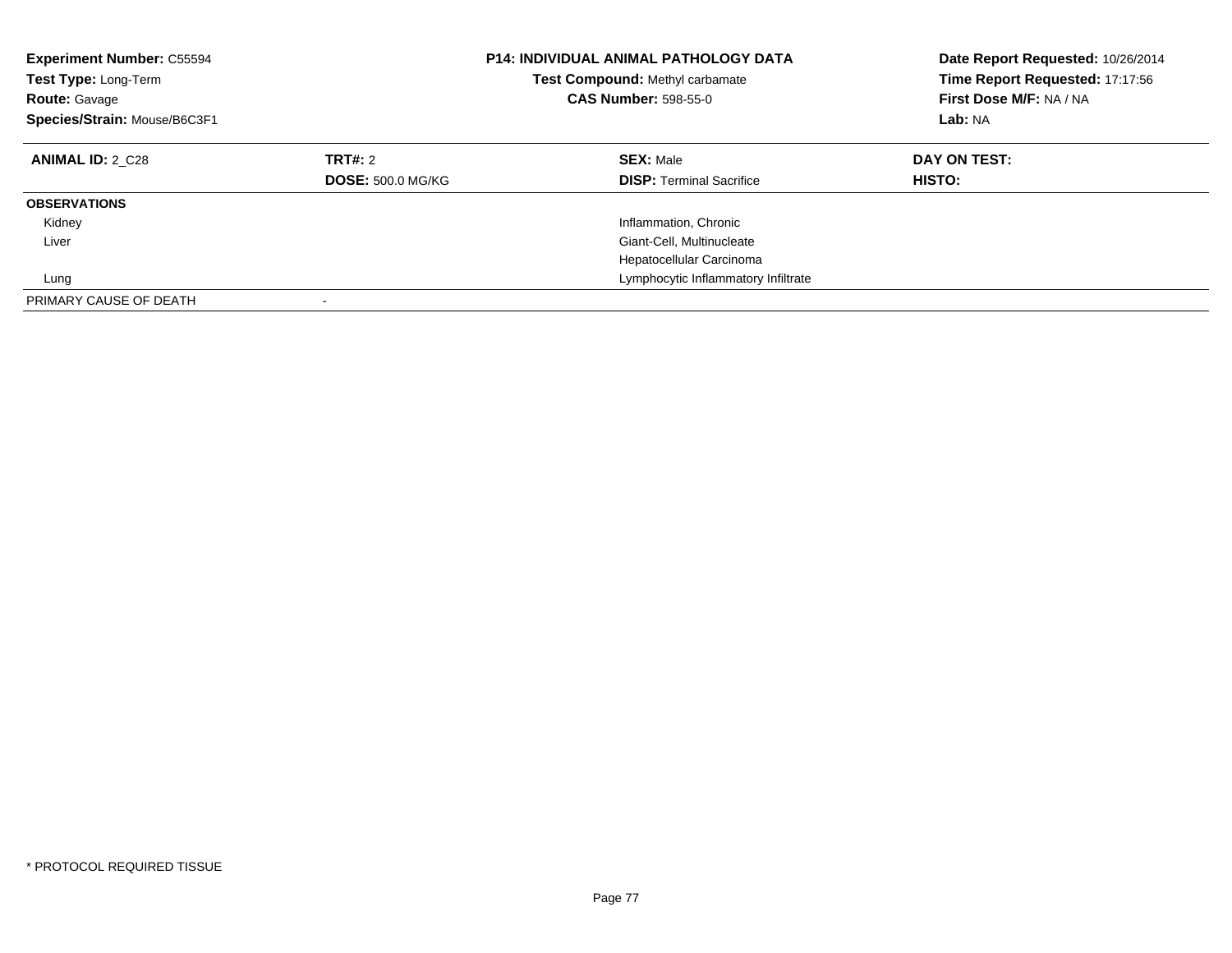| <b>Experiment Number: C55594</b><br>Test Type: Long-Term<br><b>Route: Gavage</b><br>Species/Strain: Mouse/B6C3F1 |                          | <b>P14: INDIVIDUAL ANIMAL PATHOLOGY DATA</b><br>Test Compound: Methyl carbamate<br><b>CAS Number: 598-55-0</b> | Date Report Requested: 10/26/2014<br>Time Report Requested: 17:17:56<br>First Dose M/F: NA / NA<br>Lab: NA |
|------------------------------------------------------------------------------------------------------------------|--------------------------|----------------------------------------------------------------------------------------------------------------|------------------------------------------------------------------------------------------------------------|
| <b>ANIMAL ID: 2 C29</b>                                                                                          | TRT#: 2                  | <b>SEX: Male</b>                                                                                               | DAY ON TEST:                                                                                               |
|                                                                                                                  | <b>DOSE: 500.0 MG/KG</b> | <b>DISP:</b> Terminal Sacrifice                                                                                | <b>HISTO:</b>                                                                                              |
| <b>OBSERVATIONS</b>                                                                                              |                          |                                                                                                                |                                                                                                            |
| Kidney                                                                                                           |                          | Inflammation, Chronic                                                                                          |                                                                                                            |
|                                                                                                                  |                          | Scar                                                                                                           |                                                                                                            |
| Liver                                                                                                            |                          | Giant-Cell, Multinucleate                                                                                      |                                                                                                            |
| Lung                                                                                                             |                          | Hyperplasia, Adenomatous                                                                                       |                                                                                                            |
|                                                                                                                  |                          | Lymphocytic Inflammatory Infiltrate                                                                            |                                                                                                            |
| PRIMARY CAUSE OF DEATH                                                                                           |                          |                                                                                                                |                                                                                                            |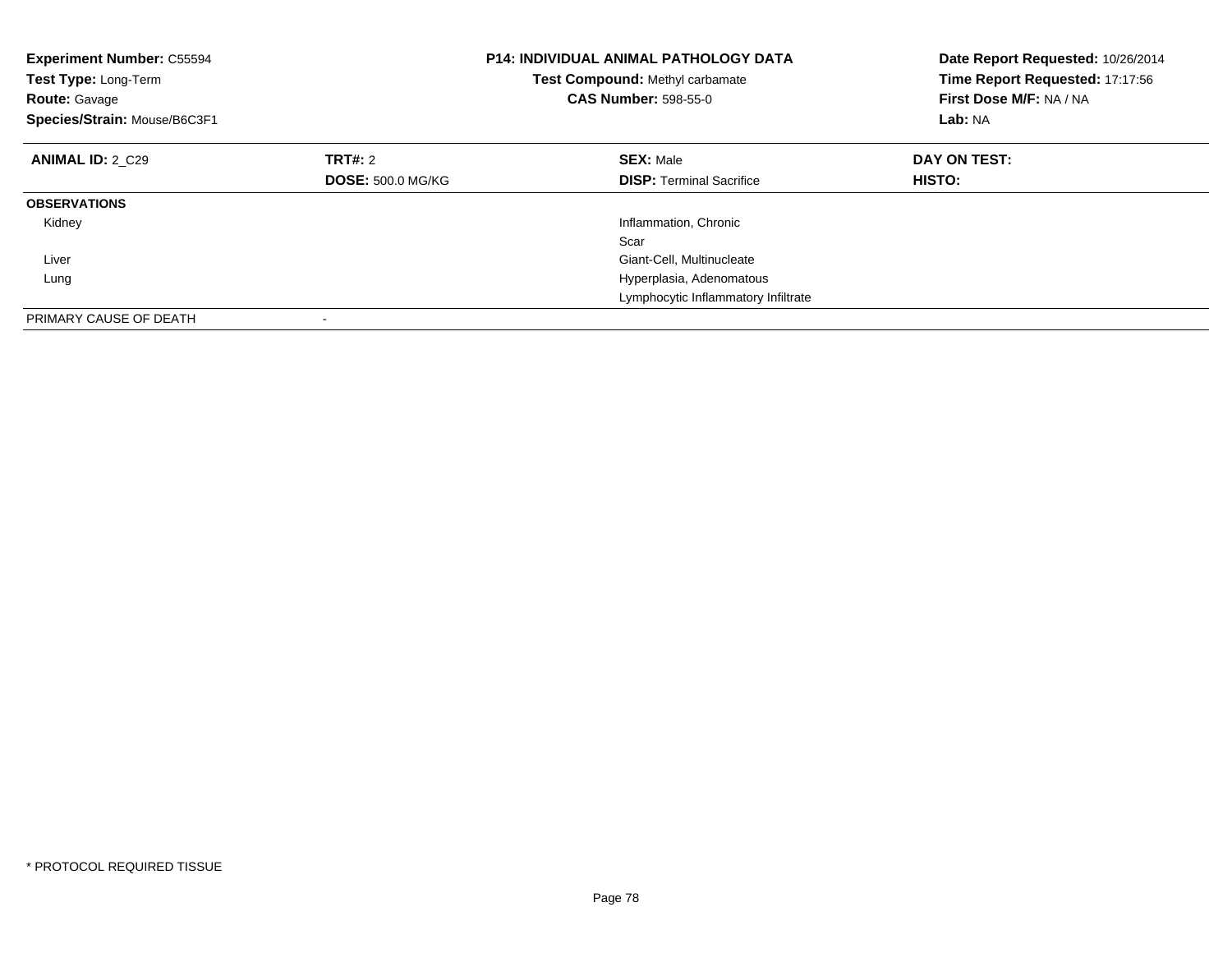| <b>Experiment Number: C55594</b><br>Test Type: Long-Term<br><b>Route: Gavage</b><br>Species/Strain: Mouse/B6C3F1 |                          | <b>P14: INDIVIDUAL ANIMAL PATHOLOGY DATA</b><br>Test Compound: Methyl carbamate<br><b>CAS Number: 598-55-0</b> | Date Report Requested: 10/26/2014<br>Time Report Requested: 17:17:56<br>First Dose M/F: NA / NA<br>Lab: NA |
|------------------------------------------------------------------------------------------------------------------|--------------------------|----------------------------------------------------------------------------------------------------------------|------------------------------------------------------------------------------------------------------------|
| ANIMAL ID: 2 C30                                                                                                 | <b>TRT#:</b> 2           | <b>SEX: Male</b>                                                                                               | DAY ON TEST:                                                                                               |
|                                                                                                                  | <b>DOSE: 500.0 MG/KG</b> | <b>DISP:</b> Moribund Sacrifice                                                                                | HISTO:                                                                                                     |
| <b>OBSERVATIONS</b>                                                                                              |                          |                                                                                                                |                                                                                                            |
| Brain                                                                                                            |                          | Mineralization                                                                                                 |                                                                                                            |
| Kidney                                                                                                           |                          | Mineralization                                                                                                 |                                                                                                            |
|                                                                                                                  | Papilla                  | Necrosis, Nos                                                                                                  |                                                                                                            |
| Liver                                                                                                            |                          | Giant-Cell, Multinucleate                                                                                      |                                                                                                            |
| Lung                                                                                                             |                          | Lymphocytic Inflammatory Infiltrate                                                                            |                                                                                                            |
| Peritoneum                                                                                                       |                          | Inflammation, Acute Suppurative                                                                                |                                                                                                            |
| Prostate                                                                                                         |                          | Inflammation, Acute                                                                                            |                                                                                                            |
| PRIMARY CAUSE OF DEATH                                                                                           |                          |                                                                                                                |                                                                                                            |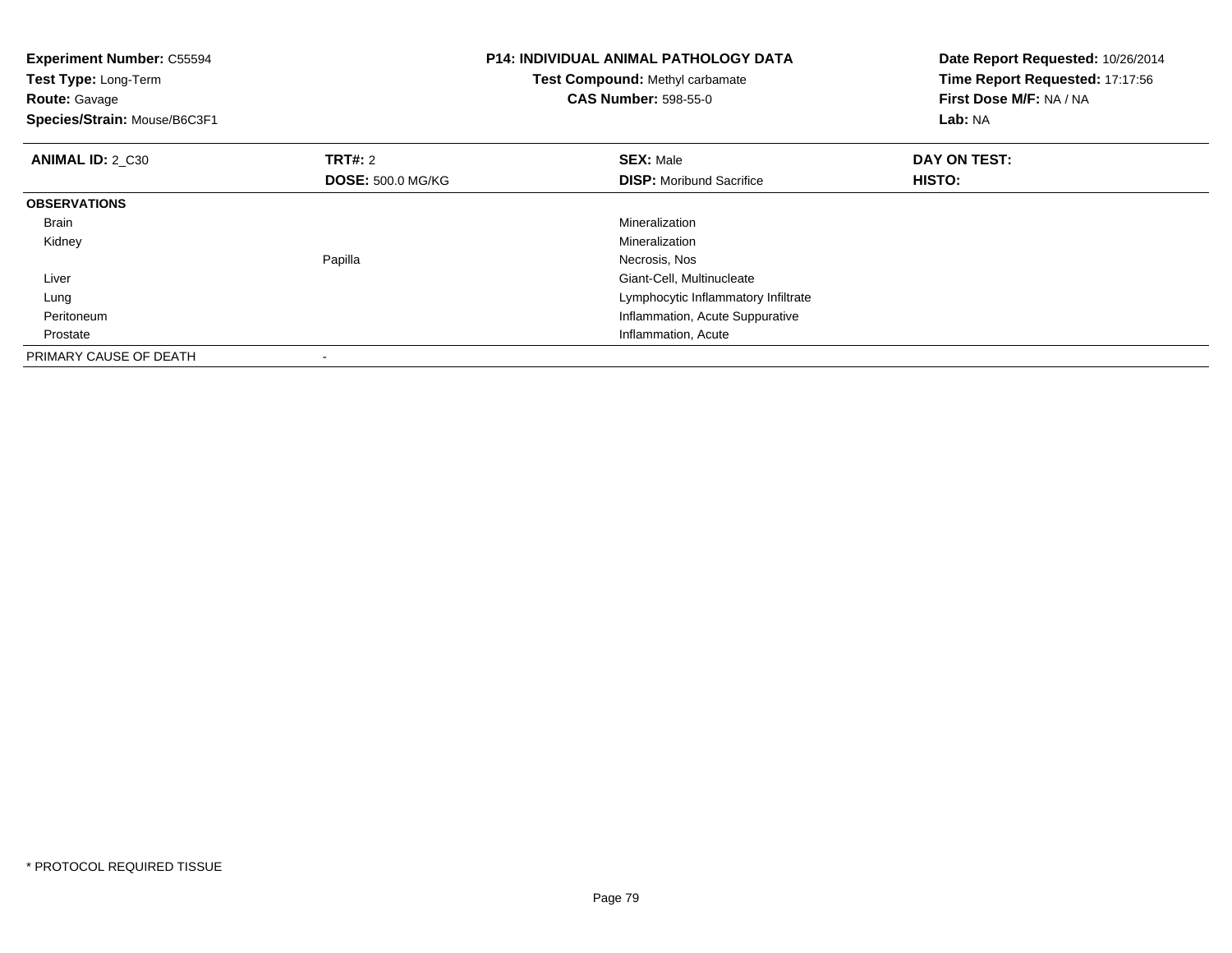| <b>Experiment Number: C55594</b><br>Test Type: Long-Term<br><b>Route: Gavage</b><br>Species/Strain: Mouse/B6C3F1 |                          | <b>P14: INDIVIDUAL ANIMAL PATHOLOGY DATA</b><br>Test Compound: Methyl carbamate<br><b>CAS Number: 598-55-0</b> | Date Report Requested: 10/26/2014<br>Time Report Requested: 17:17:56<br>First Dose M/F: NA / NA<br>Lab: NA |
|------------------------------------------------------------------------------------------------------------------|--------------------------|----------------------------------------------------------------------------------------------------------------|------------------------------------------------------------------------------------------------------------|
| ANIMAL ID: 2 C31                                                                                                 | <b>TRT#:</b> 2           | <b>SEX: Male</b>                                                                                               | DAY ON TEST:                                                                                               |
|                                                                                                                  | <b>DOSE: 500.0 MG/KG</b> | <b>DISP:</b> Terminal Sacrifice                                                                                | HISTO:                                                                                                     |
| <b>OBSERVATIONS</b>                                                                                              |                          |                                                                                                                |                                                                                                            |
| Liver                                                                                                            |                          | Giant-Cell, Multinucleate                                                                                      |                                                                                                            |
| Lung                                                                                                             |                          | Hyperplasia, Adenomatous                                                                                       |                                                                                                            |
|                                                                                                                  |                          | Lymphocytic Inflammatory Infiltrate                                                                            |                                                                                                            |
| PRIMARY CAUSE OF DEATH                                                                                           |                          |                                                                                                                |                                                                                                            |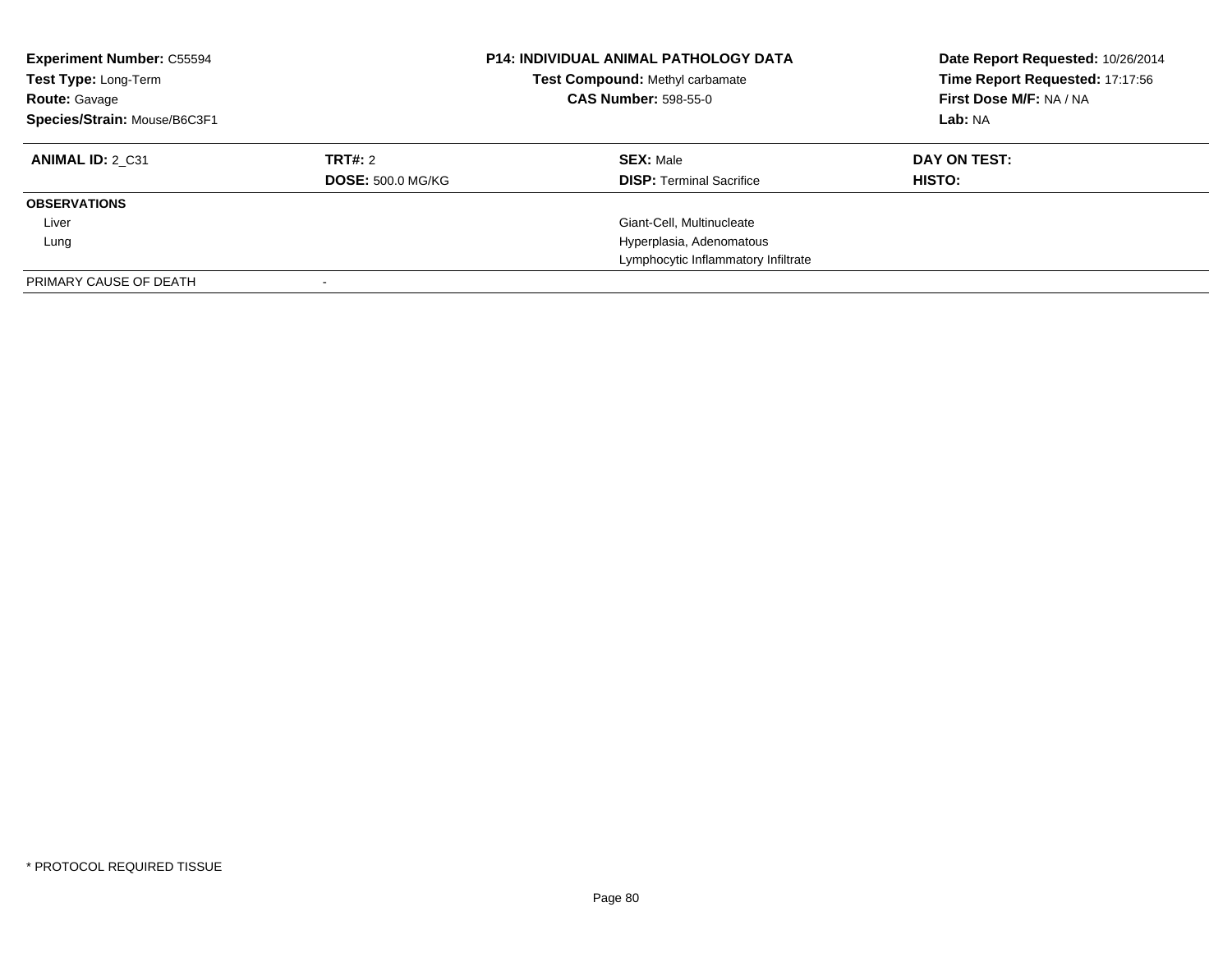| <b>Experiment Number: C55594</b><br>Test Type: Long-Term<br><b>Route: Gavage</b><br>Species/Strain: Mouse/B6C3F1 |                                     | <b>P14: INDIVIDUAL ANIMAL PATHOLOGY DATA</b><br><b>Test Compound: Methyl carbamate</b><br><b>CAS Number: 598-55-0</b> | Date Report Requested: 10/26/2014<br>Time Report Requested: 17:17:56<br>First Dose M/F: NA / NA<br>Lab: NA |
|------------------------------------------------------------------------------------------------------------------|-------------------------------------|-----------------------------------------------------------------------------------------------------------------------|------------------------------------------------------------------------------------------------------------|
| <b>ANIMAL ID: 2 C32</b>                                                                                          | TRT#: 2<br><b>DOSE: 500.0 MG/KG</b> | <b>SEX: Male</b><br><b>DISP:</b> Terminal Sacrifice                                                                   | DAY ON TEST:<br><b>HISTO:</b>                                                                              |
| <b>OBSERVATIONS</b>                                                                                              |                                     |                                                                                                                       |                                                                                                            |
| Kidney                                                                                                           |                                     | Inflammation, Chronic                                                                                                 |                                                                                                            |
| Liver                                                                                                            |                                     | Giant-Cell, Multinucleate                                                                                             |                                                                                                            |
| Lung                                                                                                             |                                     | Hyperplasia, Adenomatous                                                                                              |                                                                                                            |
|                                                                                                                  |                                     | Lymphocytic Inflammatory Infiltrate                                                                                   |                                                                                                            |
| PRIMARY CAUSE OF DEATH                                                                                           |                                     |                                                                                                                       |                                                                                                            |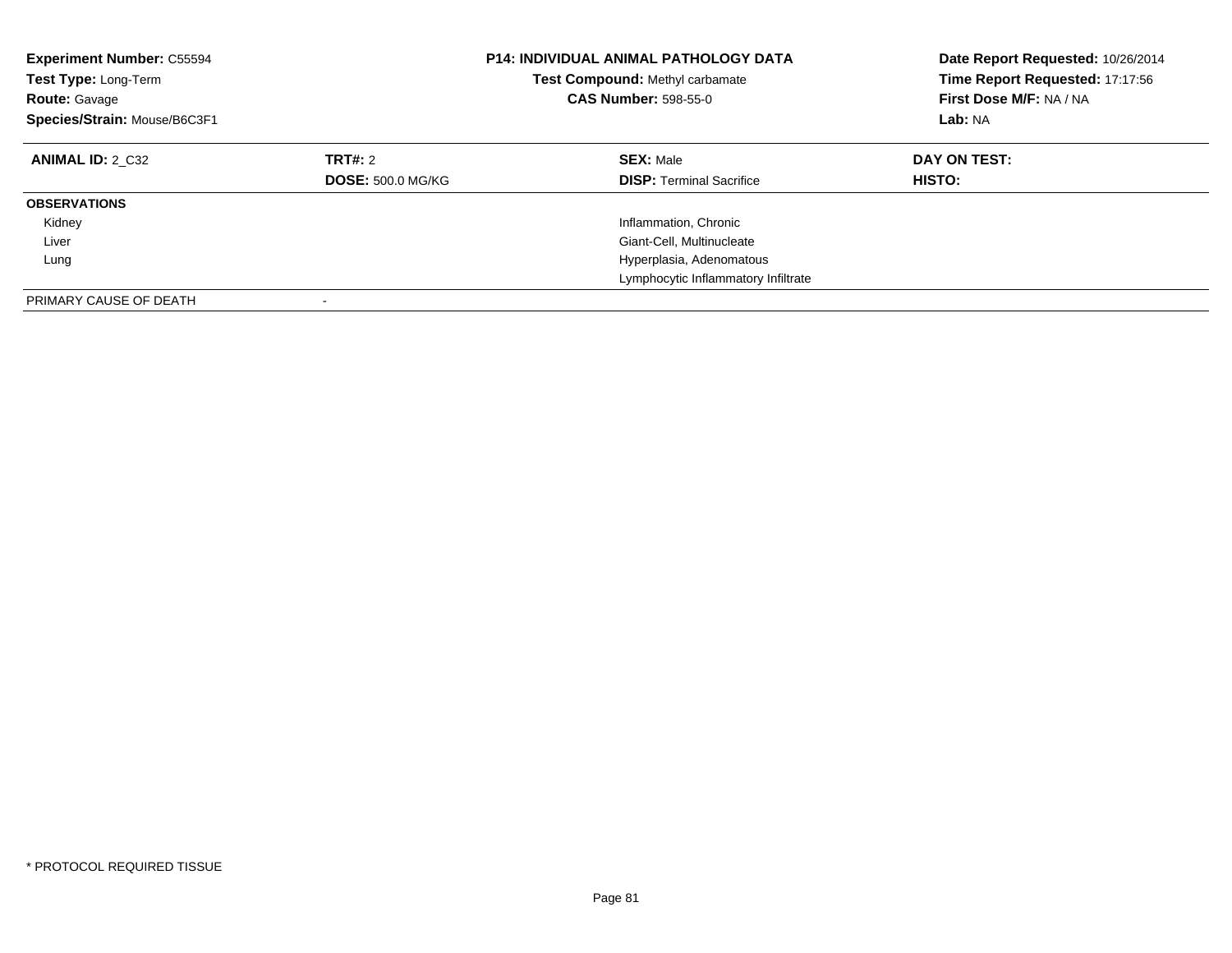| <b>Experiment Number: C55594</b><br>Test Type: Long-Term<br><b>Route: Gavage</b><br>Species/Strain: Mouse/B6C3F1 |                          | <b>P14: INDIVIDUAL ANIMAL PATHOLOGY DATA</b><br>Test Compound: Methyl carbamate<br><b>CAS Number: 598-55-0</b> | Date Report Requested: 10/26/2014<br>Time Report Requested: 17:17:56<br>First Dose M/F: NA / NA<br>Lab: NA |
|------------------------------------------------------------------------------------------------------------------|--------------------------|----------------------------------------------------------------------------------------------------------------|------------------------------------------------------------------------------------------------------------|
| <b>ANIMAL ID: 2 C33</b>                                                                                          | TRT#: 2                  | <b>SEX: Male</b>                                                                                               | DAY ON TEST:                                                                                               |
|                                                                                                                  | <b>DOSE: 500.0 MG/KG</b> | <b>DISP:</b> Natural Death                                                                                     | <b>HISTO:</b>                                                                                              |
| <b>OBSERVATIONS</b>                                                                                              |                          |                                                                                                                |                                                                                                            |
| Adrenal gland                                                                                                    | Capsule                  | Hyperplasia, Nos                                                                                               |                                                                                                            |
|                                                                                                                  | Cortex Nos               | Hypertrophy, Nos                                                                                               |                                                                                                            |
| <b>Brain</b>                                                                                                     |                          | Cyst, Nos                                                                                                      |                                                                                                            |
|                                                                                                                  |                          | Mineralization                                                                                                 |                                                                                                            |
| Lung                                                                                                             |                          | Hemorrhage                                                                                                     |                                                                                                            |
| PRIMARY CAUSE OF DEATH                                                                                           |                          |                                                                                                                |                                                                                                            |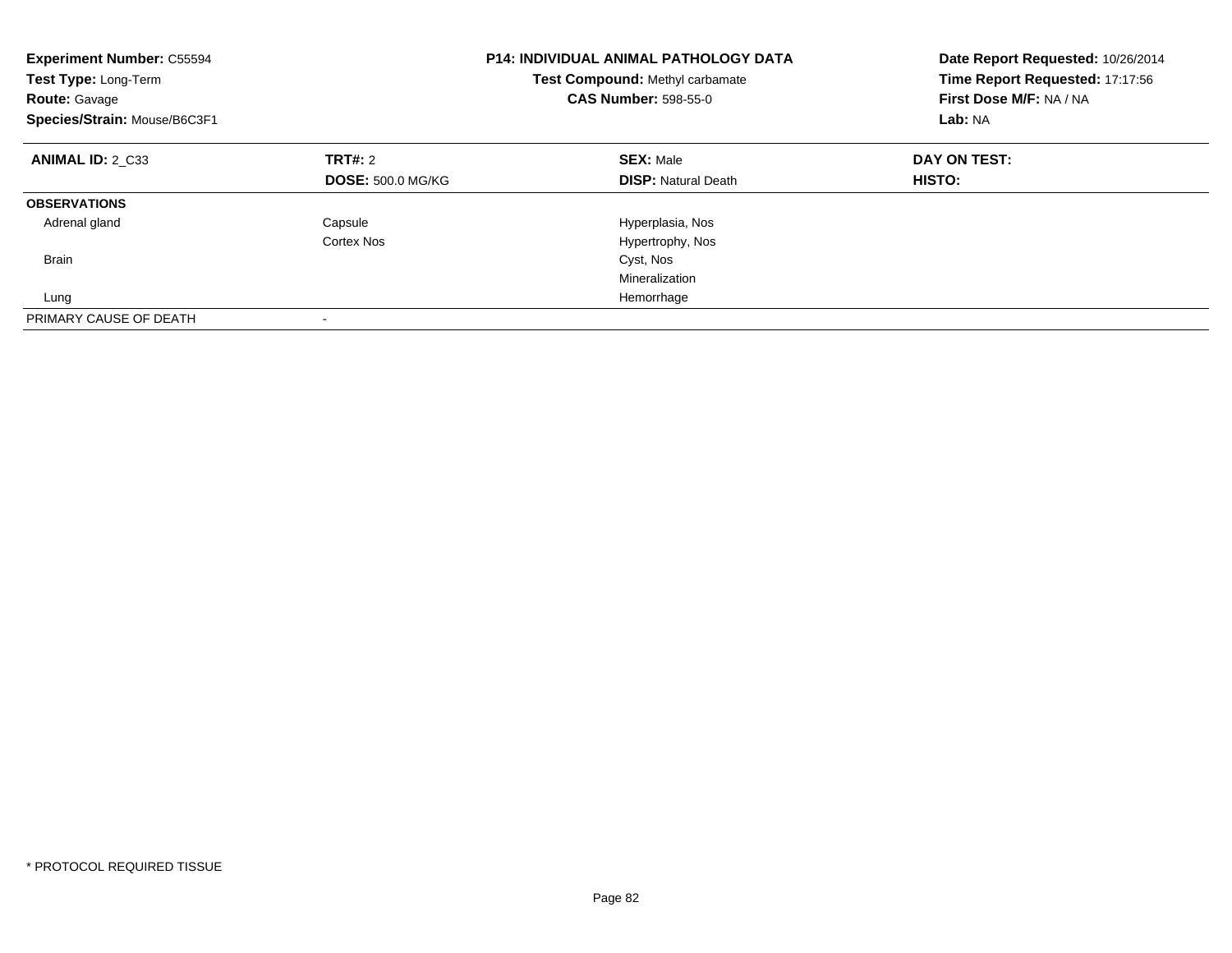| <b>Experiment Number: C55594</b><br>Test Type: Long-Term<br><b>Route: Gavage</b><br>Species/Strain: Mouse/B6C3F1 |                                     | <b>P14: INDIVIDUAL ANIMAL PATHOLOGY DATA</b><br>Test Compound: Methyl carbamate<br><b>CAS Number: 598-55-0</b> | Date Report Requested: 10/26/2014<br>Time Report Requested: 17:17:56<br>First Dose M/F: NA / NA<br>Lab: NA |
|------------------------------------------------------------------------------------------------------------------|-------------------------------------|----------------------------------------------------------------------------------------------------------------|------------------------------------------------------------------------------------------------------------|
| <b>ANIMAL ID: 2 C34</b>                                                                                          | TRT#: 2<br><b>DOSE: 500.0 MG/KG</b> | <b>SEX: Male</b><br><b>DISP: Terminal Sacrifice</b>                                                            | DAY ON TEST:<br><b>HISTO:</b>                                                                              |
| <b>OBSERVATIONS</b>                                                                                              |                                     |                                                                                                                |                                                                                                            |
| Liver<br>Lung                                                                                                    |                                     | Giant-Cell, Multinucleate<br>Hemangiosarcoma<br>Hyperplasia, Adenomatous                                       |                                                                                                            |
| PRIMARY CAUSE OF DEATH                                                                                           |                                     | Lymphocytic Inflammatory Infiltrate                                                                            |                                                                                                            |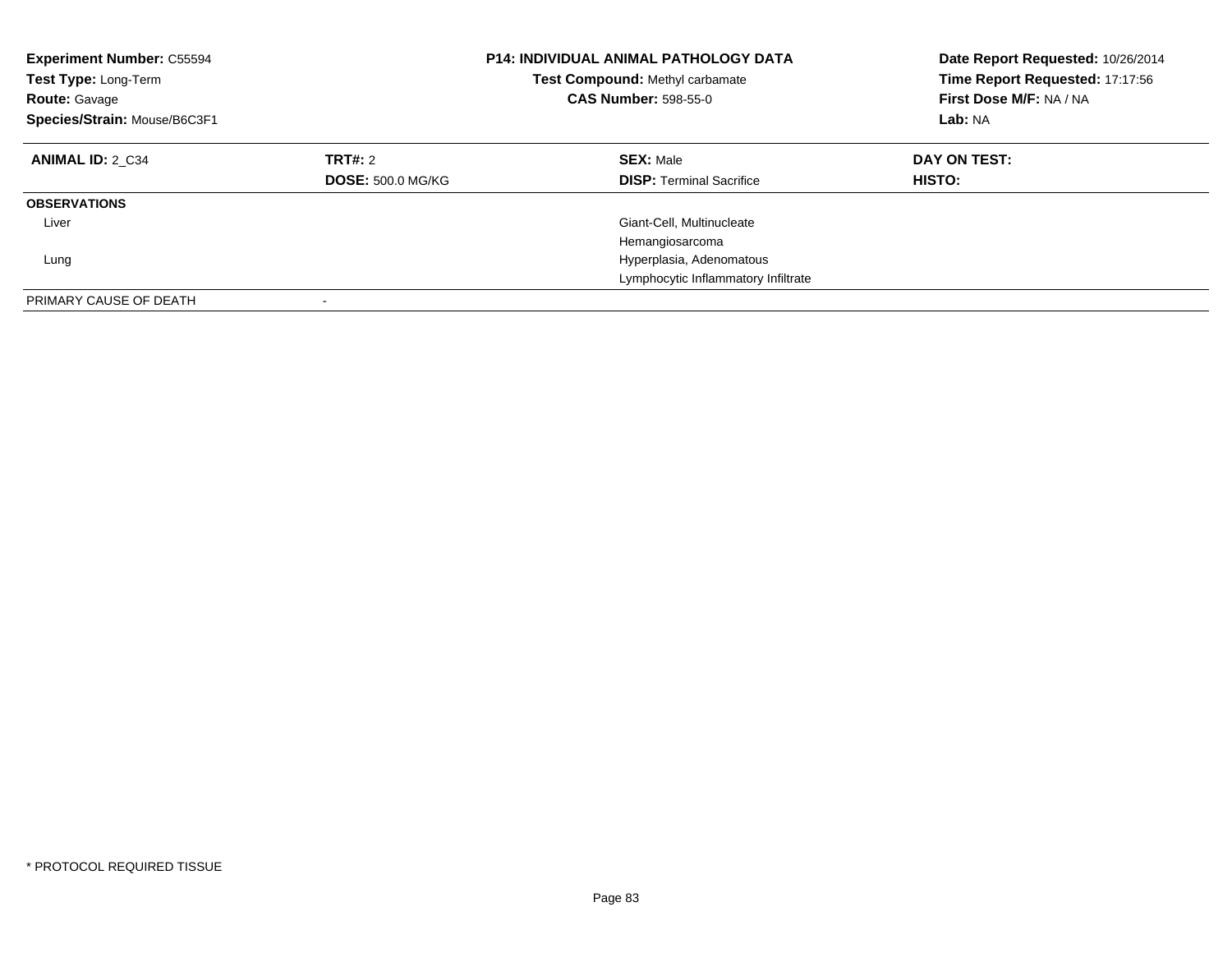| <b>Experiment Number: C55594</b><br>Test Type: Long-Term<br><b>Route: Gavage</b><br>Species/Strain: Mouse/B6C3F1 |                          | <b>P14: INDIVIDUAL ANIMAL PATHOLOGY DATA</b><br>Test Compound: Methyl carbamate<br><b>CAS Number: 598-55-0</b> | Date Report Requested: 10/26/2014<br>Time Report Requested: 17:17:56<br>First Dose M/F: NA / NA<br>Lab: NA |
|------------------------------------------------------------------------------------------------------------------|--------------------------|----------------------------------------------------------------------------------------------------------------|------------------------------------------------------------------------------------------------------------|
| <b>ANIMAL ID: 2 C35</b>                                                                                          | TRT#: 2                  | <b>SEX: Male</b>                                                                                               | DAY ON TEST:                                                                                               |
|                                                                                                                  | <b>DOSE: 500.0 MG/KG</b> | <b>DISP:</b> Terminal Sacrifice                                                                                | HISTO:                                                                                                     |
| <b>OBSERVATIONS</b>                                                                                              |                          |                                                                                                                |                                                                                                            |
| Kidney                                                                                                           |                          | Inflammation, Chronic                                                                                          |                                                                                                            |
| Liver                                                                                                            |                          | Giant-Cell, Multinucleate                                                                                      |                                                                                                            |
|                                                                                                                  |                          | Hepatocellular Adenoma                                                                                         |                                                                                                            |
| Lung                                                                                                             |                          | Hyperplasia, Adenomatous                                                                                       |                                                                                                            |
|                                                                                                                  |                          | Lymphocytic Inflammatory Infiltrate                                                                            |                                                                                                            |
| PRIMARY CAUSE OF DEATH                                                                                           |                          |                                                                                                                |                                                                                                            |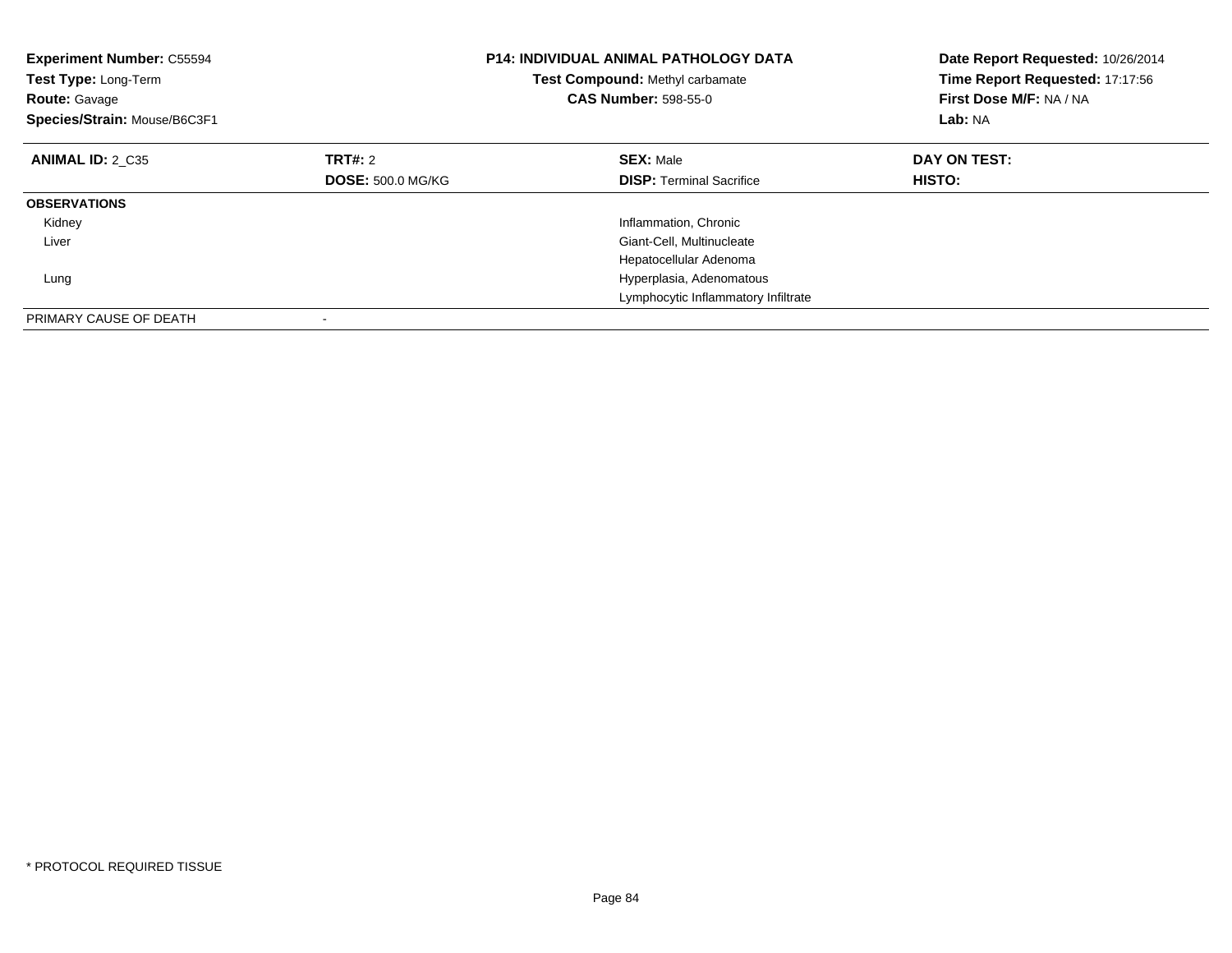| <b>Experiment Number: C55594</b><br><b>Test Type: Long-Term</b><br><b>Route: Gavage</b><br>Species/Strain: Mouse/B6C3F1 |                                     | <b>P14: INDIVIDUAL ANIMAL PATHOLOGY DATA</b><br>Test Compound: Methyl carbamate<br><b>CAS Number: 598-55-0</b> | Date Report Requested: 10/26/2014<br>Time Report Requested: 17:17:56<br>First Dose M/F: NA / NA<br>Lab: NA |
|-------------------------------------------------------------------------------------------------------------------------|-------------------------------------|----------------------------------------------------------------------------------------------------------------|------------------------------------------------------------------------------------------------------------|
| ANIMAL ID: 2 C36                                                                                                        | TRT#: 2<br><b>DOSE: 500.0 MG/KG</b> | <b>SEX: Male</b><br><b>DISP:</b> Terminal Sacrifice                                                            | DAY ON TEST:<br><b>HISTO:</b>                                                                              |
| <b>OBSERVATIONS</b>                                                                                                     |                                     |                                                                                                                |                                                                                                            |
| Intestine Small                                                                                                         | Duodenum                            | Hyperplasia, Lymphoid                                                                                          |                                                                                                            |
| Liver                                                                                                                   |                                     | Hepatocellular Adenoma                                                                                         |                                                                                                            |
| Lung                                                                                                                    |                                     | Hyperplasia, Adenomatous                                                                                       |                                                                                                            |
|                                                                                                                         |                                     | Lymphocytic Inflammatory Infiltrate                                                                            |                                                                                                            |
| PRIMARY CAUSE OF DEATH                                                                                                  |                                     |                                                                                                                |                                                                                                            |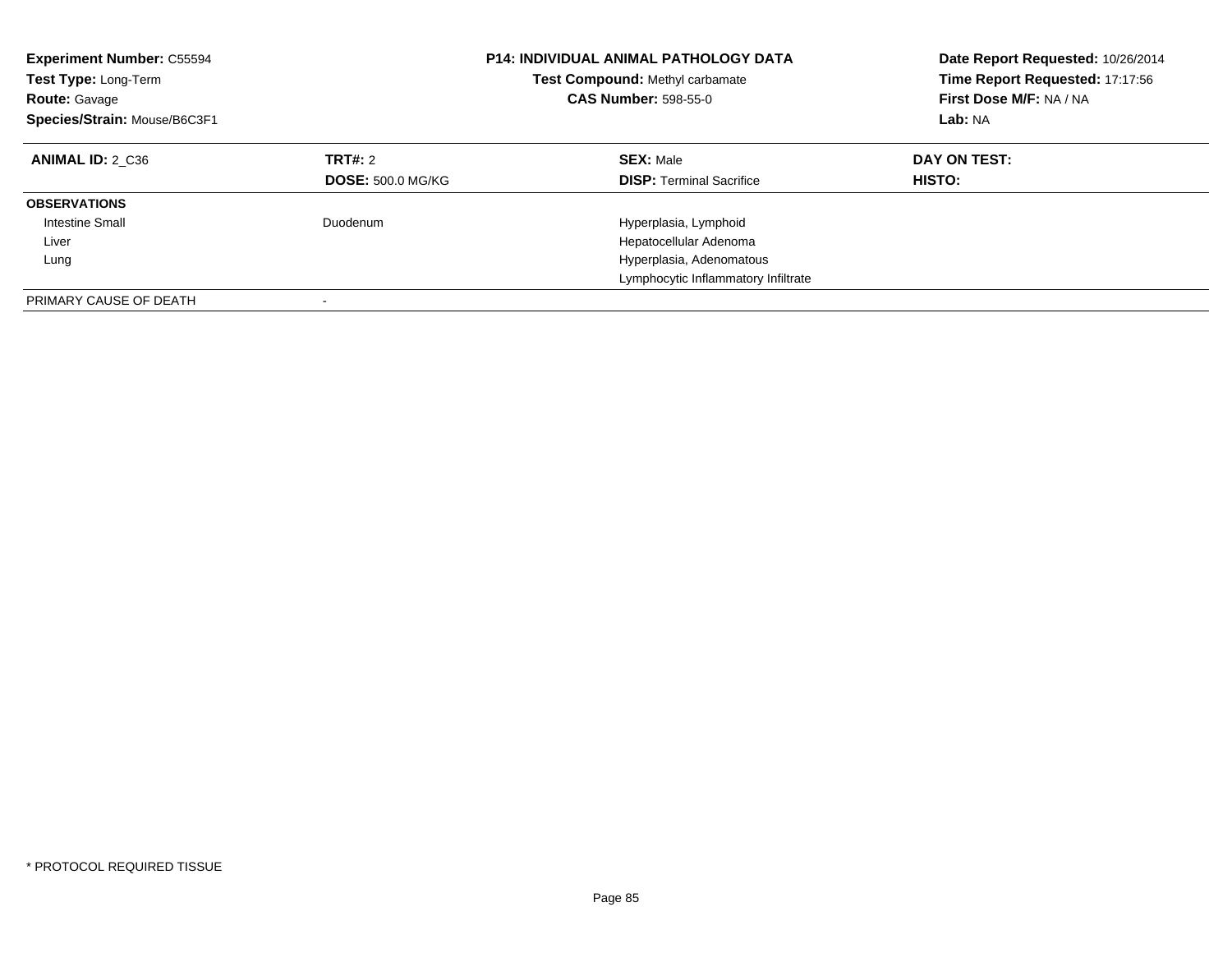| <b>Experiment Number: C55594</b><br>Test Type: Long-Term<br><b>Route: Gavage</b> |                          | <b>P14: INDIVIDUAL ANIMAL PATHOLOGY DATA</b><br>Test Compound: Methyl carbamate<br><b>CAS Number: 598-55-0</b> |                                     | Date Report Requested: 10/26/2014<br>Time Report Requested: 17:17:56<br>First Dose M/F: NA / NA |
|----------------------------------------------------------------------------------|--------------------------|----------------------------------------------------------------------------------------------------------------|-------------------------------------|-------------------------------------------------------------------------------------------------|
| Species/Strain: Mouse/B6C3F1                                                     |                          |                                                                                                                |                                     | Lab: NA                                                                                         |
| <b>ANIMAL ID: 2 C37</b>                                                          | TRT#: 2                  |                                                                                                                | <b>SEX: Male</b>                    | DAY ON TEST:                                                                                    |
|                                                                                  | <b>DOSE: 500.0 MG/KG</b> |                                                                                                                | <b>DISP: Terminal Sacrifice</b>     | HISTO:                                                                                          |
| <b>OBSERVATIONS</b>                                                              |                          |                                                                                                                |                                     |                                                                                                 |
| Liver                                                                            |                          |                                                                                                                | Hepatocellular Adenoma              |                                                                                                 |
| Lung                                                                             |                          |                                                                                                                | Lymphocytic Inflammatory Infiltrate |                                                                                                 |
| PRIMARY CAUSE OF DEATH                                                           |                          |                                                                                                                |                                     |                                                                                                 |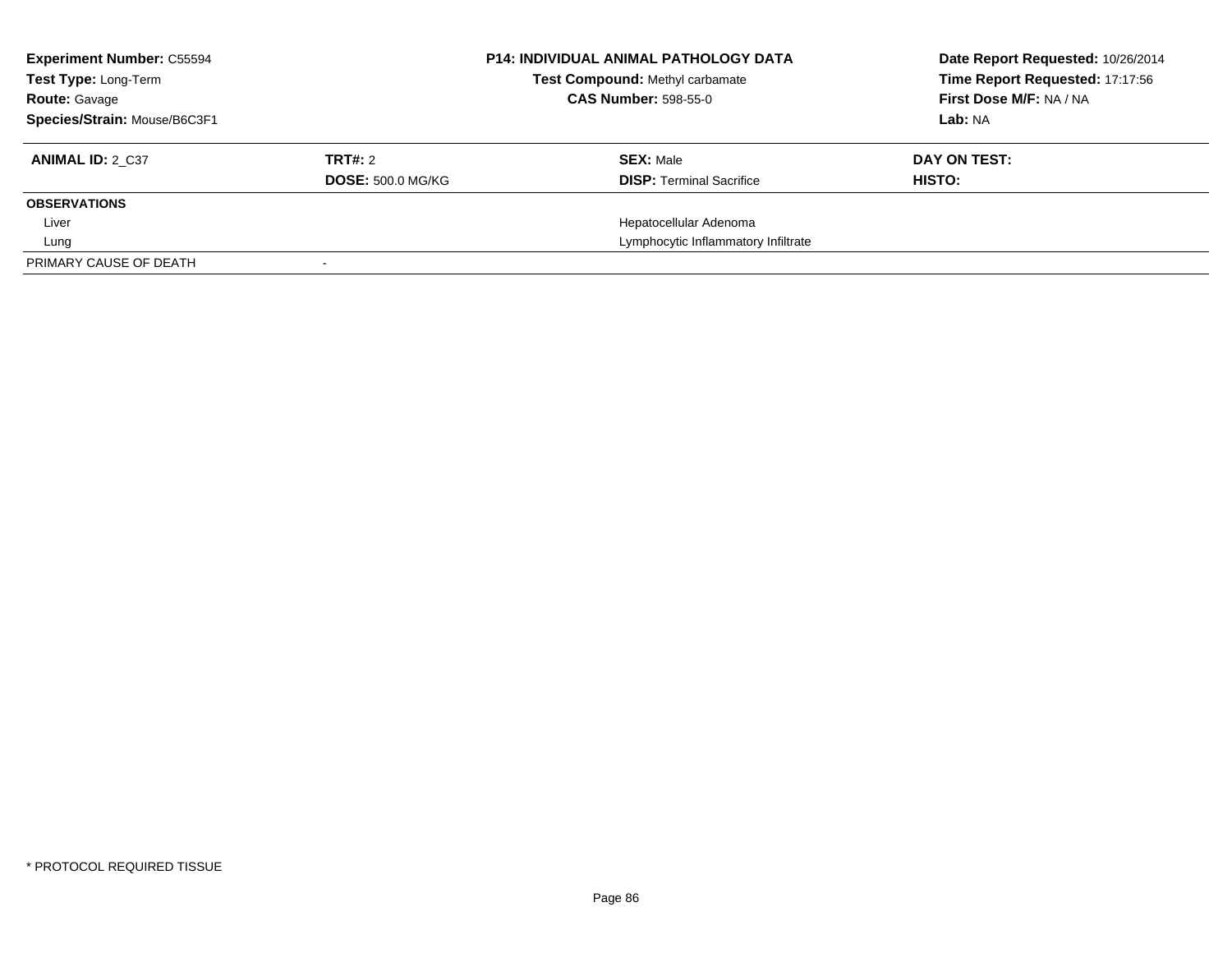| <b>Experiment Number: C55594</b><br>Test Type: Long-Term<br><b>Route: Gavage</b> |                          | <b>P14: INDIVIDUAL ANIMAL PATHOLOGY DATA</b><br>Test Compound: Methyl carbamate<br><b>CAS Number: 598-55-0</b> | Date Report Requested: 10/26/2014<br>Time Report Requested: 17:17:56<br>First Dose M/F: NA / NA |
|----------------------------------------------------------------------------------|--------------------------|----------------------------------------------------------------------------------------------------------------|-------------------------------------------------------------------------------------------------|
| Species/Strain: Mouse/B6C3F1                                                     |                          |                                                                                                                | Lab: NA                                                                                         |
| ANIMAL ID: 2 C38                                                                 | <b>TRT#:</b> 2           | <b>SEX: Male</b>                                                                                               | DAY ON TEST:                                                                                    |
|                                                                                  | <b>DOSE: 500.0 MG/KG</b> | <b>DISP:</b> Natural Death                                                                                     | <b>HISTO:</b>                                                                                   |
| <b>OBSERVATIONS</b>                                                              |                          |                                                                                                                |                                                                                                 |
| Unspecified                                                                      | Multiple Organs Nos      | Lymphoma, Lymphocytic-Malignant Type                                                                           |                                                                                                 |
| PRIMARY CAUSE OF DEATH                                                           |                          |                                                                                                                |                                                                                                 |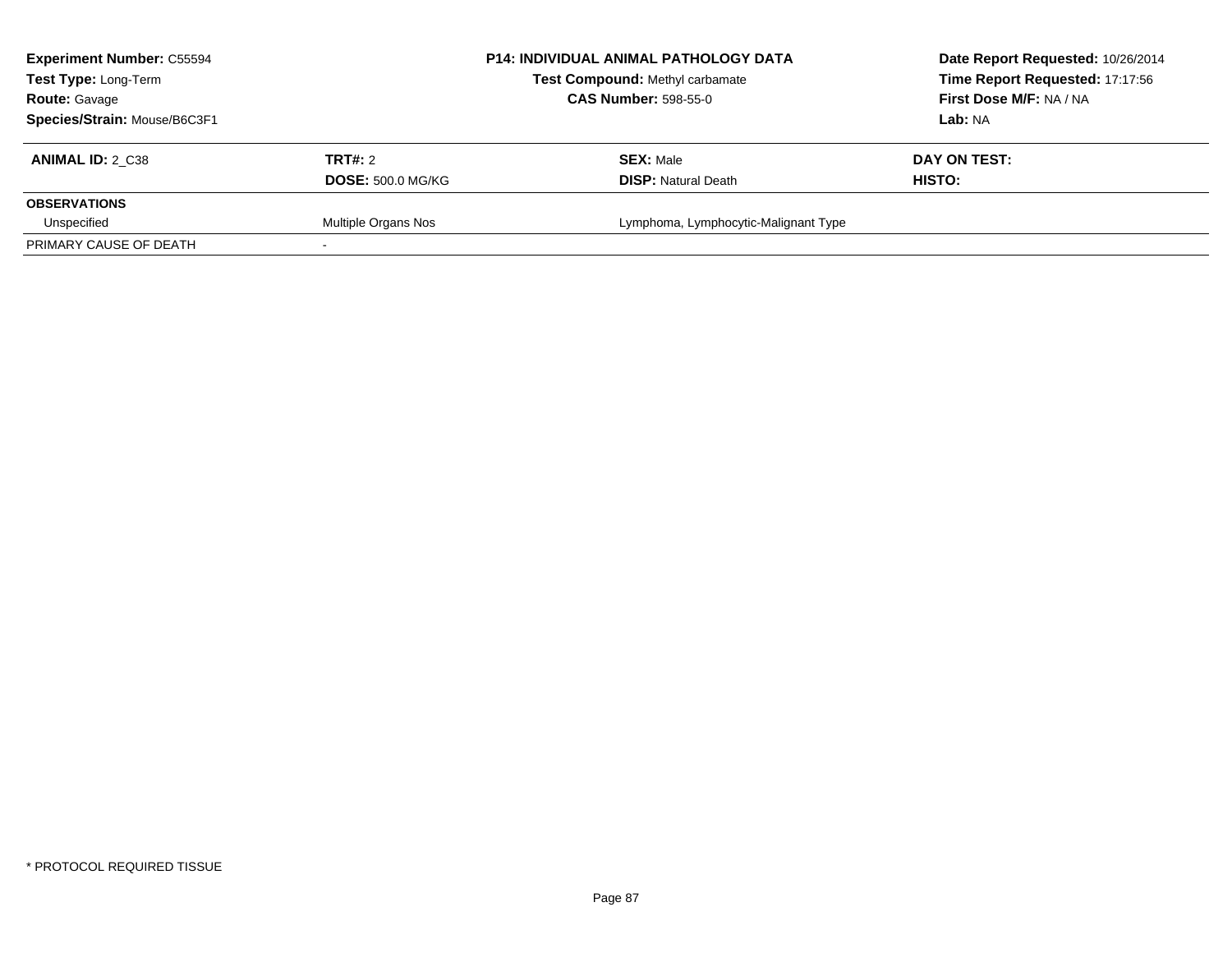| <b>Experiment Number: C55594</b><br>Test Type: Long-Term<br><b>Route: Gavage</b><br>Species/Strain: Mouse/B6C3F1 |                          | <b>P14: INDIVIDUAL ANIMAL PATHOLOGY DATA</b><br>Test Compound: Methyl carbamate<br><b>CAS Number: 598-55-0</b> | Date Report Requested: 10/26/2014<br>Time Report Requested: 17:17:56<br>First Dose M/F: NA / NA<br>Lab: NA |  |
|------------------------------------------------------------------------------------------------------------------|--------------------------|----------------------------------------------------------------------------------------------------------------|------------------------------------------------------------------------------------------------------------|--|
| <b>ANIMAL ID: 2 C39</b>                                                                                          | <b>TRT#:</b> 2           | <b>SEX: Male</b>                                                                                               | DAY ON TEST:                                                                                               |  |
|                                                                                                                  | <b>DOSE: 500.0 MG/KG</b> | <b>DISP:</b> Terminal Sacrifice                                                                                | HISTO:                                                                                                     |  |
| <b>OBSERVATIONS</b>                                                                                              |                          |                                                                                                                |                                                                                                            |  |
| Liver                                                                                                            |                          | Giant-Cell, Multinucleate                                                                                      |                                                                                                            |  |
| Lung                                                                                                             |                          | Hyperplasia, Adenomatous                                                                                       |                                                                                                            |  |
|                                                                                                                  |                          | Lymphocytic Inflammatory Infiltrate                                                                            |                                                                                                            |  |
| PRIMARY CAUSE OF DEATH                                                                                           |                          |                                                                                                                |                                                                                                            |  |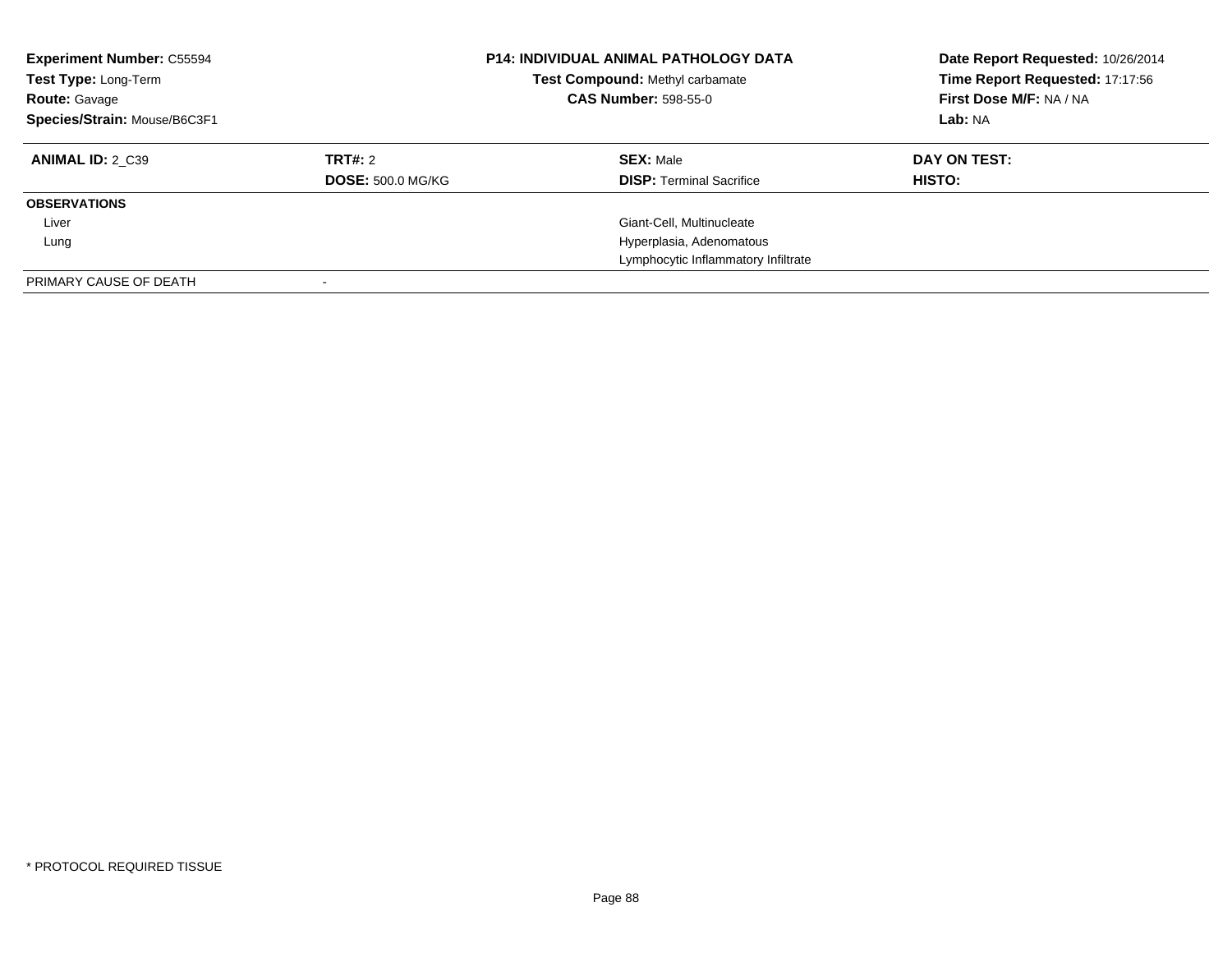| <b>Experiment Number: C55594</b><br>Test Type: Long-Term<br><b>Route: Gavage</b><br>Species/Strain: Mouse/B6C3F1 |                          | <b>P14: INDIVIDUAL ANIMAL PATHOLOGY DATA</b><br>Date Report Requested: 10/26/2014<br>Time Report Requested: 17:17:56<br>Test Compound: Methyl carbamate<br>First Dose M/F: NA / NA<br><b>CAS Number: 598-55-0</b><br>Lab: NA |               |
|------------------------------------------------------------------------------------------------------------------|--------------------------|------------------------------------------------------------------------------------------------------------------------------------------------------------------------------------------------------------------------------|---------------|
| <b>ANIMAL ID: 2 C40</b>                                                                                          | TRT#: 2                  | <b>SEX: Male</b>                                                                                                                                                                                                             | DAY ON TEST:  |
|                                                                                                                  | <b>DOSE: 500.0 MG/KG</b> | <b>DISP:</b> Terminal Sacrifice                                                                                                                                                                                              | <b>HISTO:</b> |
| <b>OBSERVATIONS</b>                                                                                              |                          |                                                                                                                                                                                                                              |               |
| <b>Blood vessel</b>                                                                                              |                          | Thrombosis, Nos                                                                                                                                                                                                              |               |
| Kidney                                                                                                           |                          | Inflammation, Chronic                                                                                                                                                                                                        |               |
| Liver                                                                                                            |                          | Giant-Cell, Multinucleate                                                                                                                                                                                                    |               |
|                                                                                                                  |                          | Inflammation, Chronic                                                                                                                                                                                                        |               |
| Lung                                                                                                             |                          | Alveolar/Bronchiolar Carcinoma                                                                                                                                                                                               |               |
| Unspecified                                                                                                      | Multiple Organs Nos      | Lymphoma, Mixed-Malignant Type                                                                                                                                                                                               |               |
| PRIMARY CAUSE OF DEATH                                                                                           |                          |                                                                                                                                                                                                                              |               |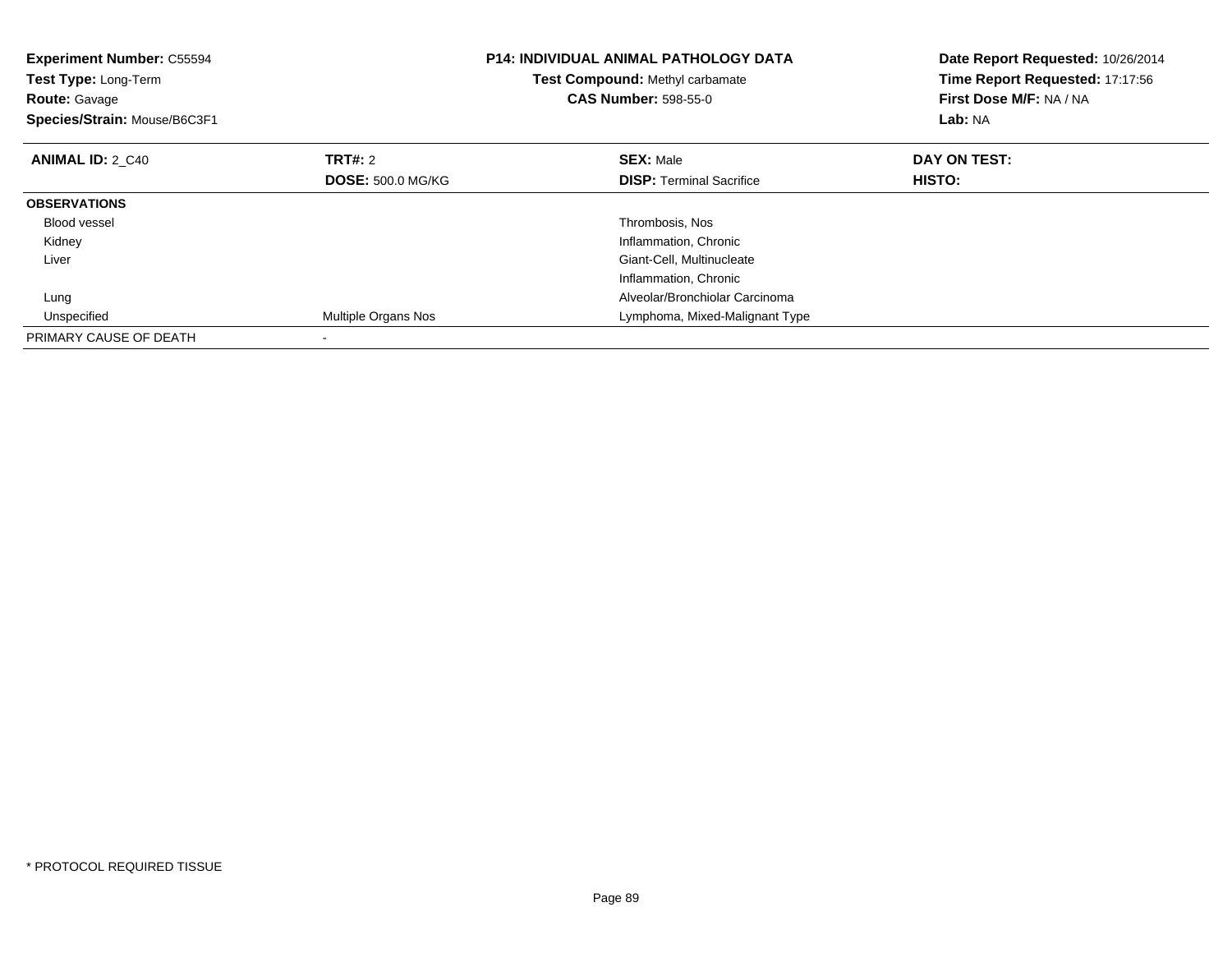| <b>Experiment Number: C55594</b><br>Test Type: Long-Term<br><b>Route: Gavage</b><br>Species/Strain: Mouse/B6C3F1 |                            | <b>P14: INDIVIDUAL ANIMAL PATHOLOGY DATA</b><br>Test Compound: Methyl carbamate<br><b>CAS Number: 598-55-0</b> | Date Report Requested: 10/26/2014<br>Time Report Requested: 17:17:56<br>First Dose M/F: NA / NA<br>Lab: NA |  |
|------------------------------------------------------------------------------------------------------------------|----------------------------|----------------------------------------------------------------------------------------------------------------|------------------------------------------------------------------------------------------------------------|--|
| <b>ANIMAL ID: 2 C41</b>                                                                                          | TRT#: 2                    | <b>SEX: Male</b>                                                                                               | DAY ON TEST:                                                                                               |  |
|                                                                                                                  | <b>DOSE: 500.0 MG/KG</b>   | <b>DISP:</b> Natural Death                                                                                     | <b>HISTO:</b>                                                                                              |  |
| <b>OBSERVATIONS</b>                                                                                              |                            |                                                                                                                |                                                                                                            |  |
| Liver                                                                                                            |                            | Giant-Cell, Multinucleate                                                                                      |                                                                                                            |  |
| Unspecified                                                                                                      |                            | Fibrous Histiocytoma, Malignant                                                                                |                                                                                                            |  |
|                                                                                                                  | <b>Multiple Organs Nos</b> | Lymphoma, Lymphocytic-Malignant Type                                                                           |                                                                                                            |  |
| PRIMARY CAUSE OF DEATH                                                                                           |                            |                                                                                                                |                                                                                                            |  |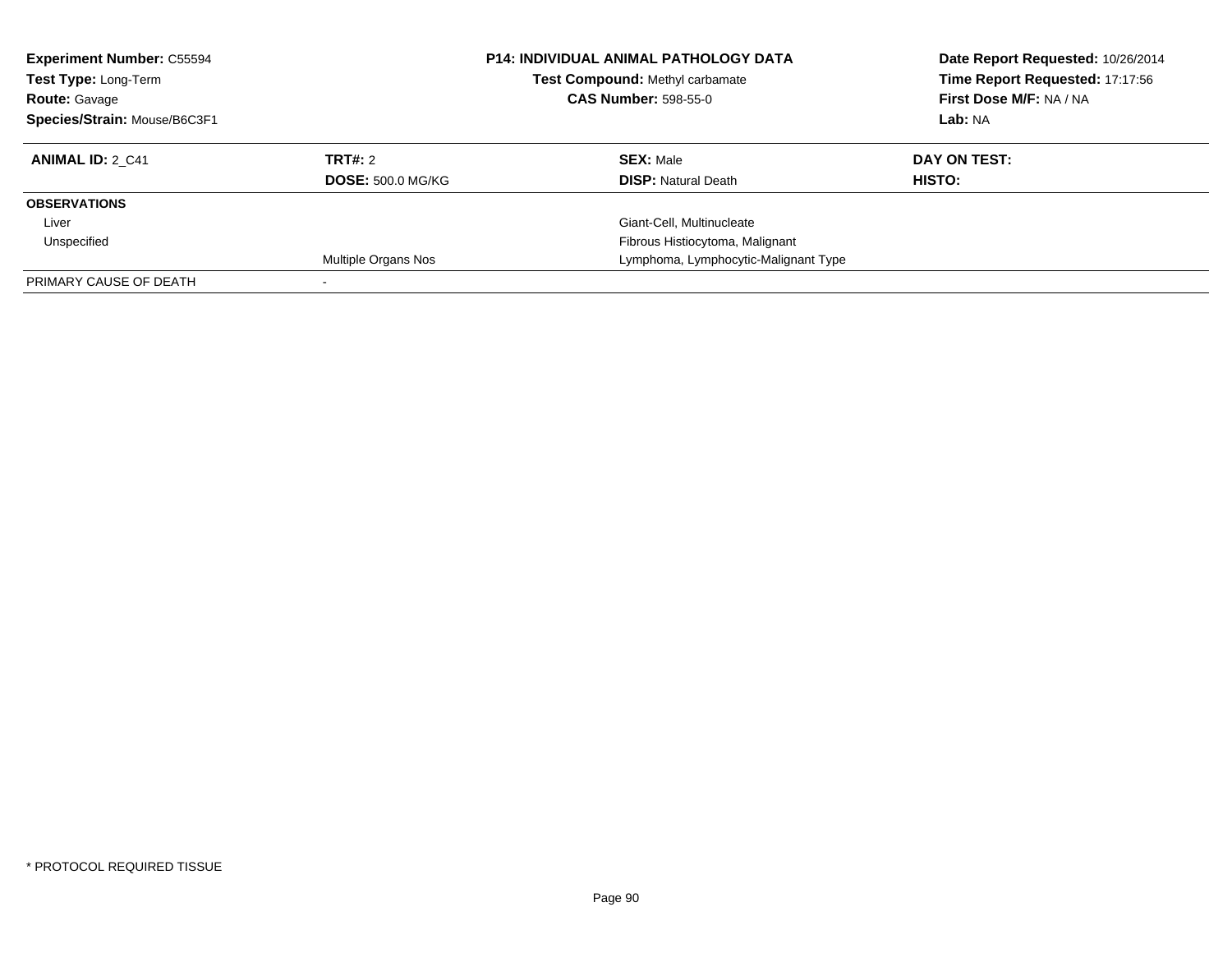| <b>Experiment Number: C55594</b><br>Test Type: Long-Term<br><b>Route: Gavage</b><br>Species/Strain: Mouse/B6C3F1 |                          | <b>P14: INDIVIDUAL ANIMAL PATHOLOGY DATA</b><br>Test Compound: Methyl carbamate<br><b>CAS Number: 598-55-0</b> | Date Report Requested: 10/26/2014<br>Time Report Requested: 17:17:56<br>First Dose M/F: NA / NA<br><b>Lab: NA</b> |  |
|------------------------------------------------------------------------------------------------------------------|--------------------------|----------------------------------------------------------------------------------------------------------------|-------------------------------------------------------------------------------------------------------------------|--|
| <b>ANIMAL ID: 2 C42</b>                                                                                          | TRT#: 2                  | <b>SEX: Male</b>                                                                                               | DAY ON TEST:                                                                                                      |  |
|                                                                                                                  | <b>DOSE: 500.0 MG/KG</b> | <b>DISP:</b> Terminal Sacrifice                                                                                | <b>HISTO:</b>                                                                                                     |  |
| <b>OBSERVATIONS</b>                                                                                              |                          |                                                                                                                |                                                                                                                   |  |
| Liver                                                                                                            |                          | Giant-Cell, Multinucleate                                                                                      |                                                                                                                   |  |
|                                                                                                                  |                          | Hepatocellular Adenoma                                                                                         |                                                                                                                   |  |
|                                                                                                                  |                          | Inflammation, Acute                                                                                            |                                                                                                                   |  |
| Lung                                                                                                             |                          | Hyperplasia, Adenomatous                                                                                       |                                                                                                                   |  |
|                                                                                                                  |                          | Lymphocytic Inflammatory Infiltrate                                                                            |                                                                                                                   |  |
| Spleen                                                                                                           |                          | Lymphoma, Mixed-Malignant Type                                                                                 |                                                                                                                   |  |
| PRIMARY CAUSE OF DEATH                                                                                           |                          |                                                                                                                |                                                                                                                   |  |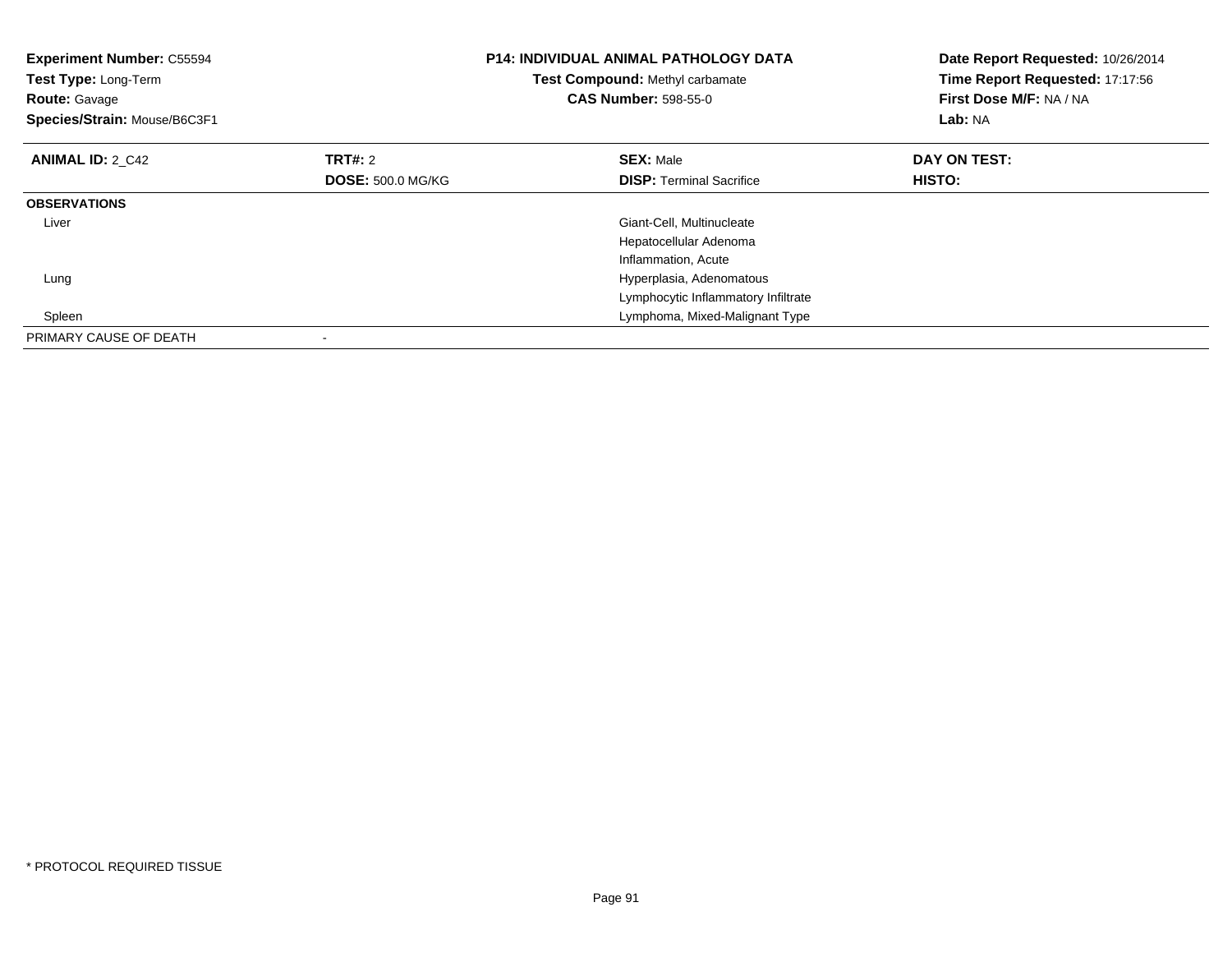| <b>Experiment Number: C55594</b><br>Test Type: Long-Term<br><b>Route: Gavage</b><br>Species/Strain: Mouse/B6C3F1 |                          | <b>P14: INDIVIDUAL ANIMAL PATHOLOGY DATA</b><br><b>Test Compound: Methyl carbamate</b><br><b>CAS Number: 598-55-0</b> | Date Report Requested: 10/26/2014<br>Time Report Requested: 17:17:56<br>First Dose M/F: NA / NA<br>Lab: NA |
|------------------------------------------------------------------------------------------------------------------|--------------------------|-----------------------------------------------------------------------------------------------------------------------|------------------------------------------------------------------------------------------------------------|
| <b>ANIMAL ID: 2 C43</b>                                                                                          | TRT#: 2                  | <b>SEX: Male</b>                                                                                                      | DAY ON TEST:                                                                                               |
|                                                                                                                  | <b>DOSE: 500.0 MG/KG</b> | <b>DISP:</b> Terminal Sacrifice                                                                                       | <b>HISTO:</b>                                                                                              |
| <b>OBSERVATIONS</b>                                                                                              |                          |                                                                                                                       |                                                                                                            |
| Kidney                                                                                                           | Tubule                   | Regeneration, Nos                                                                                                     |                                                                                                            |
| Liver                                                                                                            |                          | Hepatocellular Adenoma                                                                                                |                                                                                                            |
| Lung                                                                                                             |                          | Lymphocytic Inflammatory Infiltrate                                                                                   |                                                                                                            |
| Unspecified                                                                                                      | Multiple Organs Nos      | Lymphoma, Mixed-Malignant Type                                                                                        |                                                                                                            |
| PRIMARY CAUSE OF DEATH                                                                                           |                          |                                                                                                                       |                                                                                                            |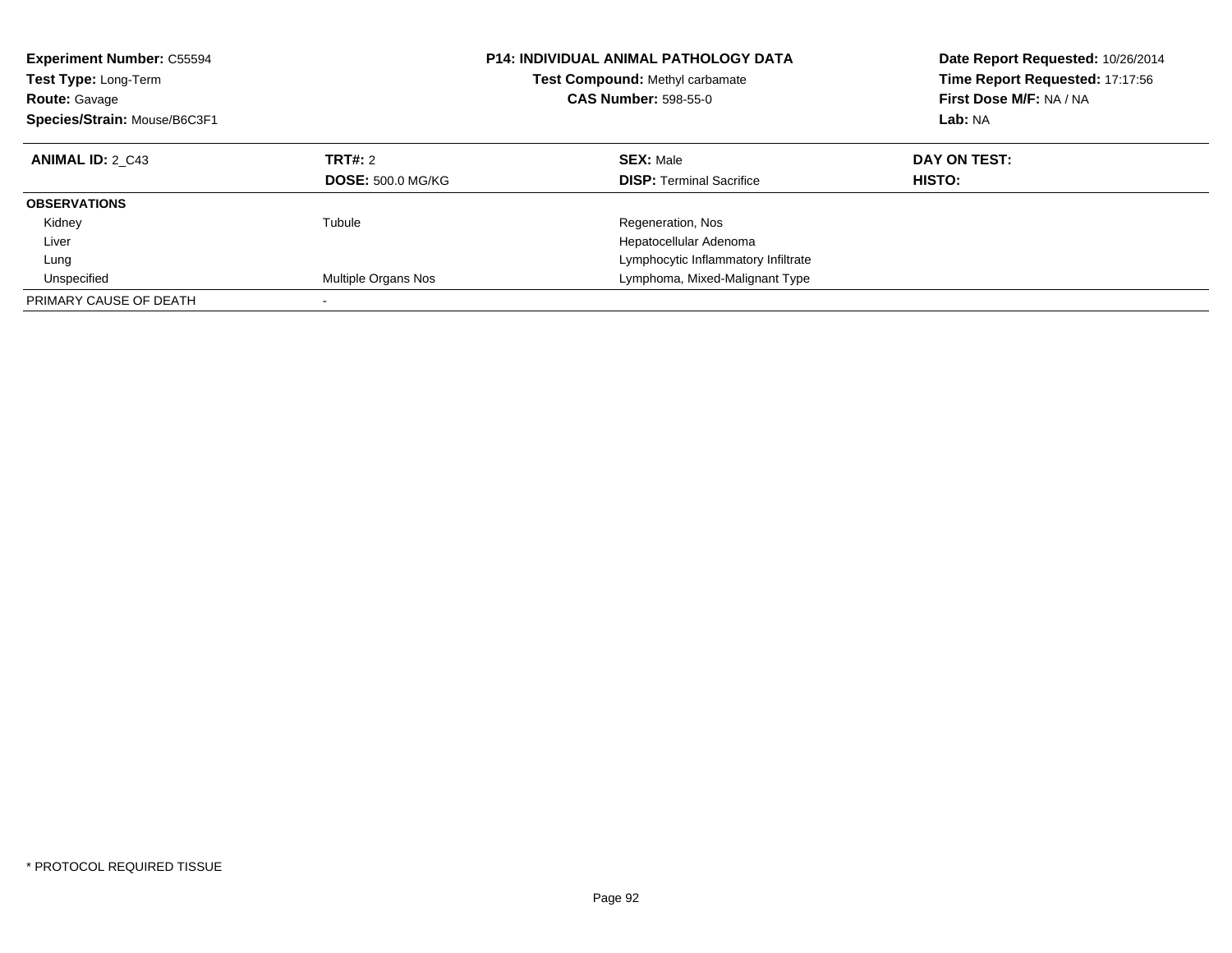| <b>Experiment Number: C55594</b><br>Test Type: Long-Term<br><b>Route: Gavage</b><br>Species/Strain: Mouse/B6C3F1 |                          | <b>P14: INDIVIDUAL ANIMAL PATHOLOGY DATA</b><br>Test Compound: Methyl carbamate<br><b>CAS Number: 598-55-0</b> | Date Report Requested: 10/26/2014<br>Time Report Requested: 17:17:56<br>First Dose M/F: NA / NA<br>Lab: NA |  |
|------------------------------------------------------------------------------------------------------------------|--------------------------|----------------------------------------------------------------------------------------------------------------|------------------------------------------------------------------------------------------------------------|--|
| <b>ANIMAL ID: 2 C44</b>                                                                                          | <b>TRT#: 2</b>           | <b>SEX: Male</b>                                                                                               | DAY ON TEST:                                                                                               |  |
|                                                                                                                  | <b>DOSE: 500.0 MG/KG</b> | <b>DISP:</b> Terminal Sacrifice                                                                                | HISTO:                                                                                                     |  |
| <b>OBSERVATIONS</b>                                                                                              |                          |                                                                                                                |                                                                                                            |  |
| Kidney                                                                                                           |                          | Inflammation, Chronic                                                                                          |                                                                                                            |  |
| Liver                                                                                                            |                          | Giant-Cell, Multinucleate                                                                                      |                                                                                                            |  |
|                                                                                                                  |                          | Hepatocellular Adenoma                                                                                         |                                                                                                            |  |
|                                                                                                                  |                          | Hepatocellular Carcinoma                                                                                       |                                                                                                            |  |
| Lung                                                                                                             |                          | Hyperplasia, Adenomatous                                                                                       |                                                                                                            |  |
|                                                                                                                  |                          | Lymphocytic Inflammatory Infiltrate                                                                            |                                                                                                            |  |
| Preputial gland                                                                                                  |                          | Inflammation, Nos                                                                                              |                                                                                                            |  |
| PRIMARY CAUSE OF DEATH                                                                                           |                          |                                                                                                                |                                                                                                            |  |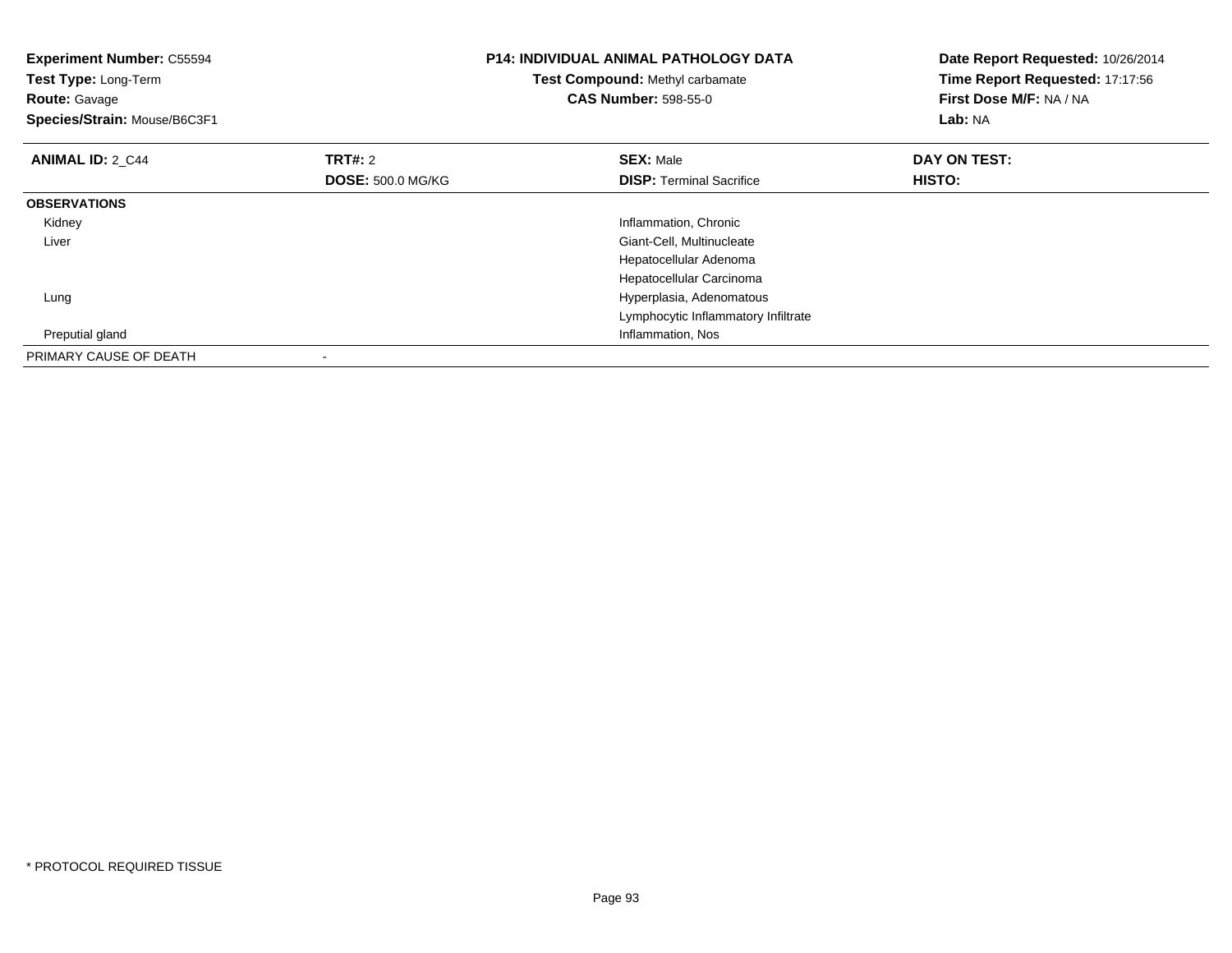**Experiment Number:** C55594**Test Type:** Long-Term**Route:** Gavage **Species/Strain:** Mouse/B6C3F1**P14: INDIVIDUAL ANIMAL PATHOLOGY DATATest Compound:** Methyl carbamate**CAS Number:** 598-55-0**Date Report Requested:** 10/26/2014**Time Report Requested:** 17:17:56**First Dose M/F:** NA / NA**Lab:** NA**ANIMAL ID: 2 C45 TRT#:** <sup>2</sup> **SEX:** Male **DAY ON TEST: DOSE:** 500.0 MG/KG**DISP:** Moribund Sacrifice **HISTO: OBSERVATIONS** Adrenal glandCapsule **Capsule Hyperplasia**, Nos Bone marrow Hyperplasia, Nos Brainn and the control of the control of the control of the control of the control of the control of the control of the control of the control of the control of the control of the control of the control of the control of the co Heart Right Ventricle Nos Thrombosis, Nos Lungg and the state of the state of the state of the state of the state of the state of the state of the state of the state of the state of the state of the state of the state of the state of the state of the state of the stat Hyperplasia, Adenomatous Spleenn and the state of the state of the state of the state of the state of the state of the state of the state of the state of the state of the state of the state of the state of the state of the state of the state of the stat Thymus Cyst, Embryonal Duct Unspecifiedd **Expedition Control** of the Control of the Control of the Control of the Control of The Control of the Control of the Control of the Control of the Control of the Control of the Control of the Control of the Control of t

PRIMARY CAUSE OF DEATH-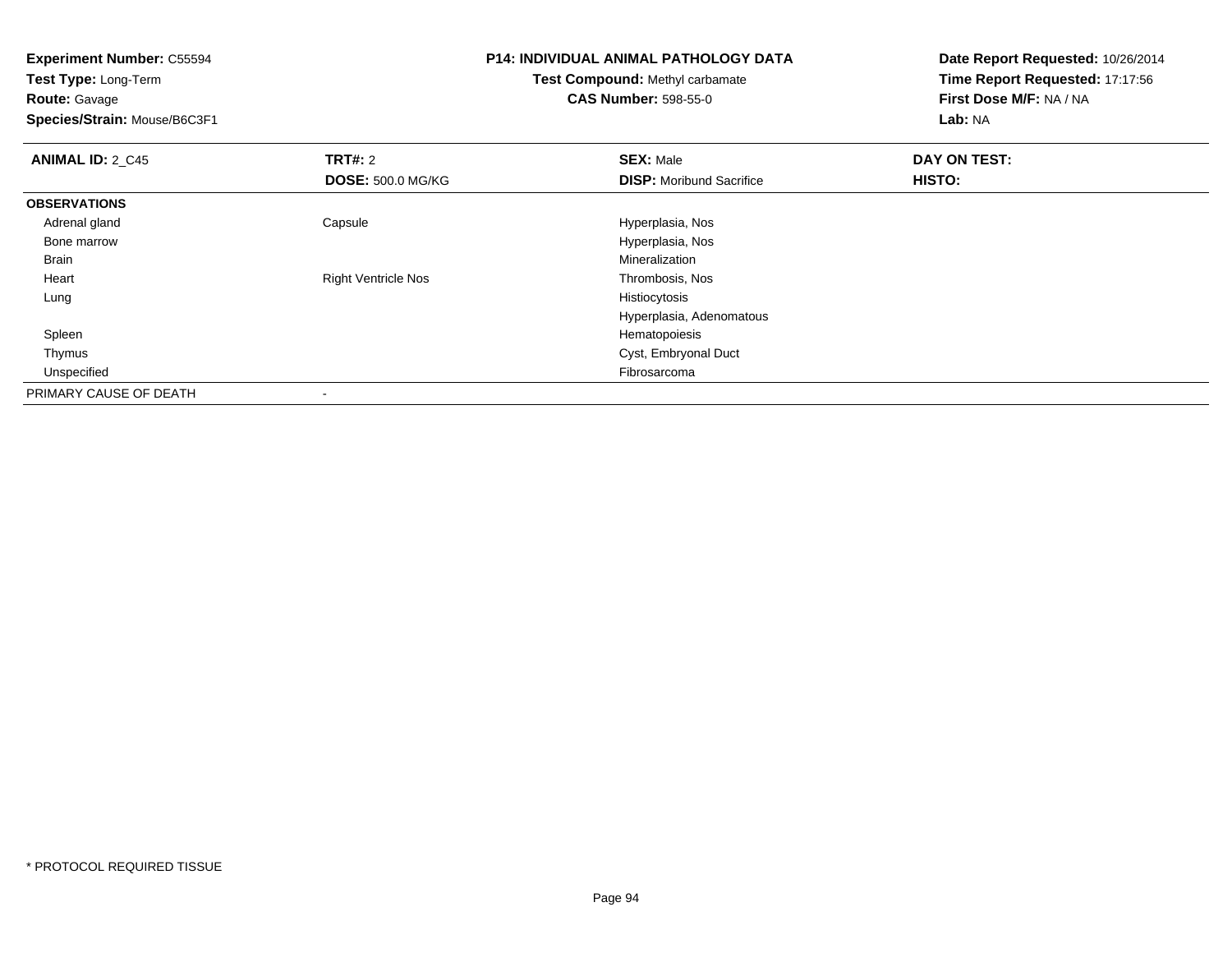| <b>Experiment Number: C55594</b><br>Test Type: Long-Term<br><b>Route: Gavage</b><br>Species/Strain: Mouse/B6C3F1 |                                     | <b>P14: INDIVIDUAL ANIMAL PATHOLOGY DATA</b><br>Test Compound: Methyl carbamate<br><b>CAS Number: 598-55-0</b> | Date Report Requested: 10/26/2014<br>Time Report Requested: 17:17:56<br>First Dose M/F: NA / NA<br>Lab: NA |  |
|------------------------------------------------------------------------------------------------------------------|-------------------------------------|----------------------------------------------------------------------------------------------------------------|------------------------------------------------------------------------------------------------------------|--|
| <b>ANIMAL ID: 2 C46</b>                                                                                          | TRT#: 2<br><b>DOSE: 500.0 MG/KG</b> | <b>SEX: Male</b><br><b>DISP:</b> Terminal Sacrifice                                                            | DAY ON TEST:<br><b>HISTO:</b>                                                                              |  |
| <b>OBSERVATIONS</b>                                                                                              |                                     |                                                                                                                |                                                                                                            |  |
| Liver                                                                                                            |                                     | Giant-Cell, Multinucleate                                                                                      |                                                                                                            |  |
| Lung                                                                                                             |                                     | Alveolar/Bronchiolar Adenoma                                                                                   |                                                                                                            |  |
|                                                                                                                  |                                     | Hyperplasia, Adenomatous                                                                                       |                                                                                                            |  |
|                                                                                                                  |                                     | Lymphocytic Inflammatory Infiltrate                                                                            |                                                                                                            |  |
| PRIMARY CAUSE OF DEATH                                                                                           |                                     |                                                                                                                |                                                                                                            |  |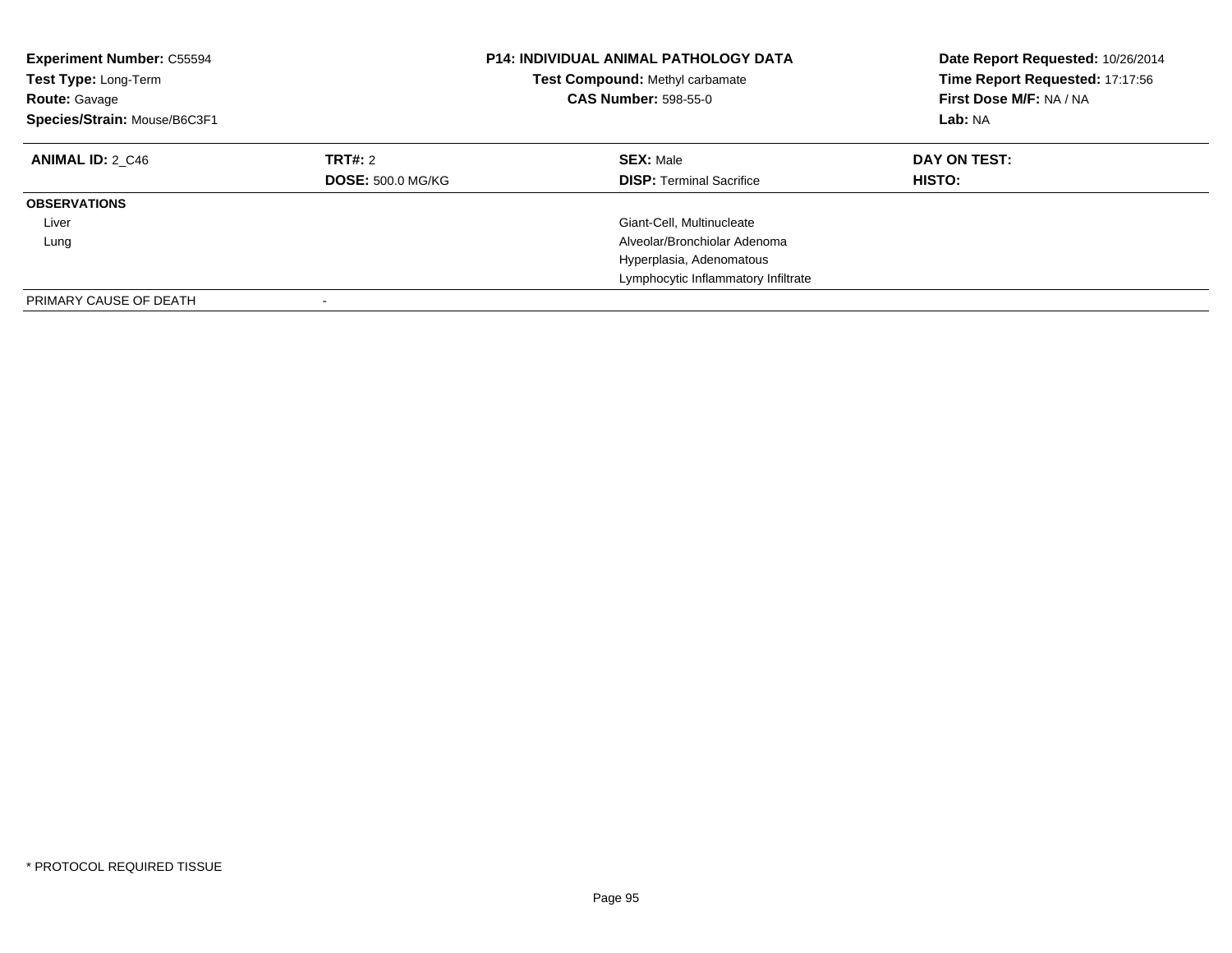| <b>Experiment Number: C55594</b><br>Test Type: Long-Term<br><b>Route: Gavage</b> |                          | <b>P14: INDIVIDUAL ANIMAL PATHOLOGY DATA</b><br>Test Compound: Methyl carbamate<br><b>CAS Number: 598-55-0</b> | Date Report Requested: 10/26/2014<br>Time Report Requested: 17:17:56<br>First Dose M/F: NA / NA |
|----------------------------------------------------------------------------------|--------------------------|----------------------------------------------------------------------------------------------------------------|-------------------------------------------------------------------------------------------------|
| Species/Strain: Mouse/B6C3F1                                                     |                          |                                                                                                                | <b>Lab:</b> NA                                                                                  |
| <b>ANIMAL ID: 2 C47</b>                                                          | <b>TRT#: 2</b>           | <b>SEX: Male</b>                                                                                               | DAY ON TEST:                                                                                    |
|                                                                                  | <b>DOSE: 500.0 MG/KG</b> | <b>DISP: Natural Death</b>                                                                                     | HISTO:                                                                                          |
| <b>OBSERVATIONS</b>                                                              |                          |                                                                                                                |                                                                                                 |
| Unspecified                                                                      | Multiple Organs Nos      | Lymphoma, Lymphocytic-Malignant Type                                                                           |                                                                                                 |
| PRIMARY CAUSE OF DEATH                                                           |                          |                                                                                                                |                                                                                                 |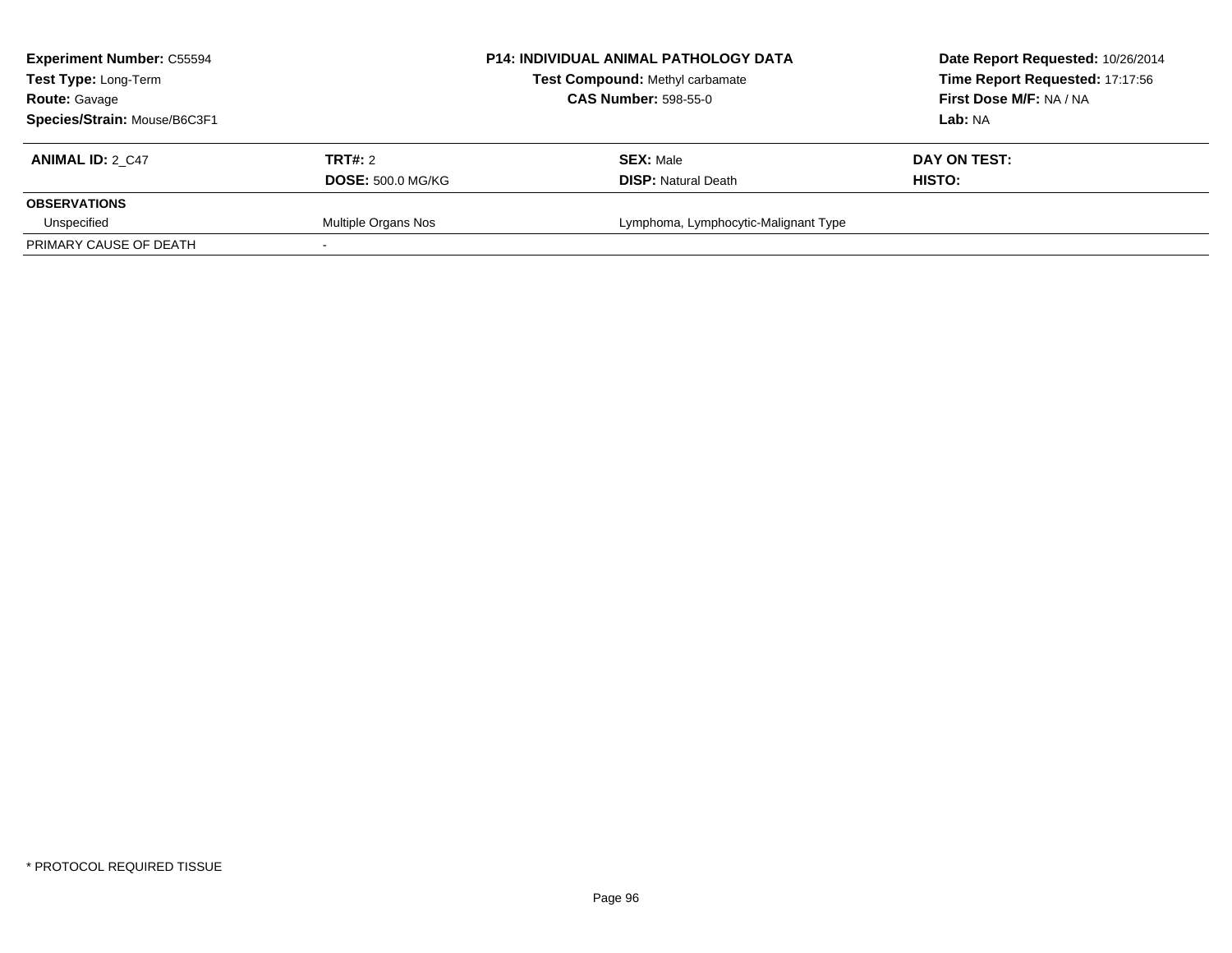| <b>Experiment Number: C55594</b><br>Test Type: Long-Term<br><b>Route: Gavage</b><br>Species/Strain: Mouse/B6C3F1 |                          | <b>P14: INDIVIDUAL ANIMAL PATHOLOGY DATA</b><br><b>Test Compound: Methyl carbamate</b><br><b>CAS Number: 598-55-0</b> |                                | Date Report Requested: 10/26/2014<br>Time Report Requested: 17:17:56<br>First Dose M/F: NA / NA<br>Lab: NA |
|------------------------------------------------------------------------------------------------------------------|--------------------------|-----------------------------------------------------------------------------------------------------------------------|--------------------------------|------------------------------------------------------------------------------------------------------------|
| <b>ANIMAL ID: 2 C48</b>                                                                                          | TRT#: 2                  |                                                                                                                       | <b>SEX: Male</b>               | DAY ON TEST:                                                                                               |
|                                                                                                                  | <b>DOSE: 500.0 MG/KG</b> |                                                                                                                       | <b>DISP: Natural Death</b>     | HISTO:                                                                                                     |
| <b>OBSERVATIONS</b>                                                                                              |                          |                                                                                                                       |                                |                                                                                                            |
| Liver                                                                                                            |                          |                                                                                                                       | Giant-Cell, Multinucleate      |                                                                                                            |
|                                                                                                                  | Hepatocytes              |                                                                                                                       | Necrosis, Nos                  |                                                                                                            |
| Unspecified                                                                                                      | Multiple Organs Nos      |                                                                                                                       | Lymphoma, Mixed-Malignant Type |                                                                                                            |
| PRIMARY CAUSE OF DEATH                                                                                           |                          |                                                                                                                       |                                |                                                                                                            |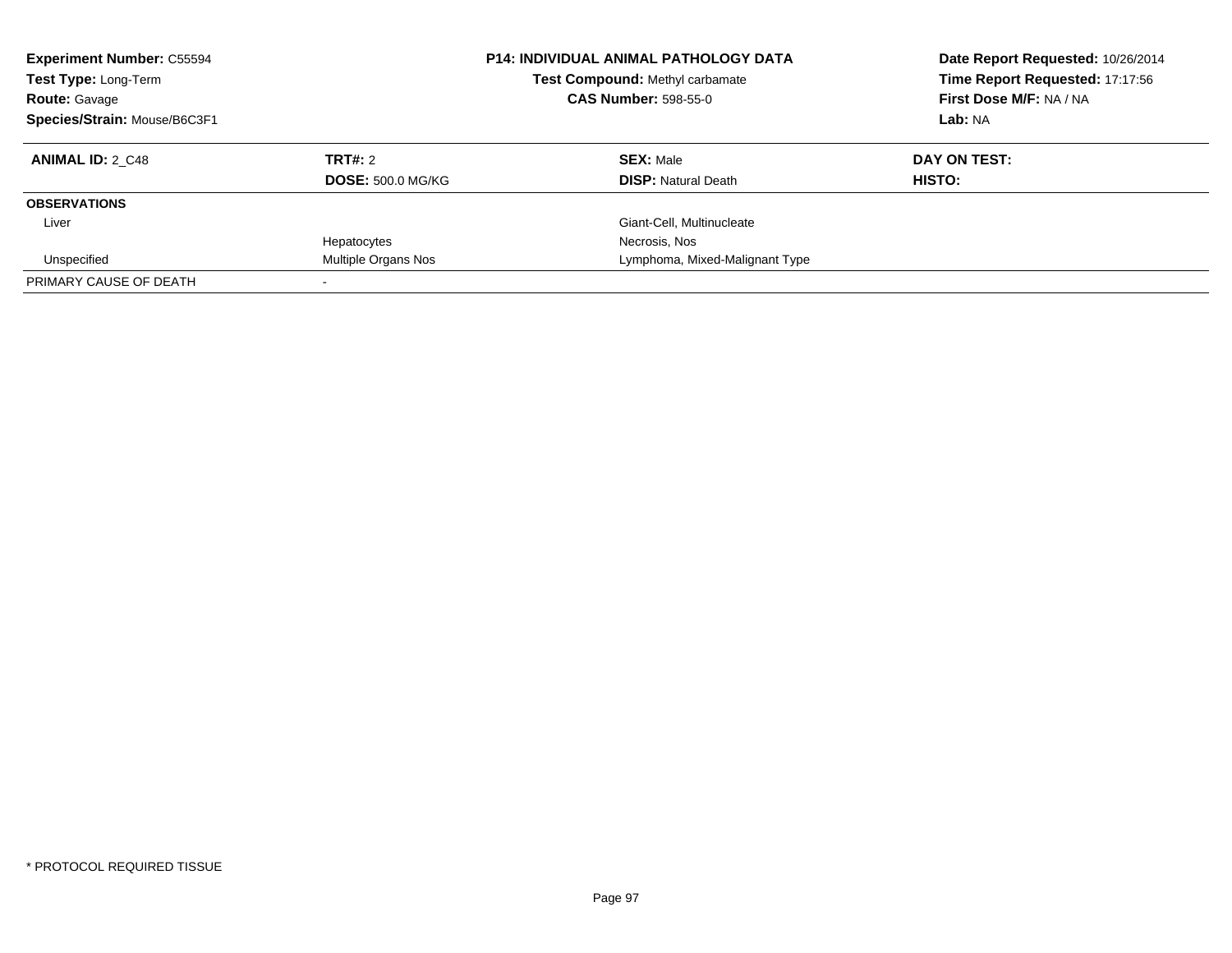| <b>Experiment Number: C55594</b><br><b>Test Type: Long-Term</b><br><b>Route: Gavage</b><br>Species/Strain: Mouse/B6C3F1 |                          | <b>P14: INDIVIDUAL ANIMAL PATHOLOGY DATA</b><br>Test Compound: Methyl carbamate<br><b>CAS Number: 598-55-0</b> | Date Report Requested: 10/26/2014<br>Time Report Requested: 17:17:56<br>First Dose M/F: NA / NA<br>Lab: NA |  |
|-------------------------------------------------------------------------------------------------------------------------|--------------------------|----------------------------------------------------------------------------------------------------------------|------------------------------------------------------------------------------------------------------------|--|
| <b>ANIMAL ID: 2 C49</b>                                                                                                 | TRT#: 2                  | <b>SEX: Male</b>                                                                                               | DAY ON TEST:                                                                                               |  |
|                                                                                                                         | <b>DOSE: 500.0 MG/KG</b> | <b>DISP:</b> Terminal Sacrifice                                                                                | <b>HISTO:</b>                                                                                              |  |
| <b>OBSERVATIONS</b>                                                                                                     |                          |                                                                                                                |                                                                                                            |  |
| Kidney                                                                                                                  |                          | Inflammation, Chronic                                                                                          |                                                                                                            |  |
| Liver                                                                                                                   |                          | Fibrosis, Multifocal                                                                                           |                                                                                                            |  |
|                                                                                                                         |                          | Lymphoma, Undifferentiated-Malignant Type                                                                      |                                                                                                            |  |
| Lung                                                                                                                    |                          | Lymphocytic Inflammatory Infiltrate                                                                            |                                                                                                            |  |
| Lymph node                                                                                                              | Mesenteric Lymph Node    | Hemorrhage                                                                                                     |                                                                                                            |  |
|                                                                                                                         | Mesenteric Lymph Node    | Hyperplasia, Lymphoid                                                                                          |                                                                                                            |  |
| PRIMARY CAUSE OF DEATH                                                                                                  |                          |                                                                                                                |                                                                                                            |  |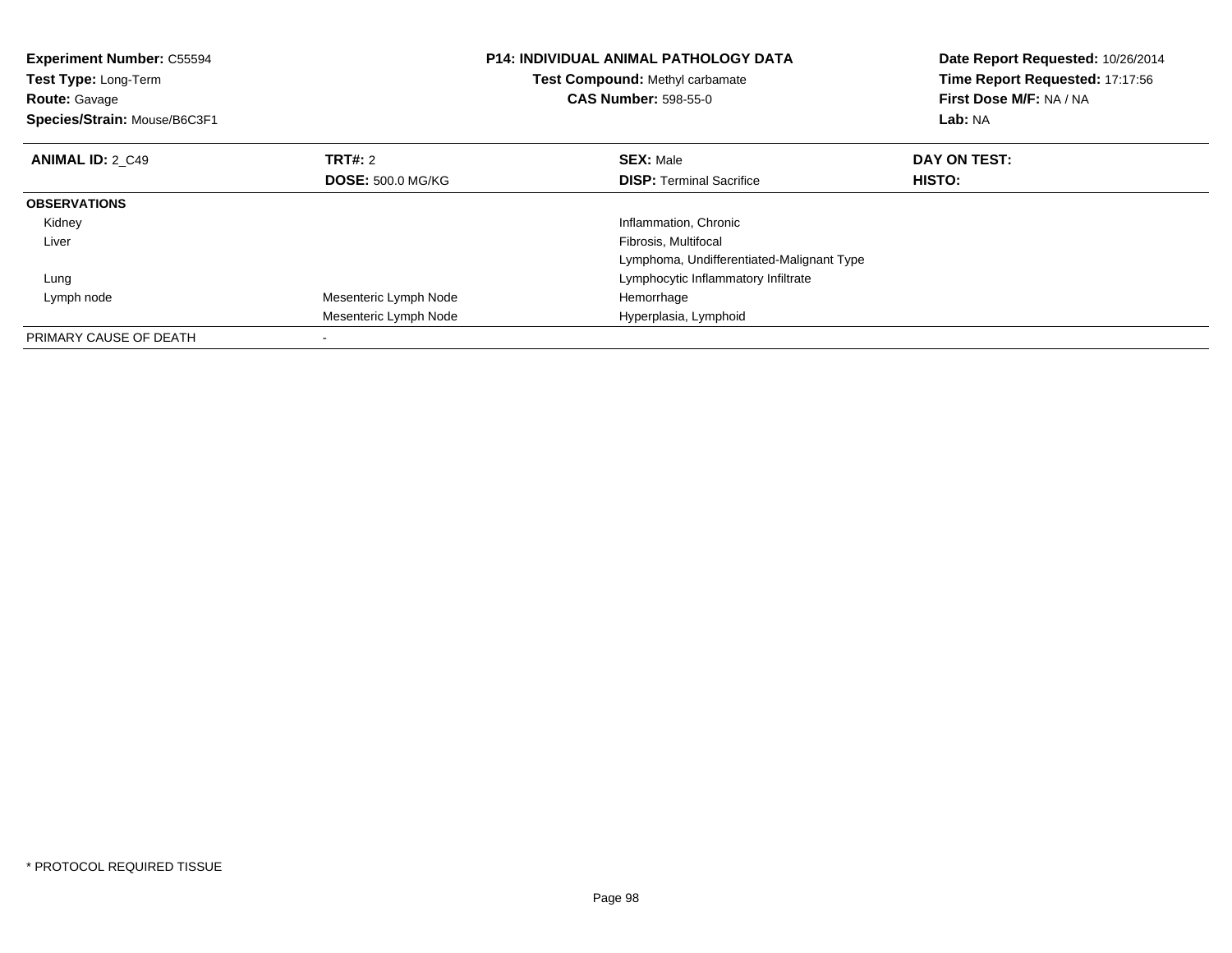| <b>Experiment Number: C55594</b><br>Test Type: Long-Term<br><b>Route: Gavage</b><br>Species/Strain: Mouse/B6C3F1 |                          | <b>P14: INDIVIDUAL ANIMAL PATHOLOGY DATA</b><br>Test Compound: Methyl carbamate<br><b>CAS Number: 598-55-0</b> | Date Report Requested: 10/26/2014<br>Time Report Requested: 17:17:56<br>First Dose M/F: NA / NA<br>Lab: NA |
|------------------------------------------------------------------------------------------------------------------|--------------------------|----------------------------------------------------------------------------------------------------------------|------------------------------------------------------------------------------------------------------------|
| <b>ANIMAL ID: 2 C50</b>                                                                                          | TRT#: 2                  | <b>SEX: Male</b>                                                                                               | DAY ON TEST:                                                                                               |
|                                                                                                                  | <b>DOSE: 500.0 MG/KG</b> | <b>DISP:</b> Terminal Sacrifice                                                                                | <b>HISTO:</b>                                                                                              |
| <b>OBSERVATIONS</b>                                                                                              |                          |                                                                                                                |                                                                                                            |
| <b>Intestine Small</b>                                                                                           | Jejunum                  | Adenomatous Polyp, Nos                                                                                         |                                                                                                            |
| Kidney                                                                                                           |                          | Inflammation, Chronic                                                                                          |                                                                                                            |
| Liver                                                                                                            |                          | Hepatocellular Carcinoma                                                                                       |                                                                                                            |
| Lung                                                                                                             |                          | Hepatocellular Carcinoma, Metastatic                                                                           |                                                                                                            |
| Lymph node                                                                                                       | Mesenteric Lymph Node    | Hemorrhage                                                                                                     |                                                                                                            |
| PRIMARY CAUSE OF DEATH                                                                                           |                          |                                                                                                                |                                                                                                            |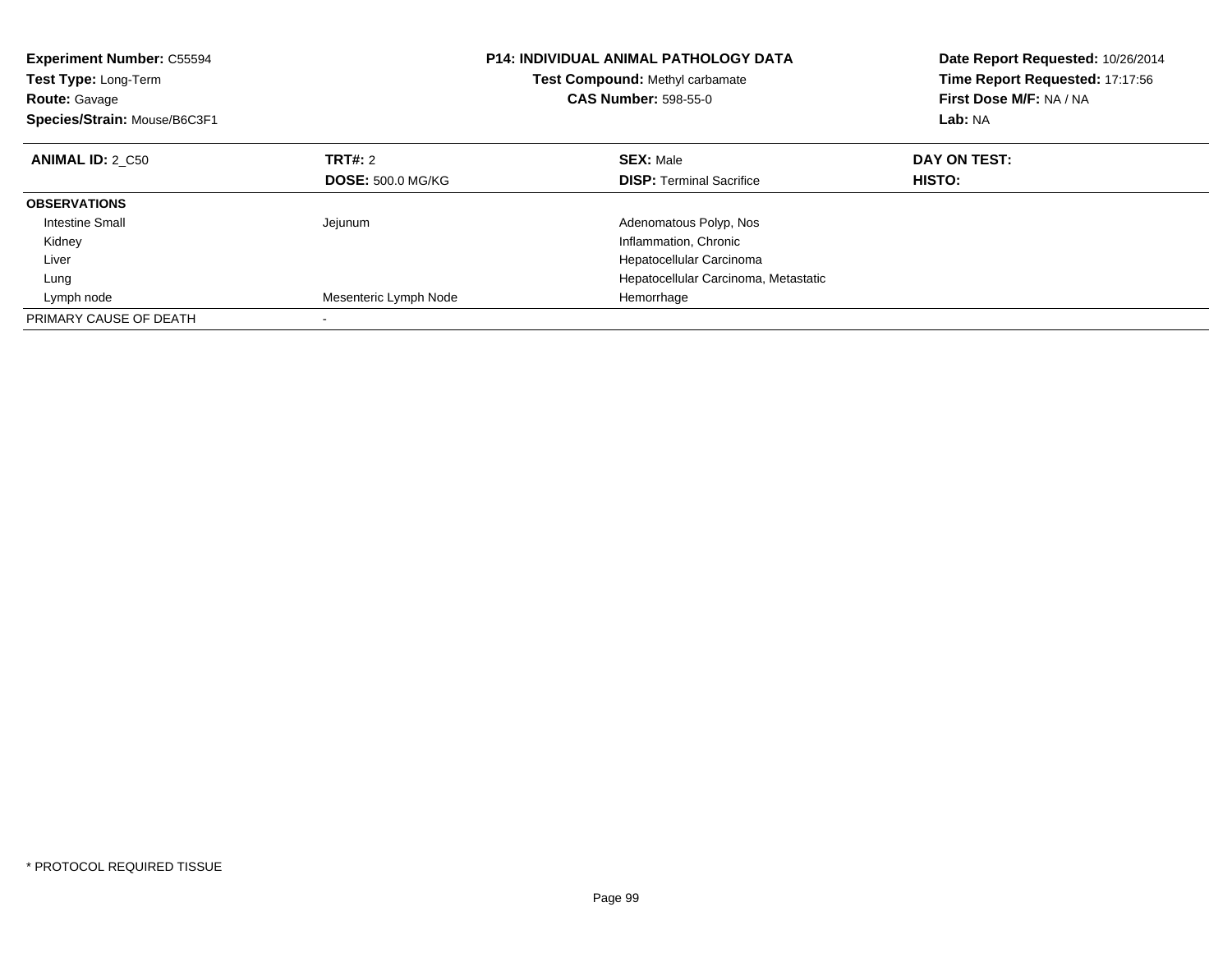**Experiment Number:** C55594**Test Type:** Long-Term**Route:** Gavage **Species/Strain:** Mouse/B6C3F1**P14: INDIVIDUAL ANIMAL PATHOLOGY DATATest Compound:** Methyl carbamate**CAS Number:** 598-55-0**Date Report Requested:** 10/26/2014**Time Report Requested:** 17:17:56**First Dose M/F:** NA / NA**Lab:** NA**ANIMAL ID:** 3\_C01**TRT#:** 3 **SEX:** Male **DAY ON TEST: DOSE:** 0**DISP:** Terminal Sacrifice **HISTO: OBSERVATIONS** Adrenal glandCapsule **Capsule Capsule Capsule Capsule** Hyperplasia, Nos<br>
Mineralization Brainn and the control of the control of the control of the control of the control of the control of the control of the control of the control of the control of the control of the control of the control of the control of the co Harderian glandHardarian Gland **Adenoma, Nos** Adenoma, Nos Kidney Inflammation, Chronic Tubule Regeneration, Nos Lung Lymphocytic Inflammatory Infiltrate Pancreas Inflammation, Chronic Salivary gland Inflammation, Chronic Trachea Inflammation, Acute PRIMARY CAUSE OF DEATH-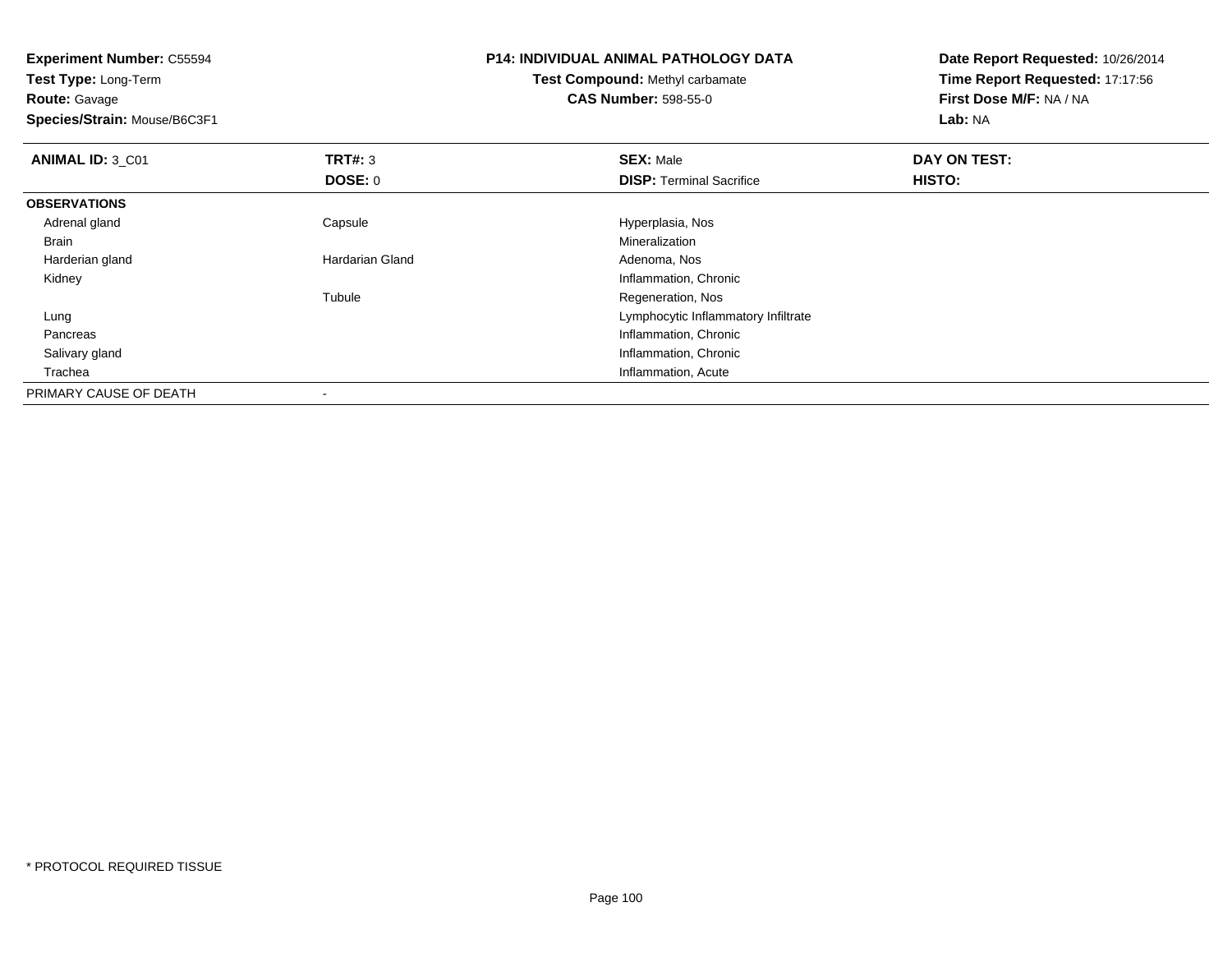| <b>Experiment Number: C55594</b><br>Test Type: Long-Term<br><b>Route: Gavage</b><br>Species/Strain: Mouse/B6C3F1 | <b>P14: INDIVIDUAL ANIMAL PATHOLOGY DATA</b><br>Test Compound: Methyl carbamate<br><b>CAS Number: 598-55-0</b> |                                                | Date Report Requested: 10/26/2014<br>Time Report Requested: 17:17:56<br>First Dose M/F: NA / NA<br>Lab: NA |
|------------------------------------------------------------------------------------------------------------------|----------------------------------------------------------------------------------------------------------------|------------------------------------------------|------------------------------------------------------------------------------------------------------------|
| <b>ANIMAL ID: 3 C02</b>                                                                                          | TRT#: 3<br><b>DOSE: 0</b>                                                                                      | <b>SEX: Male</b><br><b>DISP: Natural Death</b> | DAY ON TEST:<br><b>HISTO:</b>                                                                              |
| <b>OBSERVATIONS</b>                                                                                              |                                                                                                                |                                                |                                                                                                            |
|                                                                                                                  |                                                                                                                |                                                |                                                                                                            |
| Liver                                                                                                            | Hepatocytes                                                                                                    | Necrosis, Nos                                  |                                                                                                            |
| Testis                                                                                                           | Tubule                                                                                                         | Mineralization                                 |                                                                                                            |
| Unspecified                                                                                                      | Multiple Organs Nos                                                                                            | Lymphoma, Nos-Malignant                        |                                                                                                            |
| PRIMARY CAUSE OF DEATH                                                                                           |                                                                                                                |                                                |                                                                                                            |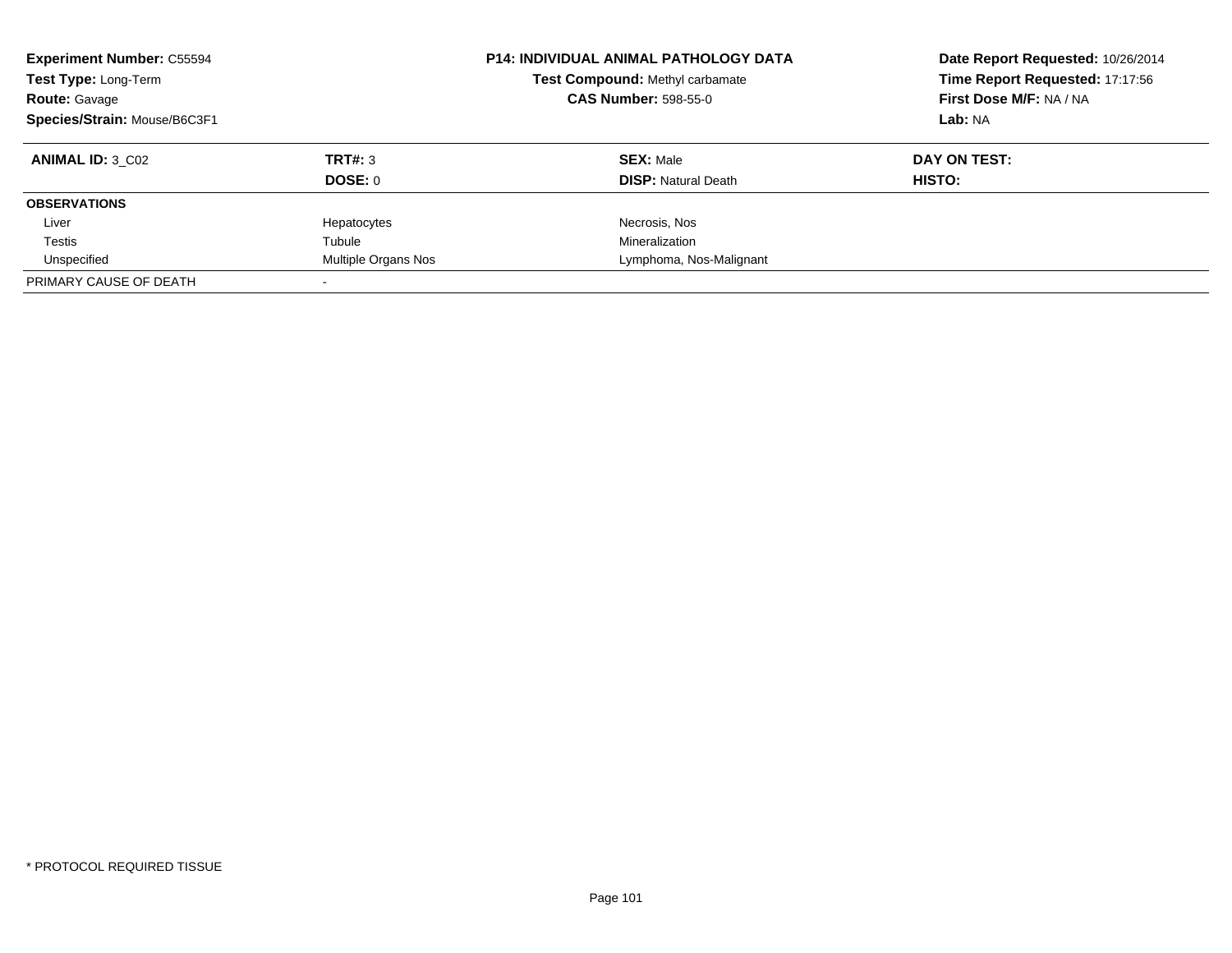| <b>Experiment Number: C55594</b><br>Test Type: Long-Term<br><b>Route: Gavage</b><br>Species/Strain: Mouse/B6C3F1 |                           | <b>P14: INDIVIDUAL ANIMAL PATHOLOGY DATA</b><br>Test Compound: Methyl carbamate<br><b>CAS Number: 598-55-0</b>                                                                 | Date Report Requested: 10/26/2014<br>Time Report Requested: 17:17:56<br>First Dose M/F: NA / NA<br>Lab: NA |
|------------------------------------------------------------------------------------------------------------------|---------------------------|--------------------------------------------------------------------------------------------------------------------------------------------------------------------------------|------------------------------------------------------------------------------------------------------------|
| ANIMAL ID: 3 C03                                                                                                 | TRT#: 3<br><b>DOSE: 0</b> | <b>SEX: Male</b><br><b>DISP:</b> Terminal Sacrifice                                                                                                                            | DAY ON TEST:<br>HISTO:                                                                                     |
| <b>OBSERVATIONS</b>                                                                                              |                           |                                                                                                                                                                                |                                                                                                            |
| Adrenal gland<br>Kidney<br>Liver<br>Lung<br>Salivary gland<br>Testis<br>Unspecified                              | Capsule                   | Hyperplasia, Nos<br>Inflammation, Chronic<br>Hepatocellular Adenoma<br>Lymphocytic Inflammatory Infiltrate<br>Inflammation, Chronic<br>Interstitial-Cell Tumor<br>Fibrosarcoma |                                                                                                            |
| PRIMARY CAUSE OF DEATH                                                                                           |                           |                                                                                                                                                                                |                                                                                                            |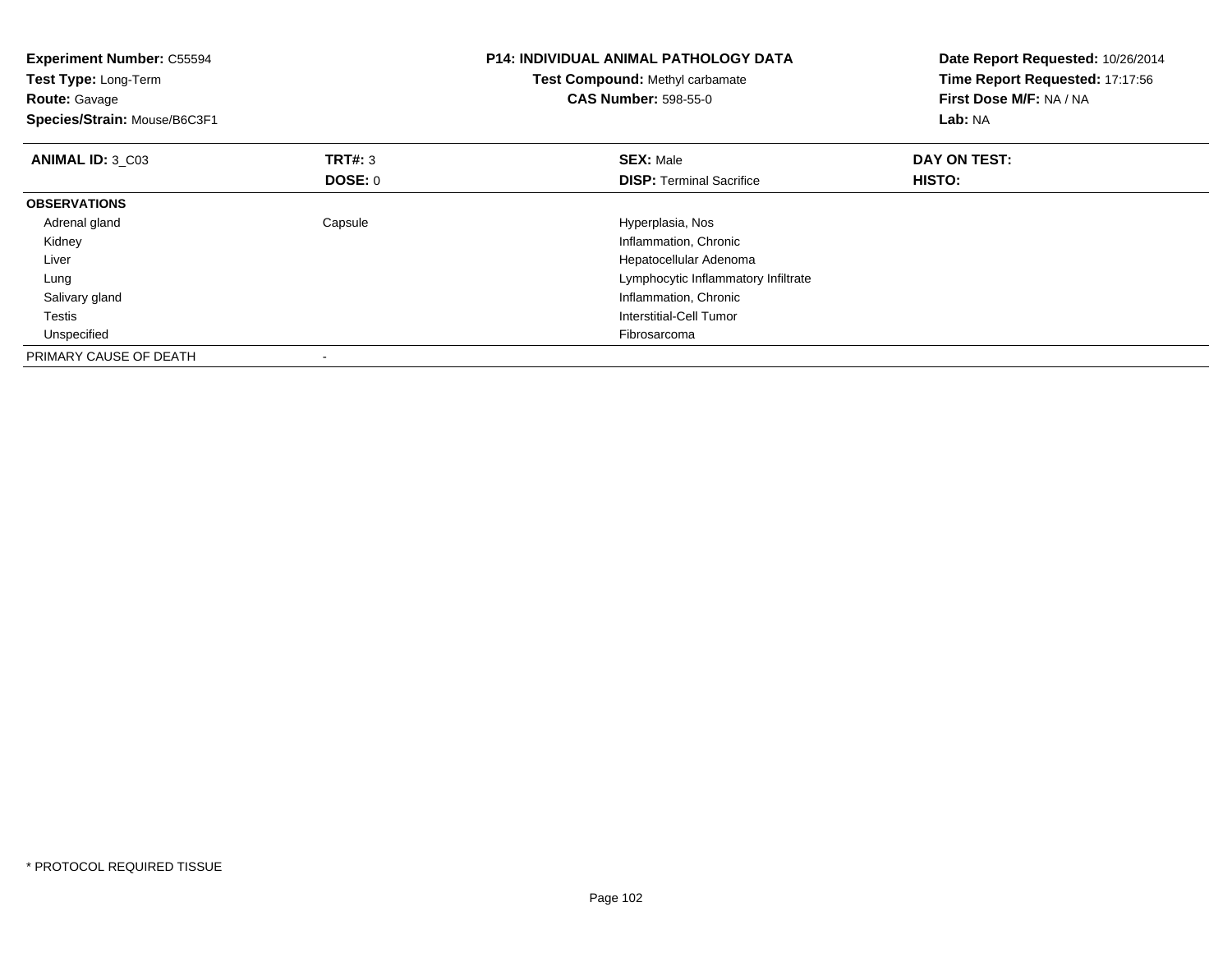| <b>Experiment Number: C55594</b><br>Test Type: Long-Term<br><b>Route: Gavage</b><br>Species/Strain: Mouse/B6C3F1 |         | P14: INDIVIDUAL ANIMAL PATHOLOGY DATA<br>Test Compound: Methyl carbamate<br><b>CAS Number: 598-55-0</b> | Date Report Requested: 10/26/2014<br>Time Report Requested: 17:17:56<br>First Dose M/F: NA / NA<br>Lab: NA |
|------------------------------------------------------------------------------------------------------------------|---------|---------------------------------------------------------------------------------------------------------|------------------------------------------------------------------------------------------------------------|
| <b>ANIMAL ID: 3 C04</b>                                                                                          | TRT#: 3 | <b>SEX: Male</b>                                                                                        | DAY ON TEST:                                                                                               |
|                                                                                                                  | DOSE: 0 | <b>DISP:</b> Natural Death                                                                              | HISTO:                                                                                                     |
| <b>OBSERVATIONS</b>                                                                                              |         |                                                                                                         |                                                                                                            |
| Kidney                                                                                                           |         | Mineralization                                                                                          |                                                                                                            |
| Liver                                                                                                            |         | Giant-Cell, Multinucleate                                                                               |                                                                                                            |
| Lung                                                                                                             |         | Histiocytosis                                                                                           |                                                                                                            |
|                                                                                                                  |         | Lymphocytic Inflammatory Infiltrate                                                                     |                                                                                                            |
| Salivary gland                                                                                                   |         | Inflammation, Chronic                                                                                   |                                                                                                            |
| Urethra                                                                                                          |         | Inflammation, Acute                                                                                     |                                                                                                            |
| PRIMARY CAUSE OF DEATH                                                                                           |         |                                                                                                         |                                                                                                            |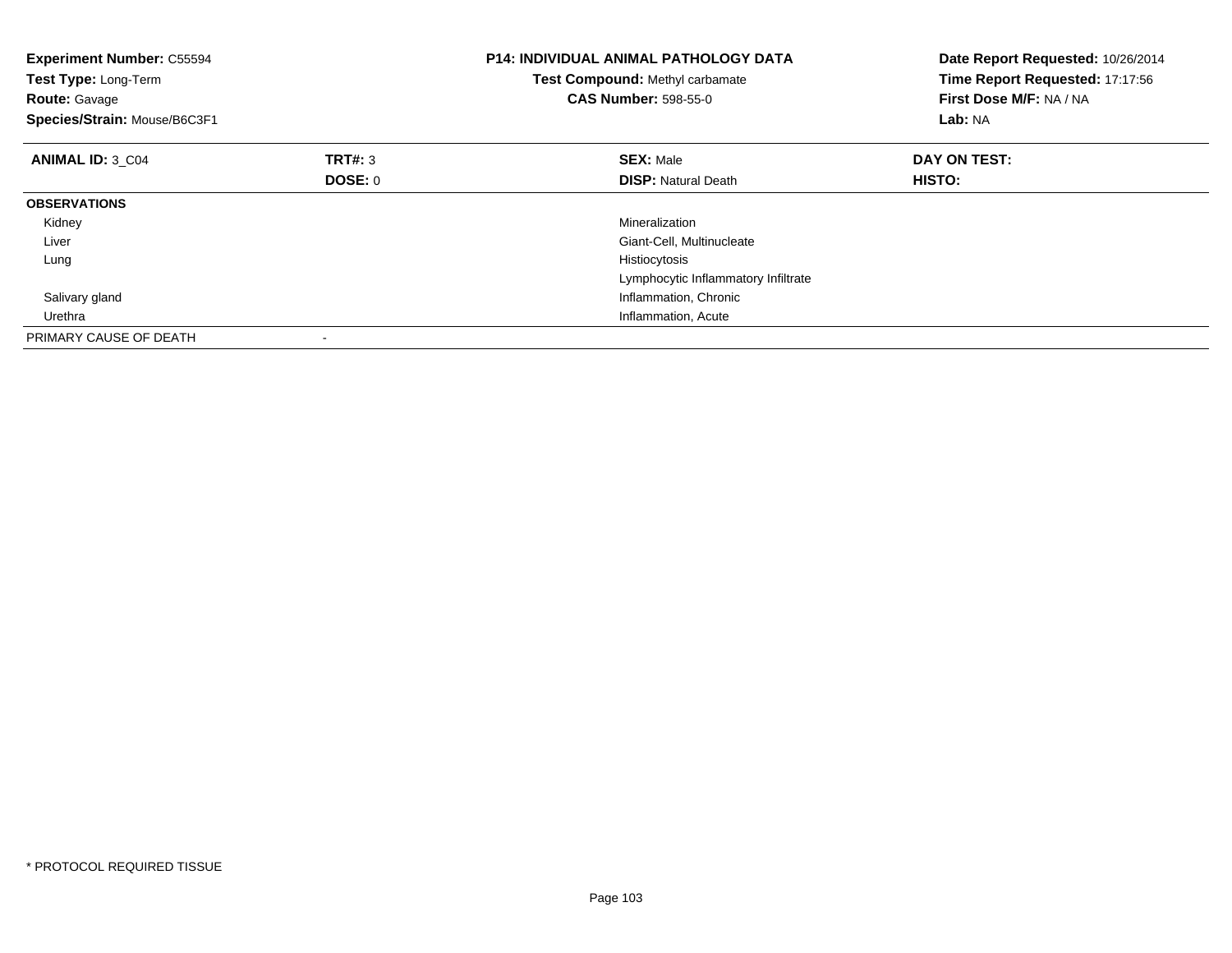**Experiment Number:** C55594

**Test Type:** Long-Term**Route:** Gavage

**Species/Strain:** Mouse/B6C3F1

## **P14: INDIVIDUAL ANIMAL PATHOLOGY DATA**

## **Test Compound:** Methyl carbamate**CAS Number:** 598-55-0

**Date Report Requested:** 10/26/2014**Time Report Requested:** 17:17:56**First Dose M/F:** NA / NA**Lab:** NA

| <b>ANIMAL ID: 3_C05</b> | TRT#: 3        | <b>SEX: Male</b>             | DAY ON TEST: |
|-------------------------|----------------|------------------------------|--------------|
|                         | <b>DOSE: 0</b> | <b>DISP: Natural Death</b>   | HISTO:       |
| <b>OBSERVATIONS</b>     |                |                              |              |
| Adrenal gland           |                | Cortical Adenoma             |              |
| Brain                   |                | Mineralization               |              |
| Kidney                  | Papilla        | Necrosis, Nos                |              |
| Lung                    |                | Alveolar/Bronchiolar Adenoma |              |
|                         |                | Hemorrhage                   |              |
|                         |                | Hyperplasia, Adenomatous     |              |
| Pancreas                | Islets         | Hyperplasia, Nos             |              |
| Spleen                  | Follicles      | Necrosis, Nos                |              |
| Thyroid                 |                | Cyst, Embryonal Duct         |              |
| Urethra                 |                | Inflammation, Acute          |              |
| Urinary bladder         |                | Hemorrhage                   |              |
| PRIMARY CAUSE OF DEATH  | $\sim$         |                              |              |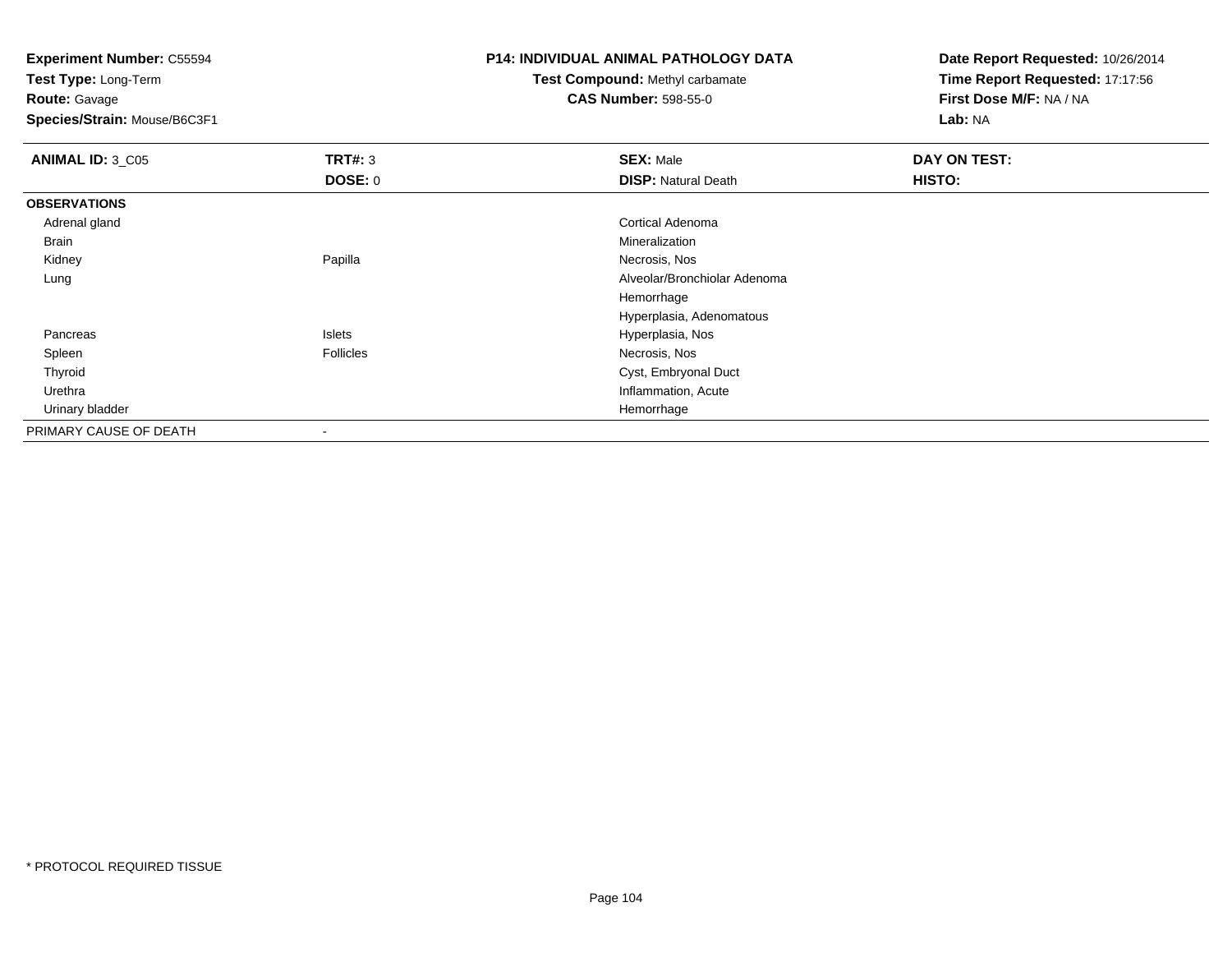**Experiment Number:** C55594

**Test Type:** Long-Term**Route:** Gavage

**Species/Strain:** Mouse/B6C3F1

## **P14: INDIVIDUAL ANIMAL PATHOLOGY DATA**

## **Test Compound:** Methyl carbamate**CAS Number:** 598-55-0

**Date Report Requested:** 10/26/2014**Time Report Requested:** 17:17:56**First Dose M/F:** NA / NA**Lab:** NA

| ANIMAL ID: 3 C06       | TRT#: 3<br><b>DOSE: 0</b> | <b>SEX: Male</b><br><b>DISP: Terminal Sacrifice</b> | DAY ON TEST:<br>HISTO: |
|------------------------|---------------------------|-----------------------------------------------------|------------------------|
| <b>OBSERVATIONS</b>    |                           |                                                     |                        |
|                        |                           |                                                     |                        |
| Adrenal gland          | Capsule                   | Hyperplasia, Nos                                    |                        |
| Kidney                 |                           | Inflammation, Chronic                               |                        |
| Liver                  |                           | Hepatocellular Carcinoma                            |                        |
|                        |                           | Inflammation, Chronic                               |                        |
| Lung                   |                           | Alveolar/Bronchiolar Adenoma                        |                        |
|                        |                           | Hyperplasia, Adenomatous                            |                        |
|                        |                           | Inflammation, Active Chronic                        |                        |
|                        |                           | Lymphocytic Inflammatory Infiltrate                 |                        |
| Pancreas               |                           | Inflammation, Chronic                               |                        |
| Prostate               |                           | Inflammation, Acute                                 |                        |
| Salivary gland         |                           | Inflammation, Chronic                               |                        |
| Urinary bladder        |                           | Inflammation, Chronic                               |                        |
| PRIMARY CAUSE OF DEATH |                           |                                                     |                        |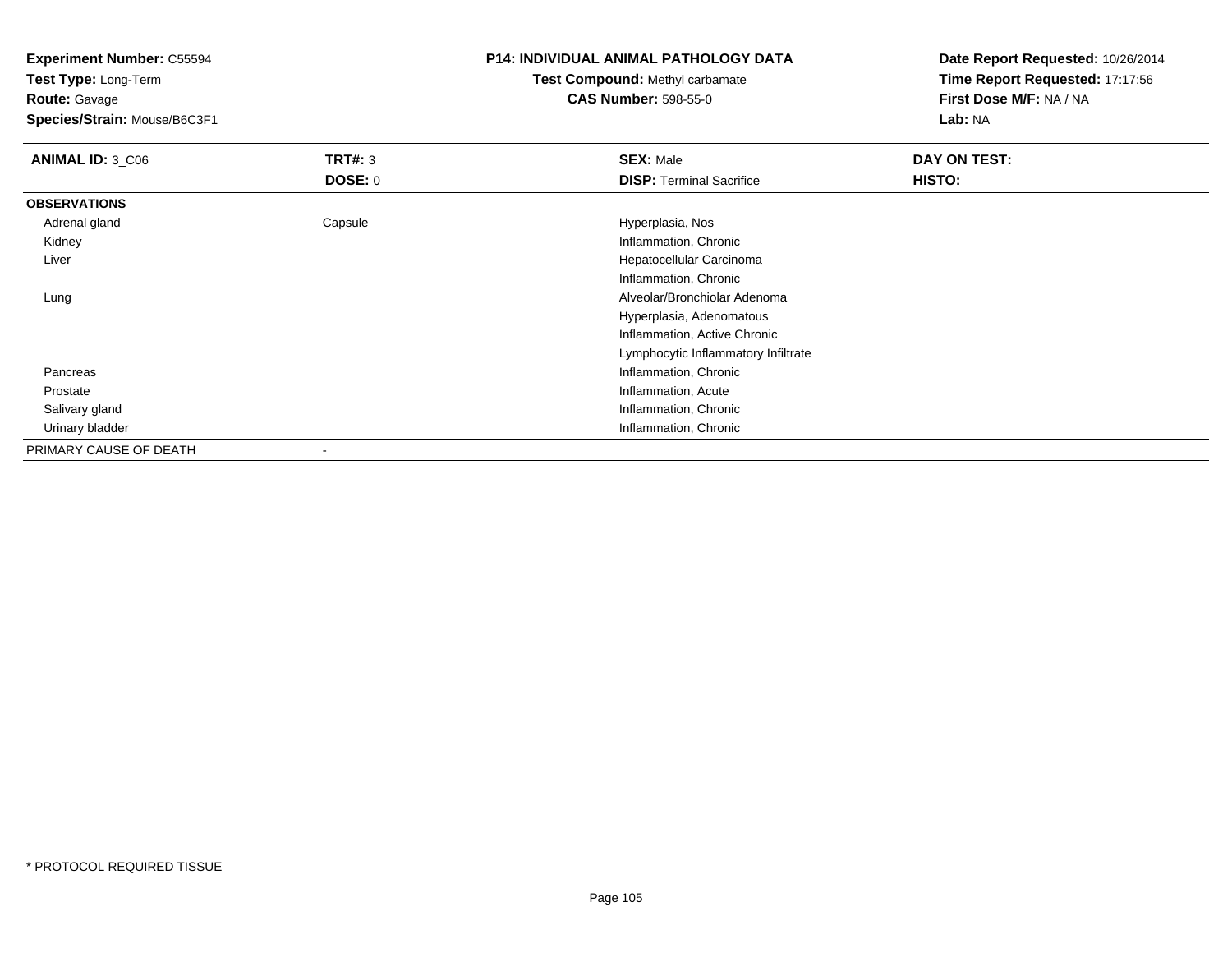| <b>Experiment Number: C55594</b><br>Test Type: Long-Term<br><b>Route: Gavage</b><br>Species/Strain: Mouse/B6C3F1 |                    | <b>P14: INDIVIDUAL ANIMAL PATHOLOGY DATA</b><br>Test Compound: Methyl carbamate<br><b>CAS Number: 598-55-0</b> | Date Report Requested: 10/26/2014<br>Time Report Requested: 17:17:56<br>First Dose M/F: NA / NA<br>Lab: NA |
|------------------------------------------------------------------------------------------------------------------|--------------------|----------------------------------------------------------------------------------------------------------------|------------------------------------------------------------------------------------------------------------|
| <b>ANIMAL ID: 3 C07</b>                                                                                          | TRT#: 3<br>DOSE: 0 | <b>SEX: Male</b><br><b>DISP: Natural Death</b>                                                                 | DAY ON TEST:<br>HISTO:                                                                                     |
| <b>OBSERVATIONS</b>                                                                                              |                    |                                                                                                                |                                                                                                            |
| Lung                                                                                                             |                    | Histiocytosis<br>Hyperplasia, Adenomatous<br>Lymphocytic Inflammatory Infiltrate                               |                                                                                                            |
| Salivary gland                                                                                                   |                    | Inflammation, Chronic                                                                                          |                                                                                                            |
| PRIMARY CAUSE OF DEATH                                                                                           |                    |                                                                                                                |                                                                                                            |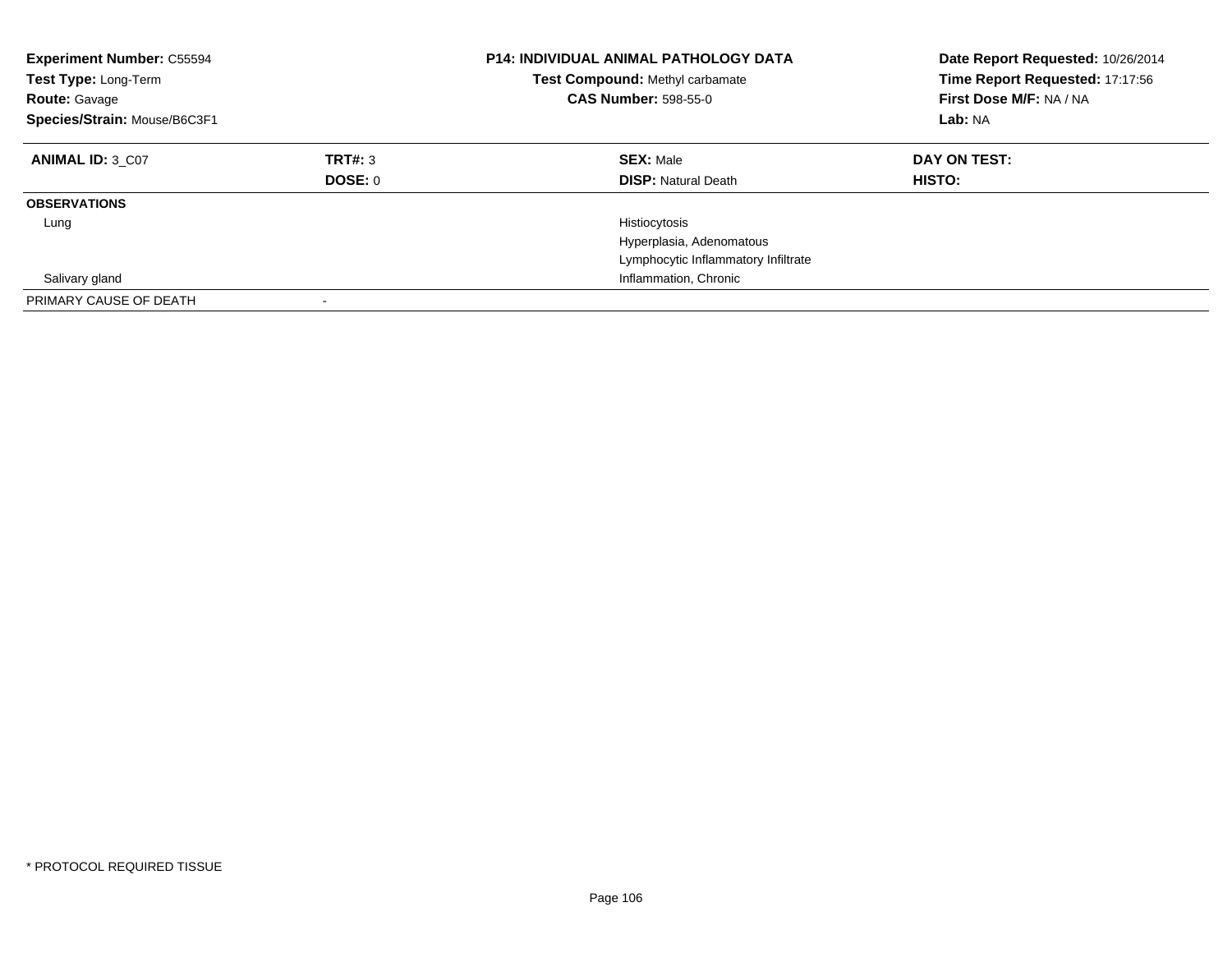| <b>Experiment Number: C55594</b><br>Test Type: Long-Term |                     | <b>P14: INDIVIDUAL ANIMAL PATHOLOGY DATA</b> | Date Report Requested: 10/26/2014 |
|----------------------------------------------------------|---------------------|----------------------------------------------|-----------------------------------|
|                                                          |                     | <b>Test Compound: Methyl carbamate</b>       | Time Report Requested: 17:17:56   |
| <b>Route: Gavage</b>                                     |                     | <b>CAS Number: 598-55-0</b>                  | <b>First Dose M/F: NA / NA</b>    |
| Species/Strain: Mouse/B6C3F1                             |                     |                                              | Lab: NA                           |
| <b>ANIMAL ID: 3 C08</b>                                  | TRT#: 3             | <b>SEX: Male</b>                             | DAY ON TEST:                      |
|                                                          | DOSE: 0             | <b>DISP:</b> Moribund Sacrifice              | HISTO:                            |
| <b>OBSERVATIONS</b>                                      |                     |                                              |                                   |
| Brain                                                    |                     | Mineralization                               |                                   |
| Unspecified                                              | Multiple Organs Nos | Lymphoma, Lymphocytic-Malignant Type         |                                   |
| PRIMARY CAUSE OF DEATH                                   |                     |                                              |                                   |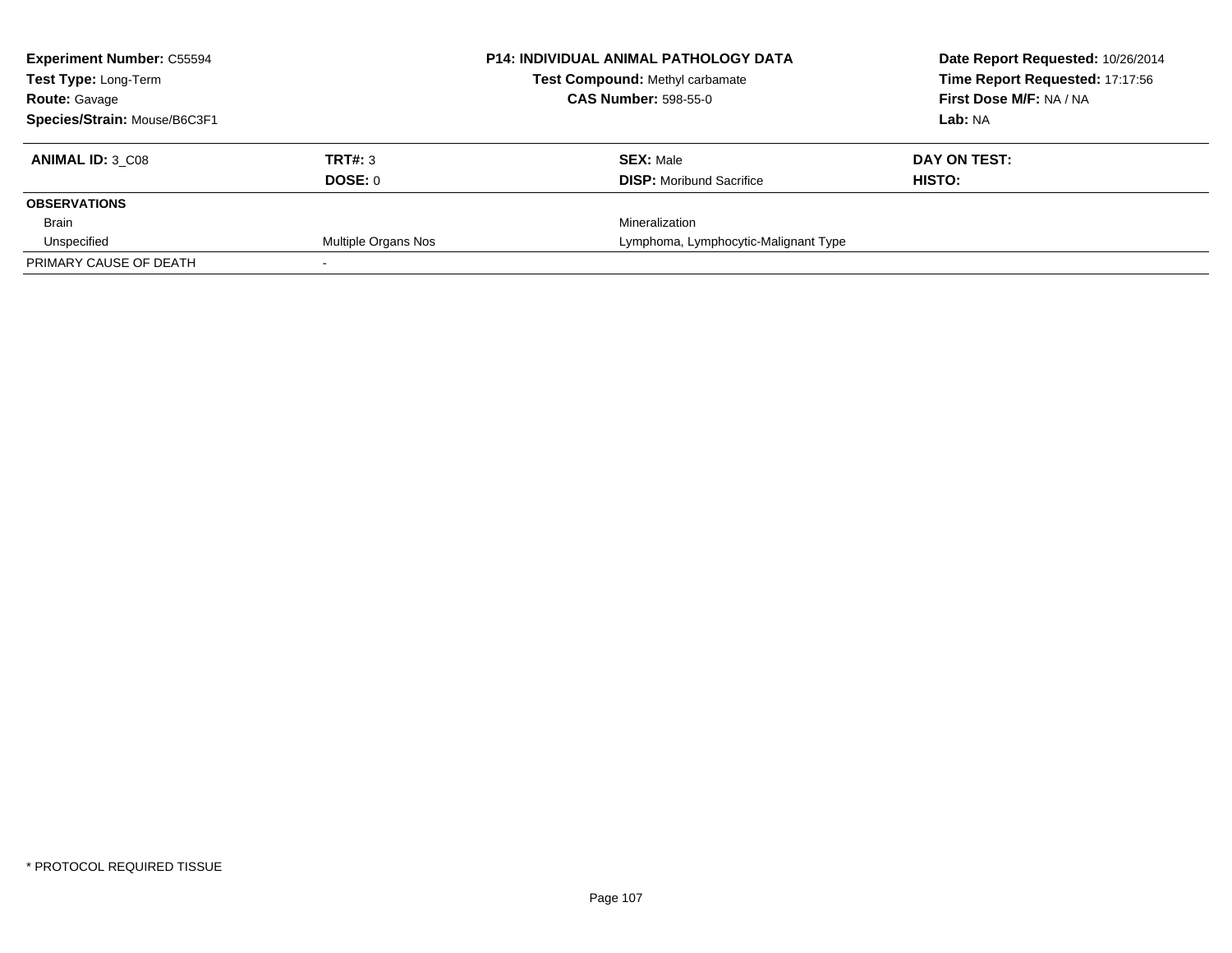| <b>Experiment Number: C55594</b><br>Test Type: Long-Term |                | <b>P14: INDIVIDUAL ANIMAL PATHOLOGY DATA</b> | Date Report Requested: 10/26/2014<br>Time Report Requested: 17:17:56 |  |
|----------------------------------------------------------|----------------|----------------------------------------------|----------------------------------------------------------------------|--|
|                                                          |                | <b>Test Compound: Methyl carbamate</b>       |                                                                      |  |
| <b>Route: Gavage</b>                                     |                | <b>CAS Number: 598-55-0</b>                  | First Dose M/F: NA / NA                                              |  |
| Species/Strain: Mouse/B6C3F1                             |                |                                              | Lab: NA                                                              |  |
| <b>ANIMAL ID: 3 C09</b>                                  | <b>TRT#: 3</b> | <b>SEX: Male</b>                             | DAY ON TEST:                                                         |  |
|                                                          | <b>DOSE: 0</b> | <b>DISP: Terminal Sacrifice</b>              | HISTO:                                                               |  |
| <b>OBSERVATIONS</b>                                      |                |                                              |                                                                      |  |
| Adrenal gland                                            | Capsule        | Hyperplasia, Nos                             |                                                                      |  |
| Kidney                                                   |                | Inflammation, Chronic                        |                                                                      |  |
| Liver                                                    |                | Cytoplasmic Vacuolization                    |                                                                      |  |
| Lung                                                     |                | Alveolar/Bronchiolar Adenoma                 |                                                                      |  |
|                                                          |                | Hyperplasia, Adenomatous                     |                                                                      |  |
|                                                          |                | Lymphocytic Inflammatory Infiltrate          |                                                                      |  |
| Salivary gland                                           |                | Inflammation, Chronic                        |                                                                      |  |
| Tooth                                                    |                | Congenital Malformation, Nos                 |                                                                      |  |
| Unspecified                                              |                | Fibroma                                      |                                                                      |  |
| PRIMARY CAUSE OF DEATH                                   |                |                                              |                                                                      |  |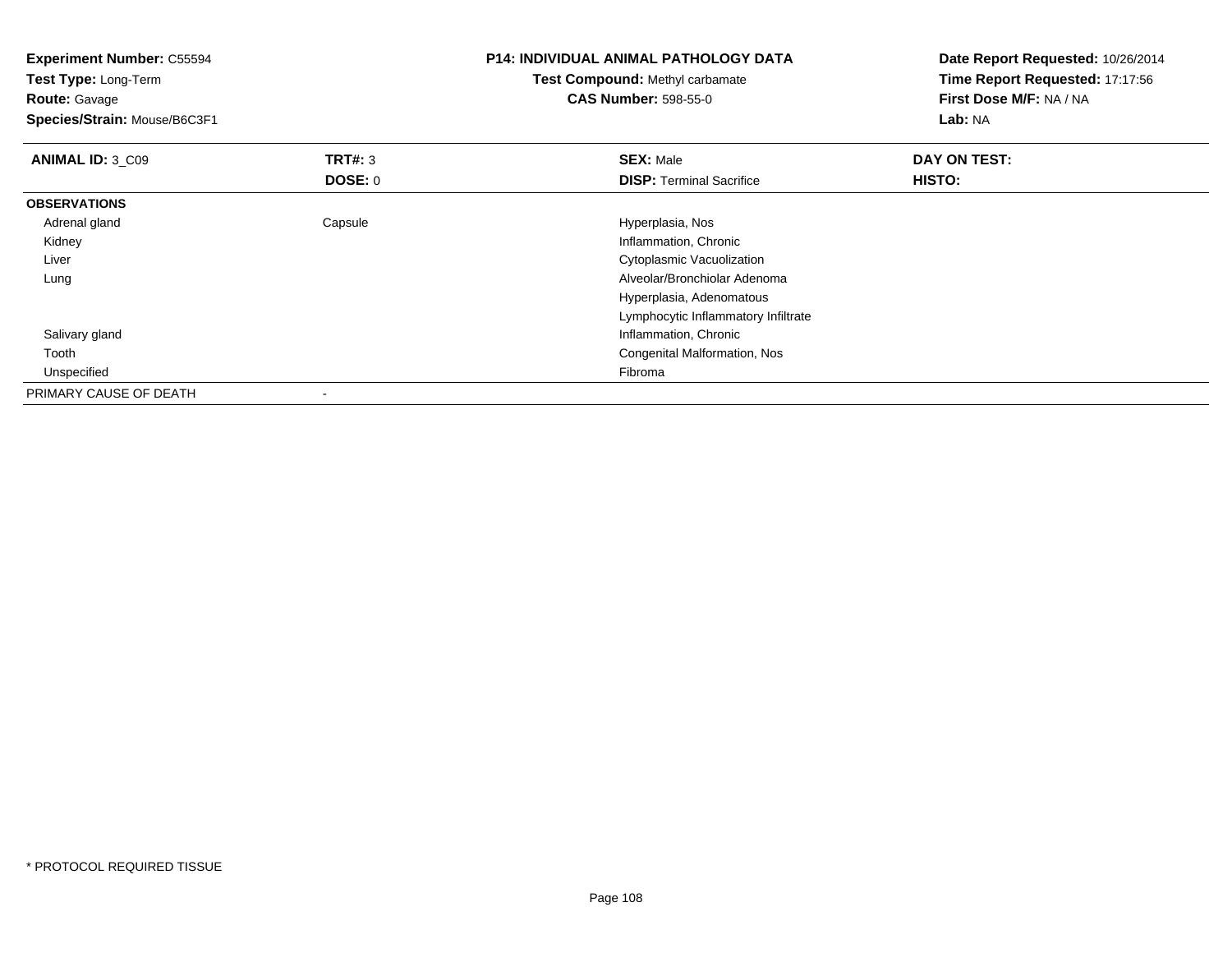**Experiment Number:** C55594**Test Type:** Long-Term**Route:** Gavage **Species/Strain:** Mouse/B6C3F1**P14: INDIVIDUAL ANIMAL PATHOLOGY DATATest Compound:** Methyl carbamate**CAS Number:** 598-55-0**Date Report Requested:** 10/26/2014**Time Report Requested:** 17:17:56**First Dose M/F:** NA / NA**Lab:** NA**ANIMAL ID: 3 C10 C TRT#:** 3 **SEX:** Male **DAY ON TEST: DOSE:** 0**DISP:** Terminal Sacrifice **HISTO: OBSERVATIONS** Adrenal glandCapsule **Capsule Hyperplasia**, Nos Medulla Pheochromocytoma Blood vessel Sup.Panc-Duod.Artery Inflammation, Chronic Brainn and the control of the control of the control of the control of the control of the control of the control of the control of the control of the control of the control of the control of the control of the control of the co Kidney Inflammation, Chronic Lungg and the state of the state of the state of the state of the state of the state of the state of the state of the state of the state of the state of the state of the state of the state of the state of the state of the stat Lymphocytic Inflammatory Infiltrate PancreasAcinus **Acinus** Atrophy, Nos Inflammation, Chronic**Inflammation, Chronic**  Salivary glandPRIMARY CAUSE OF DEATH-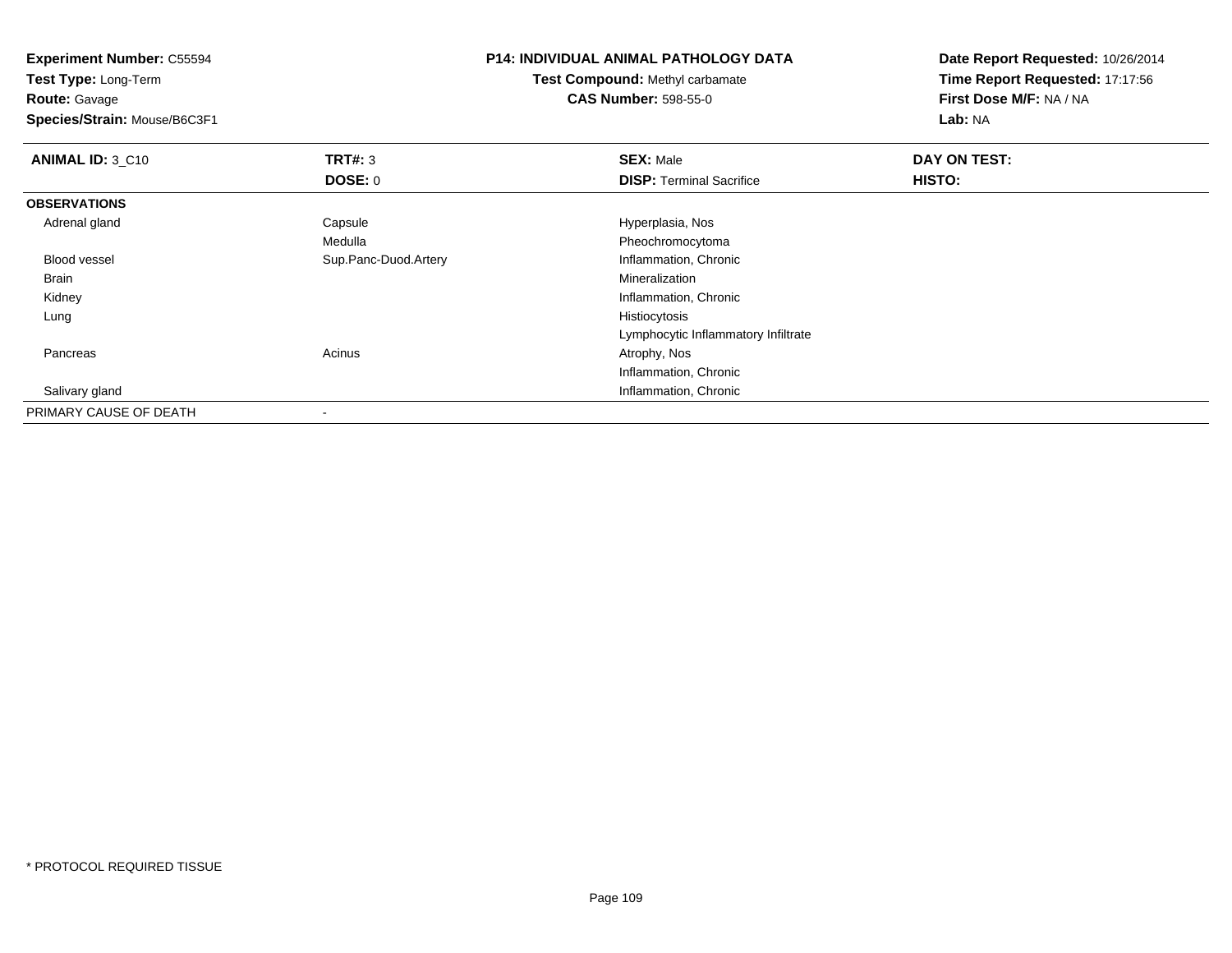**Test Type:** Long-Term**Route:** Gavage

**Species/Strain:** Mouse/B6C3F1

# **P14: INDIVIDUAL ANIMAL PATHOLOGY DATA**

**Test Compound:** Methyl carbamate**CAS Number:** 598-55-0

| <b>ANIMAL ID: 3 C11</b> | TRT#: 3               | <b>SEX: Male</b>                    | DAY ON TEST: |  |
|-------------------------|-----------------------|-------------------------------------|--------------|--|
|                         | DOSE: 0               | <b>DISP: Terminal Sacrifice</b>     | HISTO:       |  |
| <b>OBSERVATIONS</b>     |                       |                                     |              |  |
| Adrenal gland           | Capsule               | Hyperplasia, Nos                    |              |  |
| Brain                   |                       | Mineralization                      |              |  |
| Kidney                  |                       | Inflammation, Chronic               |              |  |
| Liver                   |                       | Cytoplasmic Vacuolization           |              |  |
|                         |                       | Giant-Cell, Multinucleate           |              |  |
| Lung                    |                       | Hyperplasia, Adenomatous            |              |  |
|                         |                       | Lymphocytic Inflammatory Infiltrate |              |  |
| Lymph node              | Mesenteric Lymph Node | Hematopoiesis                       |              |  |
| Pancreas                |                       | Inflammation, Chronic               |              |  |
| Salivary gland          |                       | Inflammation, Chronic               |              |  |
| PRIMARY CAUSE OF DEATH  |                       |                                     |              |  |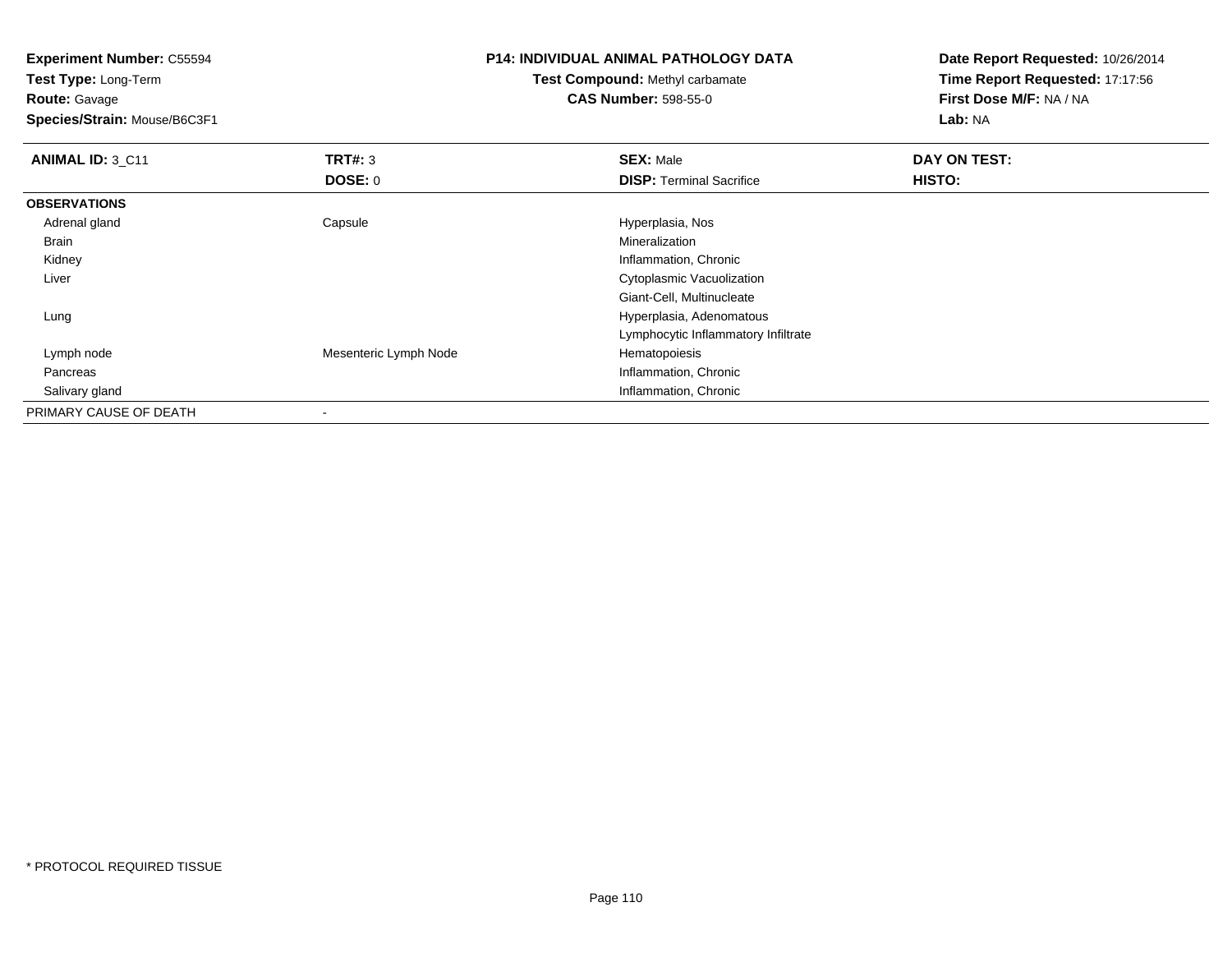**Experiment Number:** C55594**Test Type:** Long-Term**Route:** Gavage **Species/Strain:** Mouse/B6C3F1**P14: INDIVIDUAL ANIMAL PATHOLOGY DATATest Compound:** Methyl carbamate**CAS Number:** 598-55-0**Date Report Requested:** 10/26/2014**Time Report Requested:** 17:17:56**First Dose M/F:** NA / NA**Lab:** NA**ANIMAL ID: 3 C12 TRT#:** <sup>3</sup> **SEX:** Male **DAY ON TEST: DOSE:** 0**DISP:** Terminal Sacrifice **HISTO: OBSERVATIONS** Adrenal glandCapsule **Capsule Capsule Capsule Capsule** Hyperplasia, Nos<br>
Mineralization Brainn and the control of the control of the control of the control of the control of the control of the control of the control of the control of the control of the control of the control of the control of the control of the co Gall bladder Inflammation, Active Chronic Kidney Inflammation, Chronic Lung Lymphocytic Inflammatory Infiltrate Pancreas Cytoplasmic Vacuolization Salivary gland Inflammation, Chronic Thyroid Cyst, Embryonal Duct Unspecifiedd **Example 2018** and the control of the control of the control of the control of the control of the control of the control of the control of the control of the control of the control of the control of the control of the co Multiple Organs Nos HemangiosarcomaPRIMARY CAUSE OF DEATH-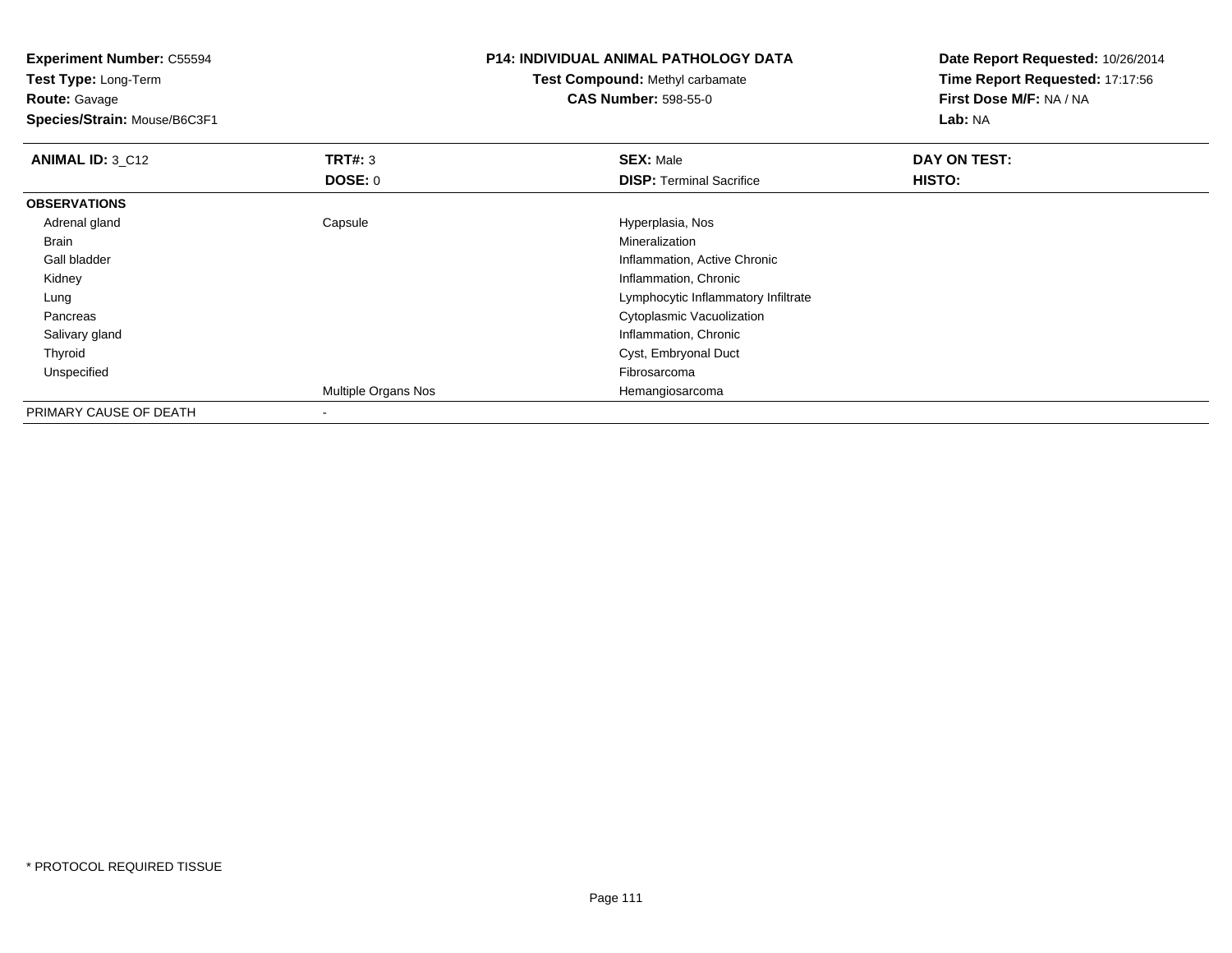| <b>Experiment Number: C55594</b><br>Test Type: Long-Term<br><b>Route: Gavage</b><br>Species/Strain: Mouse/B6C3F1 |                    | <b>P14: INDIVIDUAL ANIMAL PATHOLOGY DATA</b><br>Test Compound: Methyl carbamate<br><b>CAS Number: 598-55-0</b> | Date Report Requested: 10/26/2014<br>Time Report Requested: 17:17:56<br>First Dose M/F: NA / NA<br>Lab: NA |
|------------------------------------------------------------------------------------------------------------------|--------------------|----------------------------------------------------------------------------------------------------------------|------------------------------------------------------------------------------------------------------------|
| ANIMAL ID: 3 C13                                                                                                 | TRT#: 3            | <b>SEX: Male</b>                                                                                               | DAY ON TEST:                                                                                               |
|                                                                                                                  | <b>DOSE: 0</b>     | <b>DISP:</b> Natural Death                                                                                     | HISTO:                                                                                                     |
| <b>OBSERVATIONS</b>                                                                                              |                    |                                                                                                                |                                                                                                            |
| Adrenal gland                                                                                                    | Capsule            | Hyperplasia, Nos                                                                                               |                                                                                                            |
| <b>Brain</b>                                                                                                     | Craniobuccal Pouch | Cyst, Nos                                                                                                      |                                                                                                            |
|                                                                                                                  |                    | Mineralization                                                                                                 |                                                                                                            |
| Heart                                                                                                            |                    | Inflammation, Chronic                                                                                          |                                                                                                            |
| Kidney                                                                                                           |                    | Inflammation, Chronic                                                                                          |                                                                                                            |
| Liver                                                                                                            |                    | Giant-Cell, Multinucleate                                                                                      |                                                                                                            |
| PRIMARY CAUSE OF DEATH                                                                                           |                    |                                                                                                                |                                                                                                            |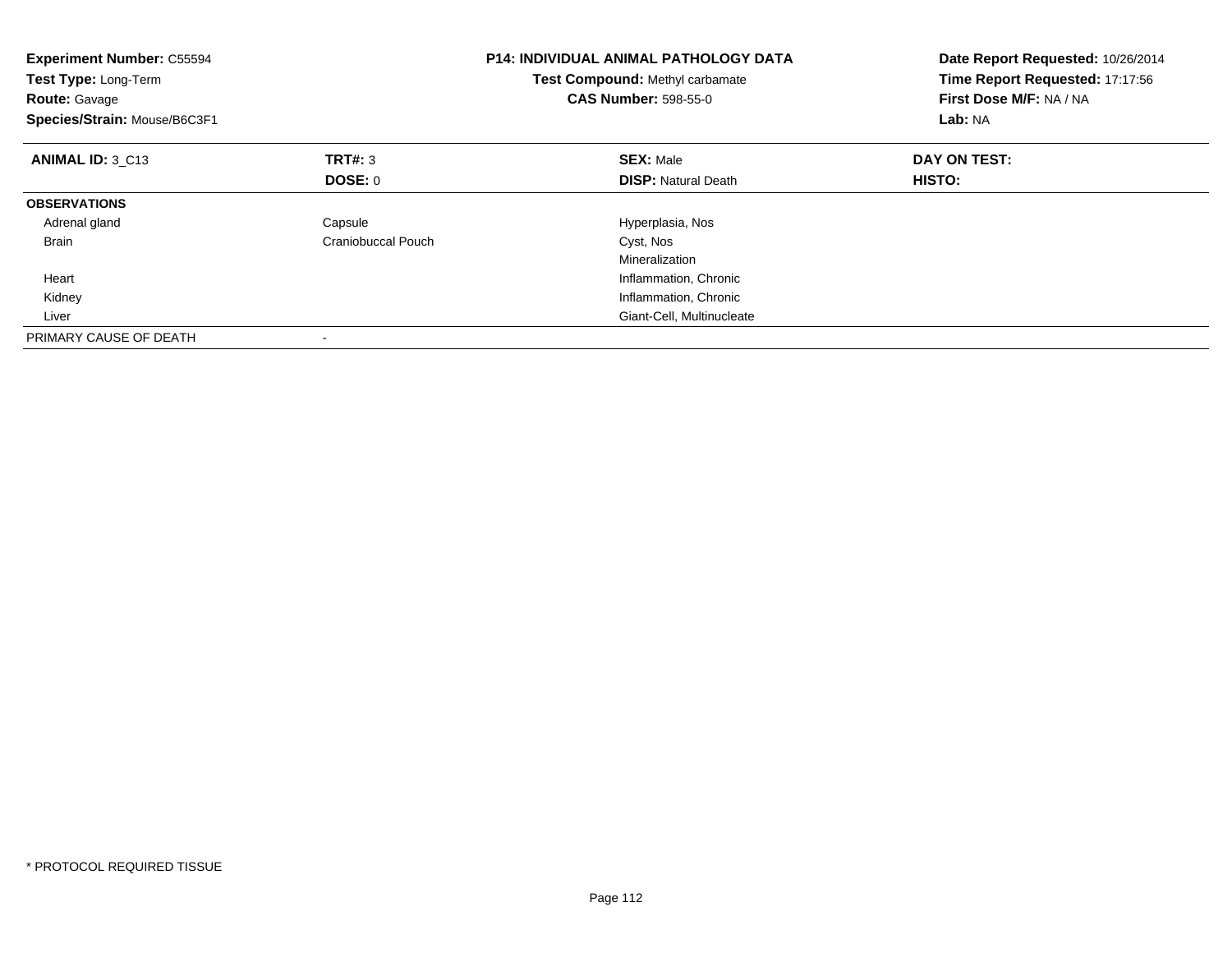| <b>Experiment Number: C55594</b><br>Test Type: Long-Term<br><b>Route:</b> Gavage<br>Species/Strain: Mouse/B6C3F1 |                      | <b>P14: INDIVIDUAL ANIMAL PATHOLOGY DATA</b><br><b>Test Compound: Methyl carbamate</b><br><b>CAS Number: 598-55-0</b> | Date Report Requested: 10/26/2014<br>Time Report Requested: 17:17:56<br>First Dose M/F: NA / NA<br>Lab: NA |
|------------------------------------------------------------------------------------------------------------------|----------------------|-----------------------------------------------------------------------------------------------------------------------|------------------------------------------------------------------------------------------------------------|
| <b>ANIMAL ID: 3 C14</b>                                                                                          | <b>TRT#: 3</b>       | <b>SEX: Male</b>                                                                                                      | DAY ON TEST:                                                                                               |
|                                                                                                                  | DOSE: 0              | <b>DISP:</b> Natural Death                                                                                            | HISTO:                                                                                                     |
| <b>OBSERVATIONS</b>                                                                                              |                      |                                                                                                                       |                                                                                                            |
| Adrenal gland                                                                                                    | Capsule              | Hyperplasia, Nos                                                                                                      |                                                                                                            |
| Brain                                                                                                            |                      | Mineralization                                                                                                        |                                                                                                            |
| Heart                                                                                                            | Epicardium           | Inflammation, Acute                                                                                                   |                                                                                                            |
| Intestine Small                                                                                                  | <b>Mesentery Nos</b> | Inflammation, Acute                                                                                                   |                                                                                                            |
| Kidney                                                                                                           |                      | Pyelonephritis, Acute                                                                                                 |                                                                                                            |
| Lung                                                                                                             | Pleura Nos           | Inflammation, Acute                                                                                                   |                                                                                                            |
| Prostate                                                                                                         |                      | Inflammation, Acute                                                                                                   |                                                                                                            |
| Skin                                                                                                             |                      | Inflammation, Acute Suppurative                                                                                       |                                                                                                            |
| PRIMARY CAUSE OF DEATH                                                                                           |                      |                                                                                                                       |                                                                                                            |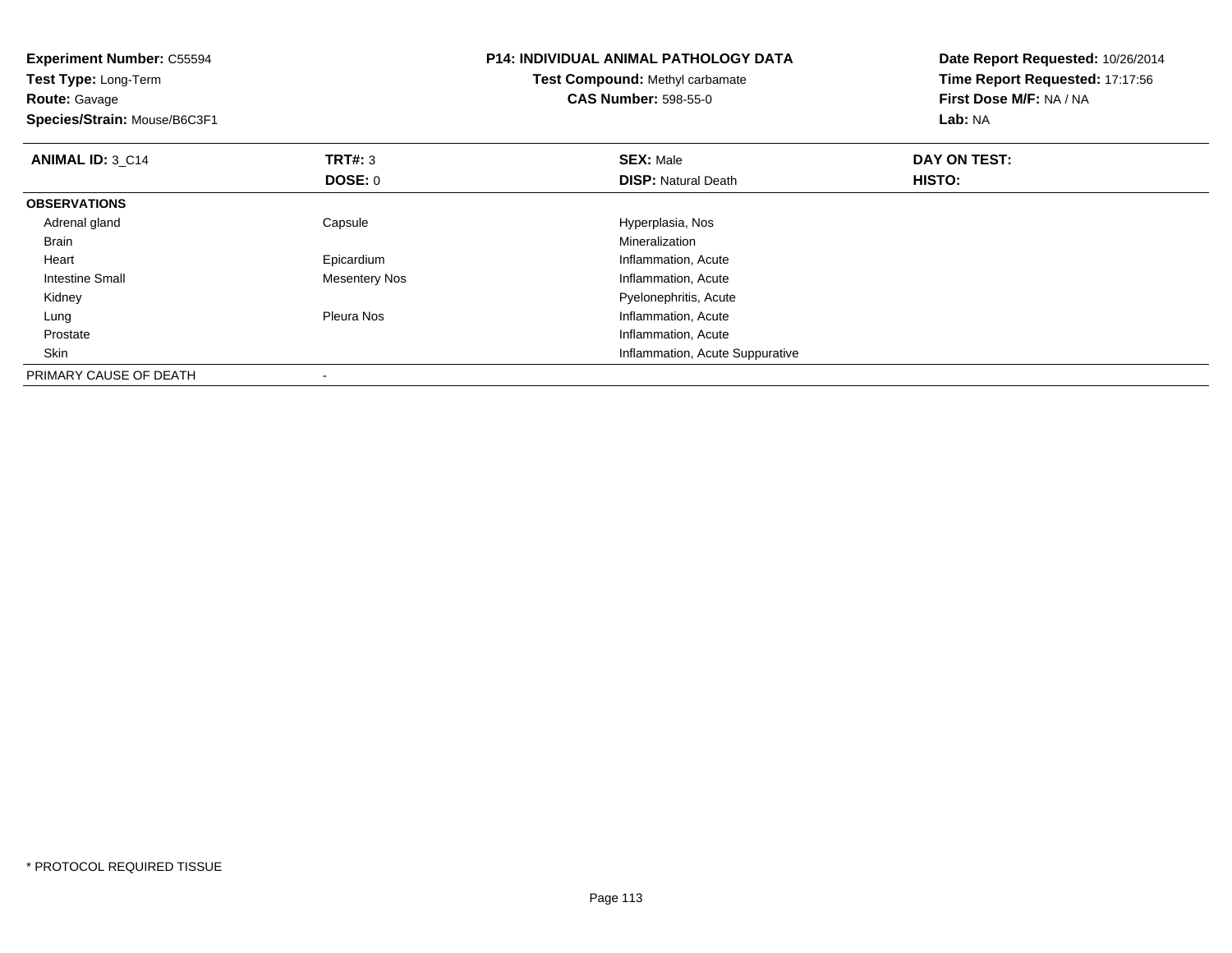| <b>Experiment Number: C55594</b><br>Test Type: Long-Term<br><b>Route: Gavage</b><br>Species/Strain: Mouse/B6C3F1 |                           | <b>P14: INDIVIDUAL ANIMAL PATHOLOGY DATA</b><br>Test Compound: Methyl carbamate<br><b>CAS Number: 598-55-0</b> | Date Report Requested: 10/26/2014<br>Time Report Requested: 17:17:56<br>First Dose M/F: NA / NA<br>Lab: NA |  |
|------------------------------------------------------------------------------------------------------------------|---------------------------|----------------------------------------------------------------------------------------------------------------|------------------------------------------------------------------------------------------------------------|--|
| <b>ANIMAL ID: 3 C15</b>                                                                                          | TRT#: 3<br><b>DOSE: 0</b> | <b>SEX: Male</b><br><b>DISP:</b> Terminal Sacrifice                                                            | DAY ON TEST:<br>HISTO:                                                                                     |  |
| <b>OBSERVATIONS</b>                                                                                              |                           |                                                                                                                |                                                                                                            |  |
| Adrenal gland                                                                                                    | Capsule                   | Hyperplasia, Nos                                                                                               |                                                                                                            |  |
| Brain                                                                                                            |                           | Mineralization                                                                                                 |                                                                                                            |  |
| Kidney                                                                                                           |                           | Inflammation, Chronic                                                                                          |                                                                                                            |  |
| Lung                                                                                                             |                           | Lymphocytic Inflammatory Infiltrate                                                                            |                                                                                                            |  |
| Salivary gland                                                                                                   |                           | Inflammation, Chronic                                                                                          |                                                                                                            |  |
| Thyroid                                                                                                          |                           | Cyst, Embryonal Duct                                                                                           |                                                                                                            |  |
|                                                                                                                  |                           | Follicular-Cell Adenoma                                                                                        |                                                                                                            |  |
| PRIMARY CAUSE OF DEATH                                                                                           |                           |                                                                                                                |                                                                                                            |  |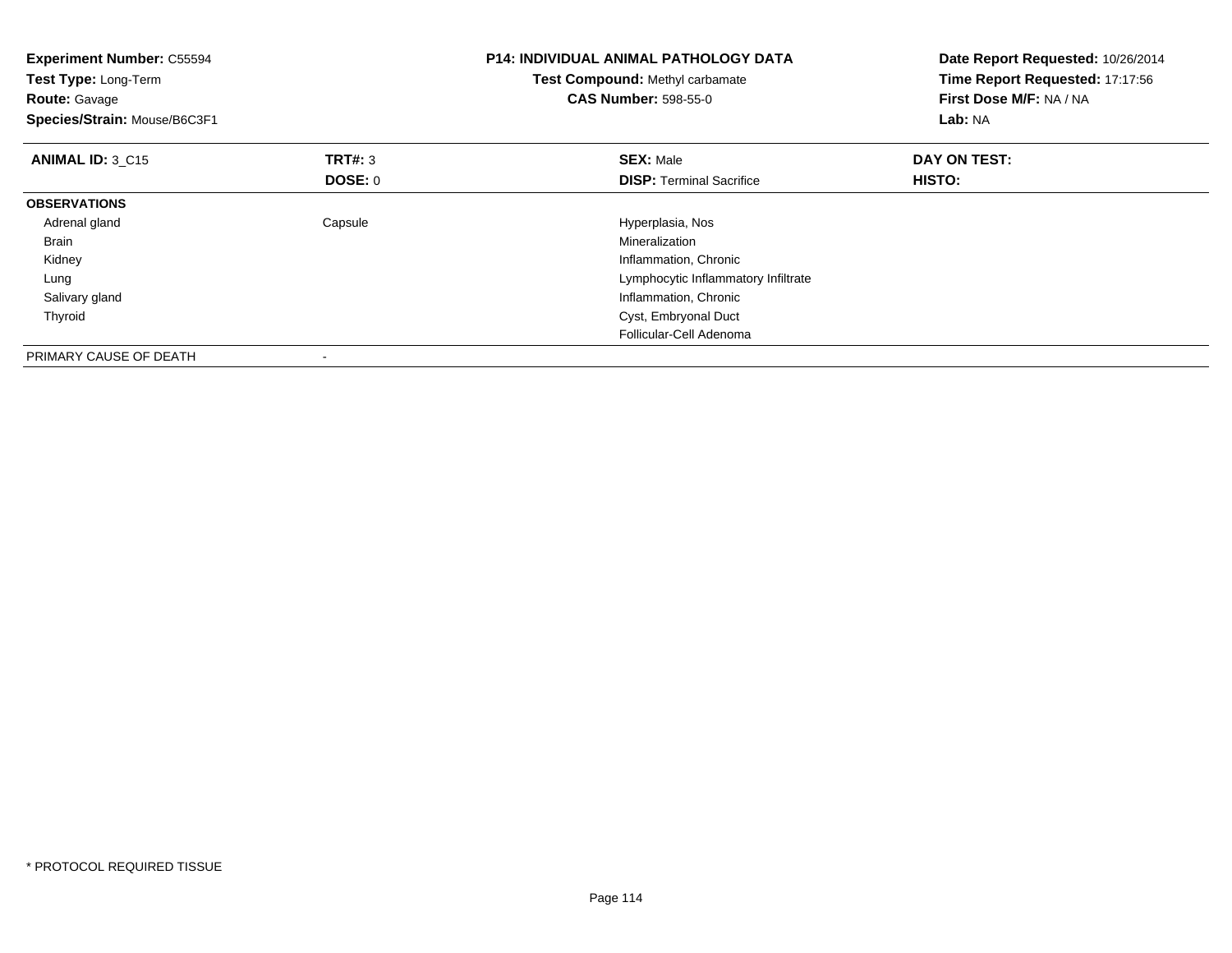| Experiment Number: C55594<br>Test Type: Long-Term<br><b>Route: Gavage</b><br>Species/Strain: Mouse/B6C3F1 |                | <b>P14: INDIVIDUAL ANIMAL PATHOLOGY DATA</b><br>Test Compound: Methyl carbamate<br><b>CAS Number: 598-55-0</b> | Date Report Requested: 10/26/2014<br>Time Report Requested: 17:17:56<br>First Dose M/F: NA / NA<br>Lab: NA |  |
|-----------------------------------------------------------------------------------------------------------|----------------|----------------------------------------------------------------------------------------------------------------|------------------------------------------------------------------------------------------------------------|--|
| ANIMAL ID: 3 C16                                                                                          | TRT#: 3        | <b>SEX: Male</b>                                                                                               | DAY ON TEST:                                                                                               |  |
|                                                                                                           | <b>DOSE: 0</b> | <b>DISP:</b> Terminal Sacrifice                                                                                | HISTO:                                                                                                     |  |
| <b>OBSERVATIONS</b>                                                                                       |                |                                                                                                                |                                                                                                            |  |
| Adrenal gland                                                                                             | Capsule        | Hyperplasia, Nos                                                                                               |                                                                                                            |  |
| Brain                                                                                                     |                | Mineralization                                                                                                 |                                                                                                            |  |
| Kidney                                                                                                    |                | Inflammation, Chronic                                                                                          |                                                                                                            |  |
| Liver                                                                                                     |                | Giant-Cell, Multinucleate                                                                                      |                                                                                                            |  |
| Pancreas                                                                                                  | Acinus         | Atrophy, Nos                                                                                                   |                                                                                                            |  |
|                                                                                                           |                | Cytoplasmic Vacuolization                                                                                      |                                                                                                            |  |
|                                                                                                           |                | Inflammation, Chronic                                                                                          |                                                                                                            |  |
| Salivary gland                                                                                            |                | Inflammation, Chronic                                                                                          |                                                                                                            |  |
| PRIMARY CAUSE OF DEATH                                                                                    |                |                                                                                                                |                                                                                                            |  |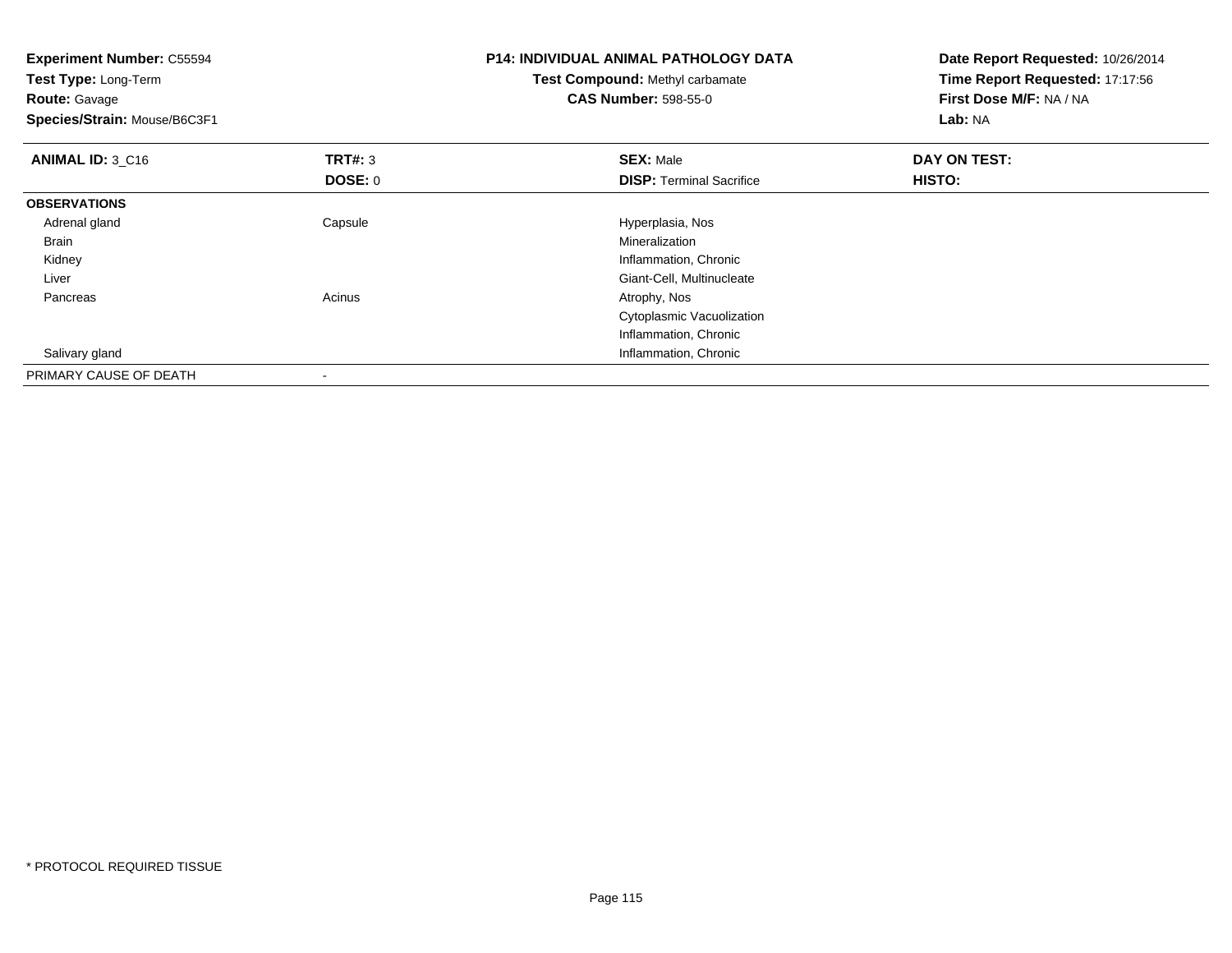| <b>Experiment Number: C55594</b><br>Test Type: Long-Term<br><b>Route: Gavage</b><br>Species/Strain: Mouse/B6C3F1 |                    | <b>P14: INDIVIDUAL ANIMAL PATHOLOGY DATA</b><br>Test Compound: Methyl carbamate<br><b>CAS Number: 598-55-0</b> | Date Report Requested: 10/26/2014<br>Time Report Requested: 17:17:56<br>First Dose M/F: NA / NA<br>Lab: NA |
|------------------------------------------------------------------------------------------------------------------|--------------------|----------------------------------------------------------------------------------------------------------------|------------------------------------------------------------------------------------------------------------|
| <b>ANIMAL ID: 3 C17</b>                                                                                          | TRT#: 3<br>DOSE: 0 | <b>SEX: Male</b><br><b>DISP:</b> Moribund Sacrifice                                                            | DAY ON TEST:<br><b>HISTO:</b>                                                                              |
| <b>OBSERVATIONS</b>                                                                                              |                    |                                                                                                                |                                                                                                            |
| Liver                                                                                                            |                    | Hematopoiesis                                                                                                  |                                                                                                            |
| Lung                                                                                                             | <b>Bronchiole</b>  | Inflammation, Acute                                                                                            |                                                                                                            |
| Skeletal muscle                                                                                                  |                    | Inflammation, Nos                                                                                              |                                                                                                            |
| Spleen                                                                                                           |                    | Hematopoiesis                                                                                                  |                                                                                                            |
| PRIMARY CAUSE OF DEATH                                                                                           |                    |                                                                                                                |                                                                                                            |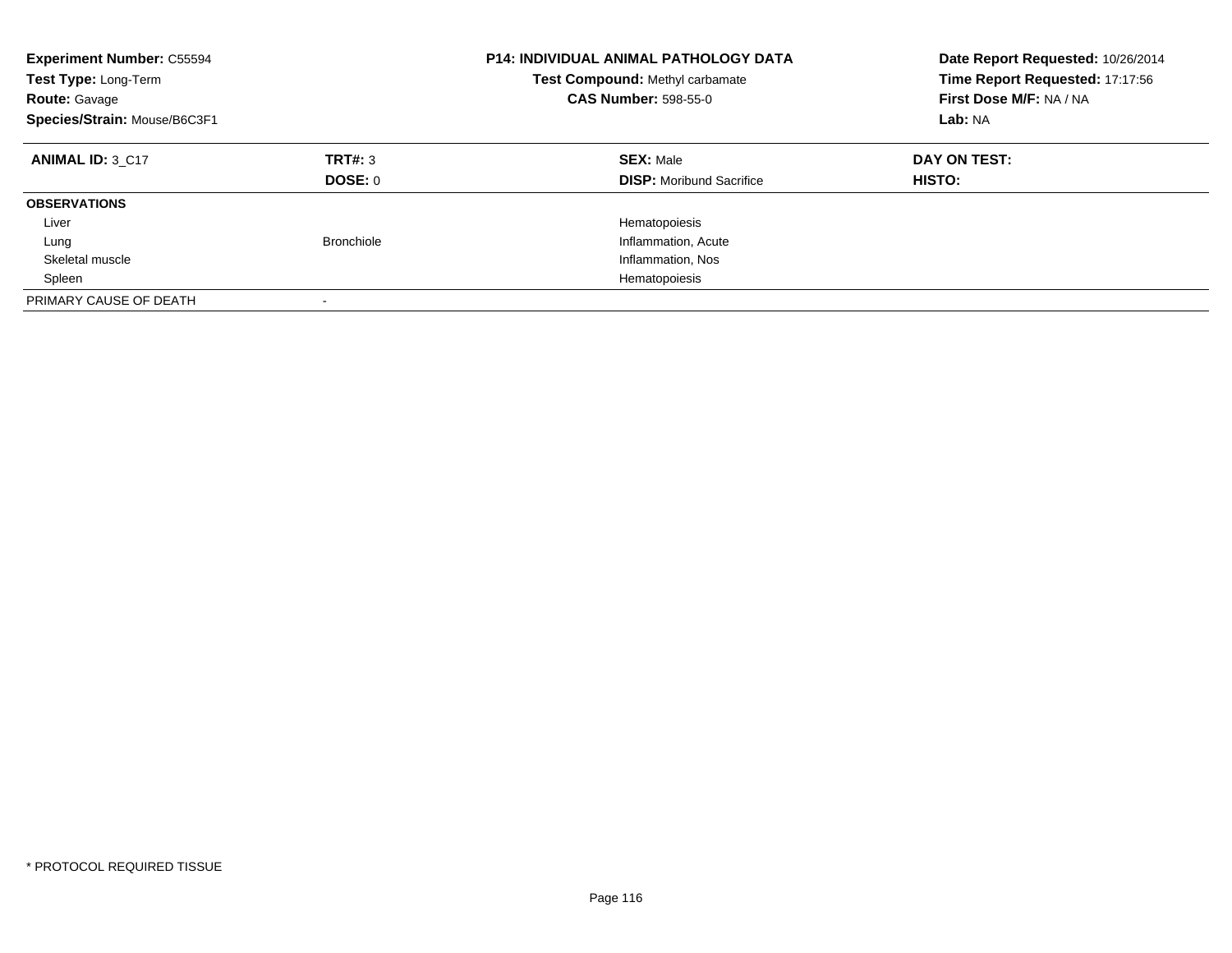| <b>Experiment Number: C55594</b><br>Test Type: Long-Term<br><b>Route: Gavage</b><br>Species/Strain: Mouse/B6C3F1 |                           | <b>P14: INDIVIDUAL ANIMAL PATHOLOGY DATA</b><br>Test Compound: Methyl carbamate<br><b>CAS Number: 598-55-0</b> | Date Report Requested: 10/26/2014<br>Time Report Requested: 17:17:56<br>First Dose M/F: NA / NA<br>Lab: NA |  |
|------------------------------------------------------------------------------------------------------------------|---------------------------|----------------------------------------------------------------------------------------------------------------|------------------------------------------------------------------------------------------------------------|--|
| ANIMAL ID: 3 C18                                                                                                 | <b>TRT#: 3</b><br>DOSE: 0 | <b>SEX: Male</b><br><b>DISP:</b> Terminal Sacrifice                                                            | DAY ON TEST:<br>HISTO:                                                                                     |  |
| <b>OBSERVATIONS</b>                                                                                              |                           |                                                                                                                |                                                                                                            |  |
| Adrenal gland<br>Kidney                                                                                          | Capsule                   | Hyperplasia, Nos<br>Inflammation, Chronic                                                                      |                                                                                                            |  |
| Lung                                                                                                             |                           | Histiocytosis<br>Hyperplasia, Adenomatous<br>Lymphocytic Inflammatory Infiltrate                               |                                                                                                            |  |
| Preputial gland<br>Salivary gland                                                                                |                           | Inflammation, Nos<br>Inflammation, Chronic                                                                     |                                                                                                            |  |
| PRIMARY CAUSE OF DEATH                                                                                           |                           |                                                                                                                |                                                                                                            |  |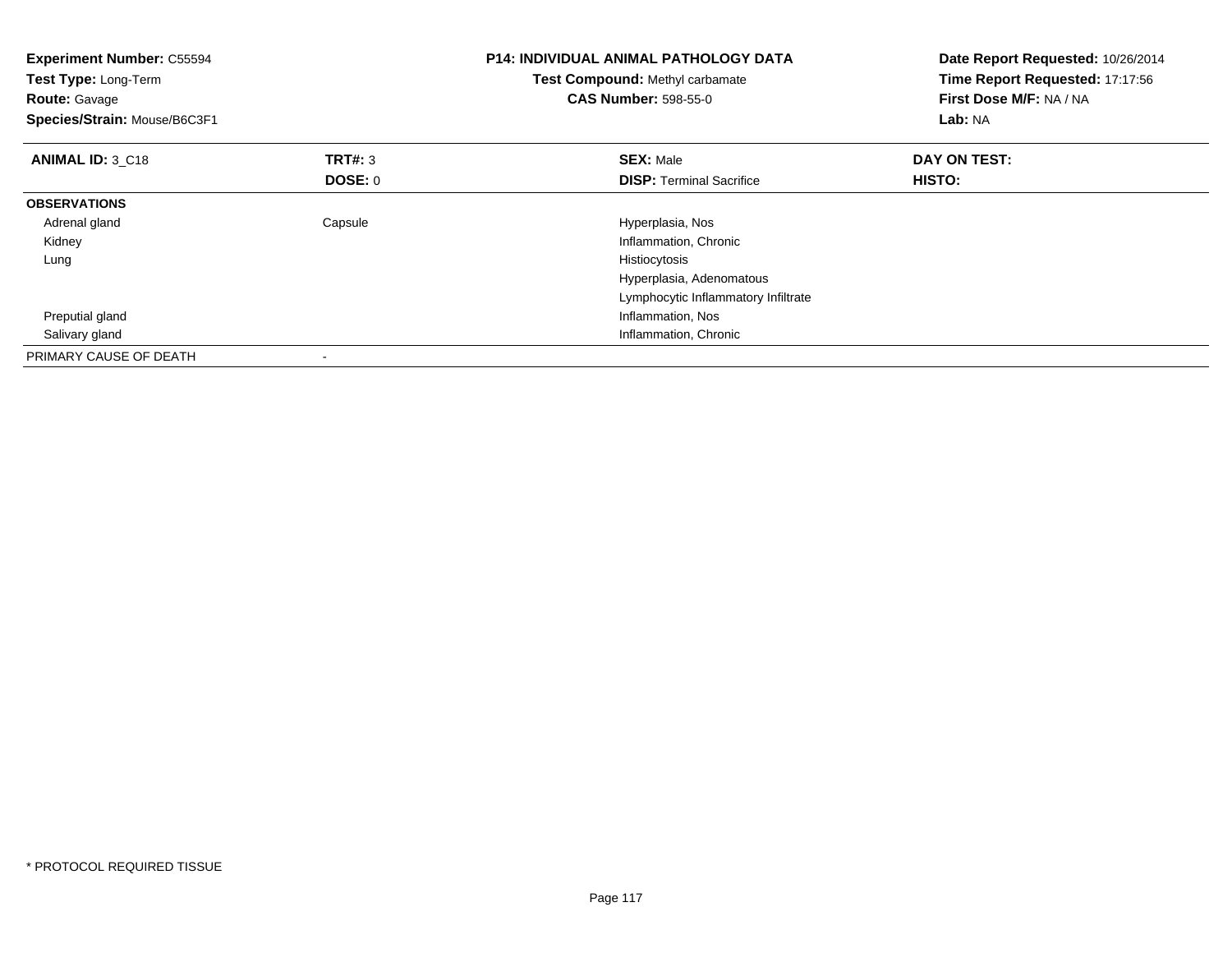| <b>Experiment Number: C55594</b><br>Test Type: Long-Term<br><b>Route: Gavage</b><br>Species/Strain: Mouse/B6C3F1 |                                  | <b>P14: INDIVIDUAL ANIMAL PATHOLOGY DATA</b><br>Test Compound: Methyl carbamate<br><b>CAS Number: 598-55-0</b> | Date Report Requested: 10/26/2014<br>Time Report Requested: 17:17:56<br>First Dose M/F: NA / NA<br>Lab: NA |
|------------------------------------------------------------------------------------------------------------------|----------------------------------|----------------------------------------------------------------------------------------------------------------|------------------------------------------------------------------------------------------------------------|
| ANIMAL ID: 3 C19                                                                                                 | <b>TRT#: 3</b><br><b>DOSE: 0</b> | <b>SEX: Male</b><br><b>DISP:</b> Natural Death                                                                 | DAY ON TEST:<br>HISTO:                                                                                     |
| <b>OBSERVATIONS</b>                                                                                              |                                  |                                                                                                                |                                                                                                            |
| Adrenal gland                                                                                                    | Capsule                          | Hyperplasia, Nos                                                                                               |                                                                                                            |
| Kidney                                                                                                           |                                  | Mineralization                                                                                                 |                                                                                                            |
| Lung                                                                                                             |                                  | Congestion, Nos                                                                                                |                                                                                                            |
|                                                                                                                  |                                  | Lymphocytic Inflammatory Infiltrate                                                                            |                                                                                                            |
| Prostate                                                                                                         |                                  | Hemorrhage                                                                                                     |                                                                                                            |
| Urethra                                                                                                          |                                  | Hemorrhage                                                                                                     |                                                                                                            |
| Urinary bladder                                                                                                  |                                  | Congestion, Nos                                                                                                |                                                                                                            |
| PRIMARY CAUSE OF DEATH                                                                                           |                                  |                                                                                                                |                                                                                                            |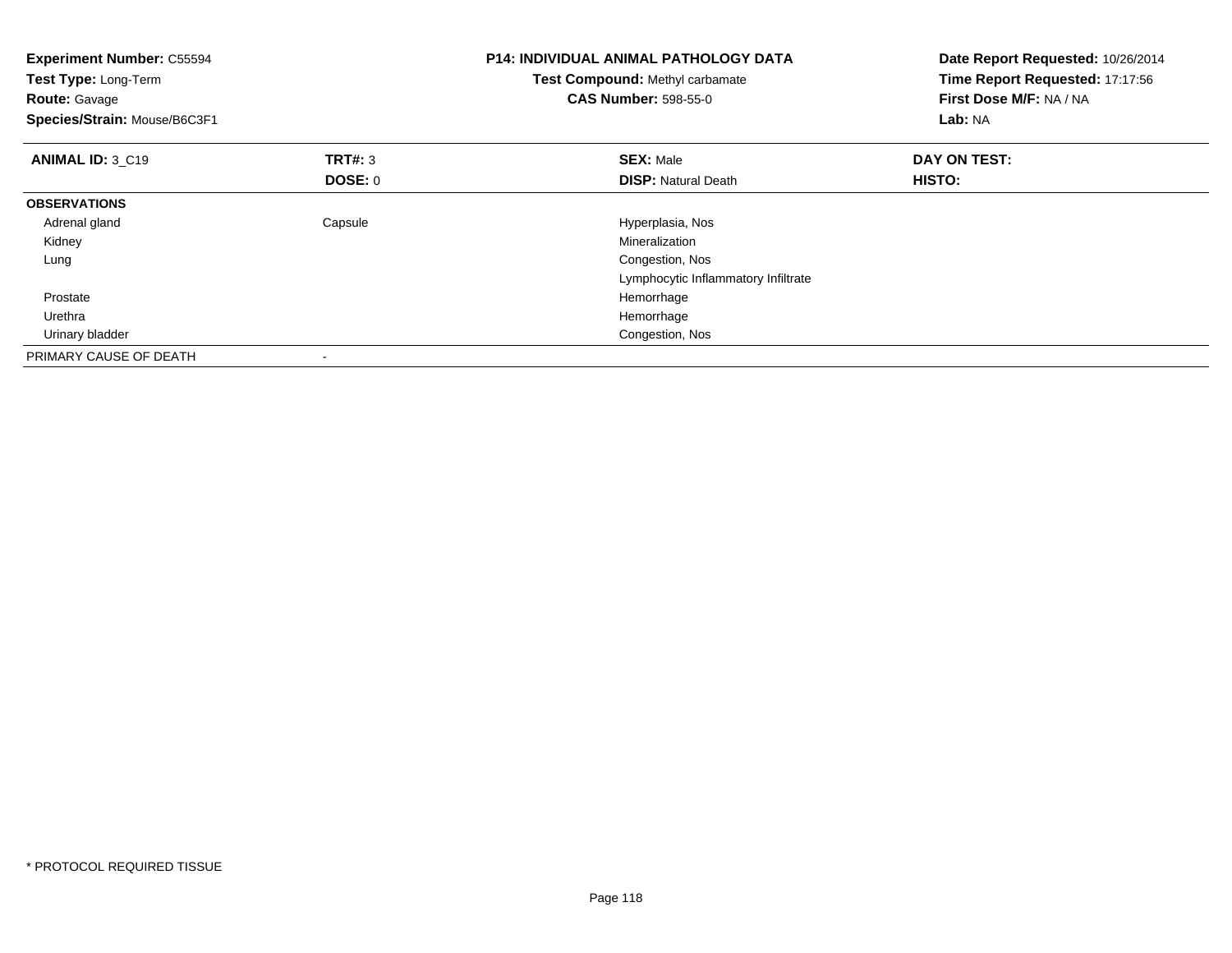| <b>Experiment Number: C55594</b><br>Test Type: Long-Term<br><b>Route: Gavage</b><br>Species/Strain: Mouse/B6C3F1 |                    | <b>P14: INDIVIDUAL ANIMAL PATHOLOGY DATA</b><br>Test Compound: Methyl carbamate<br><b>CAS Number: 598-55-0</b> | Date Report Requested: 10/26/2014<br>Time Report Requested: 17:17:56<br>First Dose M/F: NA / NA<br>Lab: NA |
|------------------------------------------------------------------------------------------------------------------|--------------------|----------------------------------------------------------------------------------------------------------------|------------------------------------------------------------------------------------------------------------|
| <b>ANIMAL ID: 3 C20</b>                                                                                          | TRT#: 3<br>DOSE: 0 | <b>SEX: Male</b><br><b>DISP: Natural Death</b>                                                                 | DAY ON TEST:<br><b>HISTO:</b>                                                                              |
| <b>OBSERVATIONS</b>                                                                                              |                    |                                                                                                                |                                                                                                            |
| Kidney                                                                                                           |                    | Mineralization                                                                                                 |                                                                                                            |
|                                                                                                                  | Papilla            | Necrosis, Nos                                                                                                  |                                                                                                            |
| Liver                                                                                                            |                    | Giant-Cell, Multinucleate                                                                                      |                                                                                                            |
| Urethra                                                                                                          |                    | Inflammation, Acute                                                                                            |                                                                                                            |
| PRIMARY CAUSE OF DEATH                                                                                           |                    |                                                                                                                |                                                                                                            |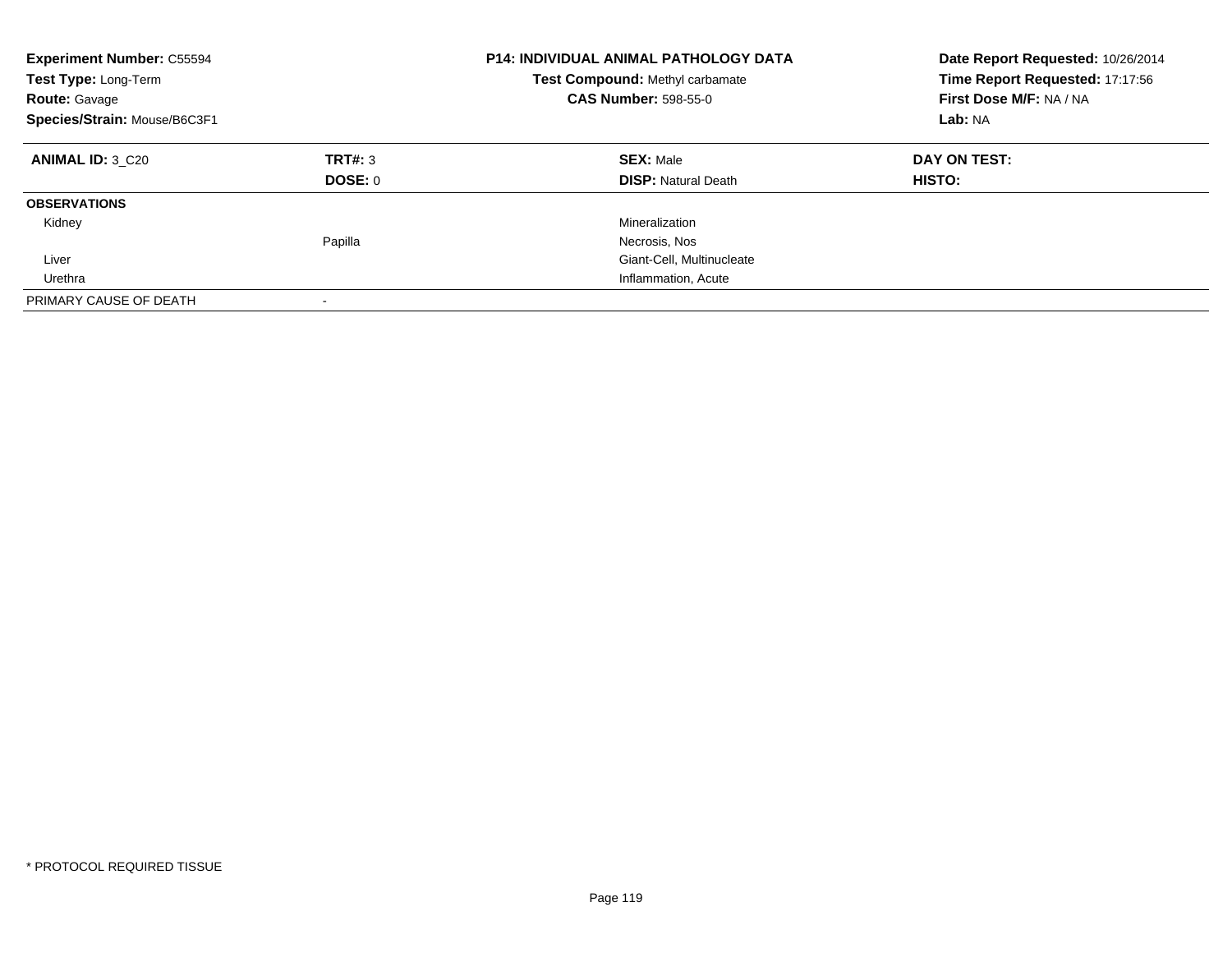**Experiment Number:** C55594**Test Type:** Long-Term**Route:** Gavage **Species/Strain:** Mouse/B6C3F1**P14: INDIVIDUAL ANIMAL PATHOLOGY DATATest Compound:** Methyl carbamate**CAS Number:** 598-55-0**Date Report Requested:** 10/26/2014**Time Report Requested:** 17:17:56**First Dose M/F:** NA / NA**Lab:** NA**ANIMAL ID:** 3\_C21**TRT#:** 3 **SEX:** Male **DAY ON TEST: DOSE:** 0**DISP:** Terminal Sacrifice **HISTO: OBSERVATIONS** Adrenal glandCapsule **Capsule Hyperplasia**, Nos Blood vessel Aorta Nos Inflammation, Active Chronic Brainn and the control of the control of the control of the control of the control of the control of the control of the control of the control of the control of the control of the control of the control of the control of the co Epididymis Inflammation, Chronic Kidney Inflammation, Chronic Liver Hepatocellular AdenomaInflammation, Chronic**Inflammation, Chronic**  LungLymphocytic Inflammatory Infiltrate Salivary gland Inflammation, Chronic Thyroid Follicular-Cell Adenoma PRIMARY CAUSE OF DEATH-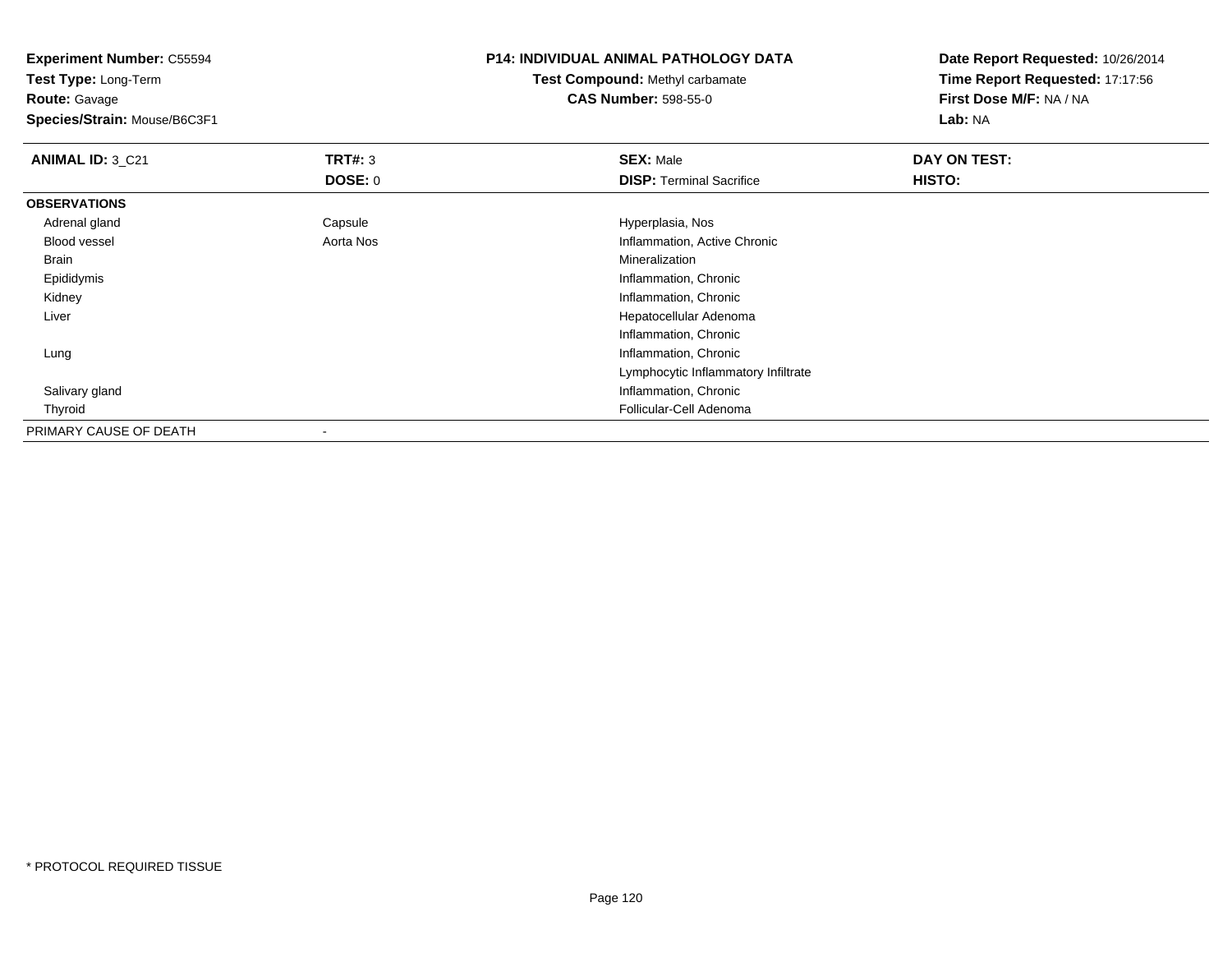| <b>Experiment Number: C55594</b><br><b>Test Type: Long-Term</b><br><b>Route: Gavage</b><br>Species/Strain: Mouse/B6C3F1 |                           | <b>P14: INDIVIDUAL ANIMAL PATHOLOGY DATA</b><br>Test Compound: Methyl carbamate<br><b>CAS Number: 598-55-0</b>                                                                                  | Date Report Requested: 10/26/2014<br>Time Report Requested: 17:17:56<br>First Dose M/F: NA / NA<br>Lab: NA |
|-------------------------------------------------------------------------------------------------------------------------|---------------------------|-------------------------------------------------------------------------------------------------------------------------------------------------------------------------------------------------|------------------------------------------------------------------------------------------------------------|
| <b>ANIMAL ID: 3 C22</b>                                                                                                 | <b>TRT#: 3</b><br>DOSE: 0 | <b>SEX: Male</b><br><b>DISP:</b> Terminal Sacrifice                                                                                                                                             | DAY ON TEST:<br>HISTO:                                                                                     |
| <b>OBSERVATIONS</b>                                                                                                     |                           |                                                                                                                                                                                                 |                                                                                                            |
| Adrenal gland<br>Heart<br>Kidney<br>Liver<br>Lung<br>Salivary gland<br>Tooth                                            | Capsule                   | Hyperplasia, Nos<br>Inflammation, Chronic<br>Inflammation, Chronic<br>Giant-Cell, Multinucleate<br>Lymphocytic Inflammatory Infiltrate<br>Inflammation, Chronic<br>Congenital Malformation, Nos |                                                                                                            |
| PRIMARY CAUSE OF DEATH                                                                                                  |                           |                                                                                                                                                                                                 |                                                                                                            |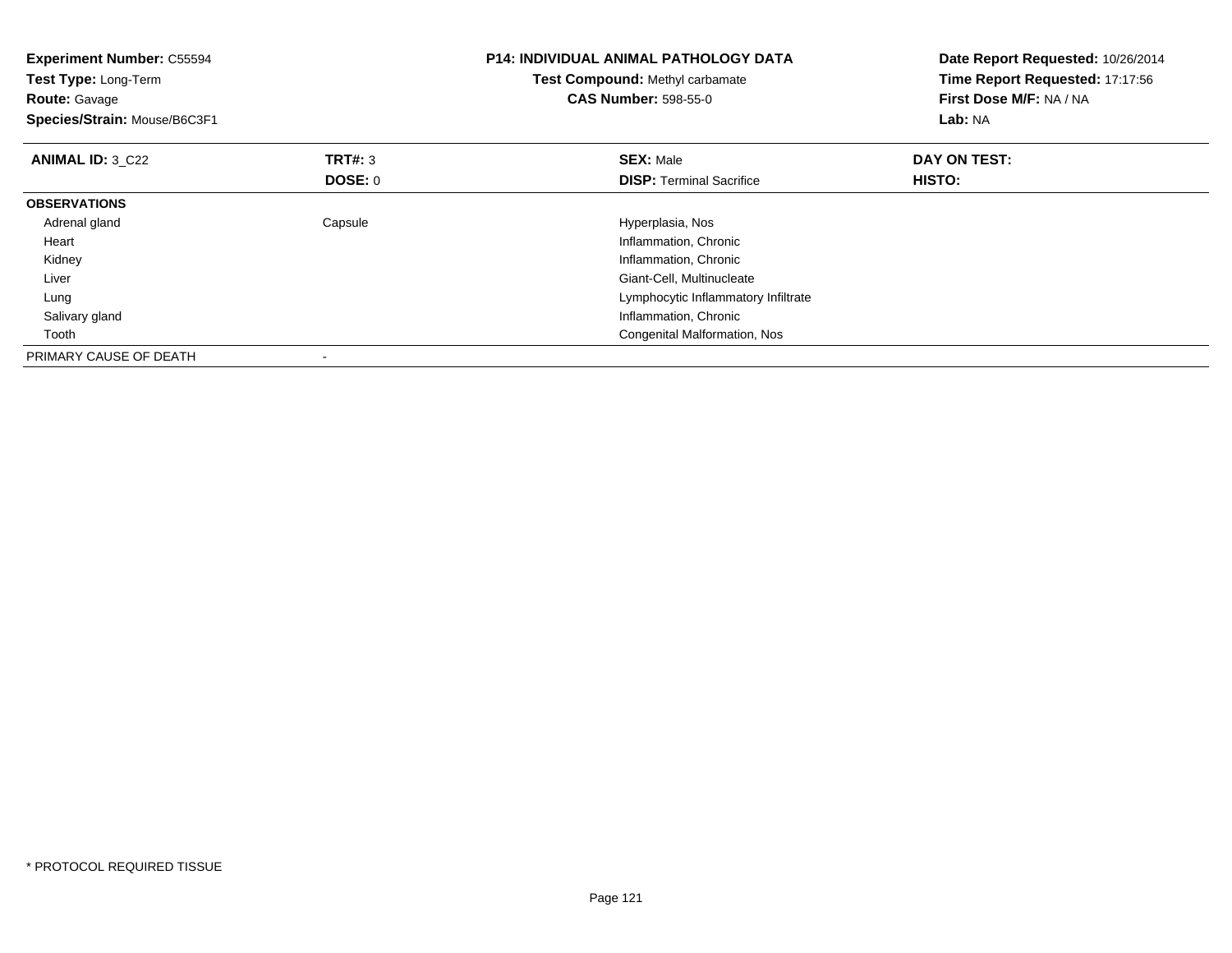**Test Type:** Long-Term**Route:** Gavage

**Species/Strain:** Mouse/B6C3F1

### **P14: INDIVIDUAL ANIMAL PATHOLOGY DATA**

**Test Compound:** Methyl carbamate**CAS Number:** 598-55-0

| <b>ANIMAL ID: 3 C23</b> | TRT#: 3               | <b>SEX: Male</b>                    | DAY ON TEST: |  |
|-------------------------|-----------------------|-------------------------------------|--------------|--|
|                         | <b>DOSE: 0</b>        | <b>DISP: Natural Death</b>          | HISTO:       |  |
| <b>OBSERVATIONS</b>     |                       |                                     |              |  |
| Adrenal gland           | Capsule               | Hyperplasia, Nos                    |              |  |
| Kidney                  |                       | Mineralization                      |              |  |
| Liver                   |                       | Giant-Cell, Multinucleate           |              |  |
| Lung                    |                       | Lymphocytic Inflammatory Infiltrate |              |  |
| Lymph node              | Mesenteric Lymph Node | Hemorrhage                          |              |  |
| Spleen                  | <b>Follicles</b>      | Necrosis, Nos                       |              |  |
| Thymus                  |                       | Atrophy, Nos                        |              |  |
| Urethra                 |                       | Inflammation, Acute                 |              |  |
| Urinary bladder         |                       | Hemorrhage                          |              |  |
| PRIMARY CAUSE OF DEATH  |                       |                                     |              |  |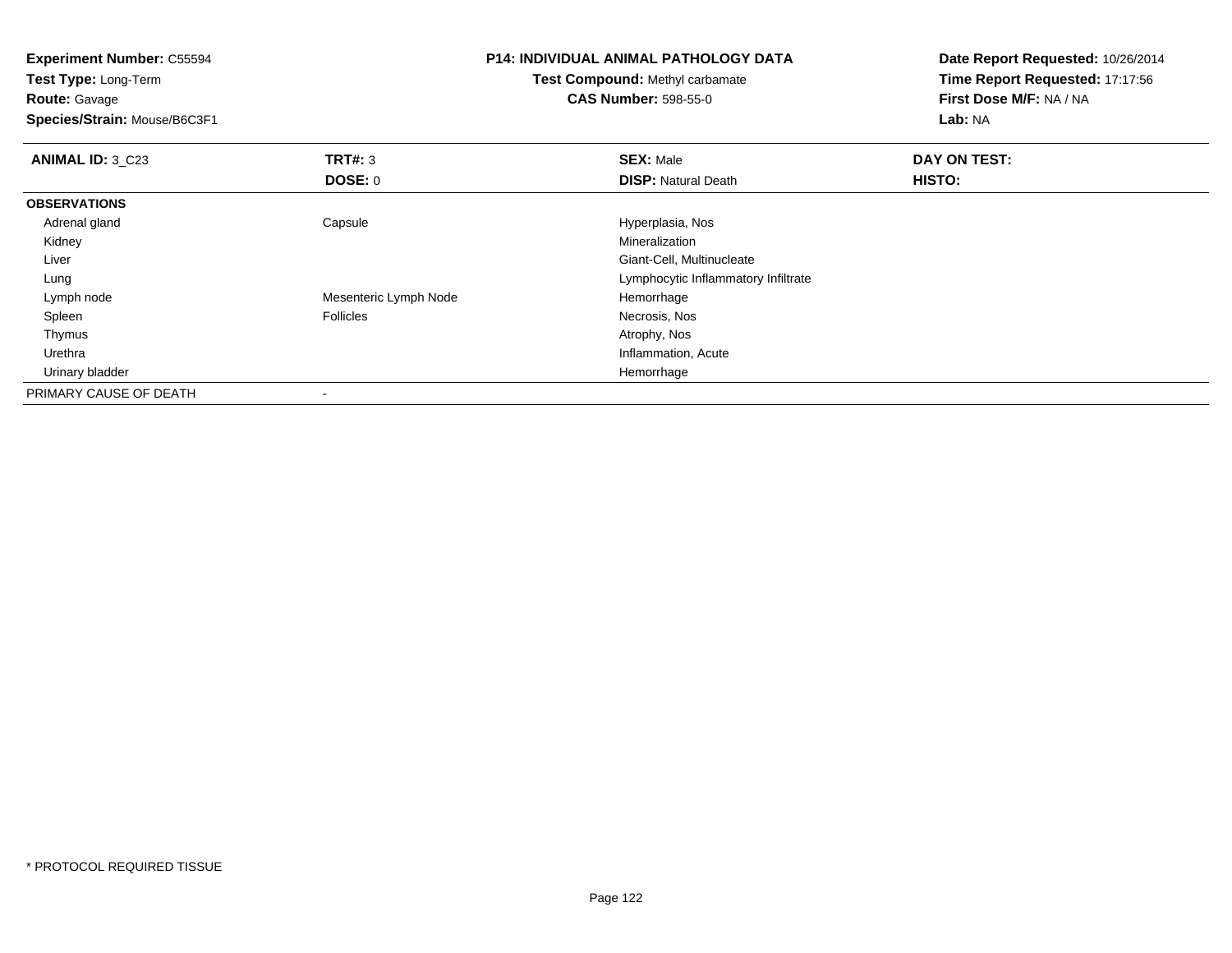**Test Type:** Long-Term**Route:** Gavage

**Species/Strain:** Mouse/B6C3F1

### **P14: INDIVIDUAL ANIMAL PATHOLOGY DATA**

**Test Compound:** Methyl carbamate**CAS Number:** 598-55-0

| <b>ANIMAL ID: 3_C24</b> | TRT#: 3                 | <b>SEX: Male</b>                    | DAY ON TEST:  |  |
|-------------------------|-------------------------|-------------------------------------|---------------|--|
|                         | <b>DOSE: 0</b>          | <b>DISP: Terminal Sacrifice</b>     | <b>HISTO:</b> |  |
| <b>OBSERVATIONS</b>     |                         |                                     |               |  |
| Adrenal gland           | Capsule                 | Hyperplasia, Nos                    |               |  |
|                         | <b>Cortex Nos</b>       | Hypertrophy, Nos                    |               |  |
| Eye                     | <b>Crystalline Lens</b> | Cataract                            |               |  |
|                         | Cornea                  | Inflammation, Chronic               |               |  |
| Harderian gland         | Hardarian Gland         | Adenoma, Nos                        |               |  |
| Kidney                  |                         | Inflammation, Chronic               |               |  |
| Lung                    |                         | Hyperplasia, Adenomatous            |               |  |
|                         | <b>Bronchiole</b>       | Inflammation, Acute                 |               |  |
|                         |                         | Lymphocytic Inflammatory Infiltrate |               |  |
| Lymph node              | Inguinal Lymph Node     | Hyperplasia, Lymphoid               |               |  |
| Preputial gland         |                         | Inflammation, Nos                   |               |  |
| Salivary gland          |                         | Inflammation, Chronic               |               |  |
| Thyroid                 |                         | Cyst, Embryonal Duct                |               |  |
| PRIMARY CAUSE OF DEATH  |                         |                                     |               |  |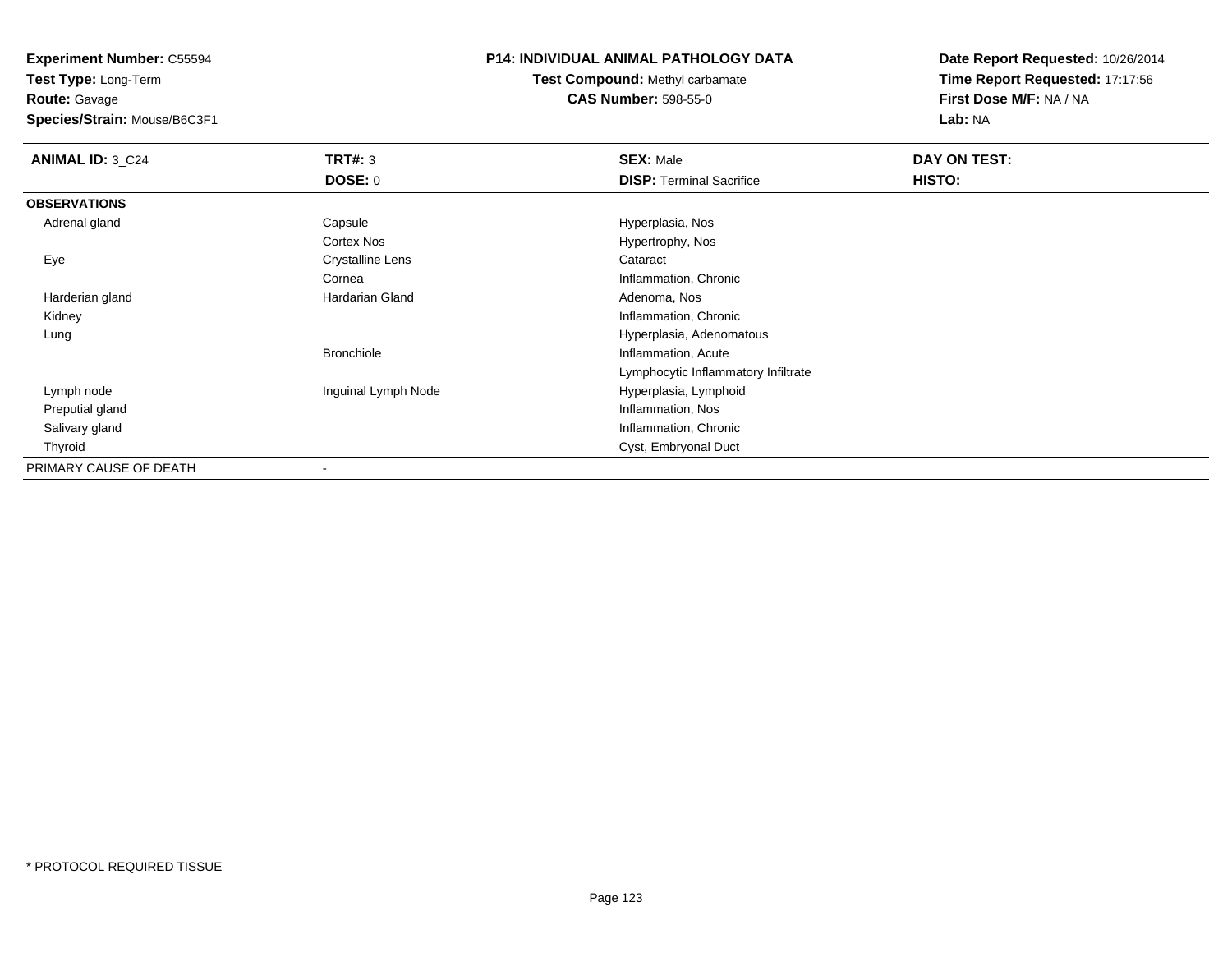| <b>Experiment Number: C55594</b><br><b>Test Type: Long-Term</b><br><b>Route: Gavage</b><br>Species/Strain: Mouse/B6C3F1 |                           | <b>P14: INDIVIDUAL ANIMAL PATHOLOGY DATA</b><br>Test Compound: Methyl carbamate<br><b>CAS Number: 598-55-0</b> | Date Report Requested: 10/26/2014<br>Time Report Requested: 17:17:56<br>First Dose M/F: NA / NA<br>Lab: NA |
|-------------------------------------------------------------------------------------------------------------------------|---------------------------|----------------------------------------------------------------------------------------------------------------|------------------------------------------------------------------------------------------------------------|
| <b>ANIMAL ID: 3 C25</b>                                                                                                 | <b>TRT#: 3</b><br>DOSE: 0 | <b>SEX: Male</b><br><b>DISP:</b> Natural Death                                                                 | DAY ON TEST:<br>HISTO:                                                                                     |
| <b>OBSERVATIONS</b>                                                                                                     |                           |                                                                                                                |                                                                                                            |
| <b>Brain</b>                                                                                                            |                           | Mineralization                                                                                                 |                                                                                                            |
| Lung                                                                                                                    |                           | Alveolar/Bronchiolar Adenoma                                                                                   |                                                                                                            |
|                                                                                                                         |                           | Histiocytosis                                                                                                  |                                                                                                            |
|                                                                                                                         |                           | Lymphocytic Inflammatory Infiltrate                                                                            |                                                                                                            |
| Stomach                                                                                                                 | <b>Glandular Stomach</b>  | Mineralization                                                                                                 |                                                                                                            |
| Tooth                                                                                                                   |                           | Congenital Malformation, Nos                                                                                   |                                                                                                            |
| Unspecified                                                                                                             | Multiple Organs Nos       | Lymphoma, Nos-Malignant                                                                                        |                                                                                                            |
| PRIMARY CAUSE OF DEATH                                                                                                  | $\overline{\phantom{a}}$  |                                                                                                                |                                                                                                            |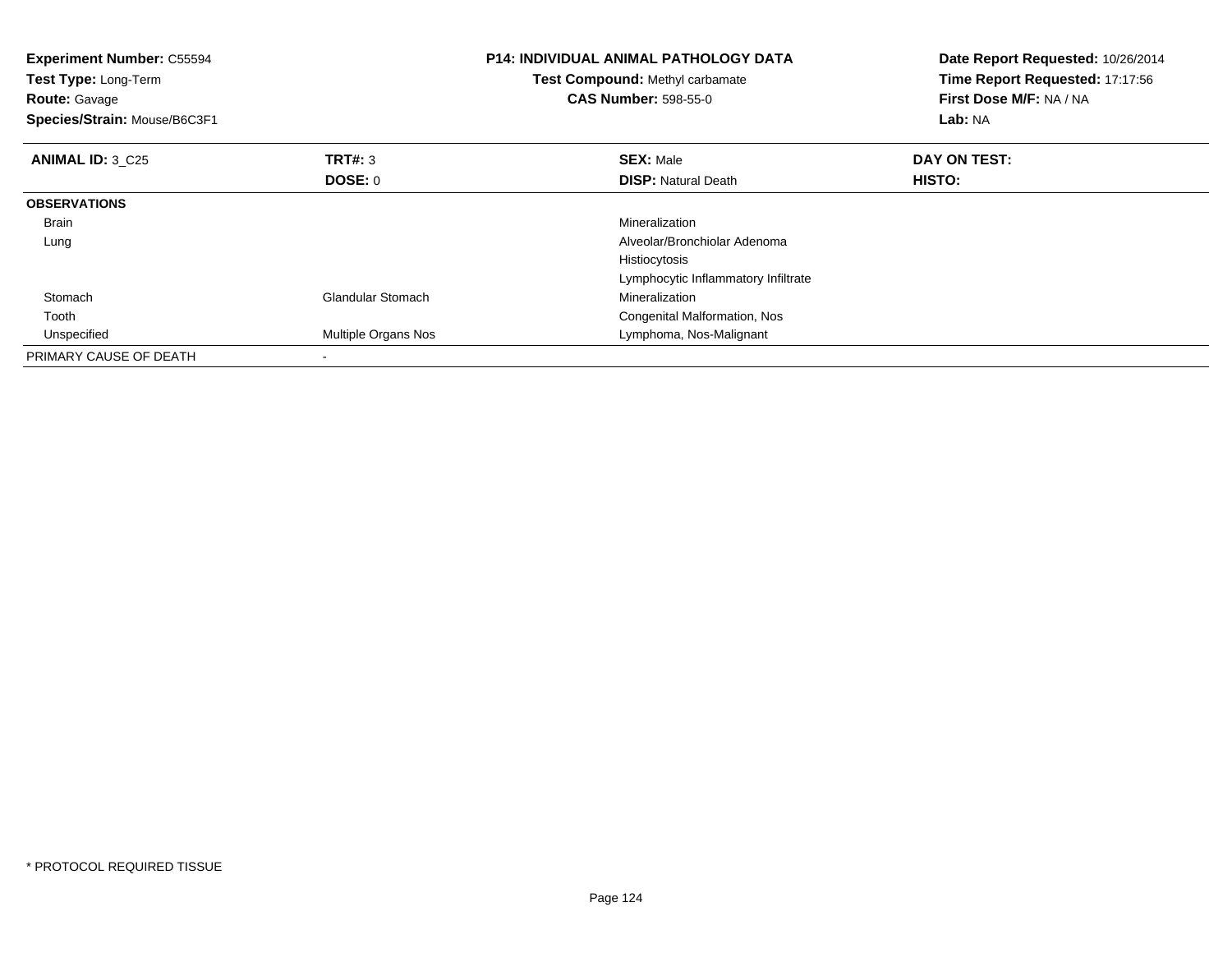| <b>Experiment Number: C55594</b><br>Test Type: Long-Term<br><b>Route: Gavage</b><br>Species/Strain: Mouse/B6C3F1 |                | <b>P14: INDIVIDUAL ANIMAL PATHOLOGY DATA</b><br><b>Test Compound: Methyl carbamate</b><br><b>CAS Number: 598-55-0</b> | Date Report Requested: 10/26/2014<br>Time Report Requested: 17:17:56<br>First Dose M/F: NA / NA<br>Lab: NA |
|------------------------------------------------------------------------------------------------------------------|----------------|-----------------------------------------------------------------------------------------------------------------------|------------------------------------------------------------------------------------------------------------|
| <b>ANIMAL ID: 3 C26</b>                                                                                          | TRT#: 3        | <b>SEX: Male</b>                                                                                                      | DAY ON TEST:                                                                                               |
|                                                                                                                  | <b>DOSE: 0</b> | <b>DISP: Natural Death</b>                                                                                            | <b>HISTO:</b>                                                                                              |
| <b>OBSERVATIONS</b>                                                                                              |                |                                                                                                                       |                                                                                                            |
| Brain                                                                                                            |                | Mineralization                                                                                                        |                                                                                                            |
| Kidney                                                                                                           |                | Inflammation, Chronic                                                                                                 |                                                                                                            |
| Liver                                                                                                            |                | Hepatocellular Carcinoma                                                                                              |                                                                                                            |
|                                                                                                                  |                | Inflammation, Chronic                                                                                                 |                                                                                                            |
| Lung                                                                                                             |                | Hepatocellular Carcinoma, Metastatic                                                                                  |                                                                                                            |
| PRIMARY CAUSE OF DEATH                                                                                           |                |                                                                                                                       |                                                                                                            |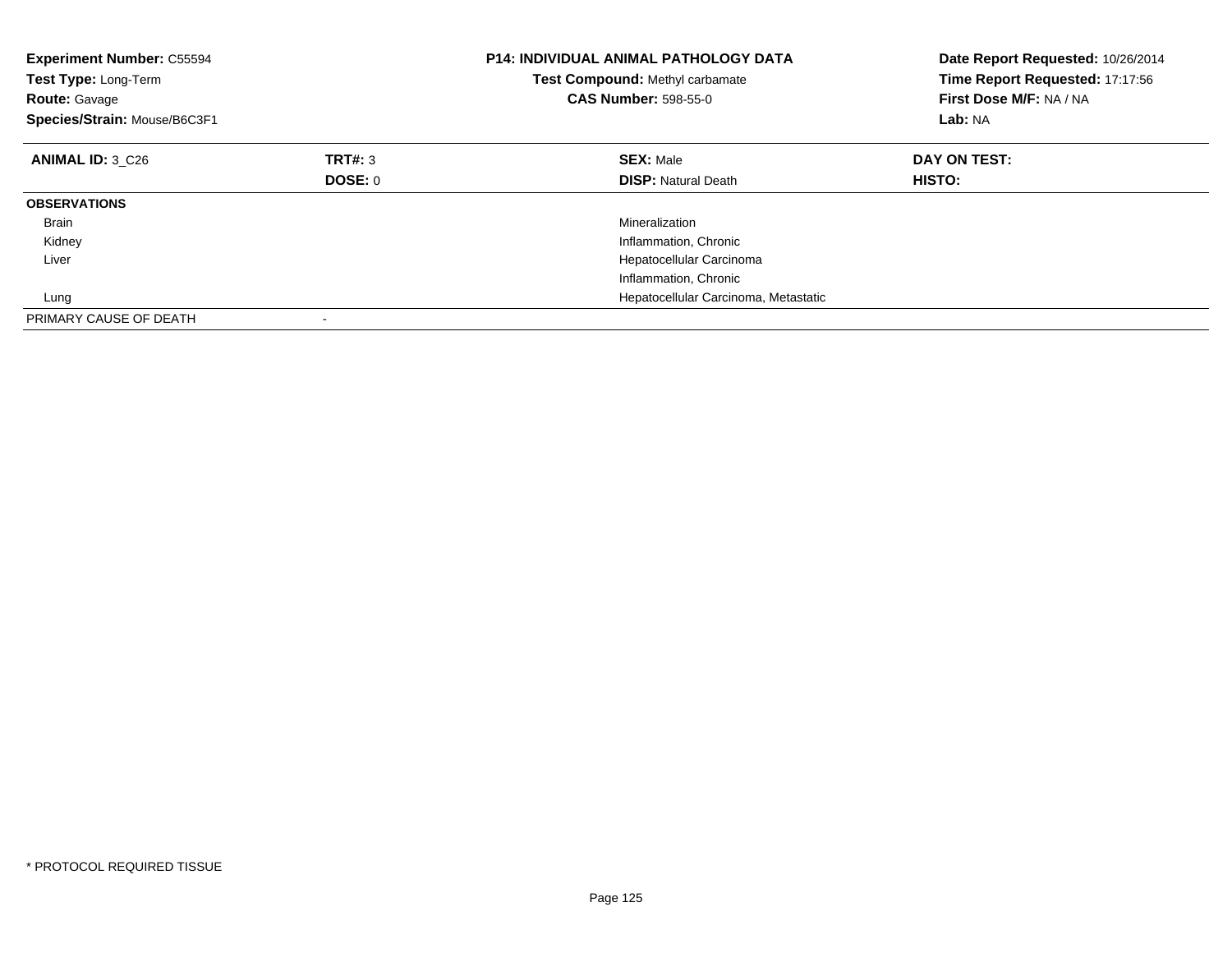**Test Type:** Long-Term**Route:** Gavage

**Species/Strain:** Mouse/B6C3F1

#### **P14: INDIVIDUAL ANIMAL PATHOLOGY DATA**

# **Test Compound:** Methyl carbamate**CAS Number:** 598-55-0

| ANIMAL ID: 3_C27       | TRT#: 3               | <b>SEX: Male</b>                    | DAY ON TEST: |  |
|------------------------|-----------------------|-------------------------------------|--------------|--|
|                        | <b>DOSE: 0</b>        | <b>DISP: Terminal Sacrifice</b>     | HISTO:       |  |
| <b>OBSERVATIONS</b>    |                       |                                     |              |  |
| Adrenal gland          | Capsule               | Hyperplasia, Nos                    |              |  |
| Brain                  |                       | Mineralization                      |              |  |
| Kidney                 |                       | Inflammation, Chronic               |              |  |
| Liver                  | Hepatocytes           | Hyperplasia, Nos                    |              |  |
| Lung                   |                       | Hyperplasia, Adenomatous            |              |  |
|                        |                       | Lymphocytic Inflammatory Infiltrate |              |  |
|                        |                       | Pigmentation, Nos                   |              |  |
| Lymph node             | Mesenteric Lymph Node | Hematopoiesis                       |              |  |
|                        | Mesenteric Lymph Node | Hemorrhage                          |              |  |
| Salivary gland         |                       | Inflammation, Chronic               |              |  |
| Thyroid                |                       | Cyst, Embryonal Duct                |              |  |
| PRIMARY CAUSE OF DEATH |                       |                                     |              |  |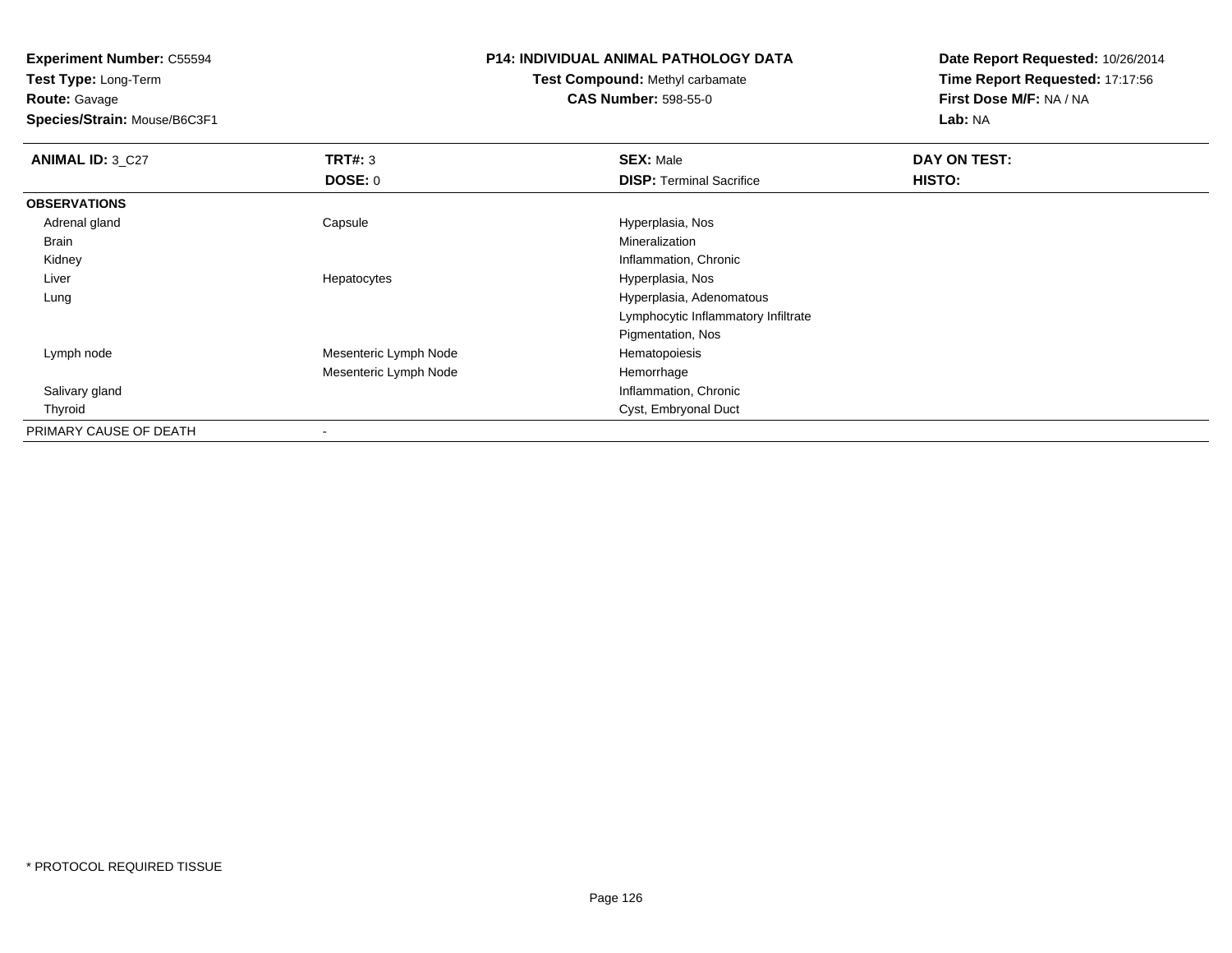| <b>Experiment Number: C55594</b><br>Test Type: Long-Term<br><b>Route: Gavage</b><br>Species/Strain: Mouse/B6C3F1 |                       | <b>P14: INDIVIDUAL ANIMAL PATHOLOGY DATA</b><br>Test Compound: Methyl carbamate<br><b>CAS Number: 598-55-0</b> | Date Report Requested: 10/26/2014<br>Time Report Requested: 17:17:56<br>First Dose M/F: NA / NA<br>Lab: NA |
|------------------------------------------------------------------------------------------------------------------|-----------------------|----------------------------------------------------------------------------------------------------------------|------------------------------------------------------------------------------------------------------------|
| <b>ANIMAL ID: 3 C28</b>                                                                                          | TRT#: 3               | <b>SEX: Male</b>                                                                                               | DAY ON TEST:                                                                                               |
|                                                                                                                  | <b>DOSE: 0</b>        | <b>DISP:</b> Terminal Sacrifice                                                                                | HISTO:                                                                                                     |
| <b>OBSERVATIONS</b>                                                                                              |                       |                                                                                                                |                                                                                                            |
| <b>Brain</b>                                                                                                     |                       | Mineralization                                                                                                 |                                                                                                            |
| Intestine Small                                                                                                  | Jejunum               | Hyperplasia, Lymphoid                                                                                          |                                                                                                            |
| Kidney                                                                                                           | Tubule                | Regeneration, Nos                                                                                              |                                                                                                            |
| Lung                                                                                                             |                       | Lymphocytic Inflammatory Infiltrate                                                                            |                                                                                                            |
| Lymph node                                                                                                       | Mesenteric Lymph Node | Hemorrhage                                                                                                     |                                                                                                            |
| Thyroid                                                                                                          |                       | Cyst, Embryonal Duct                                                                                           |                                                                                                            |
| PRIMARY CAUSE OF DEATH                                                                                           |                       |                                                                                                                |                                                                                                            |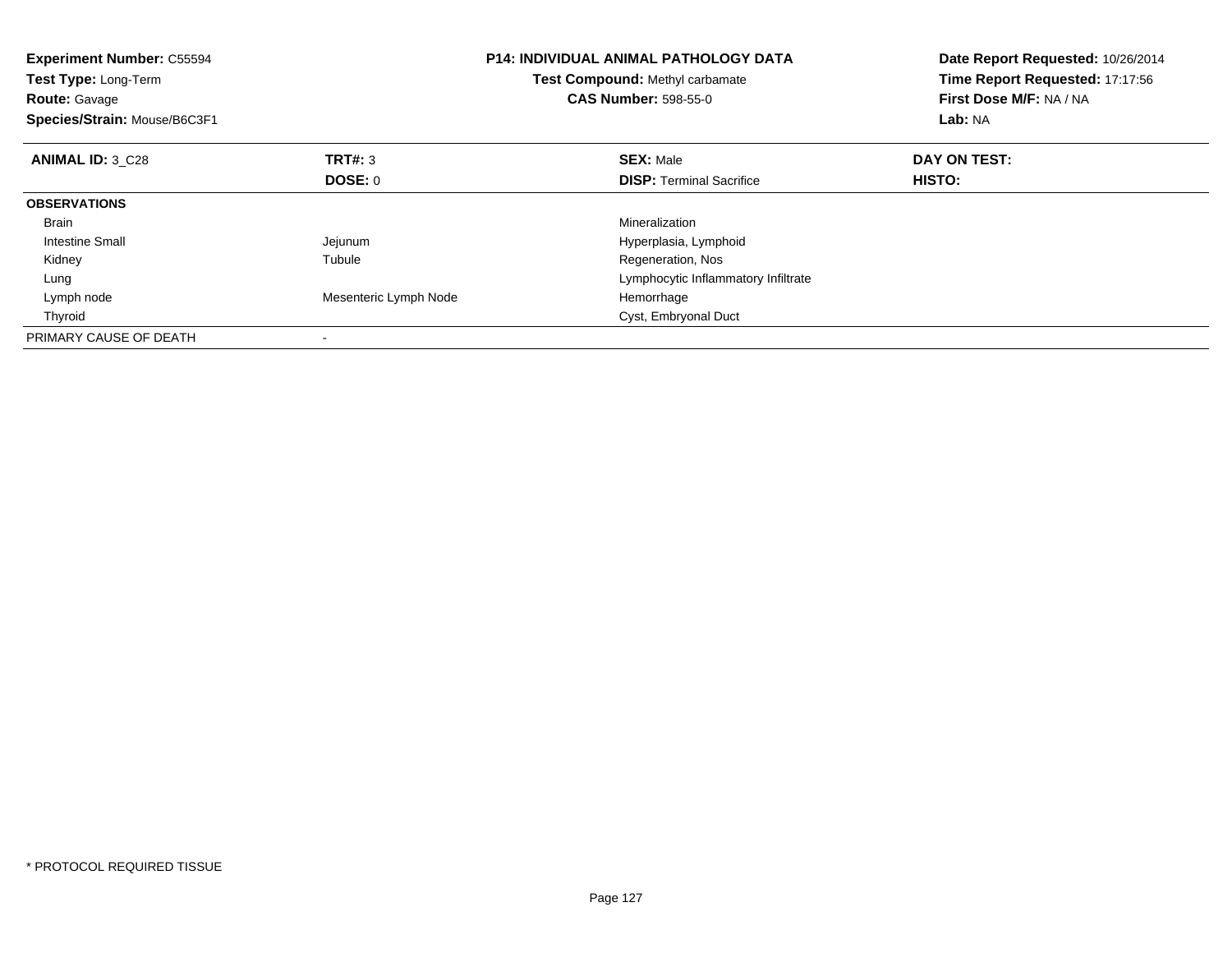| <b>Experiment Number: C55594</b><br><b>Test Type: Long-Term</b><br><b>Route: Gavage</b><br>Species/Strain: Mouse/B6C3F1 |                           | <b>P14: INDIVIDUAL ANIMAL PATHOLOGY DATA</b><br><b>Test Compound: Methyl carbamate</b><br><b>CAS Number: 598-55-0</b> | Date Report Requested: 10/26/2014<br>Time Report Requested: 17:17:56<br>First Dose M/F: NA / NA<br>Lab: NA |
|-------------------------------------------------------------------------------------------------------------------------|---------------------------|-----------------------------------------------------------------------------------------------------------------------|------------------------------------------------------------------------------------------------------------|
| ANIMAL ID: 3 C29                                                                                                        | TRT#: 3<br><b>DOSE: 0</b> | <b>SEX: Male</b><br><b>DISP:</b> Dosing Accident                                                                      | DAY ON TEST:<br><b>HISTO:</b>                                                                              |
| <b>OBSERVATIONS</b>                                                                                                     |                           |                                                                                                                       |                                                                                                            |
| Adrenal gland                                                                                                           | Capsule                   | Hyperplasia, Nos                                                                                                      |                                                                                                            |
| Epididymis                                                                                                              |                           | Inflammation, Chronic                                                                                                 |                                                                                                            |
| Lung                                                                                                                    |                           | Lymphocytic Inflammatory Infiltrate                                                                                   |                                                                                                            |
| Salivary gland                                                                                                          |                           | Inflammation, Chronic                                                                                                 |                                                                                                            |
| PRIMARY CAUSE OF DEATH                                                                                                  |                           |                                                                                                                       |                                                                                                            |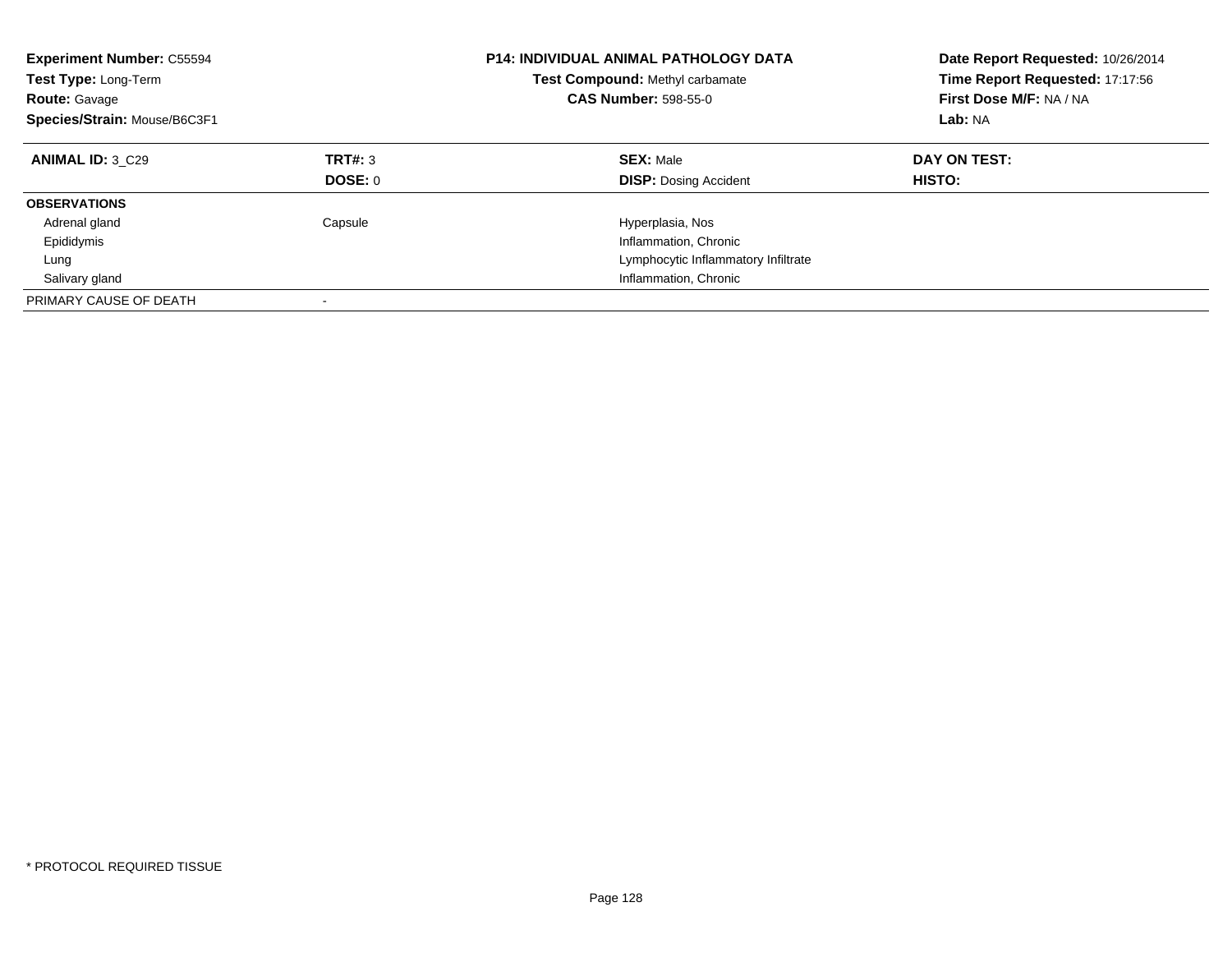| <b>Experiment Number: C55594</b><br>Test Type: Long-Term<br><b>Route: Gavage</b><br>Species/Strain: Mouse/B6C3F1 |                    | P14: INDIVIDUAL ANIMAL PATHOLOGY DATA<br>Test Compound: Methyl carbamate<br><b>CAS Number: 598-55-0</b> | Date Report Requested: 10/26/2014<br>Time Report Requested: 17:17:56<br>First Dose M/F: NA / NA<br>Lab: NA |
|------------------------------------------------------------------------------------------------------------------|--------------------|---------------------------------------------------------------------------------------------------------|------------------------------------------------------------------------------------------------------------|
| ANIMAL ID: 3 C30                                                                                                 | TRT#: 3<br>DOSE: 0 | <b>SEX: Male</b><br><b>DISP: Natural Death</b>                                                          | DAY ON TEST:<br>HISTO:                                                                                     |
| <b>OBSERVATIONS</b>                                                                                              |                    |                                                                                                         |                                                                                                            |
| Brain                                                                                                            |                    | Mineralization                                                                                          |                                                                                                            |
| Liver                                                                                                            |                    | Hepatocellular Carcinoma                                                                                |                                                                                                            |
| Lung                                                                                                             |                    | Congestion, Nos                                                                                         |                                                                                                            |
| PRIMARY CAUSE OF DEATH                                                                                           |                    |                                                                                                         |                                                                                                            |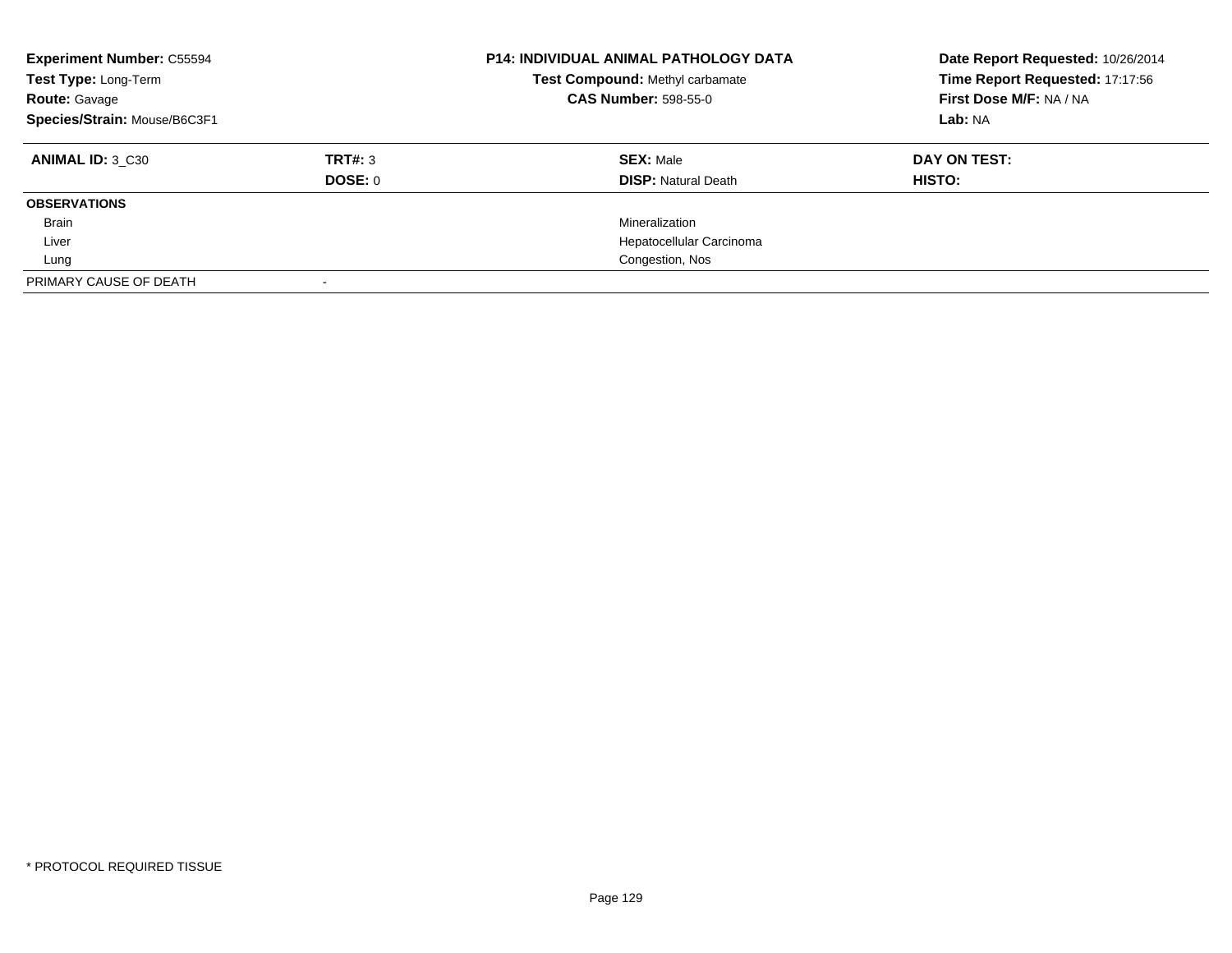**Experiment Number:** C55594**Test Type:** Long-Term**Route:** Gavage **Species/Strain:** Mouse/B6C3F1**P14: INDIVIDUAL ANIMAL PATHOLOGY DATATest Compound:** Methyl carbamate**CAS Number:** 598-55-0**Date Report Requested:** 10/26/2014**Time Report Requested:** 17:17:56**First Dose M/F:** NA / NA**Lab:** NA**ANIMAL ID:** 3\_C31**TRT#:** 3 **SEX:** Male **DAY ON TEST: DOSE:** 0**DISP:** Natural Death **HISTO: OBSERVATIONS** Adrenal glandCapsule **Capsule Hyperplasia**, Nos Kidney Papilla Congestion, Nos Lungg and the state of the state of the state of the state of the state of the state of the state of the state of the state of the state of the state of the state of the state of the state of the state of the state of the stat Lymphocytic Inflammatory Infiltrate Lymph nodeMesenteric Lymph Node Hemorrhage Prostate Inflammation, Acute Thymus Atrophy, Nos Urinary bladder Inflammation, AcutePRIMARY CAUSE OF DEATH-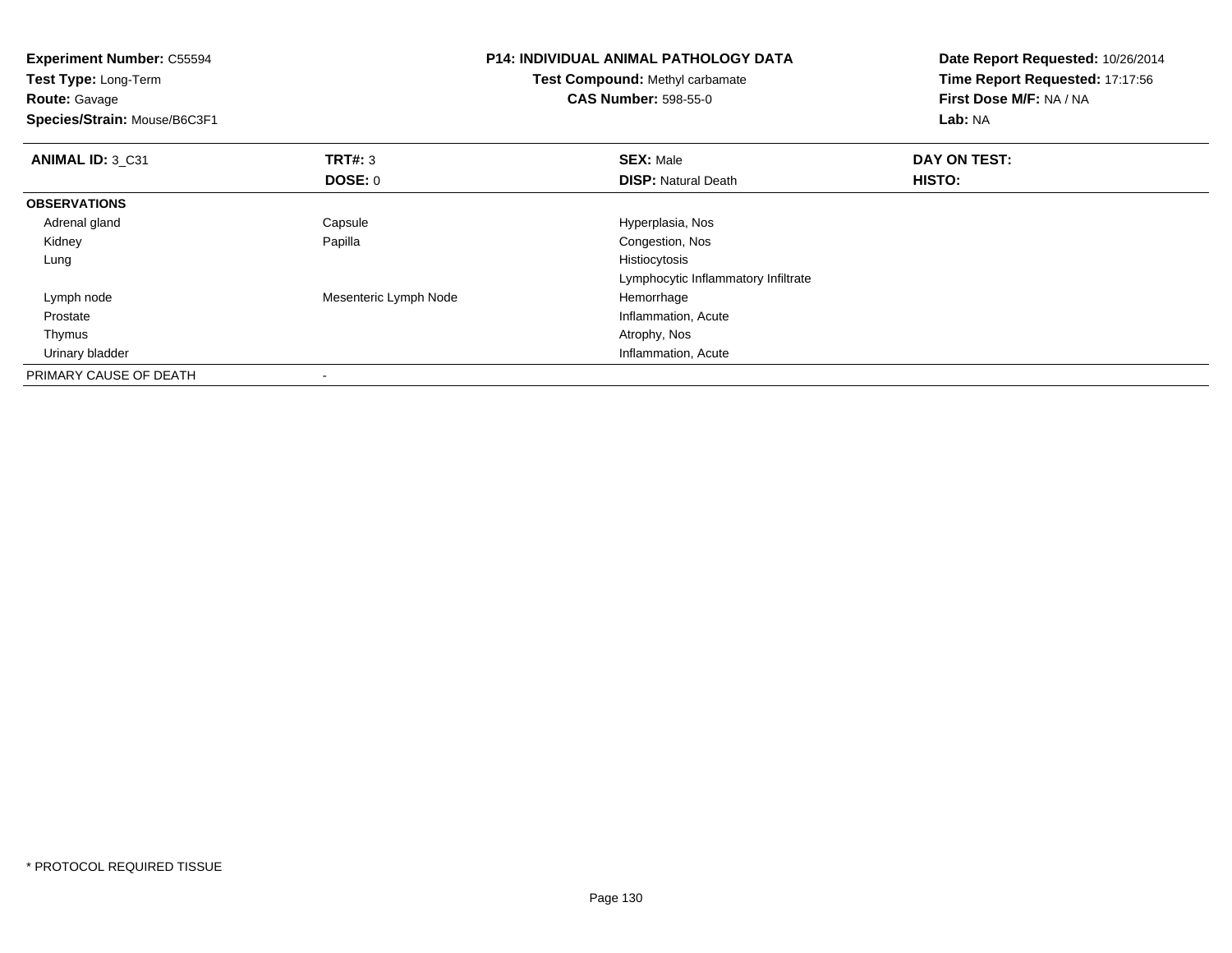| <b>Experiment Number: C55594</b><br>Test Type: Long-Term<br><b>Route: Gavage</b><br>Species/Strain: Mouse/B6C3F1 | <b>P14: INDIVIDUAL ANIMAL PATHOLOGY DATA</b><br><b>Test Compound: Methyl carbamate</b><br><b>CAS Number: 598-55-0</b> |                                                | Date Report Requested: 10/26/2014<br>Time Report Requested: 17:17:56<br>First Dose M/F: NA / NA<br>Lab: NA |
|------------------------------------------------------------------------------------------------------------------|-----------------------------------------------------------------------------------------------------------------------|------------------------------------------------|------------------------------------------------------------------------------------------------------------|
| <b>ANIMAL ID: 3 C32</b>                                                                                          | TRT#: 3<br>DOSE: 0                                                                                                    | <b>SEX: Male</b><br><b>DISP:</b> Natural Death | DAY ON TEST:<br>HISTO:                                                                                     |
|                                                                                                                  |                                                                                                                       |                                                |                                                                                                            |
| <b>OBSERVATIONS</b>                                                                                              |                                                                                                                       |                                                |                                                                                                            |
| Adrenal gland                                                                                                    | Capsule                                                                                                               | Hyperplasia, Nos                               |                                                                                                            |
| Heart                                                                                                            | Epicardium                                                                                                            | Inflammation, Chronic                          |                                                                                                            |
| Lung                                                                                                             |                                                                                                                       | Histiocytosis                                  |                                                                                                            |
| Lymph node                                                                                                       | Mesenteric Lymph Node                                                                                                 | Hemorrhage                                     |                                                                                                            |
| PRIMARY CAUSE OF DEATH                                                                                           | $\overline{\phantom{a}}$                                                                                              |                                                |                                                                                                            |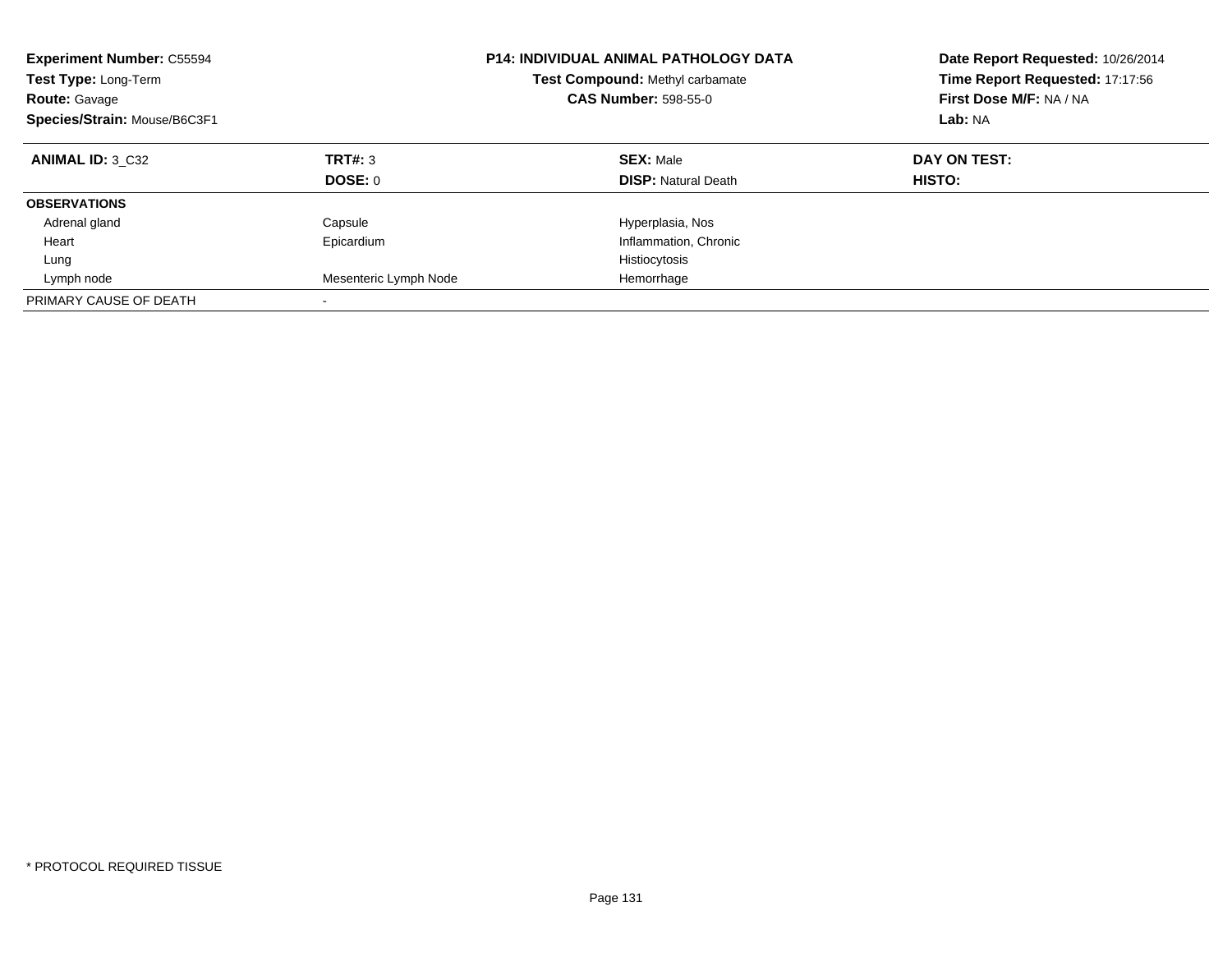**Test Type:** Long-Term**Route:** Gavage

**Species/Strain:** Mouse/B6C3F1

### **P14: INDIVIDUAL ANIMAL PATHOLOGY DATA**

# **Test Compound:** Methyl carbamate**CAS Number:** 598-55-0

| ANIMAL ID: 3_C33       | TRT#: 3                   | <b>SEX: Male</b>                    | DAY ON TEST: |  |
|------------------------|---------------------------|-------------------------------------|--------------|--|
|                        | <b>DOSE: 0</b>            | <b>DISP: Terminal Sacrifice</b>     | HISTO:       |  |
| <b>OBSERVATIONS</b>    |                           |                                     |              |  |
| Adrenal gland          | Capsule                   | Hyperplasia, Nos                    |              |  |
| Brain                  |                           | Mineralization                      |              |  |
| Kidney                 |                           | Inflammation, Chronic               |              |  |
|                        |                           | Mineralization                      |              |  |
|                        |                           | Scar                                |              |  |
| Liver                  |                           | Giant-Cell, Multinucleate           |              |  |
|                        |                           | Hepatocellular Adenoma              |              |  |
| Lung                   |                           | Alveolar/Bronchiolar Adenoma        |              |  |
|                        |                           | Hyperplasia, Adenomatous            |              |  |
|                        |                           | Lymphocytic Inflammatory Infiltrate |              |  |
| Lymph node             | Mesenteric Lymph Node     | Hemorrhage                          |              |  |
|                        | Mesenteric Lymph Node     | Lymphoma, Mixed-Malignant Type      |              |  |
| Pituitary gland        | <b>Anterior Pituitary</b> | Cyst, Nos                           |              |  |
| Salivary gland         |                           | Inflammation, Chronic               |              |  |
| Thyroid                |                           | Cyst, Embryonal Duct                |              |  |
| PRIMARY CAUSE OF DEATH |                           |                                     |              |  |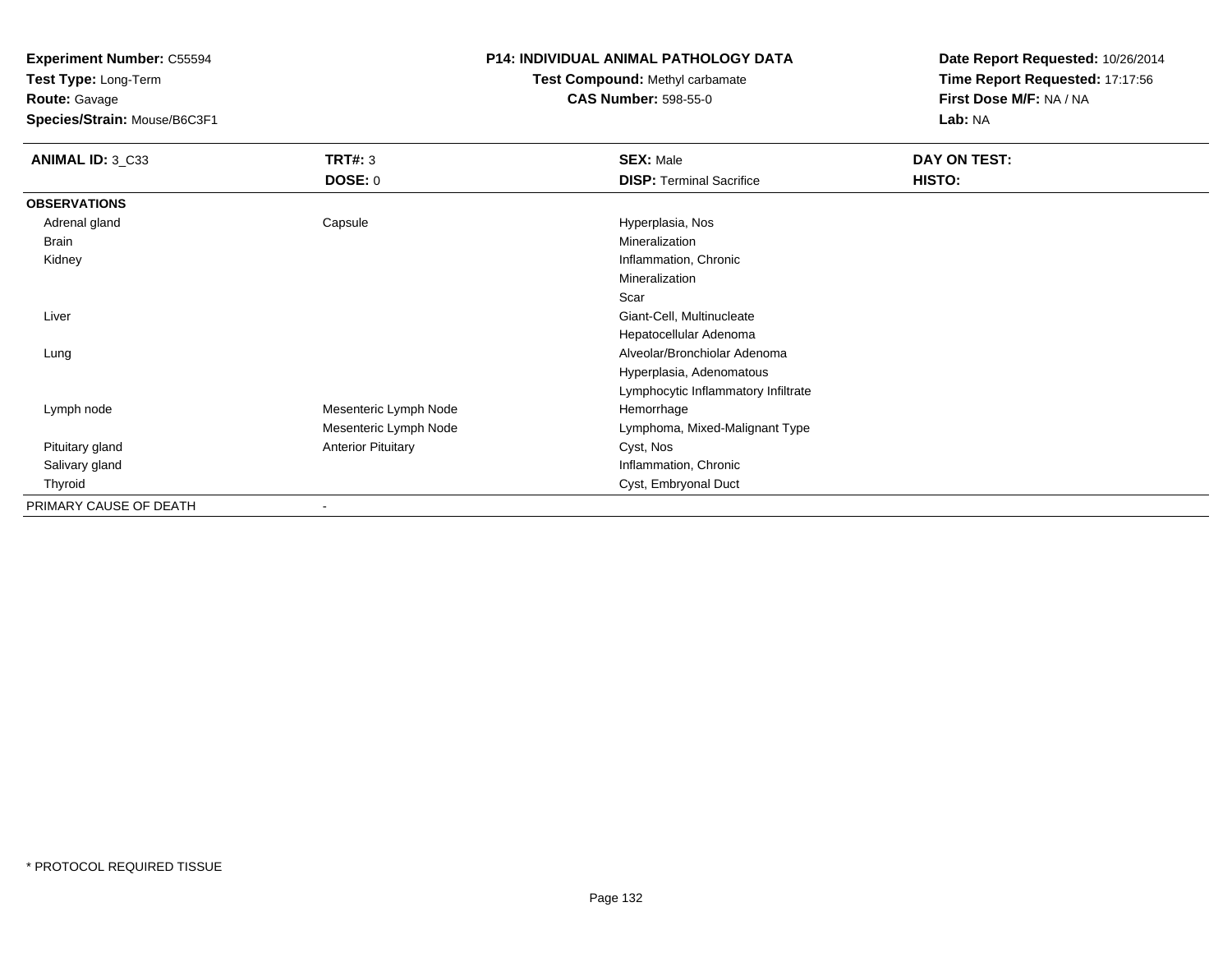**Test Type:** Long-Term**Route:** Gavage

**Species/Strain:** Mouse/B6C3F1

### **P14: INDIVIDUAL ANIMAL PATHOLOGY DATA**

### **Test Compound:** Methyl carbamate**CAS Number:** 598-55-0

| ANIMAL ID: 3 C34       | TRT#: 3<br><b>DOSE: 0</b> | <b>SEX: Male</b><br><b>DISP: Terminal Sacrifice</b> | DAY ON TEST:<br>HISTO: |
|------------------------|---------------------------|-----------------------------------------------------|------------------------|
| <b>OBSERVATIONS</b>    |                           |                                                     |                        |
| Adrenal gland          | Capsule                   | Hyperplasia, Nos                                    |                        |
| Brain                  |                           | Mineralization                                      |                        |
| Kidney                 |                           | Inflammation, Chronic                               |                        |
| Liver                  |                           | Giant-Cell, Multinucleate                           |                        |
|                        |                           | Hepatocellular Adenoma                              |                        |
| Lung                   |                           | Hyperplasia, Adenomatous                            |                        |
|                        |                           | Lymphocytic Inflammatory Infiltrate                 |                        |
| Pancreas               |                           | Hemangioma                                          |                        |
| Salivary gland         |                           | Inflammation, Chronic                               |                        |
| Skeletal muscle        |                           | Inflammation, Nos                                   |                        |
| Stomach                | <b>Glandular Stomach</b>  | Inflammation, Acute                                 |                        |
|                        | Forestomach               | Squamous Cell Papilloma                             |                        |
| PRIMARY CAUSE OF DEATH |                           |                                                     |                        |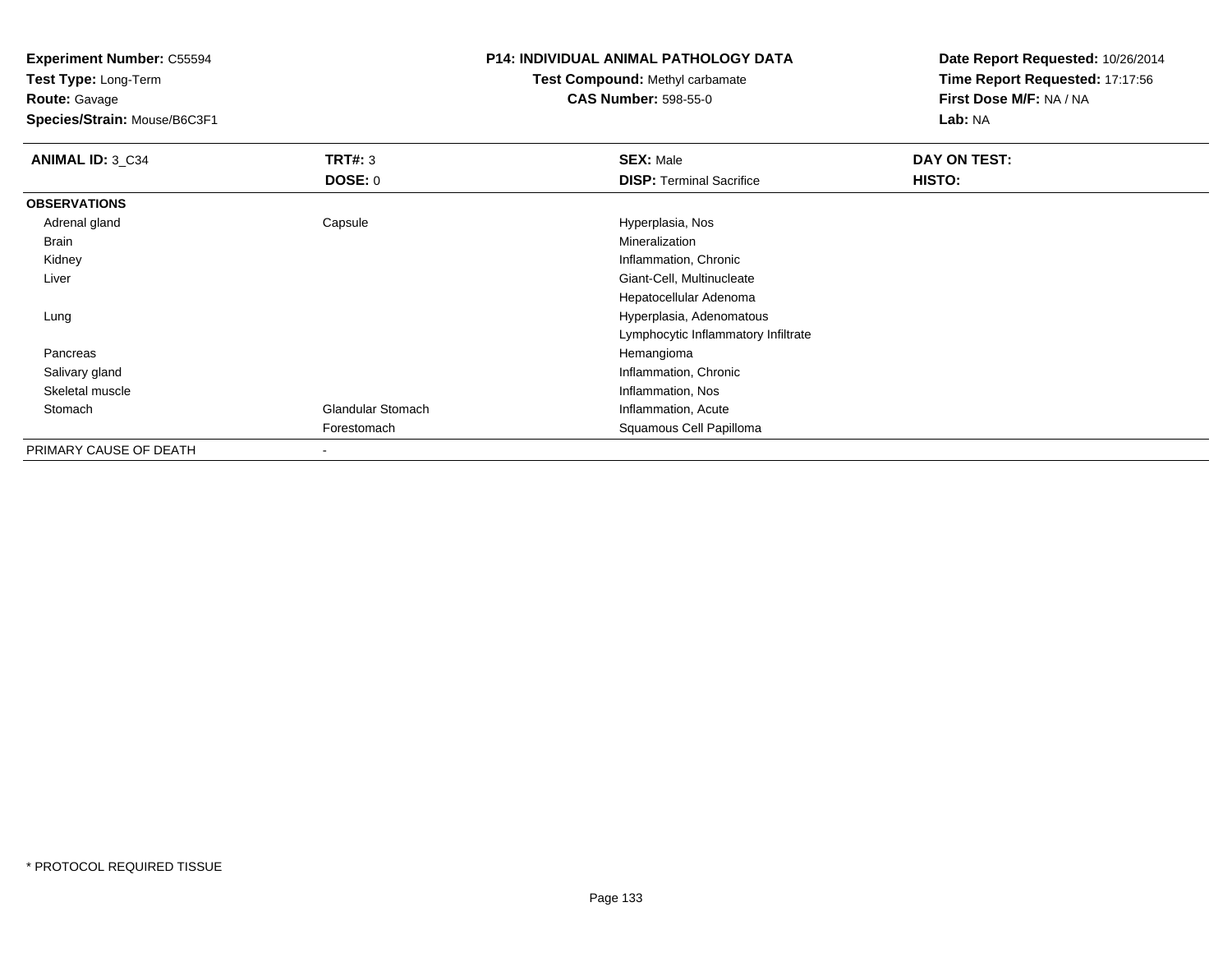**Test Type:** Long-Term**Route:** Gavage

**Species/Strain:** Mouse/B6C3F1

#### **P14: INDIVIDUAL ANIMAL PATHOLOGY DATA**

# **Test Compound:** Methyl carbamate**CAS Number:** 598-55-0

| ANIMAL ID: 3_C35       | <b>TRT#: 3</b>           | <b>SEX: Male</b>                    | DAY ON TEST: |  |
|------------------------|--------------------------|-------------------------------------|--------------|--|
|                        | <b>DOSE: 0</b>           | <b>DISP: Terminal Sacrifice</b>     | HISTO:       |  |
| <b>OBSERVATIONS</b>    |                          |                                     |              |  |
| Adrenal gland          | Capsule                  | Hyperplasia, Nos                    |              |  |
| Bone marrow            |                          | Mast-Cell Sarcoma                   |              |  |
| Heart                  |                          | Inflammation, Chronic               |              |  |
| Kidney                 |                          | Inflammation, Chronic               |              |  |
| Liver                  |                          | Giant-Cell, Multinucleate           |              |  |
| Lung                   |                          | Alveolar/Bronchiolar Adenoma        |              |  |
|                        |                          | Histiocytosis                       |              |  |
|                        |                          | Hyperplasia, Adenomatous            |              |  |
|                        | <b>Bronchiole</b>        | Inflammation, Acute                 |              |  |
|                        |                          | Lymphocytic Inflammatory Infiltrate |              |  |
| Lymph node             | Mandibular Lymph Node    | Mast-Cell Sarcoma, Metastatic       |              |  |
| Salivary gland         |                          | Inflammation, Chronic               |              |  |
| Stomach                | Forestomach              | Mast-Cell Sarcoma                   |              |  |
| Thyroid                |                          | Cyst, Embryonal Duct                |              |  |
| PRIMARY CAUSE OF DEATH | $\overline{\phantom{a}}$ |                                     |              |  |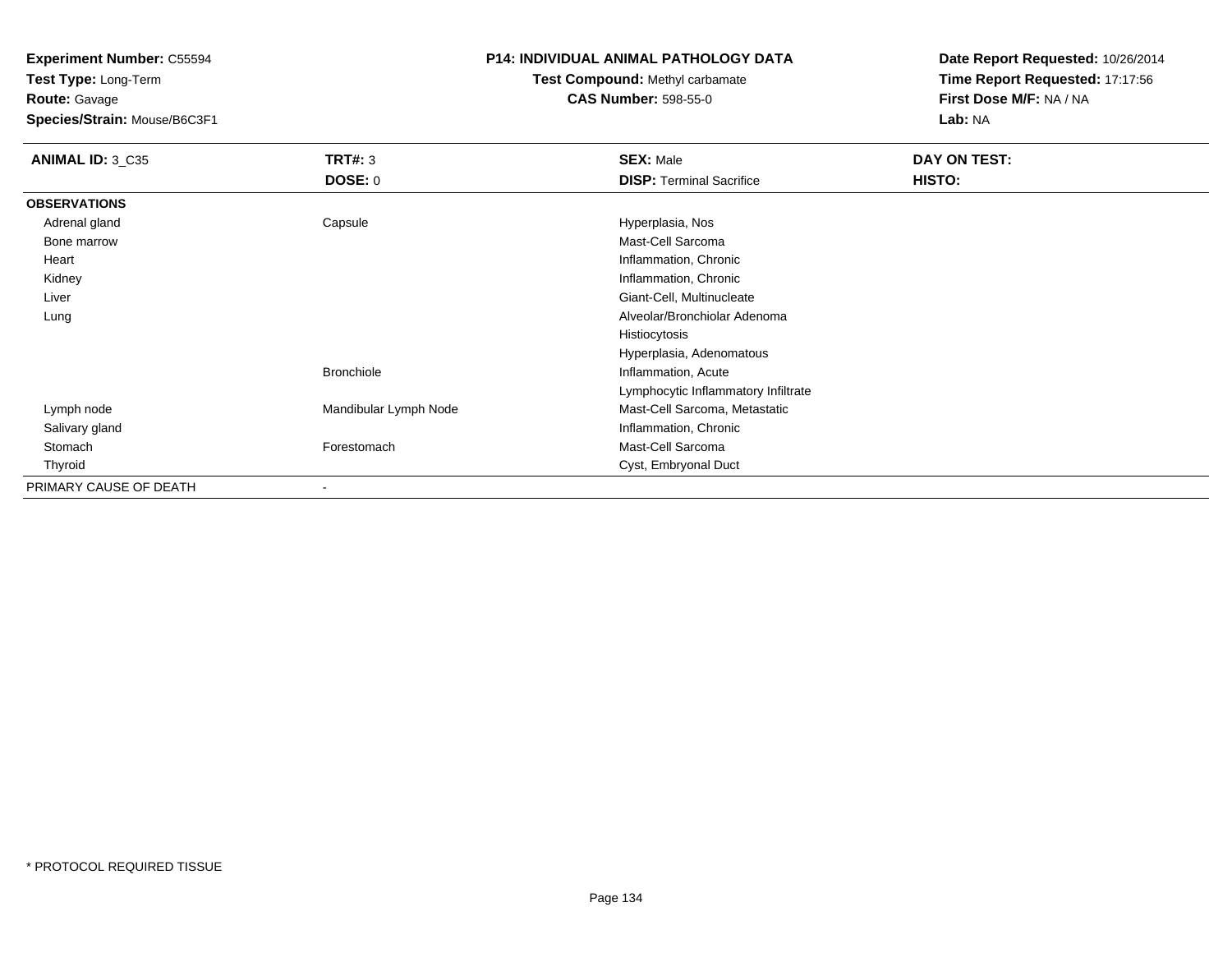**Test Type:** Long-Term

**Route:** Gavage

**Species/Strain:** Mouse/B6C3F1

### **P14: INDIVIDUAL ANIMAL PATHOLOGY DATA**

**Test Compound:** Methyl carbamate**CAS Number:** 598-55-0

| <b>ANIMAL ID: 3_C36</b> | TRT#: 3                   | <b>SEX: Male</b>                    | DAY ON TEST: |  |
|-------------------------|---------------------------|-------------------------------------|--------------|--|
|                         | <b>DOSE: 0</b>            | <b>DISP: Terminal Sacrifice</b>     | HISTO:       |  |
| <b>OBSERVATIONS</b>     |                           |                                     |              |  |
| Adrenal gland           | Capsule                   | Hyperplasia, Nos                    |              |  |
|                         | Medulla                   | Hyperplasia, Nos                    |              |  |
| <b>Brain</b>            | <b>Craniobuccal Pouch</b> | Cyst, Nos                           |              |  |
|                         |                           | Mineralization                      |              |  |
| Kidney                  |                           | Inflammation, Chronic               |              |  |
| Liver                   |                           | Giant-Cell, Multinucleate           |              |  |
| Lung                    |                           | Lymphocytic Inflammatory Infiltrate |              |  |
| Lymph node              | Mesenteric Lymph Node     | Hemorrhage                          |              |  |
| Salivary gland          |                           | Inflammation, Chronic               |              |  |
| Thyroid                 |                           | Cyst, Embryonal Duct                |              |  |
| Tooth                   |                           | Congenital Malformation, Nos        |              |  |
| PRIMARY CAUSE OF DEATH  |                           |                                     |              |  |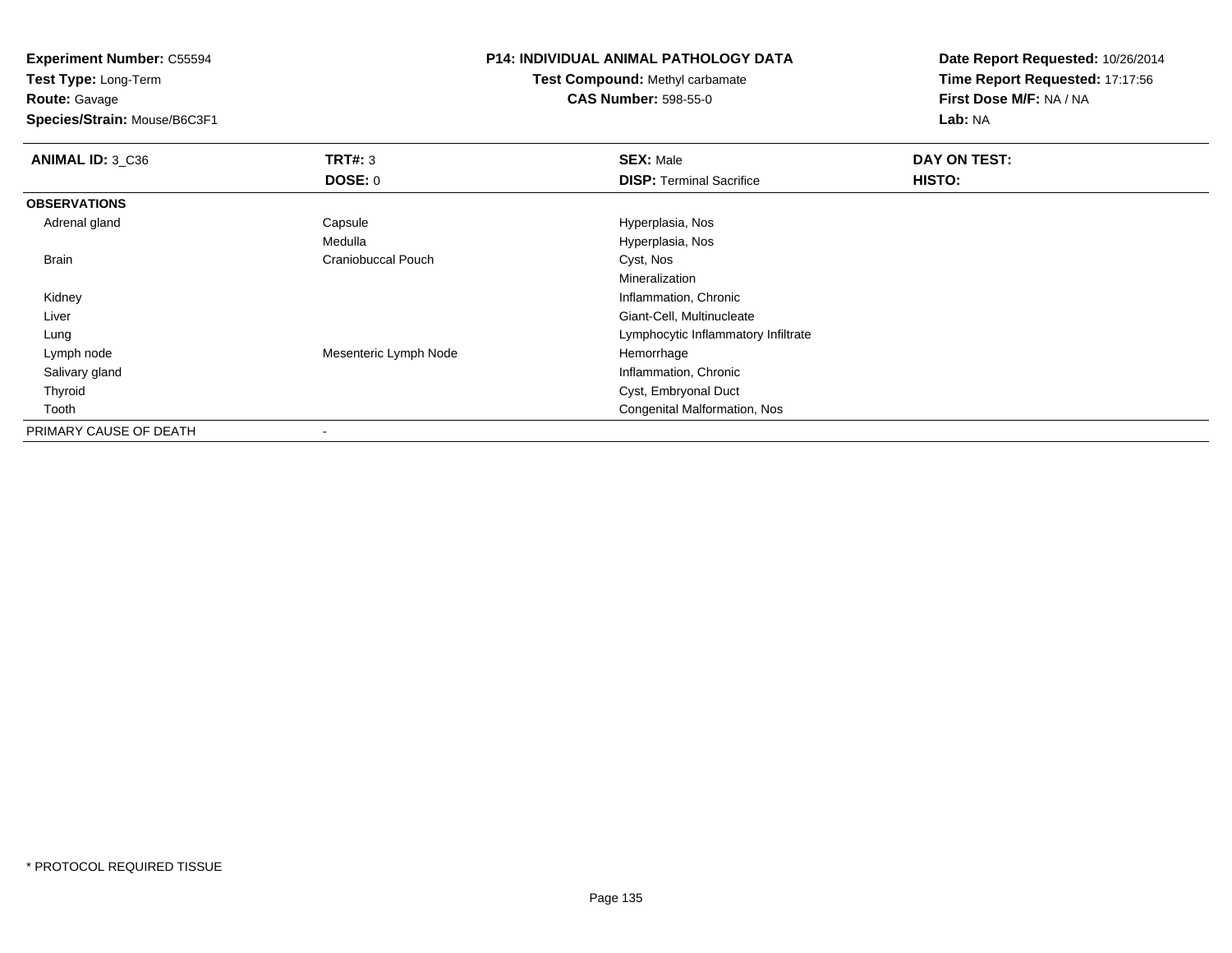| <b>Experiment Number: C55594</b><br>Test Type: Long-Term<br><b>Route: Gavage</b><br>Species/Strain: Mouse/B6C3F1 |                       | <b>P14: INDIVIDUAL ANIMAL PATHOLOGY DATA</b><br>Test Compound: Methyl carbamate<br><b>CAS Number: 598-55-0</b> | Date Report Requested: 10/26/2014<br>Time Report Requested: 17:17:56<br>First Dose M/F: NA / NA<br>Lab: NA |
|------------------------------------------------------------------------------------------------------------------|-----------------------|----------------------------------------------------------------------------------------------------------------|------------------------------------------------------------------------------------------------------------|
| ANIMAL ID: 3 C37                                                                                                 | TRT#: 3               | <b>SEX: Male</b>                                                                                               | DAY ON TEST:                                                                                               |
|                                                                                                                  | <b>DOSE: 0</b>        | <b>DISP:</b> Natural Death                                                                                     | HISTO:                                                                                                     |
| <b>OBSERVATIONS</b>                                                                                              |                       |                                                                                                                |                                                                                                            |
| <b>Brain</b>                                                                                                     |                       | Mineralization                                                                                                 |                                                                                                            |
| Kidney                                                                                                           |                       | Mineralization                                                                                                 |                                                                                                            |
| Liver                                                                                                            |                       | Giant-Cell, Multinucleate                                                                                      |                                                                                                            |
| Lung                                                                                                             |                       | Hyperplasia, Adenomatous                                                                                       |                                                                                                            |
| Lymph node                                                                                                       | Mesenteric Lymph Node | Hemorrhage                                                                                                     |                                                                                                            |
| Salivary gland                                                                                                   |                       | Inflammation, Chronic                                                                                          |                                                                                                            |
| PRIMARY CAUSE OF DEATH                                                                                           |                       |                                                                                                                |                                                                                                            |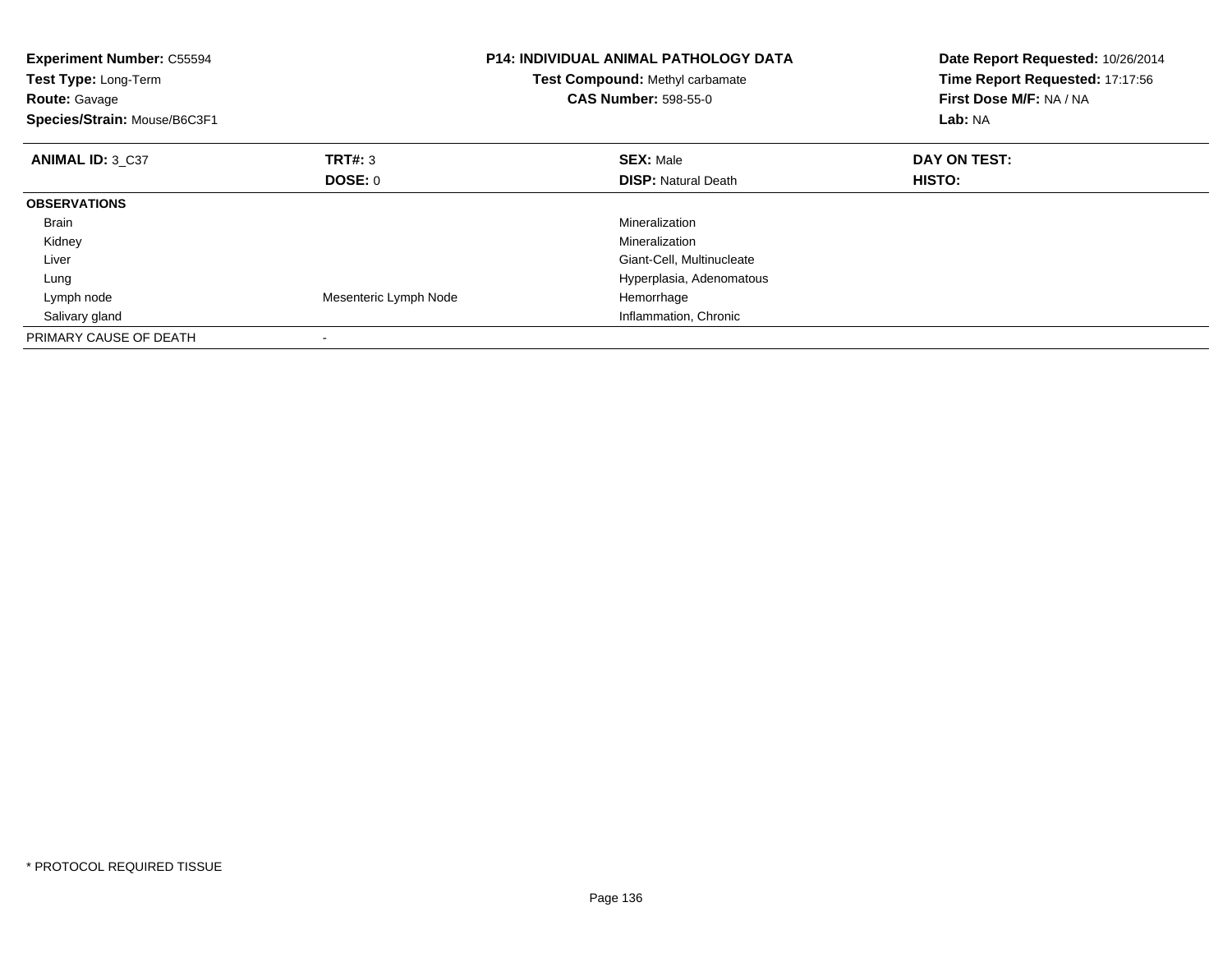| <b>Experiment Number: C55594</b> |                       | <b>P14: INDIVIDUAL ANIMAL PATHOLOGY DATA</b> | Date Report Requested: 10/26/2014<br>Time Report Requested: 17:17:56 |  |
|----------------------------------|-----------------------|----------------------------------------------|----------------------------------------------------------------------|--|
| Test Type: Long-Term             |                       | Test Compound: Methyl carbamate              |                                                                      |  |
| <b>Route: Gavage</b>             |                       | <b>CAS Number: 598-55-0</b>                  | First Dose M/F: NA / NA                                              |  |
| Species/Strain: Mouse/B6C3F1     |                       |                                              | Lab: NA                                                              |  |
| ANIMAL ID: 3 C38                 | <b>TRT#: 3</b>        | <b>SEX: Male</b>                             | DAY ON TEST:                                                         |  |
|                                  | <b>DOSE: 0</b>        | <b>DISP: Natural Death</b>                   | <b>HISTO:</b>                                                        |  |
| <b>OBSERVATIONS</b>              |                       |                                              |                                                                      |  |
| Adrenal gland                    | Capsule               | Hyperplasia, Nos                             |                                                                      |  |
| Brain                            |                       | Mineralization                               |                                                                      |  |
| Kidney                           |                       | Mineralization                               |                                                                      |  |
| Liver                            |                       | Hepatocellular Carcinoma                     |                                                                      |  |
| Lung                             |                       | Alveolar/Bronchiolar Adenoma                 |                                                                      |  |
| Lymph node                       | Mesenteric Lymph Node | Hemorrhage                                   |                                                                      |  |
| Salivary gland                   |                       | Inflammation, Chronic                        |                                                                      |  |
| Spleen                           | <b>Follicles</b>      | Necrosis, Nos                                |                                                                      |  |
| PRIMARY CAUSE OF DEATH           |                       |                                              |                                                                      |  |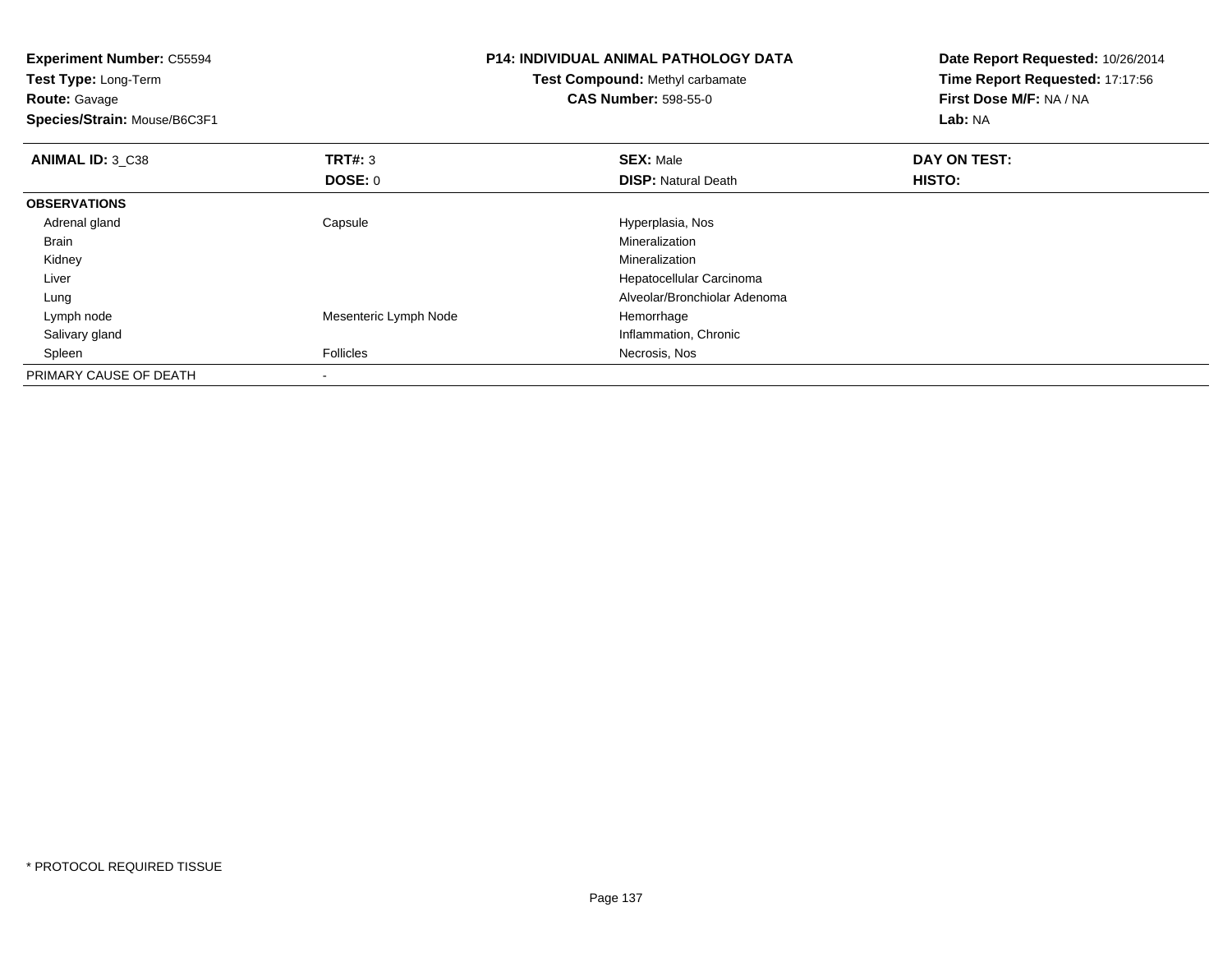| <b>Experiment Number: C55594</b><br>Test Type: Long-Term<br><b>Route: Gavage</b><br>Species/Strain: Mouse/B6C3F1 |                | <b>P14: INDIVIDUAL ANIMAL PATHOLOGY DATA</b><br>Test Compound: Methyl carbamate<br><b>CAS Number: 598-55-0</b> | Date Report Requested: 10/26/2014<br>Time Report Requested: 17:17:56<br>First Dose M/F: NA / NA<br>Lab: NA |
|------------------------------------------------------------------------------------------------------------------|----------------|----------------------------------------------------------------------------------------------------------------|------------------------------------------------------------------------------------------------------------|
| ANIMAL ID: 3 C39                                                                                                 | TRT#: 3        | <b>SEX: Male</b>                                                                                               | DAY ON TEST:                                                                                               |
|                                                                                                                  | <b>DOSE: 0</b> | <b>DISP:</b> Terminal Sacrifice                                                                                | <b>HISTO:</b>                                                                                              |
| <b>OBSERVATIONS</b>                                                                                              |                |                                                                                                                |                                                                                                            |
| <b>Brain</b>                                                                                                     |                | Mineralization                                                                                                 |                                                                                                            |
| Kidney                                                                                                           |                | Inflammation, Chronic                                                                                          |                                                                                                            |
| Liver                                                                                                            |                | Cytologic Alteration, Nos                                                                                      |                                                                                                            |
|                                                                                                                  |                | Hepatocellular Adenoma                                                                                         |                                                                                                            |
| Lung                                                                                                             |                | Lymphocytic Inflammatory Infiltrate                                                                            |                                                                                                            |
| Salivary gland                                                                                                   |                | Inflammation, Chronic                                                                                          |                                                                                                            |
| PRIMARY CAUSE OF DEATH                                                                                           |                |                                                                                                                |                                                                                                            |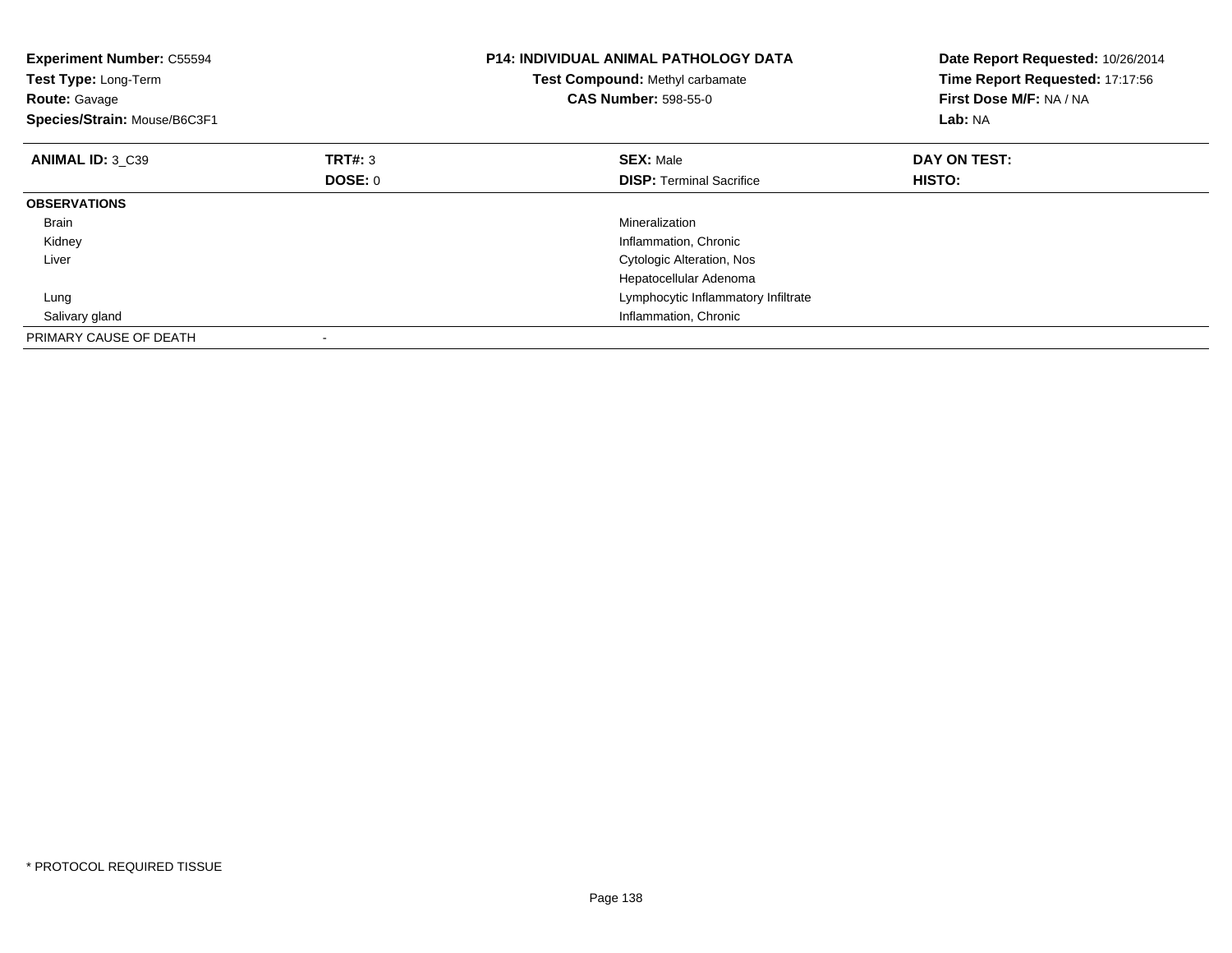**Test Type:** Long-Term**Route:** Gavage

**Species/Strain:** Mouse/B6C3F1

### **P14: INDIVIDUAL ANIMAL PATHOLOGY DATA**

# **Test Compound:** Methyl carbamate**CAS Number:** 598-55-0

| <b>ANIMAL ID: 3_C40</b> | TRT#: 3        | <b>SEX: Male</b>                    | DAY ON TEST: |  |
|-------------------------|----------------|-------------------------------------|--------------|--|
|                         | <b>DOSE: 0</b> | <b>DISP: Terminal Sacrifice</b>     | HISTO:       |  |
| <b>OBSERVATIONS</b>     |                |                                     |              |  |
| Adrenal gland           | Capsule        | Hyperplasia, Nos                    |              |  |
| Brain                   |                | Mineralization                      |              |  |
| Epididymis              |                | Inflammation, Chronic               |              |  |
| Heart                   |                | Inflammation, Chronic               |              |  |
| Intestine Small         | Peyers Patch   | Hyperplasia, Lymphoid               |              |  |
| Kidney                  |                | Inflammation, Chronic               |              |  |
| Liver                   |                | Giant-Cell, Multinucleate           |              |  |
|                         |                | Hepatocellular Adenoma              |              |  |
| Lung                    |                | Lymphocytic Inflammatory Infiltrate |              |  |
| Prostate                |                | Inflammation, Chronic               |              |  |
| Salivary gland          |                | Inflammation, Chronic               |              |  |
| Testis                  |                | Interstitial-Cell Tumor             |              |  |
| PRIMARY CAUSE OF DEATH  |                |                                     |              |  |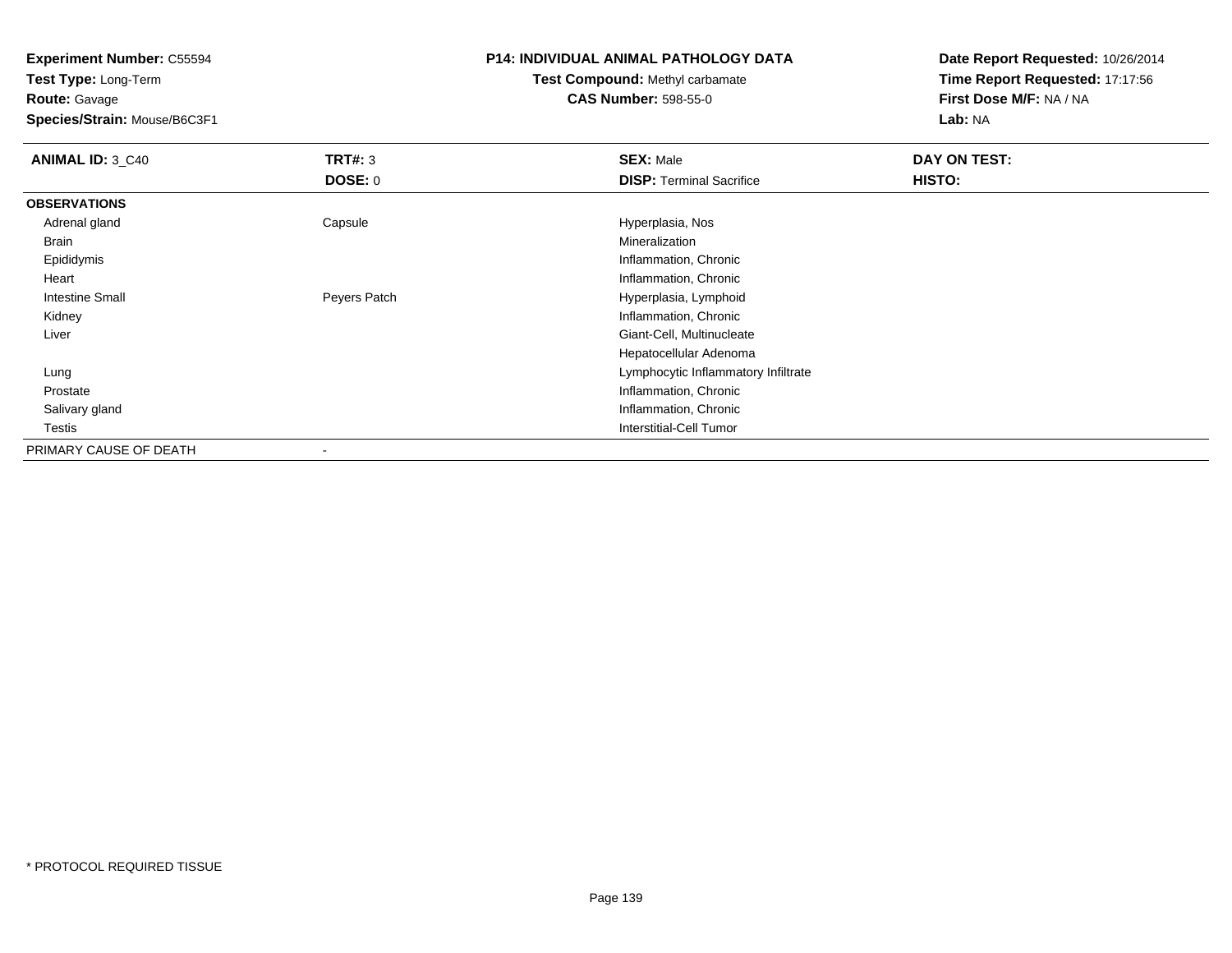**Experiment Number:** C55594**Test Type:** Long-Term**Route:** Gavage **Species/Strain:** Mouse/B6C3F1**P14: INDIVIDUAL ANIMAL PATHOLOGY DATATest Compound:** Methyl carbamate**CAS Number:** 598-55-0**Date Report Requested:** 10/26/2014**Time Report Requested:** 17:17:56**First Dose M/F:** NA / NA**Lab:** NA**ANIMAL ID:** 3\_C41**TRT#:** 3 **SEX:** Male **DAY ON TEST: DOSE:** 0**DISP:** Terminal Sacrifice **HISTO: OBSERVATIONS** Adrenal glandCapsule **Capsule Capsule Capsule Capsule** Hyperplasia, Nos<br>
Mineralization Brainn and the control of the control of the control of the control of the control of the control of the control of the control of the control of the control of the control of the control of the control of the control of the co Kidney Inflammation, Chronic Liver Cyst, Nos Hepatocellular Carcinoma Lungg and the congestion, Nos and the congestion, Nos and the congestion, Nos and the congestion, Nos and the congestion, Nos and the congestion, Nos and the congestion, Nos and the congestion of  $\alpha$ Hepatocellular Carcinoma, Metastatic Lymph nodeMesenteric Lymph Node Hemorrhage Nasal cavityy the control of the control of the control of the control of the control of the control of the control of the control of the control of the control of the control of the control of the control of the control of the contro

**Inflammation, Chronic** 

Salivary gland

PRIMARY CAUSE OF DEATH

-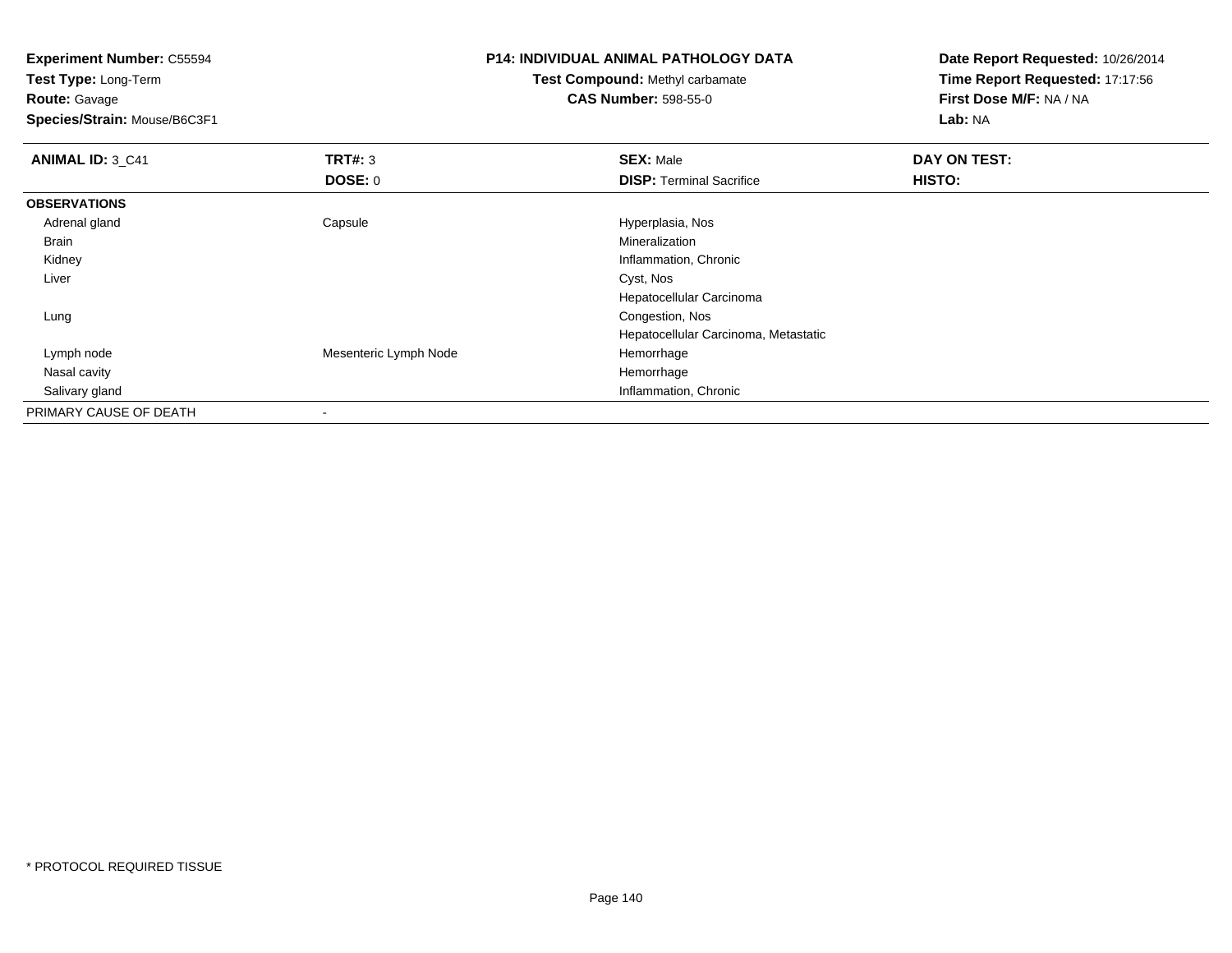| <b>Experiment Number: C55594</b><br>Test Type: Long-Term<br><b>Route: Gavage</b><br>Species/Strain: Mouse/B6C3F1 |                              | <b>P14: INDIVIDUAL ANIMAL PATHOLOGY DATA</b><br><b>Test Compound: Methyl carbamate</b><br><b>CAS Number: 598-55-0</b> | Date Report Requested: 10/26/2014<br>Time Report Requested: 17:17:56<br>First Dose M/F: NA / NA<br>Lab: NA |
|------------------------------------------------------------------------------------------------------------------|------------------------------|-----------------------------------------------------------------------------------------------------------------------|------------------------------------------------------------------------------------------------------------|
| <b>ANIMAL ID: 3 C42</b>                                                                                          | <b>TRT#: 3</b>               | <b>SEX: Male</b>                                                                                                      | DAY ON TEST:                                                                                               |
|                                                                                                                  | DOSE: 0                      | <b>DISP:</b> Terminal Sacrifice                                                                                       | <b>HISTO:</b>                                                                                              |
| <b>OBSERVATIONS</b>                                                                                              |                              |                                                                                                                       |                                                                                                            |
| Adrenal gland                                                                                                    | Capsule                      | Hyperplasia, Nos                                                                                                      |                                                                                                            |
| <b>Blood vessel</b>                                                                                              | Coronary Artery Nos          | Inflammation, Necrotizing                                                                                             |                                                                                                            |
|                                                                                                                  | <b>Mesenteric Artery Nos</b> | Inflammation, Necrotizing                                                                                             |                                                                                                            |
| <b>Brain</b>                                                                                                     |                              | Mineralization                                                                                                        |                                                                                                            |
| Lung                                                                                                             |                              | Alveolar/Bronchiolar Adenoma                                                                                          |                                                                                                            |
| Salivary gland                                                                                                   |                              | Inflammation, Chronic                                                                                                 |                                                                                                            |
| PRIMARY CAUSE OF DEATH                                                                                           |                              |                                                                                                                       |                                                                                                            |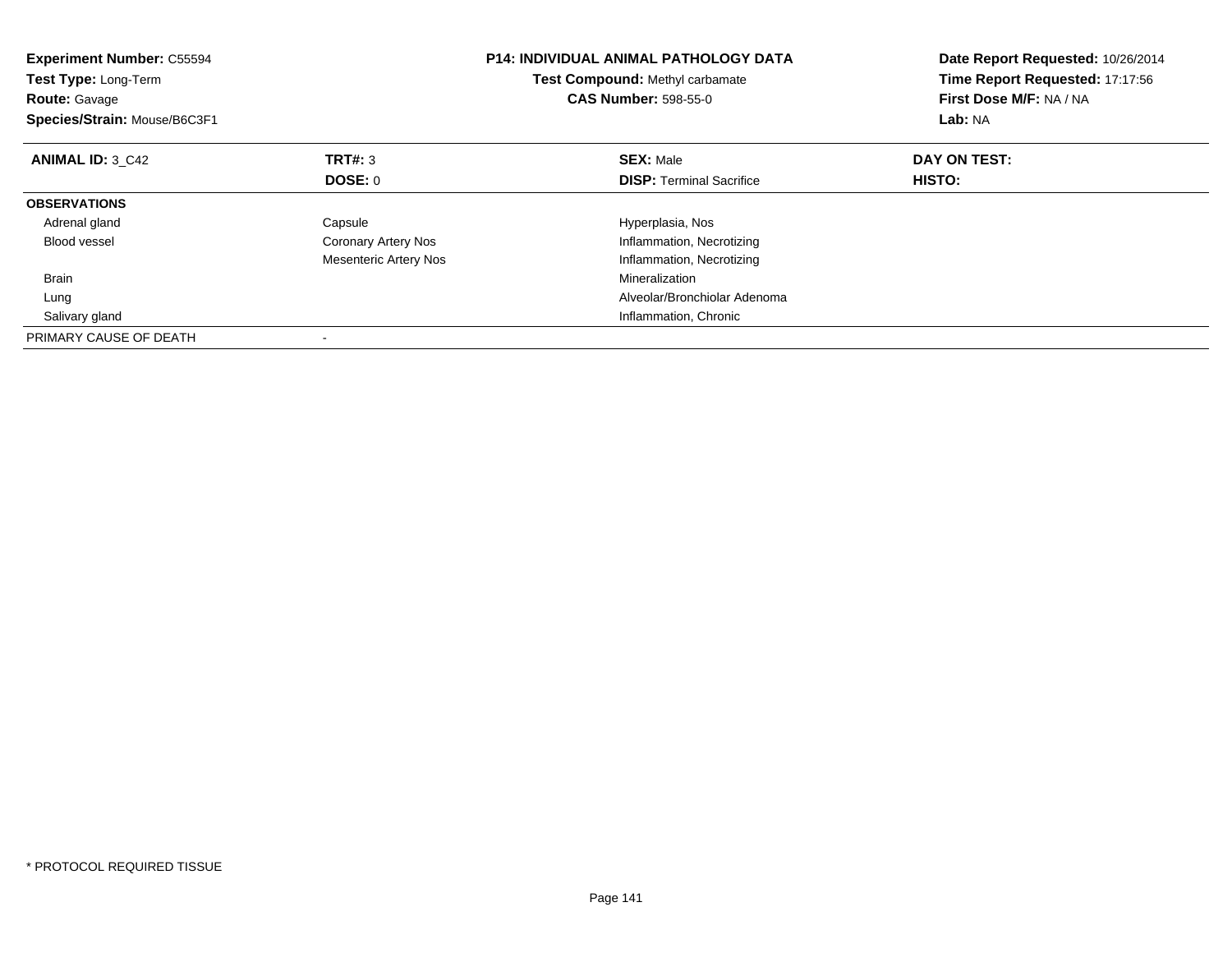| <b>Experiment Number: C55594</b> |                       | <b>P14: INDIVIDUAL ANIMAL PATHOLOGY DATA</b> | Date Report Requested: 10/26/2014 |  |
|----------------------------------|-----------------------|----------------------------------------------|-----------------------------------|--|
| Test Type: Long-Term             |                       | <b>Test Compound: Methyl carbamate</b>       | Time Report Requested: 17:17:56   |  |
| <b>Route: Gavage</b>             |                       | <b>CAS Number: 598-55-0</b>                  | First Dose M/F: NA / NA           |  |
| Species/Strain: Mouse/B6C3F1     |                       |                                              | Lab: NA                           |  |
| <b>ANIMAL ID: 3_C43</b>          | TRT#: 3               | <b>SEX: Male</b>                             | DAY ON TEST:                      |  |
|                                  | <b>DOSE: 0</b>        | <b>DISP: Terminal Sacrifice</b>              | HISTO:                            |  |
| <b>OBSERVATIONS</b>              |                       |                                              |                                   |  |
| Adrenal gland                    | Capsule               | Hyperplasia, Nos                             |                                   |  |
| Brain                            |                       | Mineralization                               |                                   |  |
| Kidney                           |                       | Inflammation, Chronic                        |                                   |  |
| Liver                            |                       | Hepatocellular Adenoma                       |                                   |  |
| Lung                             |                       | Alveolar/Bronchiolar Adenoma                 |                                   |  |
|                                  |                       | Histiocytosis                                |                                   |  |
|                                  |                       | Inflammation, Chronic                        |                                   |  |
| Lymph node                       | Mesenteric Lymph Node | Hemorrhage                                   |                                   |  |
| Prostate                         |                       | Inflammation, Chronic                        |                                   |  |
| PRIMARY CAUSE OF DEATH           | $\,$                  |                                              |                                   |  |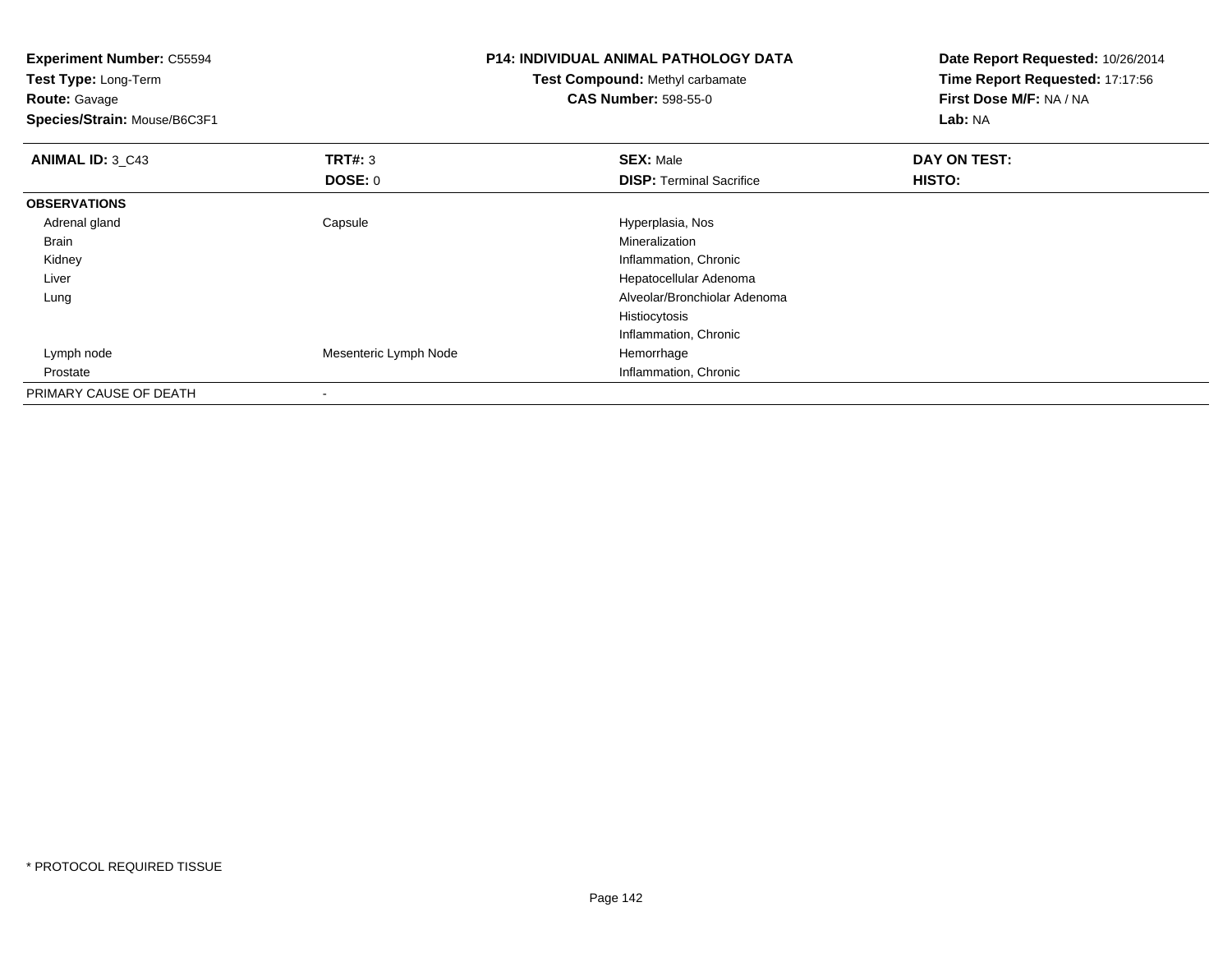**Experiment Number:** C55594**Test Type:** Long-Term**Route:** Gavage **Species/Strain:** Mouse/B6C3F1**P14: INDIVIDUAL ANIMAL PATHOLOGY DATATest Compound:** Methyl carbamate**CAS Number:** 598-55-0**Date Report Requested:** 10/26/2014**Time Report Requested:** 17:17:56**First Dose M/F:** NA / NA**Lab:** NA**ANIMAL ID: 3 C44 TRT#:** 3 **SEX:** Male **DAY ON TEST: DOSE:** 0**DISP:** Terminal Sacrifice **HISTO: OBSERVATIONS** Adrenal glandCapsule **Capsule Capsule Capsule Capsule** Hyperplasia, Nos<br>
Mineralization Brainn and the control of the control of the control of the control of the control of the control of the control of the control of the control of the control of the control of the control of the control of the control of the co Kidney Inflammation, Chronic Lungg and the state of the state of the state of the state of the state of the state of the state of the state of the state of the state of the state of the state of the state of the state of the state of the state of the stat Hyperplasia, Adenomatous Lymphocytic Inflammatory Infiltrate Pancreass and the contract of the contract of the contract of the contract of the contract  $\mathsf{A}$  at  $\mathsf{A}$  and  $\mathsf{A}$  and  $\mathsf{A}$  and  $\mathsf{A}$  and  $\mathsf{A}$  are contract of  $\mathsf{A}$  and  $\mathsf{A}$  and  $\mathsf{A}$  are contract of Prostate Inflammation, Chronic Salivary gland Inflammation, Chronic Spleenn and the control of the control of the control of the control of the control of the control of the control of the control of the control of the control of the control of the control of the control of the control of the co PRIMARY CAUSE OF DEATH

-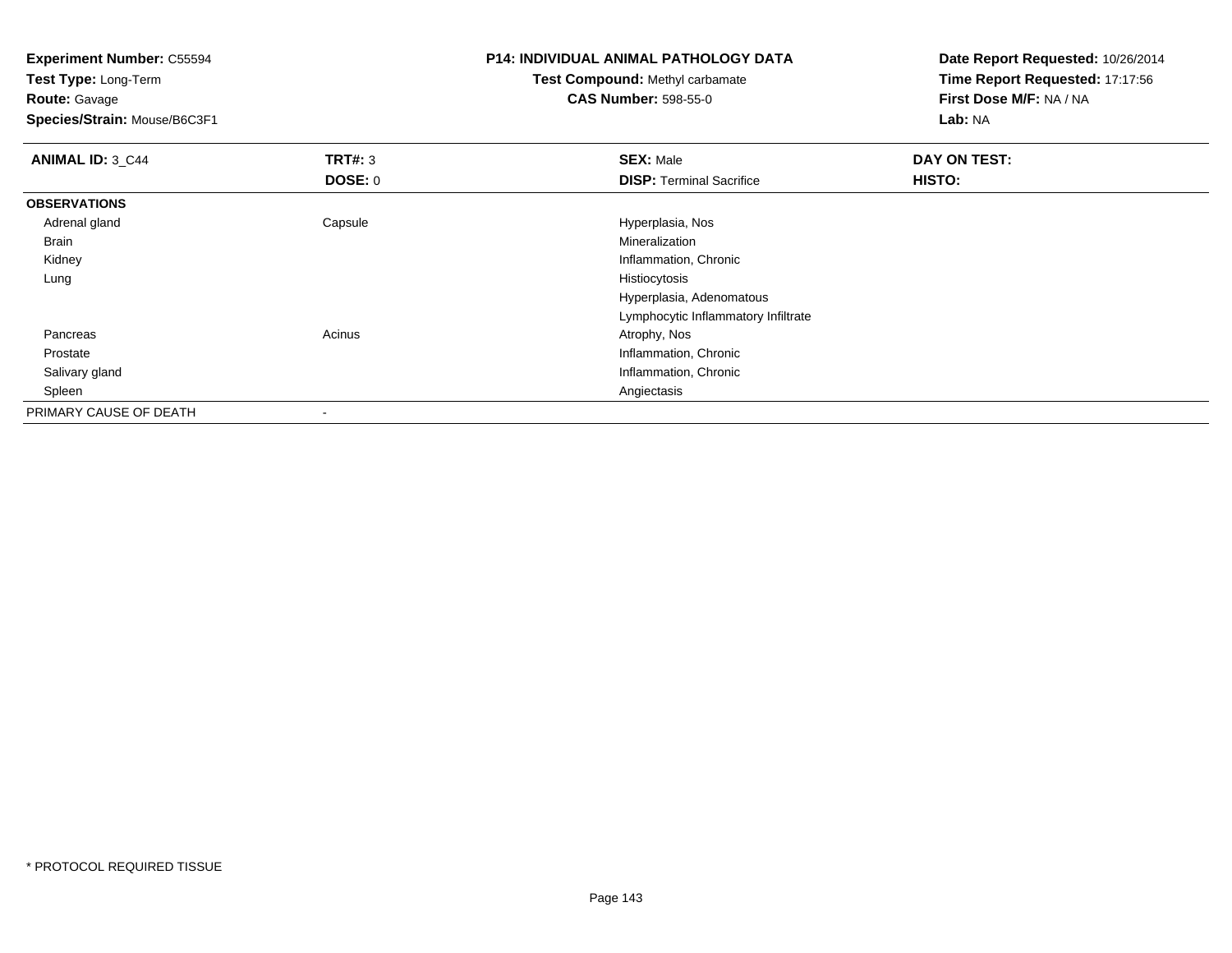| <b>Experiment Number: C55594</b><br>Test Type: Long-Term<br><b>Route: Gavage</b><br>Species/Strain: Mouse/B6C3F1 |                          | <b>P14: INDIVIDUAL ANIMAL PATHOLOGY DATA</b><br><b>Test Compound: Methyl carbamate</b><br><b>CAS Number: 598-55-0</b> | Date Report Requested: 10/26/2014<br>Time Report Requested: 17:17:56<br>First Dose M/F: NA / NA<br>Lab: NA |
|------------------------------------------------------------------------------------------------------------------|--------------------------|-----------------------------------------------------------------------------------------------------------------------|------------------------------------------------------------------------------------------------------------|
| <b>ANIMAL ID: 3_C45</b>                                                                                          | <b>TRT#: 3</b>           | <b>SEX: Male</b>                                                                                                      | DAY ON TEST:                                                                                               |
|                                                                                                                  | <b>DOSE: 0</b>           | <b>DISP: Terminal Sacrifice</b>                                                                                       | HISTO:                                                                                                     |
| <b>OBSERVATIONS</b>                                                                                              |                          |                                                                                                                       |                                                                                                            |
| Adrenal gland                                                                                                    |                          | <b>Cortical Adenoma</b>                                                                                               |                                                                                                            |
|                                                                                                                  | Capsule                  | Hyperplasia, Nos                                                                                                      |                                                                                                            |
| <b>Brain</b>                                                                                                     |                          | Mineralization                                                                                                        |                                                                                                            |
| Epididymis                                                                                                       |                          | Inflammation, Chronic                                                                                                 |                                                                                                            |
| Kidney                                                                                                           |                          | Cyst, Nos                                                                                                             |                                                                                                            |
| Liver                                                                                                            |                          | Cytoplasmic Vacuolization                                                                                             |                                                                                                            |
|                                                                                                                  |                          | Hepatocellular Adenoma                                                                                                |                                                                                                            |
| Lung                                                                                                             |                          | Alveolar/Bronchiolar Adenoma                                                                                          |                                                                                                            |
| Salivary gland                                                                                                   |                          | Inflammation, Chronic                                                                                                 |                                                                                                            |
| PRIMARY CAUSE OF DEATH                                                                                           | $\overline{\phantom{a}}$ |                                                                                                                       |                                                                                                            |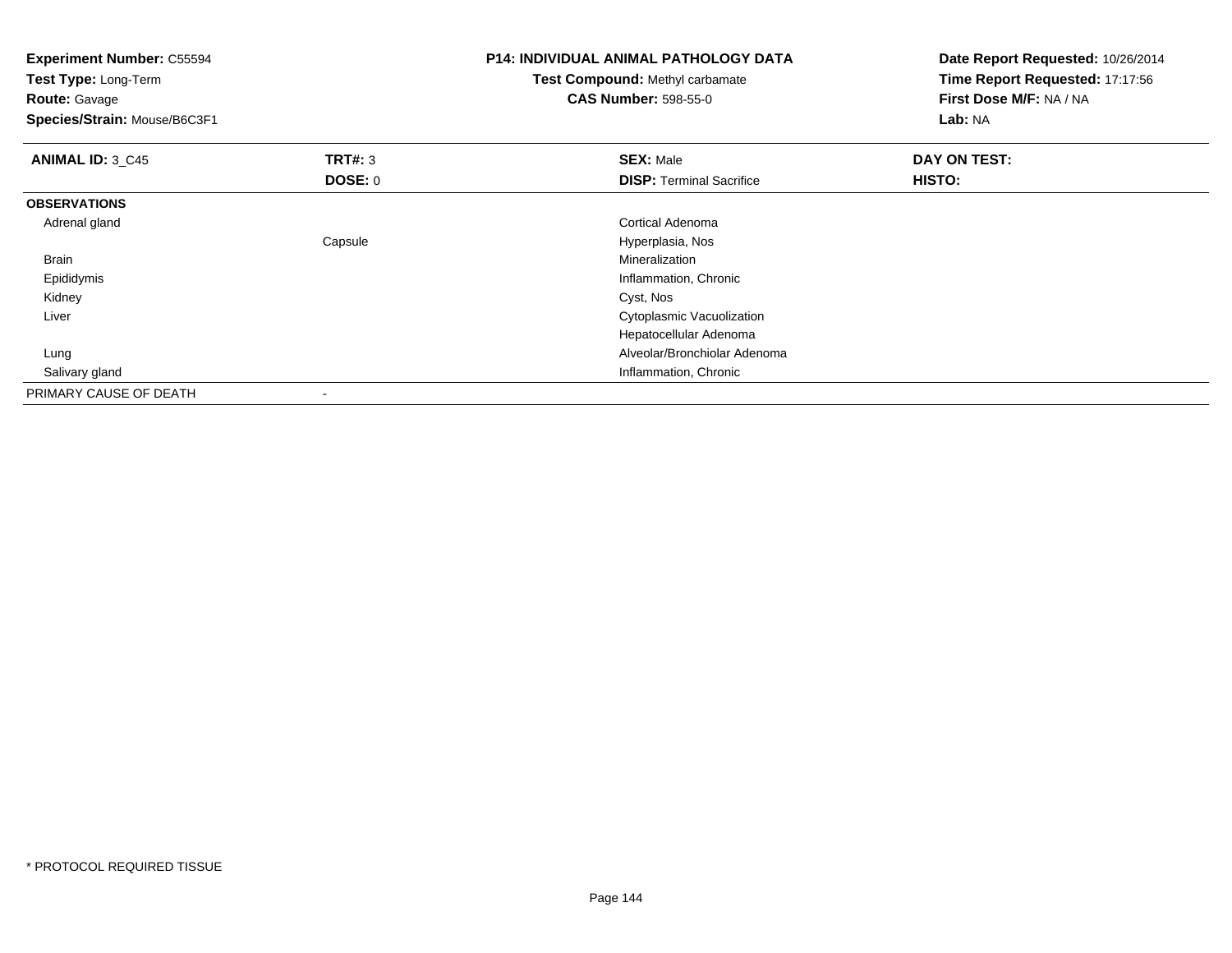**Test Type:** Long-Term**Route:** Gavage

**Species/Strain:** Mouse/B6C3F1

## **P14: INDIVIDUAL ANIMAL PATHOLOGY DATA**

**Test Compound:** Methyl carbamate**CAS Number:** 598-55-0

**Date Report Requested:** 10/26/2014**Time Report Requested:** 17:17:56**First Dose M/F:** NA / NA**Lab:** NA

| <b>ANIMAL ID: 3_C46</b> | TRT#: 3               | <b>SEX: Male</b>                    | DAY ON TEST: |  |
|-------------------------|-----------------------|-------------------------------------|--------------|--|
|                         | <b>DOSE: 0</b>        | <b>DISP: Natural Death</b>          | HISTO:       |  |
| <b>OBSERVATIONS</b>     |                       |                                     |              |  |
| Kidney                  | Papilla               | Hemorrhage                          |              |  |
|                         |                       | Mineralization                      |              |  |
| Liver                   |                       | Giant-Cell, Multinucleate           |              |  |
| Lung                    |                       | Lymphocytic Inflammatory Infiltrate |              |  |
| Lymph node              | Mesenteric Lymph Node | Hemorrhage                          |              |  |
| Salivary gland          |                       | Inflammation, Chronic               |              |  |
| Spleen                  | Follicles             | Necrosis, Nos                       |              |  |
| Urethra                 |                       | Hemorrhage                          |              |  |
|                         |                       | Inflammation, Acute                 |              |  |
| Urinary bladder         |                       | Congestion, Nos                     |              |  |
| PRIMARY CAUSE OF DEATH  |                       |                                     |              |  |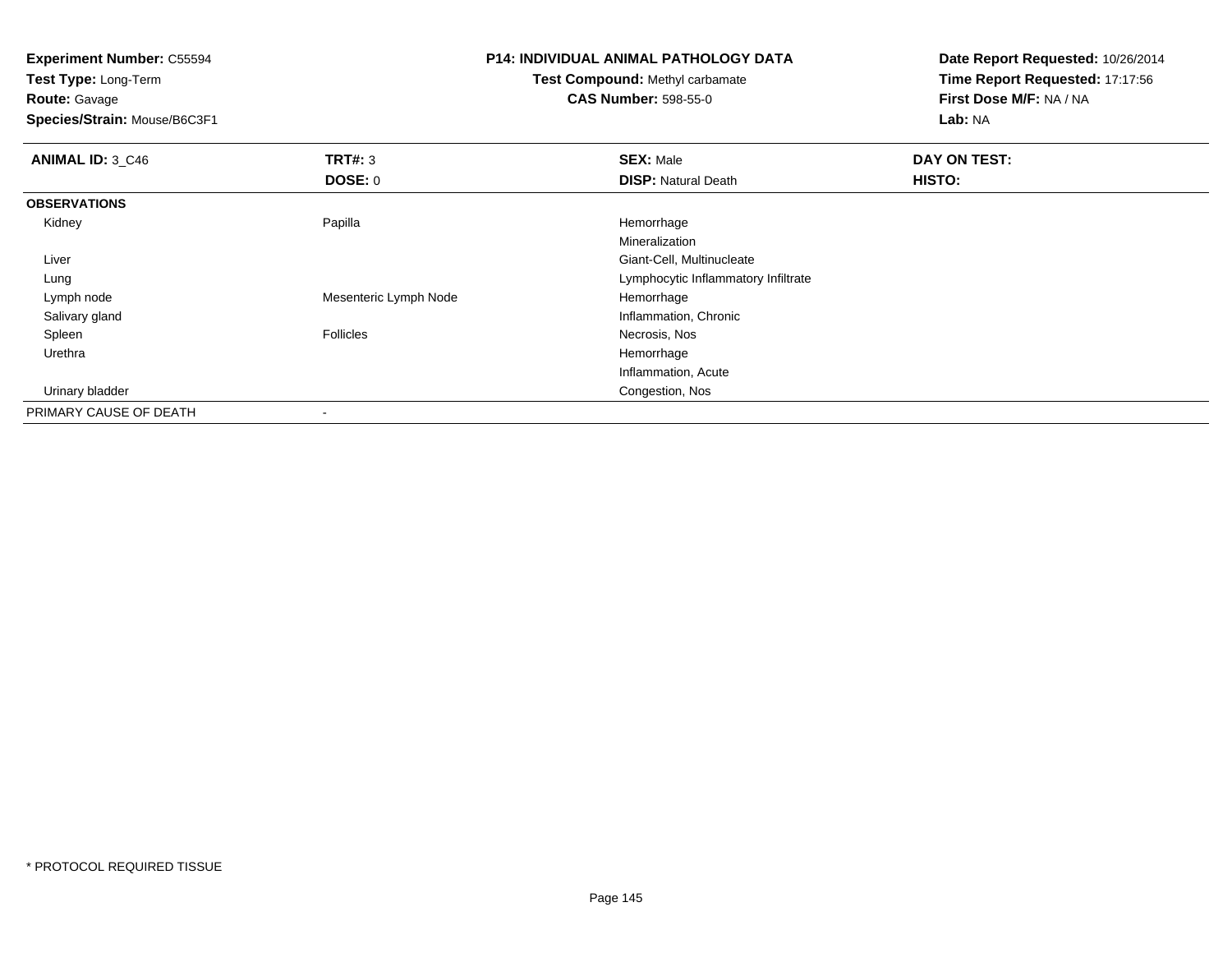| <b>Experiment Number: C55594</b><br><b>Test Type: Long-Term</b><br><b>Route: Gavage</b><br>Species/Strain: Mouse/B6C3F1 |                     | <b>P14: INDIVIDUAL ANIMAL PATHOLOGY DATA</b><br>Test Compound: Methyl carbamate<br><b>CAS Number: 598-55-0</b> | Date Report Requested: 10/26/2014<br>Time Report Requested: 17:17:56<br>First Dose M/F: NA / NA<br><b>Lab: NA</b> |  |
|-------------------------------------------------------------------------------------------------------------------------|---------------------|----------------------------------------------------------------------------------------------------------------|-------------------------------------------------------------------------------------------------------------------|--|
| <b>ANIMAL ID: 3 C47</b>                                                                                                 | TRT#: 3             | <b>SEX: Male</b>                                                                                               | DAY ON TEST:                                                                                                      |  |
|                                                                                                                         | <b>DOSE: 0</b>      | <b>DISP:</b> Terminal Sacrifice                                                                                | HISTO:                                                                                                            |  |
| <b>OBSERVATIONS</b>                                                                                                     |                     |                                                                                                                |                                                                                                                   |  |
| Adrenal gland                                                                                                           | Capsule             | Hyperplasia, Nos                                                                                               |                                                                                                                   |  |
| Brain                                                                                                                   |                     | Mineralization                                                                                                 |                                                                                                                   |  |
| Kidney                                                                                                                  |                     | Inflammation, Chronic                                                                                          |                                                                                                                   |  |
| Lung                                                                                                                    |                     | Lymphocytic Inflammatory Infiltrate                                                                            |                                                                                                                   |  |
| Lymph node                                                                                                              | Inguinal Lymph Node | Hyperplasia, Lymphoid                                                                                          |                                                                                                                   |  |
| Salivary gland                                                                                                          |                     | Inflammation, Chronic                                                                                          |                                                                                                                   |  |
| Spleen                                                                                                                  |                     | Hyperplasia, Lymphoid                                                                                          |                                                                                                                   |  |
| PRIMARY CAUSE OF DEATH                                                                                                  |                     |                                                                                                                |                                                                                                                   |  |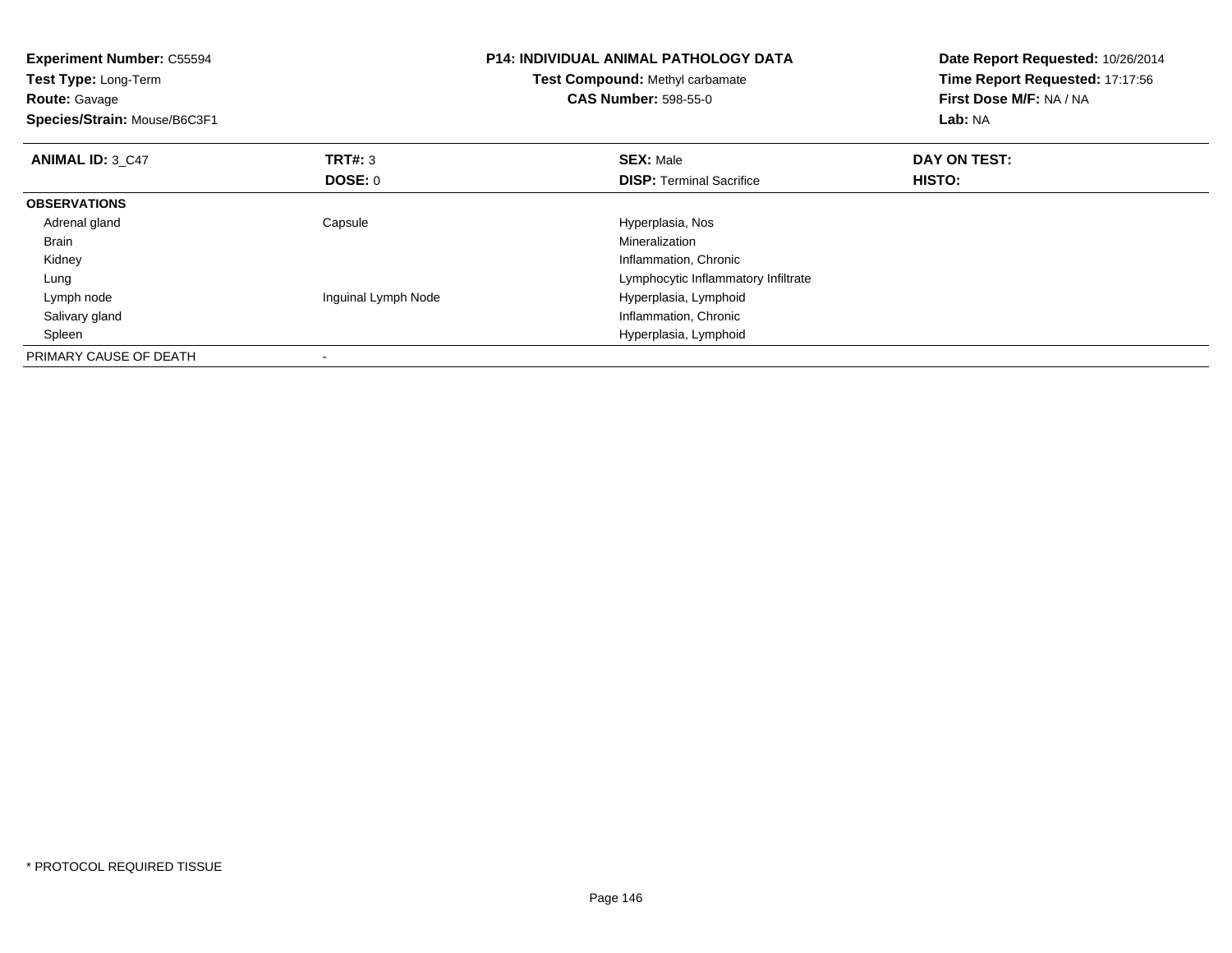**Test Type:** Long-Term**Route:** Gavage

**Species/Strain:** Mouse/B6C3F1

### **P14: INDIVIDUAL ANIMAL PATHOLOGY DATA**

# **Test Compound:** Methyl carbamate**CAS Number:** 598-55-0

**Date Report Requested:** 10/26/2014**Time Report Requested:** 17:17:56**First Dose M/F:** NA / NA**Lab:** NA

| <b>ANIMAL ID: 3_C48</b> | <b>TRT#: 3</b>        | <b>SEX: Male</b>                    | DAY ON TEST: |  |
|-------------------------|-----------------------|-------------------------------------|--------------|--|
|                         | <b>DOSE: 0</b>        | <b>DISP: Terminal Sacrifice</b>     | HISTO:       |  |
| <b>OBSERVATIONS</b>     |                       |                                     |              |  |
| Adrenal gland           | Capsule               | Hyperplasia, Nos                    |              |  |
| Brain                   |                       | Mineralization                      |              |  |
| Kidney                  |                       | Inflammation, Chronic               |              |  |
|                         | Tubule                | Regeneration, Nos                   |              |  |
| Liver                   |                       | Cytoplasmic Vacuolization           |              |  |
|                         |                       | Hepatocellular Adenoma              |              |  |
|                         |                       | Inflammation, Chronic               |              |  |
| Lung                    |                       | Histiocytosis                       |              |  |
|                         |                       | Lymphocytic Inflammatory Infiltrate |              |  |
| Lymph node              | Mesenteric Lymph Node | Hyperplasia, Lymphoid               |              |  |
|                         |                       | Hyperplasia, Lymphoid               |              |  |
| Parathyroid gland       |                       | Inflammation, Chronic               |              |  |
| Preputial gland         |                       | Inflammation, Nos                   |              |  |
| Salivary gland          |                       | Inflammation, Chronic               |              |  |
| Stomach                 | Forestomach           | Squamous Cell Papilloma             |              |  |
| PRIMARY CAUSE OF DEATH  |                       |                                     |              |  |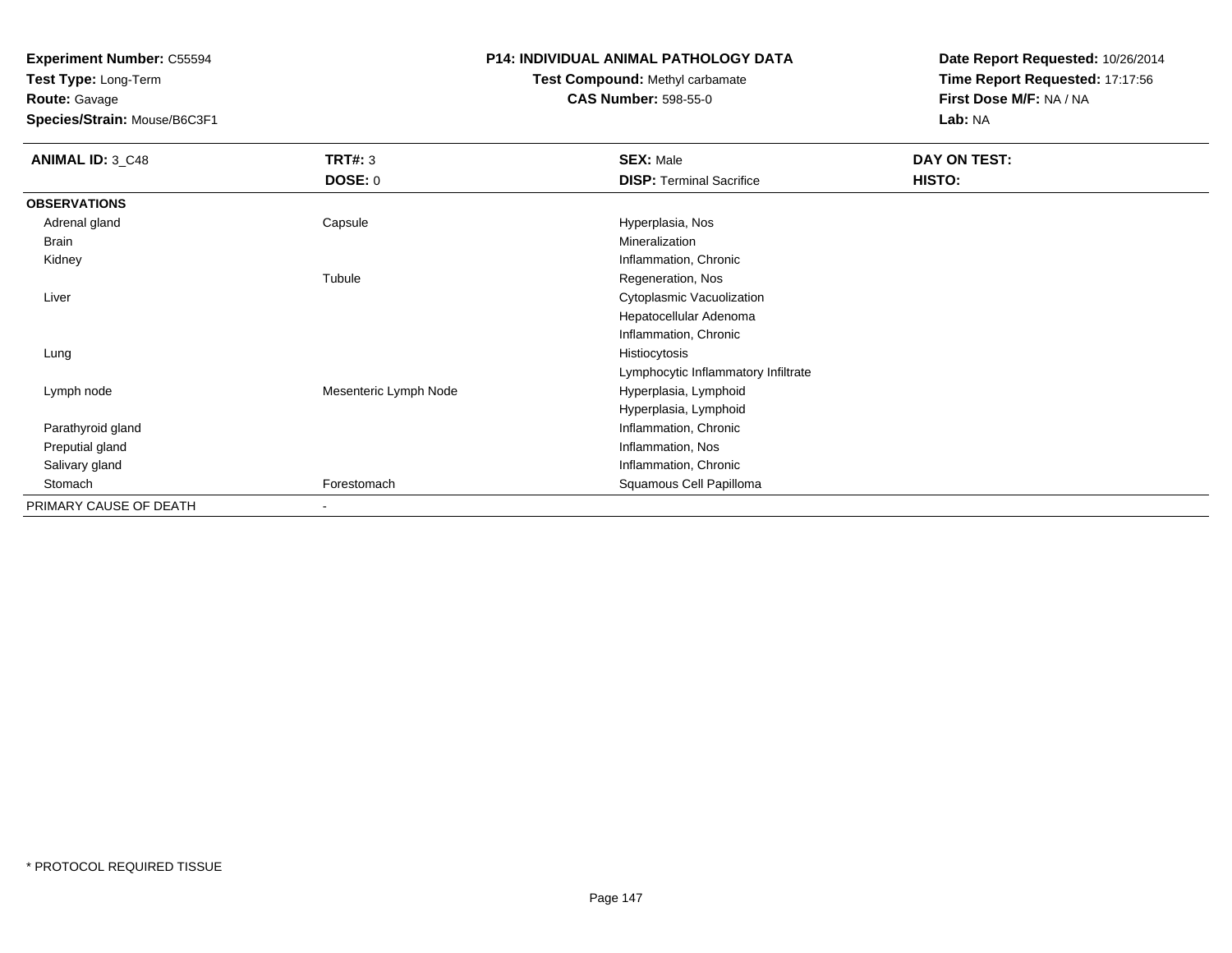**Test Type:** Long-Term**Route:** Gavage

**Species/Strain:** Mouse/B6C3F1

### **P14: INDIVIDUAL ANIMAL PATHOLOGY DATA**

**Test Compound:** Methyl carbamate**CAS Number:** 598-55-0

**Date Report Requested:** 10/26/2014**Time Report Requested:** 17:17:56**First Dose M/F:** NA / NA**Lab:** NA

| <b>ANIMAL ID: 3_C49</b> | <b>TRT#: 3</b>           | <b>SEX: Male</b>                    | DAY ON TEST: |  |
|-------------------------|--------------------------|-------------------------------------|--------------|--|
|                         | <b>DOSE: 0</b>           | <b>DISP: Natural Death</b>          | HISTO:       |  |
| <b>OBSERVATIONS</b>     |                          |                                     |              |  |
| Brain                   |                          | Mineralization                      |              |  |
| Kidney                  |                          | Mineralization                      |              |  |
|                         |                          | Pyelonephritis, Acute               |              |  |
| Liver                   | Hepatocytes              | Necrosis, Nos                       |              |  |
| Lung                    |                          | Alveolar/Bronchiolar Adenoma        |              |  |
|                         |                          | Hemorrhage                          |              |  |
|                         |                          | Lymphocytic Inflammatory Infiltrate |              |  |
| Lymph node              | Mesenteric Lymph Node    | Hematopoiesis                       |              |  |
|                         | Mesenteric Lymph Node    | Hemorrhage                          |              |  |
| Pancreas                |                          | Inflammation, Acute                 |              |  |
| Penis                   |                          | Inflammation, Acute                 |              |  |
| Salivary gland          |                          | Inflammation, Chronic               |              |  |
| Testis                  | Tubule                   | Mineralization                      |              |  |
| Urinary bladder         |                          | Inflammation, Chronic               |              |  |
| PRIMARY CAUSE OF DEATH  | $\overline{\phantom{a}}$ |                                     |              |  |